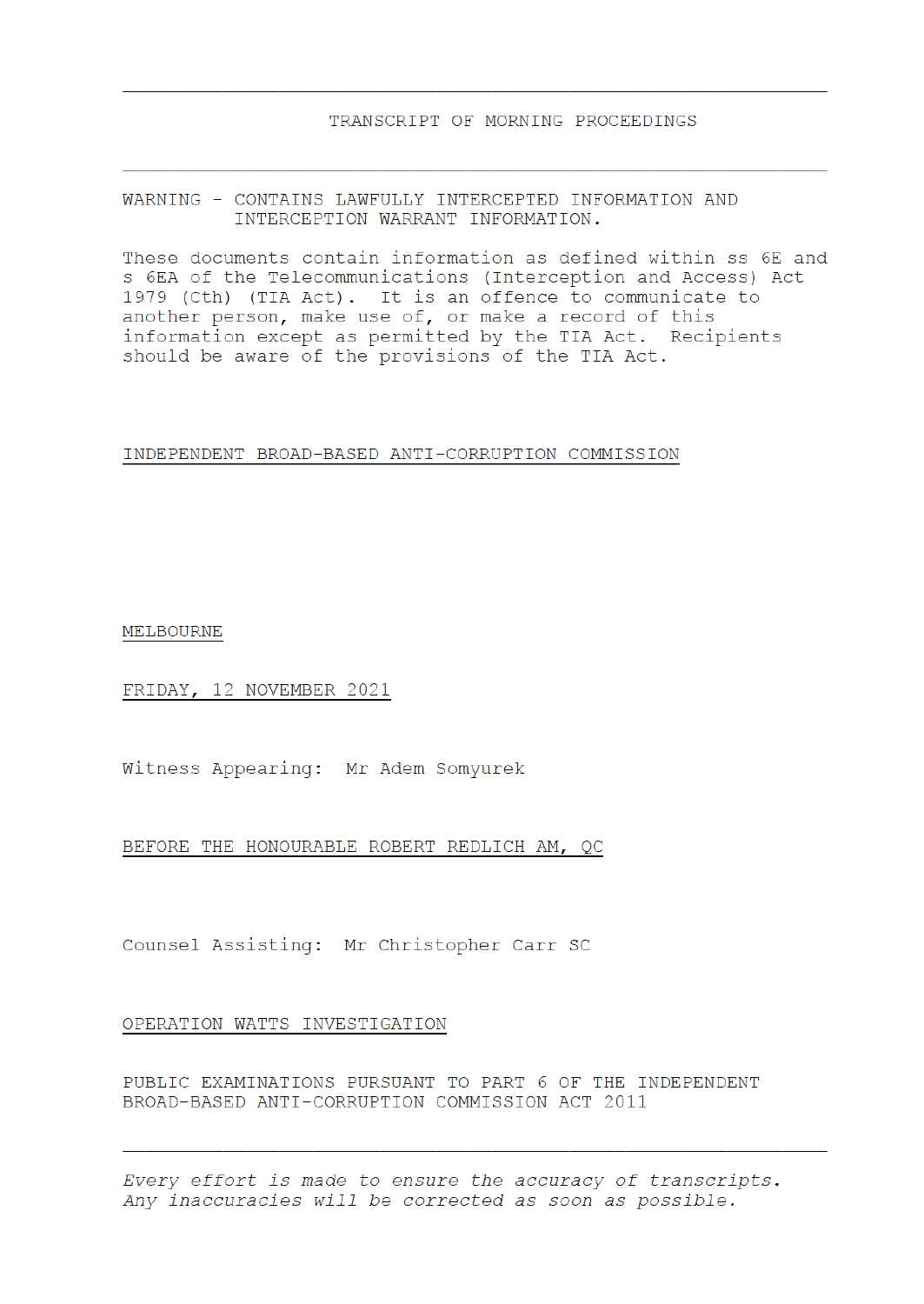1 2 3 4 5 6 7 8 9 10 11 12 13 14 15 16 17 18 19 20 21 22 23 24 25 26 27 28 29 09:42:31AM 09:42:31AM 09:50:20AM 09:50:33AM 09:50:37AM 09:50:39AM 09:50:41AM MR CARR: Thank you, Commissioner. Could we start by listening 09:50:43AM 09:50:46AM 09:50:57AM MR CARR: Mr Somyurek, that's 13 June, the night before the day 09:52:59AM 09:53:06AM 09:53:11AM 09:53:11AM Ms Kairouz and Mr Scott are reporting to you on their  $\qquad \qquad \, \, 09:53:18$ AM investigations as to what the report might be about, and 09:53:25AM 09:53:29AM 09:53:37AM MR SOMYUREK: It appears that way, yes. The media unit don't 09:53:43AM 09:53:47AM 09:53:53AM 09:53:57AM 09:54:06AM 09:54:17AM 09:54:19AM 09:54:20AM 09:54:25AM 09:54:28AM 09:54:29AM .12/11/21 PUBLIC 4168 A. SOMYUREK XN 4168 <ADEM KUBILAY SOMYUREK, recalled: <EXAMINED BY MR CARR, continued: COMMISSIONER: Good morning, Mr Somyurek, Mr - - - MR GULLACI: Good morning, Commissioner. COMMISSIONER: You're ready to proceed, Mr Gullaci? MR GULLACI: Yes, we are. Thank you. COMMISSIONER: Very good. Yes, Mr Carr. to telephone intercept 19, please, Commissioner. (Audio recording played to the Commission.) of the 60 Minutes 'Faceless man' report? MR SOMYUREK: Yep. MR CARR: Now, if we go just slightly up the page to line 24, the message comes back to you that, 'The ALP internal stuff, ALP machinations they don't care about'; correct? care about, is what they're saying, yeah, in PPO. MR CARR: Then you express the worry about what else it might be at line 29? MR SOMYUREK: I can't see - is what's the last - - -MR CARR: Sorry, just line 29? MR SOMYUREK: I'm trying to read. MR CARR: 'I'm worried about whether there is one more.' You remember earlier in the conversation there's been a reference to something more? MR SOMYUREK: Yes, yes, yes. Yeah, okay, yep, yep, yep.

IBAC (Operation Watts) and the state of the BY MR CARR BY MR CARR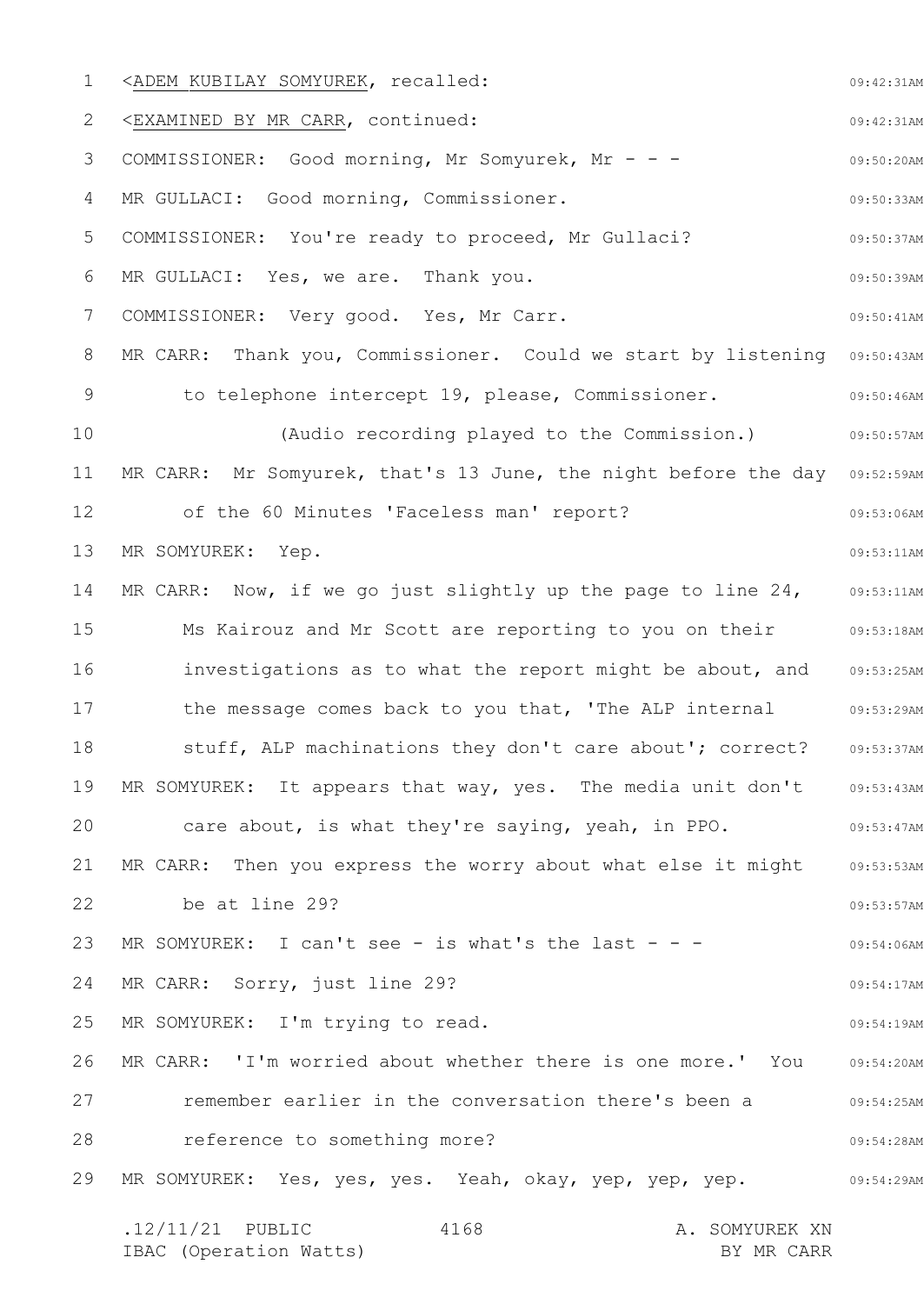1 2 3 4 5 6 7 8 9 10 11 12 13 14 15 16 17 18 19 20 21 22 23 24 25 26 27 28 29 09:54:32AM 09:54:37AM says at line 30 - I'm sorry, you say, 'I'm worried they're 09:54:44AM 09:54:51AM 09:54:54AM 09:54:59AM 09:55:05AM 09:55:13AM 09:55:17AM 09:55:21AM 09:55:23AM 09:55:26AM 09:55:30AM 09:55:33AM 09:55:37AM saying. I was a minister, and I do not want to be sitting 09:55:37AM before IBAC, I can tell you. Even if you've done nothing 09:55:40AM 09:55:43AM 09:55:46AM 09:55:48AM 09:55:53AM 09:56:00AM 09:56:03AM 09:56:09AM 09:56:12AM 09:56:16AM 09:56:22AM 09:56:26AM 09:56:30AM MR CARR: So you're worried about whether there's something more than the internal ALP machinations, and Ms Kairouz going to just say, they've triggered an IBAC investigation.' Ms Kairouz says, 'Yeah, probably that.' Line 33, Ms Kairouz says, 'Well, let it be before IBAC.' Your response is, 'Fuck. No, it's pretty bad.' Now, Mr Somyurek, you're recognising that what you've been involved in was pretty bad? MR SOMYUREK: No, I'm recognising that a minister sitting before IBAC is very bad. I'm not a minister, so I'm more relaxed and I'm out of parliament - I'll be out of parliament soon. But I can assure you if I was a minister, an incumbent minister, sitting before IBAC I would be thinking, 'That is bad.' That's what I'm wrong, sitting - appearing before IBAC as a politician, let alone a minister, is very bad. MR CARR: No, that's not what you're talking about, though, in the context, I suggest to you. Your response is to Ms Kairouz saying, 'Let it be before IBAC,' and you're saying, 'No, it's pretty bad,' it being the conduct that you had been involved in? MR SOMYUREK: Mr Carr, I respectfully disagree with you. It's pretty bad in that a minister - a politician, even a backbencher, a minister, being before IBAC means that you're basically gone, with anything. It doesn't matter if nothing comes out of it. It's not a good place to be.

.12/11/21 PUBLIC 4169 A. SOMYUREK XN IBAC (Operation Watts) and the set of the BY MR CARR BY MR CARR 4169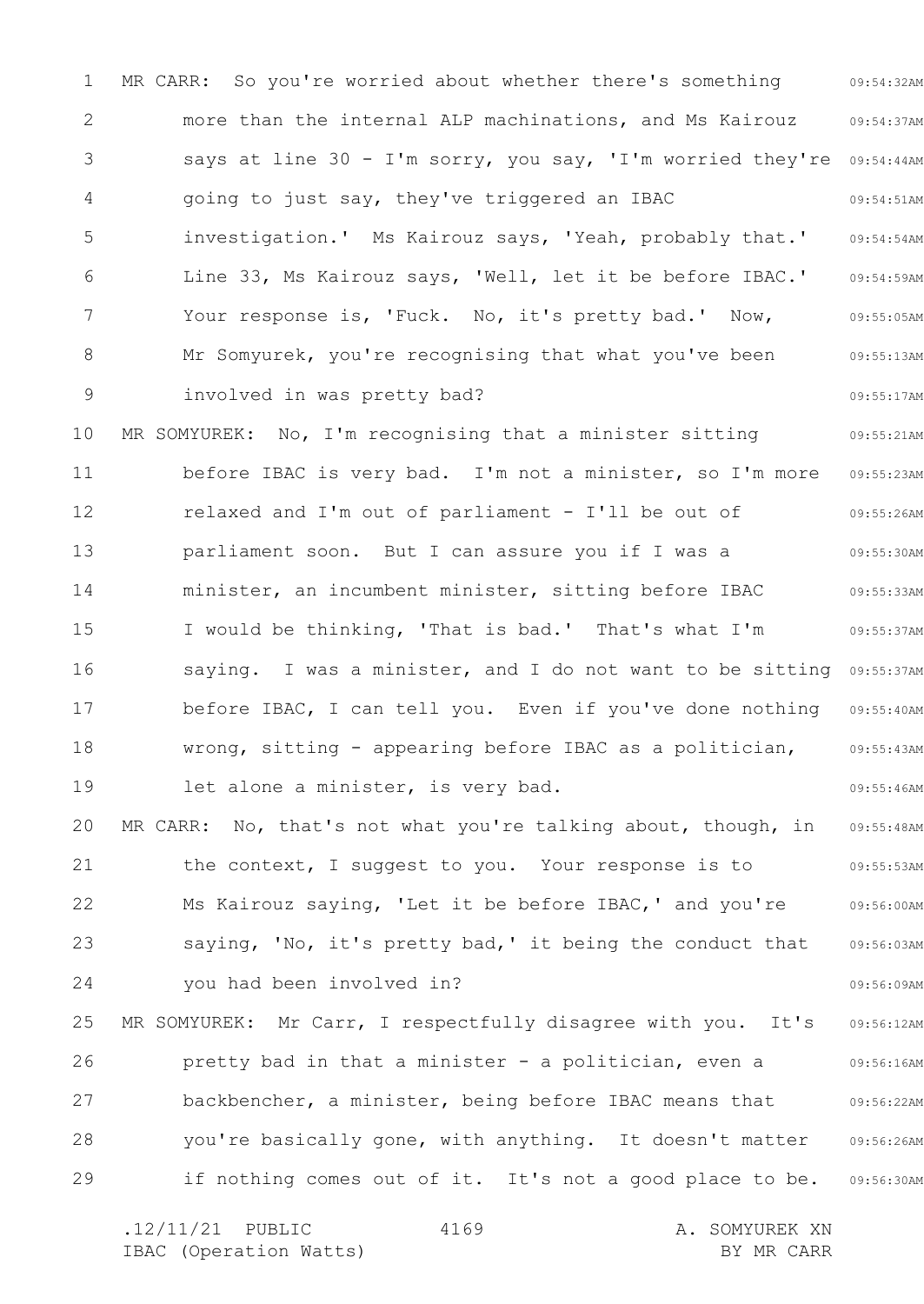1 2 3 4 5 6 7 8 9 10 11 12 13 14 15 16 17 18 19 20 21 22 23 24 25 26 27 28 29 09:56:34AM 09:56:36AM political colleagues, we just - yeah, you don't want to be 09:56:38AM 09:56:41AM 09:56:46AM 09:56:50AM 09:56:53AM 09:56:57AM 09:56:58AM 09:57:03AM 09:57:07AM 09:57:09AM 09:57:12AM 09:57:13AM 09:57:19AM 09:57:24AM 09:57:27AM 09:57:31AM 09:57:34AM 09:57:39AM 09:57:42AM 09:57:46AM 09:57:50AM 09:57:55AM journalist has done that on purpose; okay? And so IBAC is 09:57:58AM 09:58:02AM 09:58:06AM 'Well, what is it? What do they think they've got? What 09:58:10AM do they think they've got?' So, you know, that's - that's 09:58:13AM COMMISSIONER: That's what you meant by that? MR SOMYUREK: That's what I meant, Commissioner, and any of my appearing before IBAC if you're an MP and you want to continue your career. So I'm more relaxed because my career is finished; right? But you don't want to be in this position if you're - doesn't matter that you've done nothing wrong. MR CARR: When you say 'doesn't matter if you've done nothing wrong', why at line 35 do you say, 'Well, it's got to be misappropriation of funds'? MR SOMYUREK: 34? No, sorry, you've got the wrong line. MR CARR: 39? MR SOMYUREK: 39, 'Well, it's got to be misappropriation of funds.' Well, okay. What we're reacting to, the promos were really, really over the top; right? 'Corruption going to the heart of government'. It was really - some really over-the-top stuff, and what the journalist did strategically is put out there that IBAC's been - that IBAC's onto this; right? In order to cover his sources, I think, the journalist had sort of strategically put out there that this is before IBAC's got this; okay? So by that stage I've received a tip-off that IBAC's - that there's been a complaint with IBAC; okay? But the a real issue. We've got these massive - we've got these really over-the-top promos. You're sort of thinking,

4170

.12/11/21 PUBLIC 4170 A. SOMYUREK XN IBAC (Operation Watts) and the set of the BY MR CARR BY MR CARR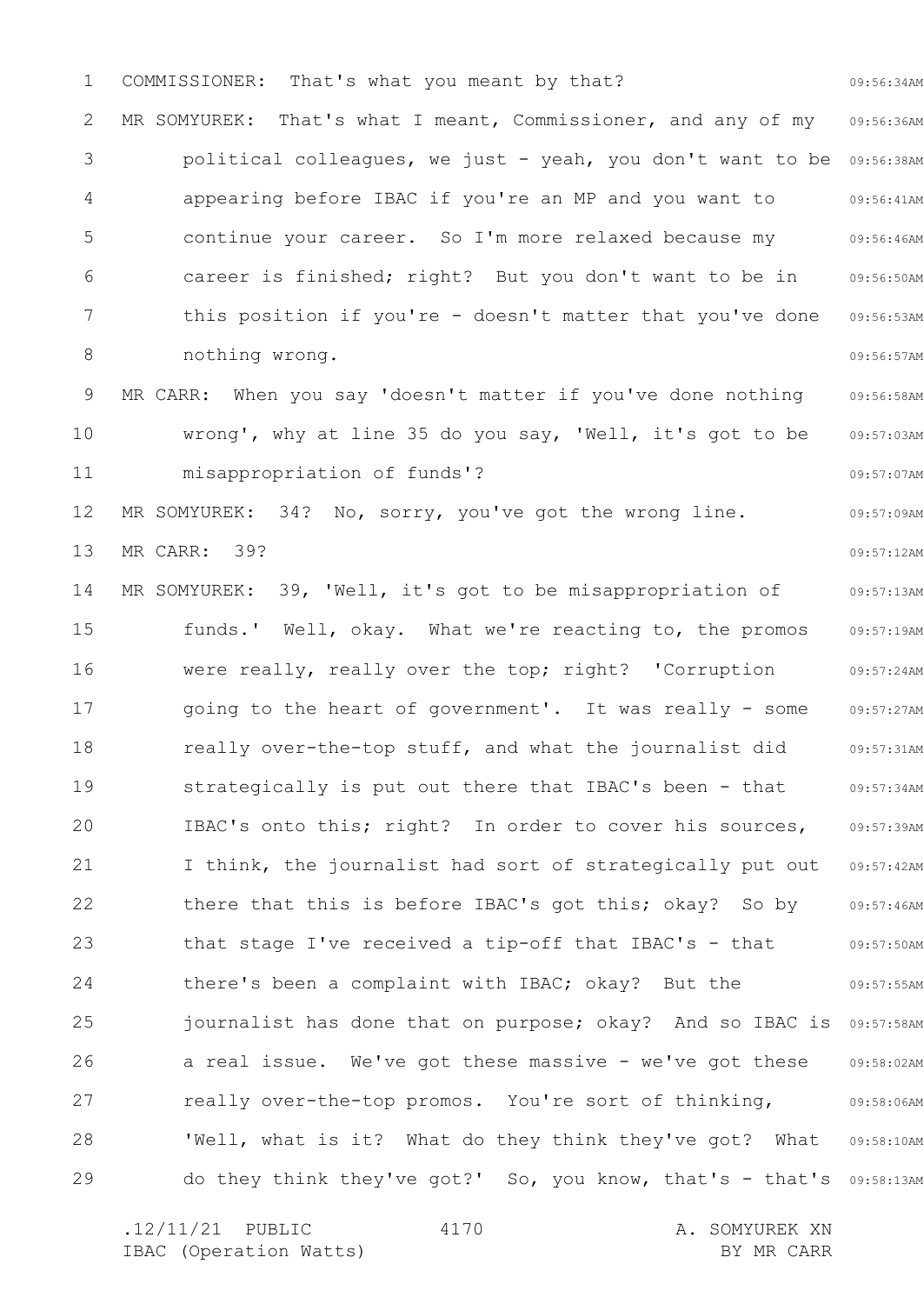1 2 3 4 5 6 7 8 9 10 11 12 13 14 15 16 17 18 19 20 21 22 23 24 25 26 27 28 29 where we're coming from. You've got to be concerned. 69:58:18AM 09:58:24AM to - having a lot of conversations trying to work out what 09:58:27AM 09:58:34AM 09:58:36AM time with people asking them to keep their mouths shut, in 09:58:39AM 09:58:43AM 09:58:44AM 09:58:46AM 09:58:47AM 09:58:48AM 09:58:49AM 09:58:52AM IBAC. That was the 60 Minutes thing. The last week - the 09:58:54AM last week the journalist put the IBAC stuff out there. 09:58:58AM 09:59:01AM 09:59:03AM 09:59:09AM 09:59:09AM 09:59:12AM 09:59:15AM 09:59:17AM 09:59:20AM 09:59:24AM 09:59:24AM 09:59:27AM MR SOMYUREK: If you noticed, I didn't do that until IBAC, when  $0.959:29$ AM 09:59:33AM 09:59:36AM .12/11/21 PUBLIC 4171 A. SOMYUREK XN IBAC (Operation Watts) and the set of the BY MR CARR BY MR CARR 4171 From your intercepts you'll have a lot of me just trying is going on, what they think they've got. MR CARR: You were having a lot of conversations around this effect; correct? MR SOMYUREK: Not this time. This is post that. When the  $j$ ournalist - - -MR CARR: Early in June? MR SOMYUREK: Sorry, no, no - - -MR CARR: Early in - sorry, let me just - - -MR SOMYUREK: Yeah, earlier in June, but nothing to do with MR CARR: So earlier in June you're having a lot of conversations where you're asking people to keep quiet; correct? MR SOMYUREK: Well, I was telling - we were trying to manage 60 Minutes, what they would be doing. We got a tip that they were going to people's houses, yeah. MR CARR: And you're organising for phone calls to be made and making phone calls yourself  $- -$ MR SOMYUREK: Yes. MR CARR: To prevent people from speaking to journalists; that's early in June, correct? IBAC was out in the field. I did it to journalists. MR CARR: And then when it comes to immediately prior to the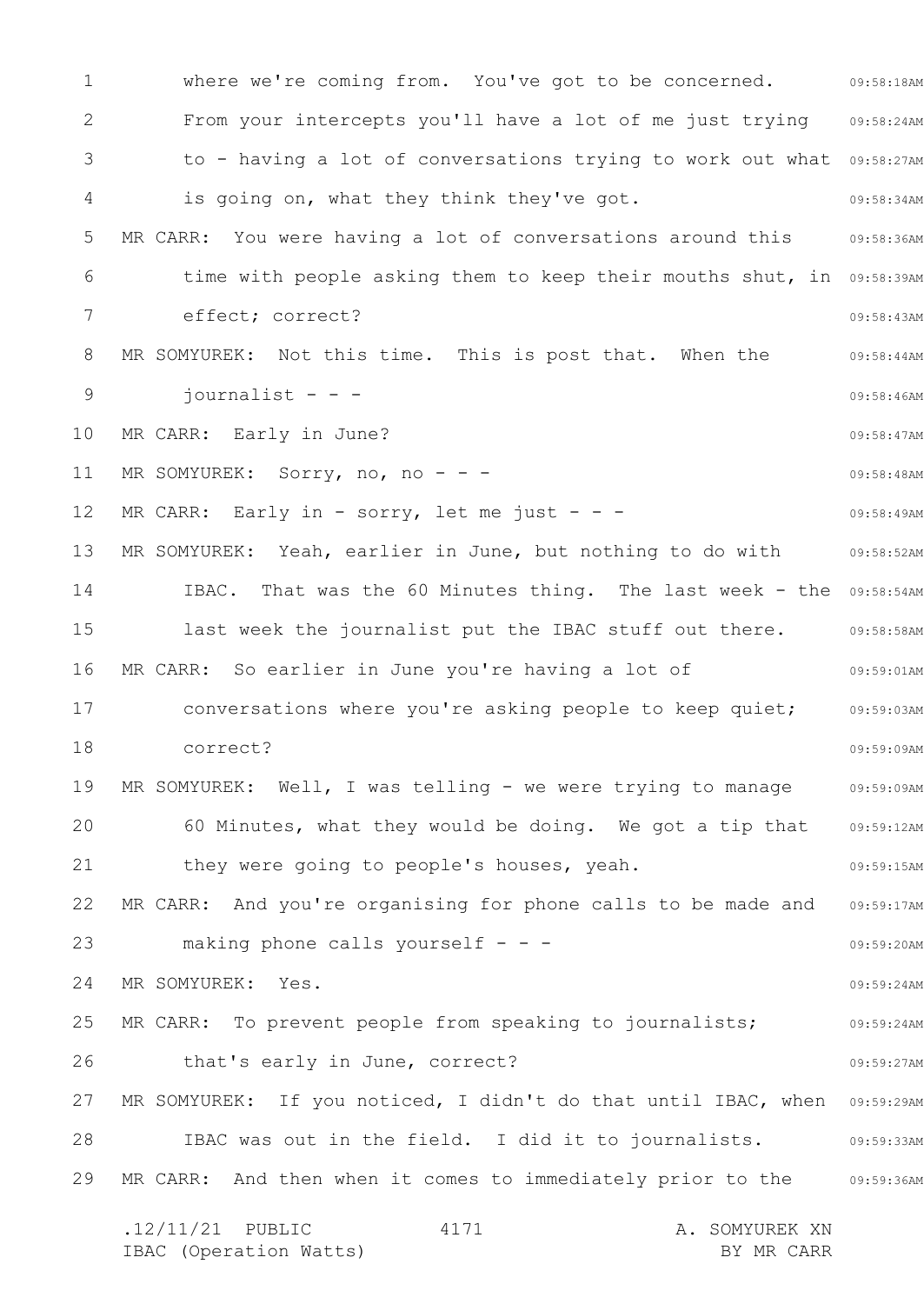1 2 3 4 5 6 7 8 9 10 11 12 13 14 15 16 17 18 19 20 21 22 23 24 25 26 27 28 29 09:59:41AM 09:59:46AM 09:59:48AM 09:59:51AM 09:59:55AM misappropriation of funds. From - before this inquiry our 09:59:58AM 10:00:02AM 10:00:06AM 10:00:09AM 10:00:14AM 10:00:20AM 10:00:23AM 10:00:27AM 10:00:27AM 10:00:30AM 10:00:34AM 10:00:39AM 10:00:45AM 10:00:52AM 10:00:57AM 10:00:57AM 10:01:02AM 10:01:05AM 10:01:09AM 10:01:09AM 10:01:12AM COMMISSIONER: Let's come to the heart of it. Knowing what you 10:01:13AM now know about the way in which you have engaged factional 10:01:17AM operatives within your electoral and ministerial office, 10:01:28AM .12/11/21 PUBLIC 4172 A. SOMYUREK XN 4172 story you're saying, 'Well, it's got to be misappropriation of funds'? MR SOMYUREK: What I'm saying is if IBAC's looking at it, the issue that they're going to run, it doesn't mean it's true, the main focus of their issue's got to be view is that - was that ALP internal politics, because it's a private organisation, was outside the purview of IBAC. That was the standard view, right, before this - before this investigation. So if IBAC - because what I know by now is IBAC is in the field, okay, and if IBAC is seriously looking at something they're not going to look at internal political - they're not going to look at a private organisation. So my view is, well, it's got to be misappropriation of funds area that they must be concentrating on, that that would be  $- -$ COMMISSIONER: Mr Somyurek, if we can leave aside then the question whether, as you've explained, the comment at 39 is meant to be an acknowledgment by you that there has been a misappropriation of funds or whether you're  $- -$ MR SOMYUREK: Um - - -COMMISSIONER: Just bear with me, or whether you were only saying that must be what IBAC would be looking at  $- -$ MR SOMYUREK: Yeah. COMMISSIONER: To attract their jurisdiction. MR SOMYUREK: That's - all right.

IBAC (Operation Watts) and the set of the BY MR CARR BY MR CARR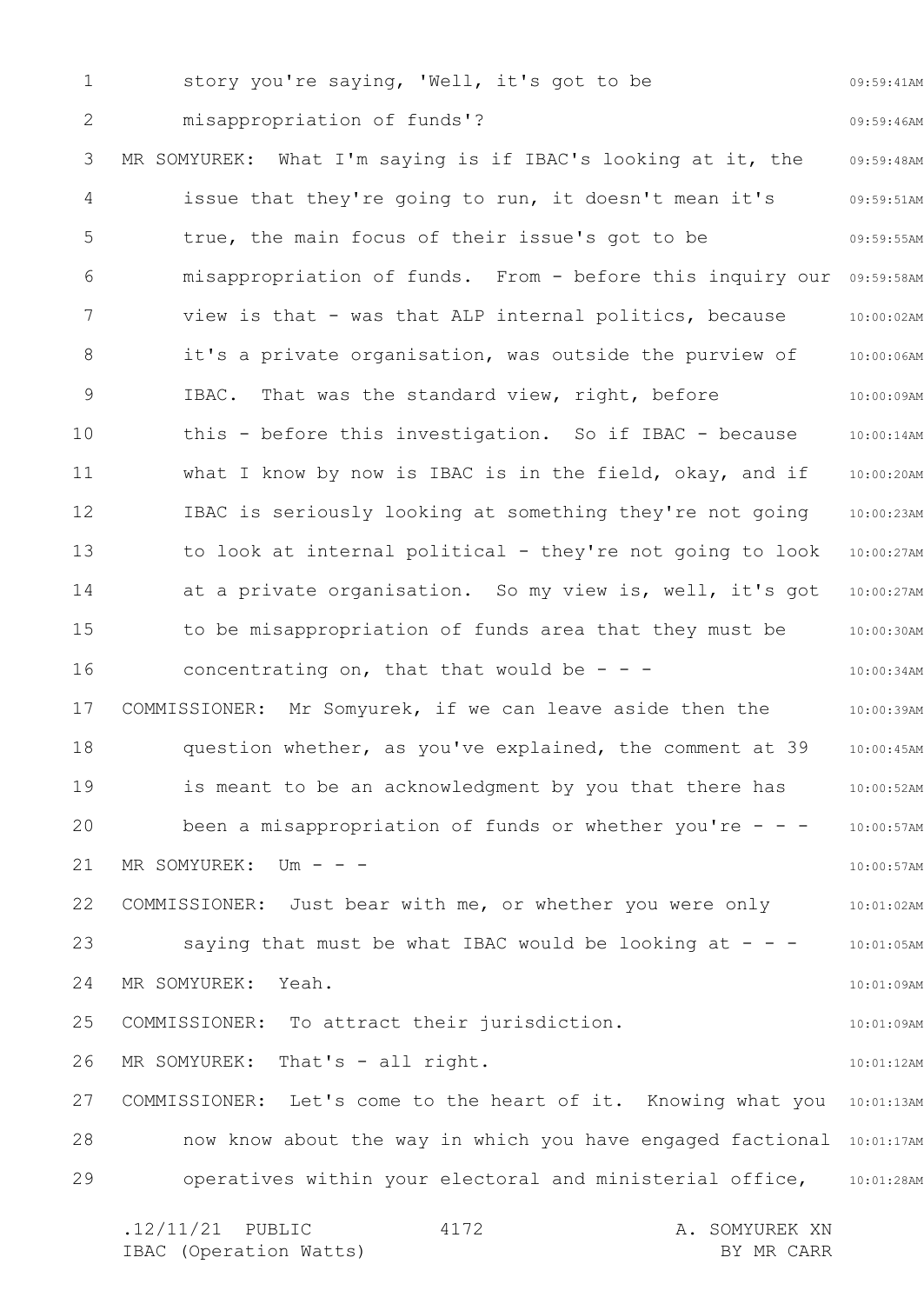1 2 3 4 5 6 7 8 9 10 11 12 13 14 15 16 17 18 19 20 21 22 23 24 25 26 27 28 29 10:01:37AM 10:01:40AM 10:01:44AM 10:01:50AM grey area, and I've spoken about this all the way through, 10:01:53AM 10:01:56AM 10:02:01AM 10:02:05AM 10:02:10AM 10:02:16AM 10:02:21AM 10:02:24AM 10:02:26AM 10:02:29AM 10:02:36AM 10:02:43AM 10:02:48AM 10:02:52AM 10:02:53AM 10:02:54AM 10:02:58AM 10:03:00AM 10:03:03AM 10:03:07AM 10:03:11AM 10:03:13AM 10:03:17AM from looking at other parties and other parts of the Labor 10:03:20AM Party. So this is a bit of a problem. It would have been 10:03:24AM do you accept that there has been a misappropriation of public funds in the payment of salaries to any of the persons in those offices? MR SOMYUREK: Commissioner, I don't. I still talk about that so I'm not going to bore you with my defence again. COMMISSIONER: No, no. When you say the grey area, you mean that you consider that members of parliament have some latitude in being able to engage their electoral staff or ministerial staff in party-political or factional work? MR SOMYUREK: Yes, as it stands. As it stands. COMMISSIONER: Is that what you mean by the grey area? MR SOMYUREK: Yes, absolutely, Commissioner. So as it stands. So obviously I think that you will test that  $- -$ COMMISSIONER: Leaving aside the validity of that argument but accepting that, as I think you've said, it's not just a view you hold but it's a view that's common amongst members of parliament - - -MR SOMYUREK: That's right. COMMISSIONER: Then if that's wrong, if that thinking is wrong, it needs to be addressed, doesn't it? MR SOMYUREK: It does, Commissioner, and this is the concern I have now. It's difficult because you can't - you're prohibited from - you're restrained from going broader. That means that you're not - you're not getting - you don't know whether this is - that we are common, if this is a common practice or not, because you're restrained

.12/11/21 PUBLIC 4173 A. SOMYUREK XN IBAC (Operation Watts) and the set of the BY MR CARR BY MR CARR 4173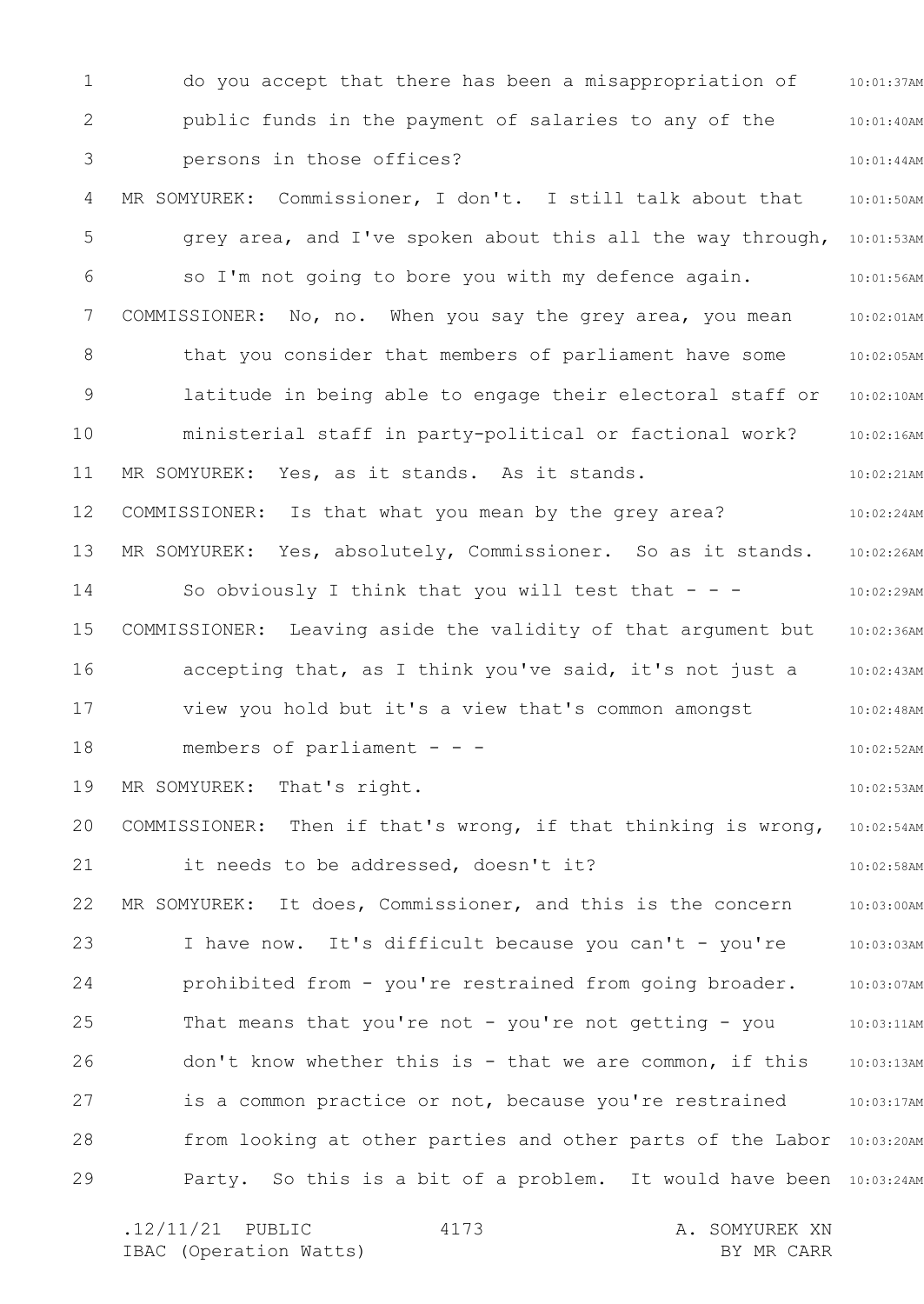1 2 3 4 5 6 7 8 9 10 11 12 13 14 15 16 17 18 19 20 21 22 23 24 25 26 27 28 29 10:03:27AM 10:03:32AM 10:03:36AM 10:03:42AM 10:03:45AM 10:03:51AM 10:03:58AM just the way you think, it's the way members of parliament 10:04:06AM 10:04:09AM 10:04:12AM 10:04:15AM 10:04:18AM 10:04:21AM 10:04:27AM MR CARR: But you still maintain the position - consistent with 10:04:31AM 10:04:38AM 10:04:40AM 10:04:46AM 10:04:53AM 10:04:56AM 10:04:59AM narrow terms so as to preserve that grey area, to preserve 10:05:01AM 10:05:06AM 10:05:11AM 10:05:12AM 10:05:14AM 10:05:17AM 10:05:23AM That's right. Even for the campaigning, Commissioner, and 10:05:26AM .12/11/21 PUBLIC 4174 A. SOMYUREK XN 4174 good if you were able to get in there and have a look at, you know, a broad section of the Labor Party. COMMISSIONER: Yes. So we've looked at the culture of branch stacking because that underlies the allegations that are made against you, but we've also looked at the culture that exists within parliament to the extent that you've repeatedly in different ways made the point that it's not generally have regarded their right to deploy their electoral officers or ministerial advisers? MR SOMYUREK: I guess what we - I think language is everything, Commissioner. We talk about entitlements; right? So maybe that - maybe the sort of, you know - maybe the language needs to change around the word 'entitlements'. what you've just said about that being a broad view held by ministerial and members of parliament, you maintain that indeed the explanation for the 2020 legislation to address the Red Shirts scandal  $-$  -  $-$ MR SOMYUREK: 19, yes, yep. COMMISSIONER: Yes. You maintain that it was cast in such the right of members of parliament to continue to deploy their staff  $-$ MR SOMYUREK: Yes, absolutely - - -COMMISSIONER: Over electoral offices, casual staff, ministerial advisers, deploy them on factional work? MR SOMYUREK: Yeah, party-political work, absolutely. Yep.

IBAC (Operation Watts) and the set of the BY MR CARR BY MR CARR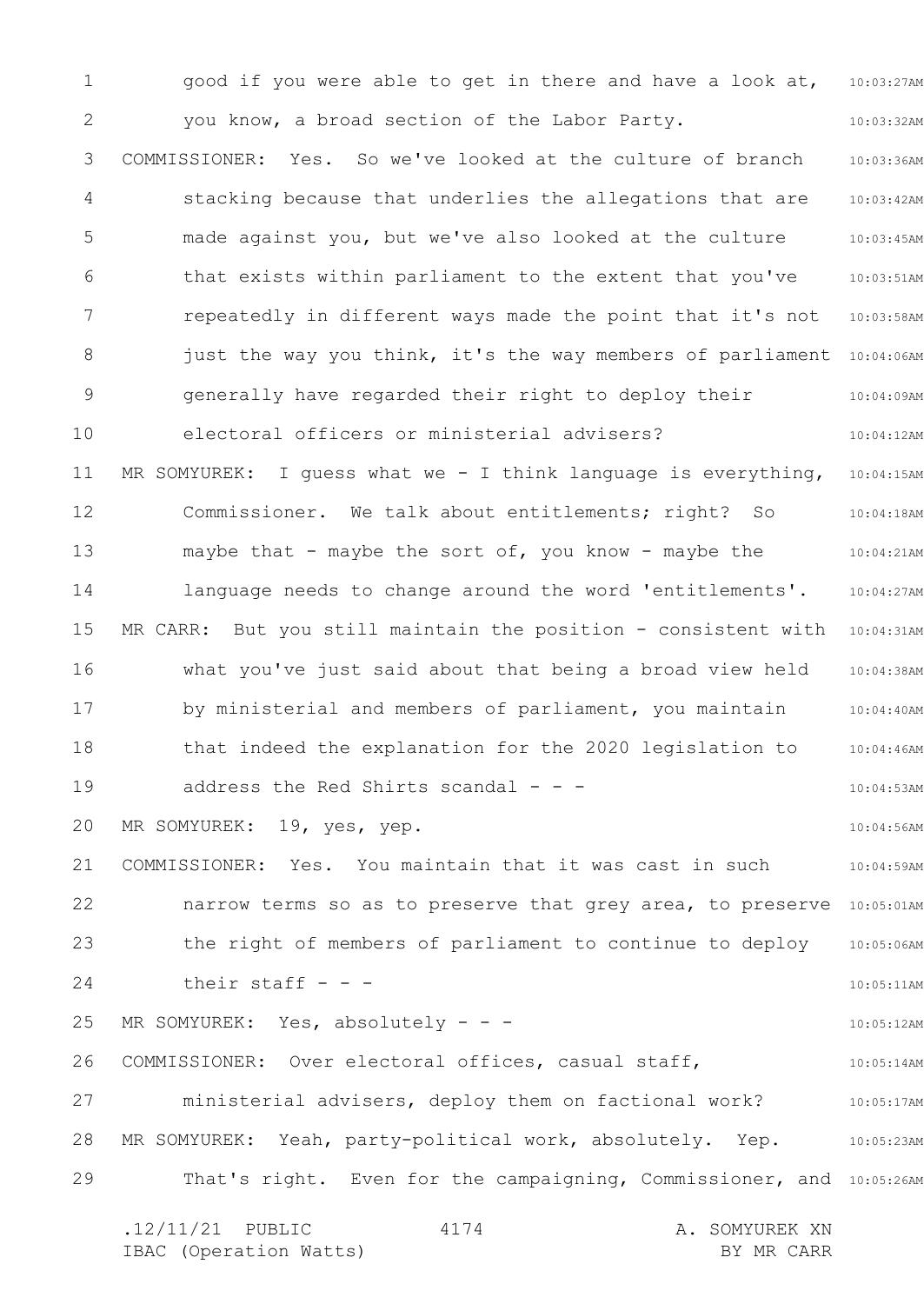1 2 3 4 5 6 7 8 9 10 11 12 13 14 15 16 17 18 19 20 21 22 23 24 25 26 27 28 29 10:05:28AM 10:05:31AM 10:05:34AM 10:05:37AM 10:05:39AM 10:05:42AM 10:05:44AM 10:05:45AM 10:05:47AM 10:05:49AM 10:05:57AM 10:06:00AM 10:06:04AM 10:06:07AM 10:06:12AM 10:06:14AM 10:06:18AM 10:06:21AM somewhere with that. But in terms of - in terms of trying 10:06:24AM 10:06:30AM 10:06:35AM 10:06:38AM 10:06:42AM 10:06:46AM 10:06:50AM 10:06:53AM 10:07:00AM 10:07:03AM COMMISSIONER: Is reasonable and proportionate to the cost of 10:07:03AM .12/11/21 PUBLIC 4175 A. SOMYUREK XN IBAC (Operation Watts) and the set of the BY MR CARR BY MR CARR 4175 you're a lawyer, you know, you're an eminent lawyer, and you would have picked up straight away the word 'dominant purpose' is used. So even that is a hedge of the bets as well; right? So, yeah. COMMISSIONER: So it's a problem that will have to be addressed by some reform, won't it? MR SOMYUREK: I think so, yeah. COMMISSIONER: And that reform will have to be driven by parliament itself, won't it? MR SOMYUREK: It would. I'm betting that - I'm betting that, just like an integrity body, the Ombudsman, you know, recommendation 2 wasn't taken up, wasn't adopted normally, especially a party that's done the wrong thing would be embarrassed to adopt everything from the Ombudsman; that wasn't adopted - I'm tipping that you're going to find it hard work to convince parliament that they should have a look at it. I think you can - yeah. But the aggregate political jobs, maybe you can get to limit the scope of what the political appointments do, I think you're going to - I think you're going to find it hard work. COMMISSIONER: But there's not much point in having legislation, Mr Somyurek, that says that members of parliament must provide value for money in using their budget by ensuring that the costs incurred, that is the way they are spending their budget  $- -$ MR SOMYUREK: Yeah.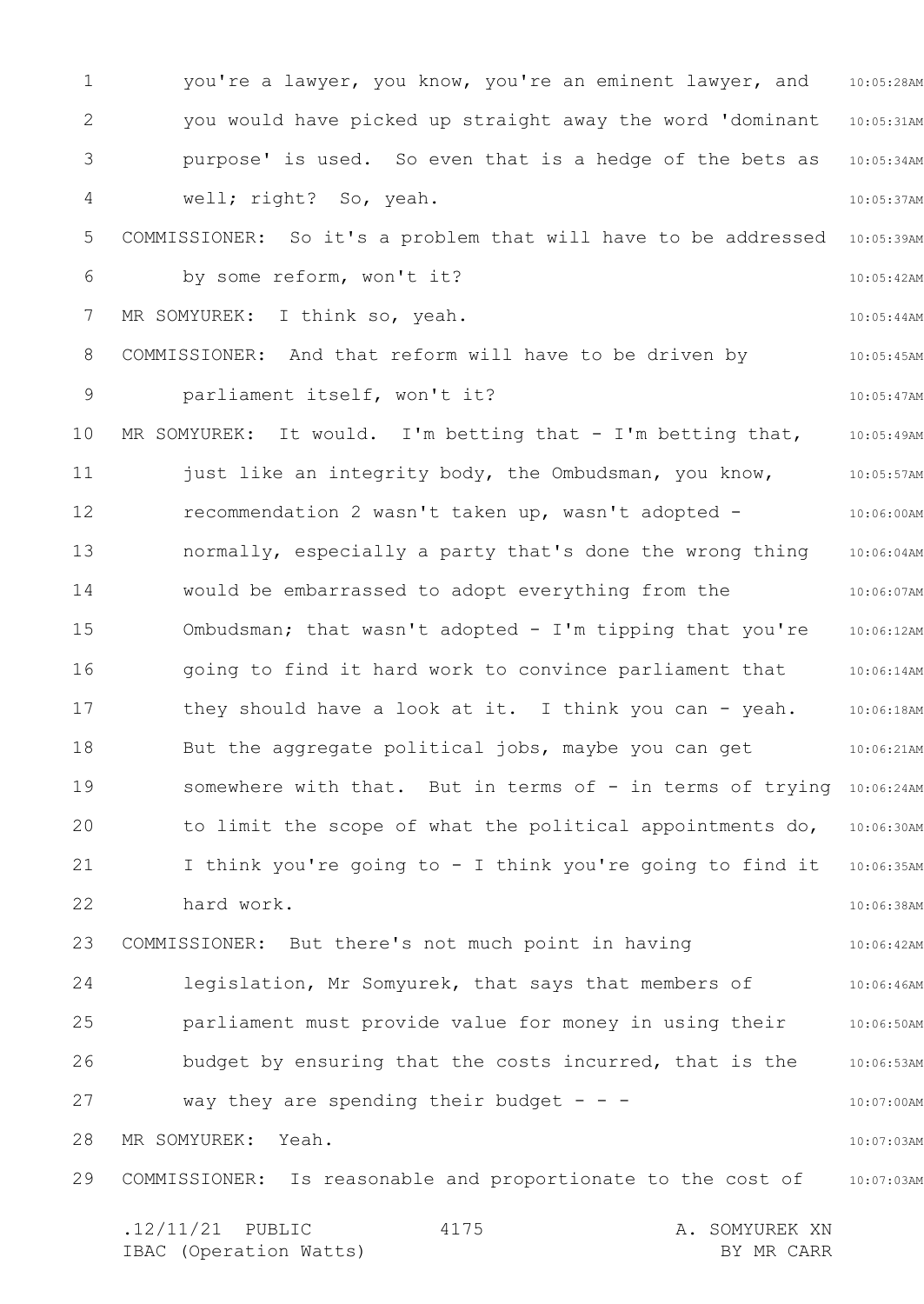1 2 3 4 5 6 7 8 9 10 11 12 13 14 15 16 17 18 19 20 21 22 23 24 25 26 27 28 29 10:07:07AM that factional work, the work of factional operatives that 10:07:13AM 10:07:18AM 10:07:24AM 10:07:28AM 10:07:33AM 10:07:35AM 10:07:37AM 10:07:39AM 10:07:41AM 10:07:44AM 10:07:51AM 10:07:55AM 10:07:59AM 10:08:04AM 10:08:08AM 10:08:10AM 10:08:15AM 10:08:15AM politicians, so - even when the Red Shirts scheme came out 10:08:19AM 10:08:24AM 10:08:26AM 10:08:28AM 10:08:32AM 10:08:36AM 10:08:39AM 10:08:41AM 10:08:46AM 10:08:51AM performing their public duties, and I think you accept might be employed within the member's office, that's not part of the member's public duties, is it? MR SOMYUREK: Yeah. Again, we're going to have to go back to s27 of the Equal Opportunity Act. COMMISSIONER: No, no, I just want - - -MR SOMYUREK: I don't want to go back there because I don't want to give a speech. COMMISSIONER: No, don't do that. I just want to know is it your contention that using your staff for factional work is part of a member of parliament's public duties? MR SOMYUREK: That's what - that's what the political class will tell you, and that's a common view amongst politicians. COMMISSIONER: And I imagine if that view were known to the public at large they would be shocked by such a suggestion? MR SOMYUREK: I think the public are pretty cynical about they didn't sort of pay much attention to it. But I get your point. I think this is a debate that really does need to happen and be settled once and for all. But I do think a good way to start is to have a look at the aggregate increase in funding for political appointments. I think Whitlam was the first person in Australia to really start funding it, and they've really - political appointments have gone up exponentially since then. But it's good to start from the aggregate, I think. But

.12/11/21 PUBLIC 4176 A. SOMYUREK XN IBAC (Operation Watts) and the set of the BY MR CARR BY MR CARR 4176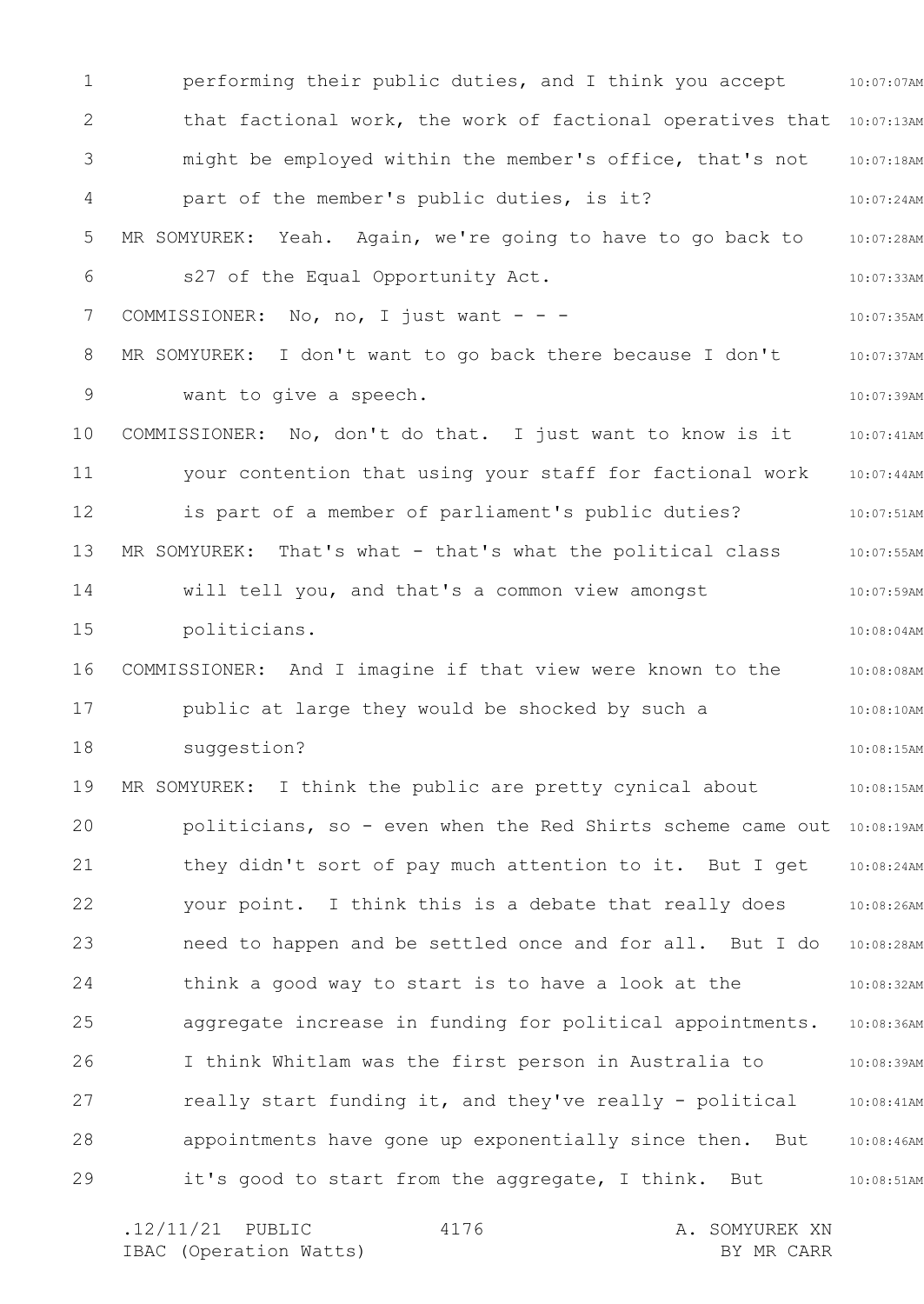1 2 3 4 5 6 7 8 9 10 11 12 13 14 15 16 17 18 19 20 21 22 23 24 25 26 27 28 29 10:08:53AM 10:08:56AM 10:08:58AM 10:09:02AM 10:09:07AM 10:09:09AM 10:09:14AM 10:09:17AM 10:09:29AM 10:09:36AM 10:09:36AM 10:09:39AM 10:09:43AM 10:09:48AM 10:09:52AM 10:09:54AM 10:09:57AM 10:10:01AM 10:10:04AM 10:10:07AM 10:10:16AM 10:10:19AM freedom to the political appointments. So that's what I'm 10:10:22AM 10:10:25AM 10:10:26AM 10:10:31AM 10:10:37AM 10:10:42AM 10:10:44AM .12/11/21 PUBLIC 4177 A. SOMYUREK XN 4177 I really do believe, Commissioner, you're going to have a hard time to get this through considering that the Ombudsman wasn't successful with recommendation 2 at a time when the Labor Party was severely embarrassed by the Red Shirts issue. COMMISSIONER: Yes. Be that as it may, and the question may ultimately come down to whether or not parliament will have the appetite to address this serious problem, if you are right that this is not just your view  $- -$ MR SOMYUREK: Yep. COMMISSIONER: But is the prevailing view amongst members of parliament that the discharge of their public duties includes utilising or deploying their staff for factional or party-political purposes, then it's something that needs to be addressed? MR SOMYUREK: Commissioner, what I think they'll do or what I think will happen - I've got nothing invested in this now because I'm out; right? I think what will happen is the parliament will move the other way and give much more freedom. They'll use words that will get it much more and really differentiate more between political appointments and the bureaucracy, and will give more tipping they'll do. COMMISSIONER: Yes, and you would expect the public will look to parliament to introduce legislation which serves the public interest, not the private interest of individual members of parliament? MR SOMYUREK: Yes. But again, Commissioner, when Red Shirts

IBAC (Operation Watts) and the set of the BY MR CARR BY MR CARR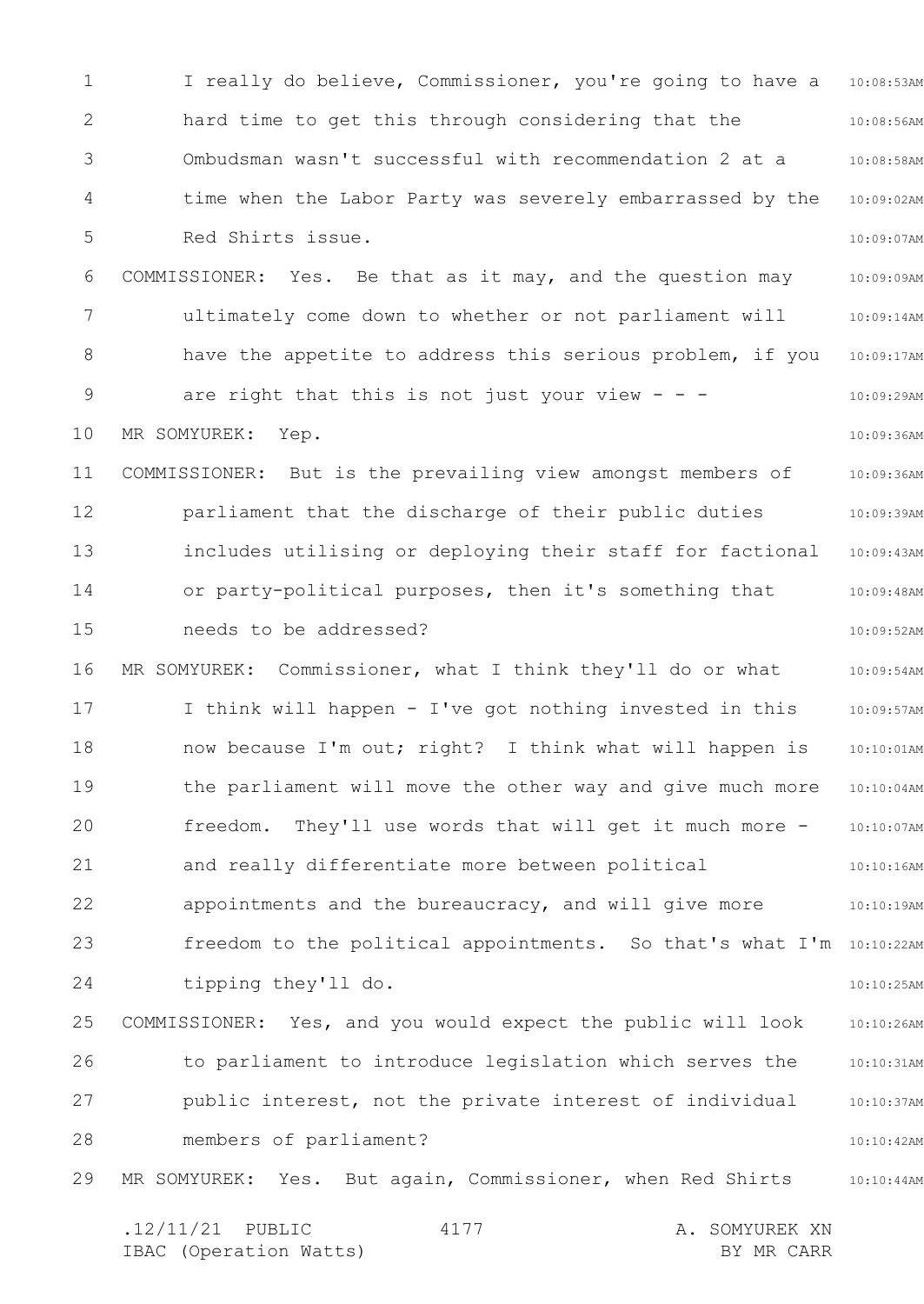1 2 3 4 5 6 7 8 9 10 11 12 13 14 15 16 17 18 19 20 21 22 23 24 25 26 27 28 29 came out that was a widely - that was widely viewed to be 10:10:51AM 10:10:56AM 10:11:00AM about that, that's in the beltway issue. The public think 10:11:03AM 10:11:06AM 10:11:10AM 10:11:14AM 10:11:16AM 10:11:18AM 10:11:19AM 10:11:22AM 10:11:23AM the evidence on this issue, Mr Somyurek, and then we might 10:11:28AM 10:11:32AM 10:11:35AM 10:11:37AM 10:11:38AM 10:11:39AM 10:11:46AM 10:11:49AM 10:11:56AM 10:12:01AM 10:12:05AM 10:12:12AM 10:12:17AM 10:12:22AM discussion of the inappropriateness of being paid so much 10:12:31AM taxpayer money to do factional work, and the justification 10:12:35AM posited was that, 'Oh, we can excuse ourselves because the  $10:12:45$ AM a - in the beltway issue. So the defence was, 'Well' from the Labor Party perspective, 'Well, no-one cares that we're all corrupt, that we're all on the take, so no-one's going to care.' That's the attitude you're fighting with. COMMISSIONER: I sincerely hope you're wrong about that, Mr Somyurek. MR SOMYUREK: Yeah, I'm not - yeah. COMMISSIONER: Yes, Mr Carr. MR CARR: I think I should take you through some of come back to - can I tender this - - -COMMISSIONER: 106. #EXHIBIT 106 - Telephone intercept 19 on 13/06/20. MR CARR: Mr Cripps was asked about the discussions or gave some evidence about the discussions amongst those around his level, and he gave evidence that was to the effect that, 'I'm going to do whatever senior members of government ask. It's ridiculous that I'm being paid this much taxpayer money to do this work,' and that they justified to themselves doing so because the Red Shirts was about party campaigning and this is not quite that same category. So even at Mr Cripps's level there was

4178

.12/11/21 PUBLIC 4178 A. SOMYUREK XN IBAC (Operation Watts) and the set of the BY MR CARR BY MR CARR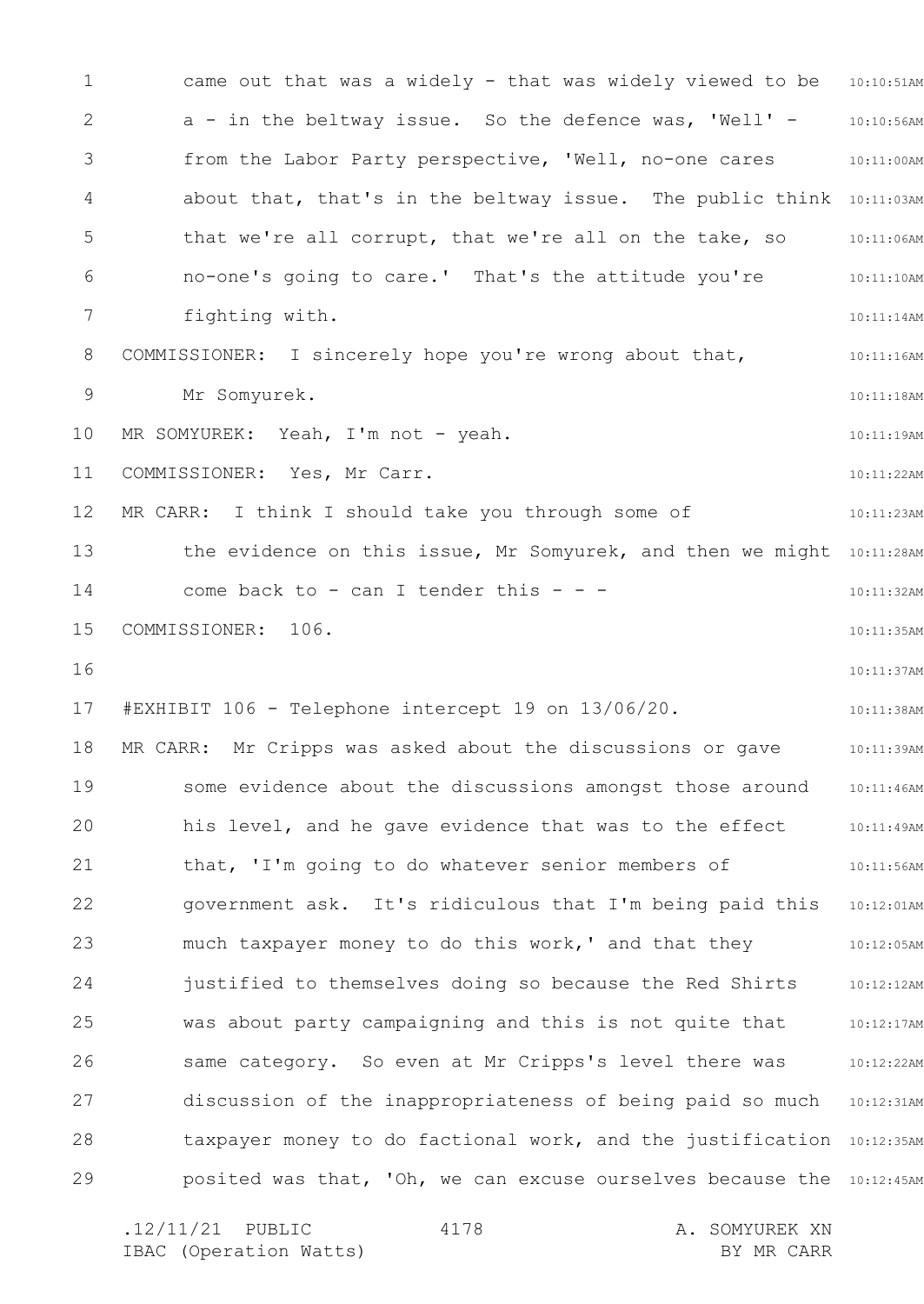1 2 3 4 5 6 7 8 9 10 11 12 13 14 15 16 17 18 19 20 21 22 23 24 25 26 27 28 29 10:12:54AM 10:12:57AM evidence. Let me tell you, though, because I want to give 10:13:03AM you a picture of the evidence and then I want to ask you a 10:13:08AM 10:13:13AM 10:13:23AM 10:13:25AM 10:13:30AM 10:13:31AM 10:13:33AM 10:13:36AM 10:13:36AM 10:13:41AM 10:13:44AM 10:13:48AM 10:13:51AM 10:13:55AM 10:13:59AM 10:14:09AM 10:14:15AM 10:14:22AM 10:14:29AM 10:14:34AM 10:14:38AM 10:14:41AM left - remember I said Nick abruptly left it? And she was 10:14:46AM 10:14:53AM long - she hardly did anything. But I was - you know, she 10:14:57AM 10:15:02AM Red Shirts was about one particular issue, and we're slightly outside that issue.' So that was Mr Cripps's question about it. Other staffers have been visibly distressed giving evidence about what they did on the taxpayer dollar, and Ms Kingshott - you remember Ms Kingshott? MR SOMYUREK: Yeah. MR CARR: In Ms Kairouz's office? MR SOMYUREK: Yep. MR CARR: She said, 'I always knew I was on the taxpayer dollar. I know that it wasn't right. I know that it's not what we're employed to do. You had to do it because of your job, or she would not hire you or have you in there. So it was - it was not what my job was, and it wasn't why I wanted to be there, and I didn't enjoy it, and Adem - dealing with Adem was not pleasant.' Now, the picture is, Mr Somyurek, that you're at the apex of a culture which imposes on the junior staffers this factional work as a condition of their employment? MR SOMYUREK: I would disagree on that. I hardly had any interaction with Ms Kingshott. She was put up as - from Michael de Bruyn because they were student politics sort of - and Young Labor contemporaries. As - when Nick only there for a couple of months. I can't recall how wasn't forced to do factional work. Michael de Bruyn was

4179

.12/11/21 PUBLIC 4179 A. SOMYUREK XN IBAC (Operation Watts) and the set of the BY MR CARR BY MR CARR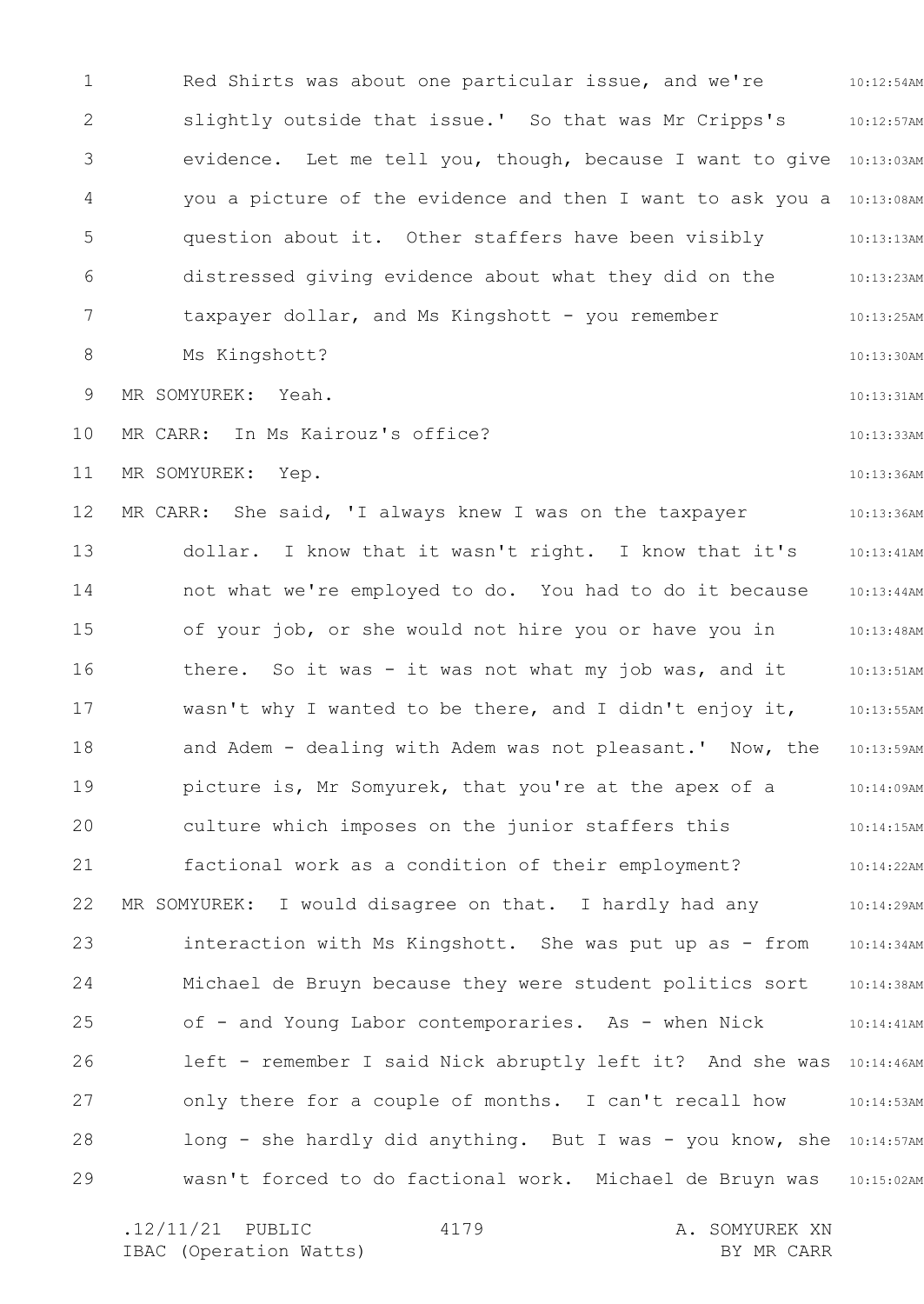1

promoting her.

10:15:06AM

2 3 4 5 6 7 8 9 10 11 12 13 14 15 16 17 18 19 20 21 22 23 24 25 26 27 28 29 10:15:08AM 10:15:13AM 10:15:22AM 10:15:25AM 10:15:30AM 10:15:37AM MR SOMYUREK: Ms Vaghela was employed - yeah, she's entitled to 10:15:41AM 10:15:47AM 10:15:50AM 10:15:52AM 10:15:53AM 10:15:56AM 10:16:03AM period, on 13 June, when you're speculating about what the 10:16:06AM 10:16:12AM 10:16:18AM 10:16:31AM MR CARR: Now, so you speculate about the content of the story. 10:17:32AM 10:17:38AM 10:17:42AM 10:17:47AM 10:17:51AM 10:17:55AM 10:17:57AM 10:17:58AM 10:17:58AM 10:18:04AM 10:18:09AM .12/11/21 PUBLIC 4180 A. SOMYUREK XN IBAC (Operation Watts) and the set of the BY MR CARR BY MR CARR 4180 MR CARR: Let me give you a bit more of the flavour of the evidence. Ms Vaghela gave evidence that in effect she accepted that electorate officers were appointed based on what they could bring to the faction, and she accepted that it was the abuse of public money. Now, you say you had a different state of mind? her opinion. COMMISSIONER: The answer to the question is you do have a different state of mind? MR SOMYUREK: I do, yes, yes, yes. MR CARR: Let's listen, if we could then, to TI20. This is a discussion between you and Ms Connolly in that same story might be, and I want to draw your attention to what you think the story might be and her response to that. (Audio recording played to the Commission.) If we go to line 7, precisely what we know was taking place, 'It might be that I've got ethnics in my office, you know, and, you know, branch stackers in my office and their primary role is to branch stack,' and you've paid for memberships. All of that is precisely what took place; correct? MR SOMYUREK: Yeah. MR CARR: And her response to you telling her all of that is, 'That's not a story. The party just shrugged its shoulders at that'; is that correct?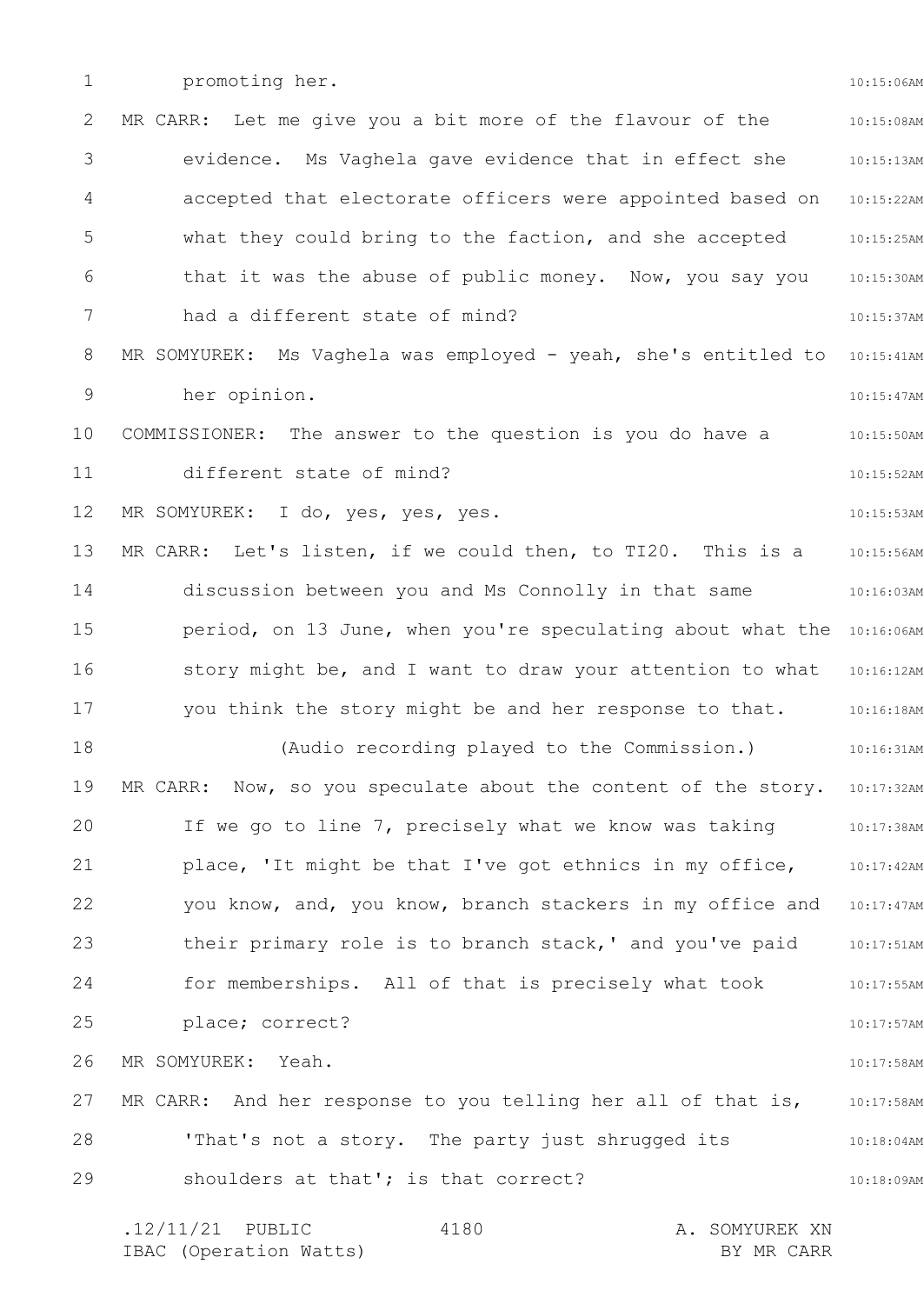1 2 3 4 5 6 7 8 9 10 11 12 13 14 15 16 17 18 19 20 21 22 23 24 25 26 27 28 29 10:18:12AM 10:18:15AM 10:18:18AM 10:18:23AM 10:18:26AM 10:18:30AM 10:18:32AM 10:18:35AM 10:18:36AM 10:18:40AM 10:18:45AM 10:18:47AM 10:18:50AM 10:18:55AM 10:18:58AM 10:19:00AM 10:19:06AM 10:19:11AM 10:19:11AM stacking against me and employing all these people against 10:19:13AM 10:19:16AM 10:19:18AM 10:19:20AM 10:19:23AM 10:19:25AM 10:19:27AM 10:19:27AM 10:19:28AM MR CARR: Could we then listen to TI - excuse me, Commissioner, 10:19:28AM .12/11/21 PUBLIC 4181 A. SOMYUREK XN IBAC (Operation Watts) and the set of the BY MR CARR BY MR CARR 4181 MR SOMYUREK: Yeah. Ms Connolly is a good litmus test here because she's a clean skin. She had just joined the party, and she came across people like Jasvinder Sidhu, who wouldn't leave her alone and started branch stacking against her. So she saw all of this against her. She's complained about it. The party did nothing. So that's the position she's coming from, where she's been the victim of branch stackers. MR CARR: But she's not just commenting on branch stacking. You've told her what we know was happening, branch stackers in your office, their primary role is to branch stack, and she's responding to what you've told her and saying, 'Well, that's not hardly a story. The party just shrugged its shoulders at that'? MR SOMYUREK: Yeah, exactly, and that's - because that's what she's witnessed against her by about three different MPs employing branch stackers to stack against her. So she thinks, 'Well, why are they going after you when' - 'Why don't they go after these people here who were branch me?' So that's what her state of mind would be, I think. MR CARR: All right. I tender that, Commissioner. COMMISSIONER: What's the date of that, Mr Carr? MR CARR: 13 June. COMMISSIONER: 13th also. That will be 107. #EXHIBIT 107 - TI20, conversation between Mr Somyurek and Ms Connolly on 13/06/20.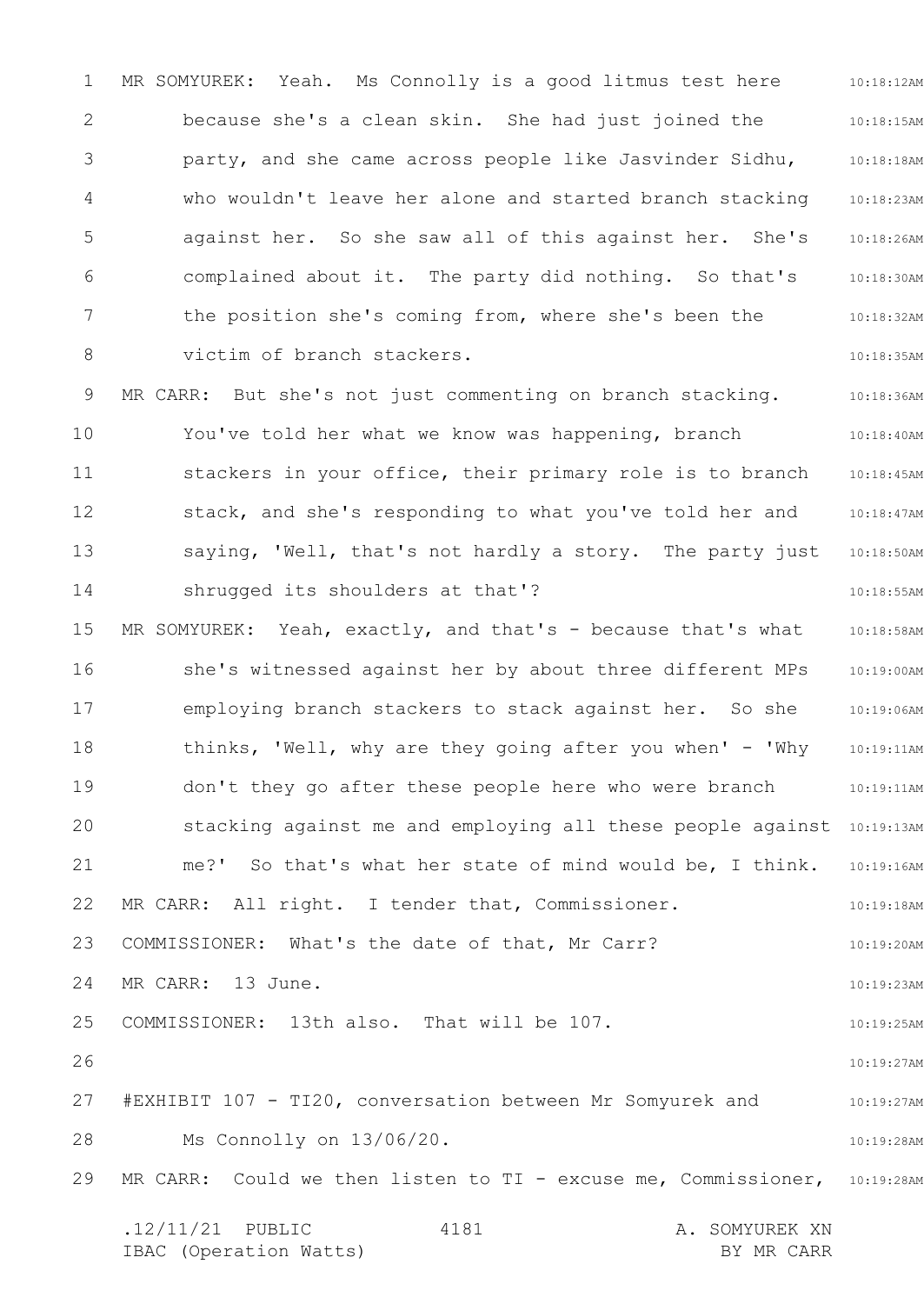1 2 3 4 5 6 7 8 9 10 11 12 13 14 15 16 17 18 19 20 21 22 23 24 25 26 27 28 29 10:19:39AM 10:19:53AM 10:19:55AM 10:20:05AM 10:20:09AM 10:20:10AM 10:20:13AM 10:20:18AM 10:20:22AM 10:20:28AM 10:20:32AM 10:20:37AM 10:20:41AM structure, in addition to the Privileges Committee in each 10:20:46AM 10:20:49AM 10:20:50AM 10:20:52AM 10:20:57AM 10:21:00AM 10:21:04AM 10:21:06AM 10:21:09AM 10:21:10AM 10:21:11AM the right structure to have in place. Does it not suggest 10:21:15AM 10:21:19AM 10:21:22AM 10:21:26AM 10:21:31AM I just misplaced the number. I'm sorry, Commissioner, would you excuse me for just a moment? COMMISSIONER: Certainly. Perhaps whilst Mr Carr is doing that, Mr Somyurek - - -MR SOMYUREK: Yep. COMMISSIONER: Could I ask you this. You probably remember that the Legislative Council Privileges Committee held a hearing following the tabling of the Red Shirts report by the Ombudsman, and following that committee hearing no sanctions were imposed against any members of parliament in relation to the findings the Ombudsman had made. Does that not suggest that there needs to be some better form of parliamentary accountability, a better form of House? MR SOMYUREK: The problem you've got, Commissioner, is it's all about numbers in parliament, and it doesn't matter what structure you put in place it's going to become political and it all becomes about horse trading to get the numbers on any particular forum. COMMISSIONER: Let's put politics and numbers and power to one side -  $-$ MR SOMYUREK: Yep. COMMISSIONER: And look simply at the question what ideally is there needs to be some structure other than merely a privileges committee for the purpose of ensuring that resources are deployed and properly used to serve the public duty of members of parliament?

.12/11/21 PUBLIC 4182 A. SOMYUREK XN IBAC (Operation Watts) and the set of the BY MR CARR BY MR CARR 4182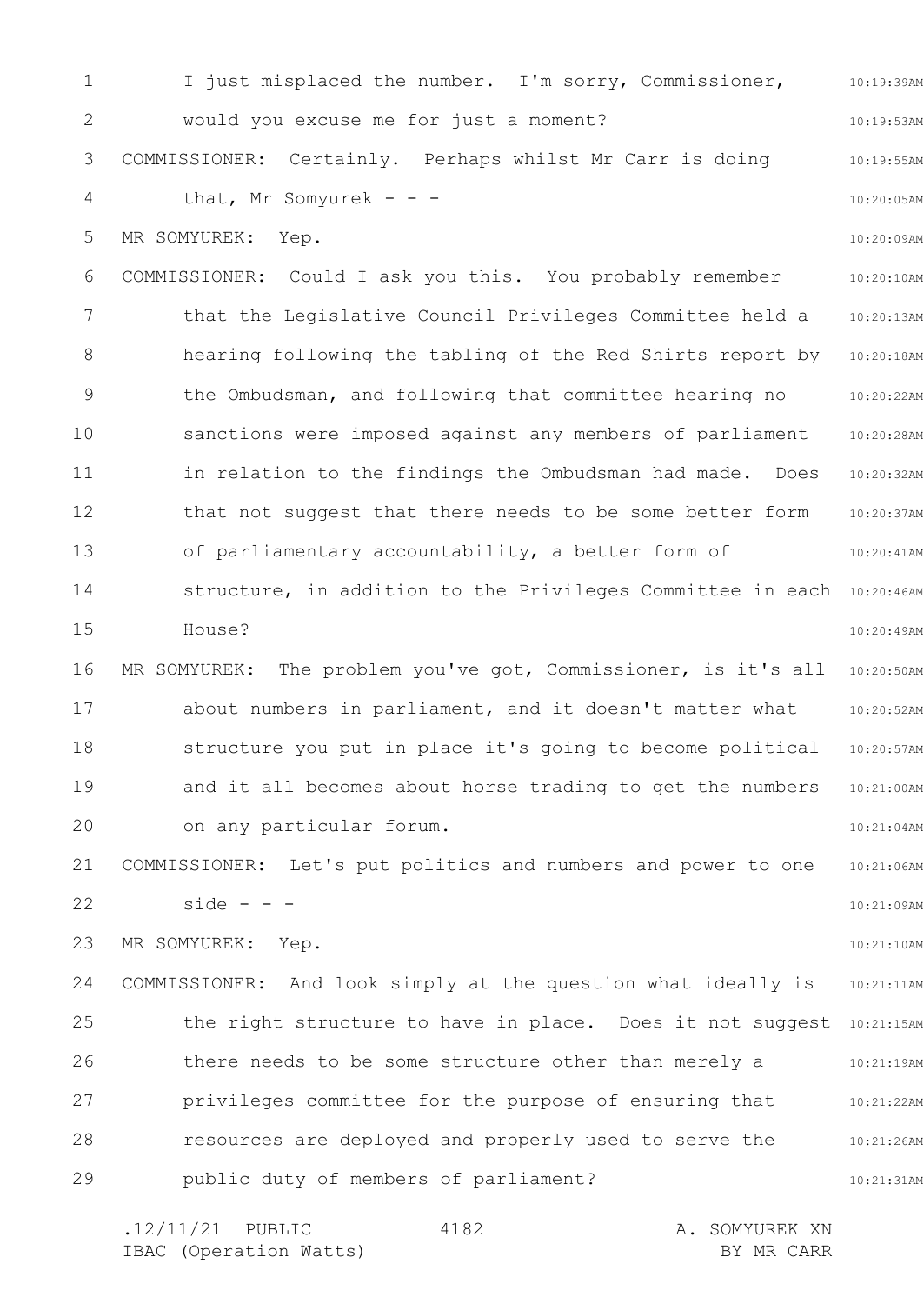1 2 3 4 5 6 7 8 9 10 11 12 13 14 15 16 17 18 19 20 21 22 23 24 25 26 27 28 29 MR SOMYUREK: Yep. That's got to be beyond politicians and animalisty 10:21:38AM I think we've got an integrity officer now. So that's the 10:21:41AM 10:21:45AM 10:21:48AM constantly get advice as well. Throughout the duration of 10:21:51AM my career I have sought advice, and politicians would want  $10:21:56$ AM 10:22:00AM sort of, you know, near to the edge; they'd rather be safe 10:22:02AM 10:22:06AM had that, it's a problem. So I'm sure a body like that or 10:22:10AM an individual like that giving advice and guidance will be 10:22:13AM 10:22:17AM 10:22:20AM 10:22:22AM MR SOMYUREK: That's right. It can't be politicians because it 10:22:23AM 10:22:25AM 10:22:29AM 10:22:31AM 10:22:33AM 10:22:34AM 10:22:36AM 10:22:48AM 10:22:52AM 10:22:55AM 10:23:00AM 10:23:08AM 10:23:18AM 10:23:33AM committees. It's got to be outside people, you know. So type of forum you need to go to. And by the way too, Commissioner, if we had that available - like, we do to get advice on if they're going to do something that's than sorry. But if you don't have that, and we haven't a good thing, yeah. COMMISSIONER: As I follow you, it needs to be something external to  $$ always ends up on numbers, horse trading. COMMISSIONER: Independent of the parliamentary process? MR SOMYUREK: That's right, otherwise it just becomes horse trading. COMMISSIONER: Yes, Mr Carr. MR CARR: Excuse me for one moment. I'll need to come back to - I'll need to come back to another TI. We just can't locate it on the system at the moment, and I'll return to this issue when I do. But while that's being located I just want to take up with you your assertion that you believed you had carte blanche after the insertion of s30(5) and (6). Now, you'd understand that the series of events, the chronology, is this: the Red Shirts affair

.12/11/21 PUBLIC 4183 A. SOMYUREK XN IBAC (Operation Watts) and the set of the BY MR CARR BY MR CARR 4183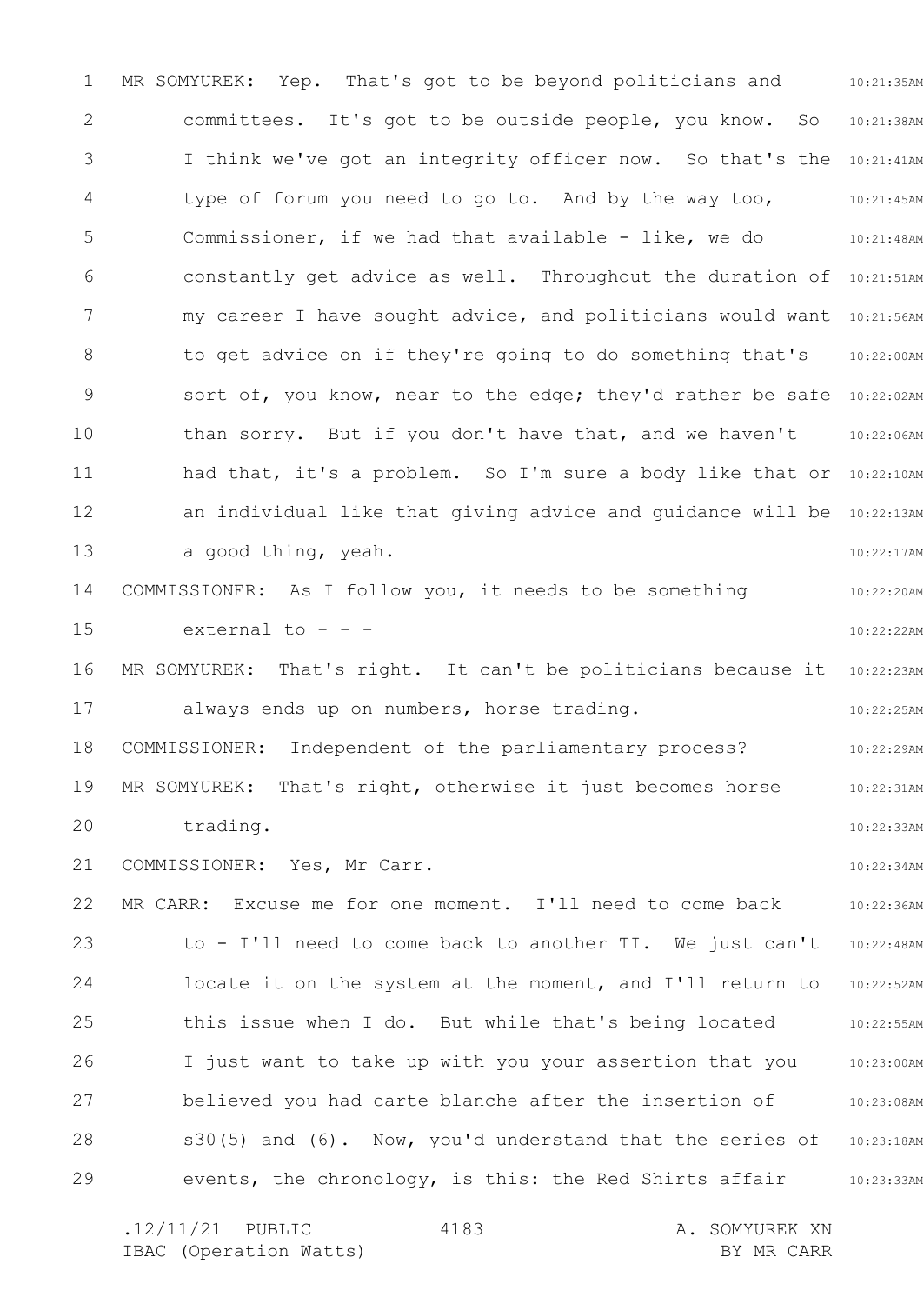1 2 3 4 5 6 7 8 9 10 11 12 13 14 15 16 17 18 19 20 21 22 23 24 25 26 27 28 29 takes place; the Ombudsman condemns the Red Shirts affair? 10:23:39AM 10:23:46AM 10:23:48AM 10:23:50AM 10:23:50AM 10:23:51AM 10:23:53AM 10:23:54AM 10:23:56AM 10:23:58AM 10:24:01AM 10:24:03AM 10:24:09AM 10:24:13AM 10:24:19AM it raises a reasonable suspicion of something corrupt, 10:24:23AM 10:24:26AM 10:24:29AM 10:24:31AM pretty liberally during this examination, so I'm a little 10:24:36AM 10:24:39AM 10:24:42AM 10:24:43AM 10:24:49AM 10:24:53AM 10:24:54AM 10:24:57AM Ombudsman condemns but, for reasons we've discussed, can't 10:25:02AM 10:25:08AM .12/11/21 PUBLIC 4184 A. SOMYUREK XN IBAC (Operation Watts) and the set of the BY MR CARR BY MR CARR 4184 MR SOMYUREK: Didn't use the 'C' word. MR CARR: Didn't say 'corruption'? MR SOMYUREK: Yeah.  $MR$  CARR: Well - - -COMMISSIONER: Well, she couldn't. She has no jurisdiction to say 'corruption'. MR SOMYUREK: Okay. COMMISSIONER: It's specifically excluded from her jurisdiction. MR SOMYUREK: So what I'm trying to say is the language was relatively measured, given - so, yeah, okay, I didn't realise she was prohibited from saying that. COMMISSIONER: No, the scheme is such that if the Ombudsman is investigating something and comes to the conclusion that then she would be obliged to pass the matter to my Commission. MR SOMYUREK: Right. It's just that we've been using the word bit confused, that's all. COMMISSIONER: Well, corruption as it is defined in the Commission's act involves some breach of the law, some illegality that would normally give rise to a criminal prosecution. MR SOMYUREK: Right. Okay. MR CARR: So let's work through the series of events. The describe as corruption the Red Shirts affair. Then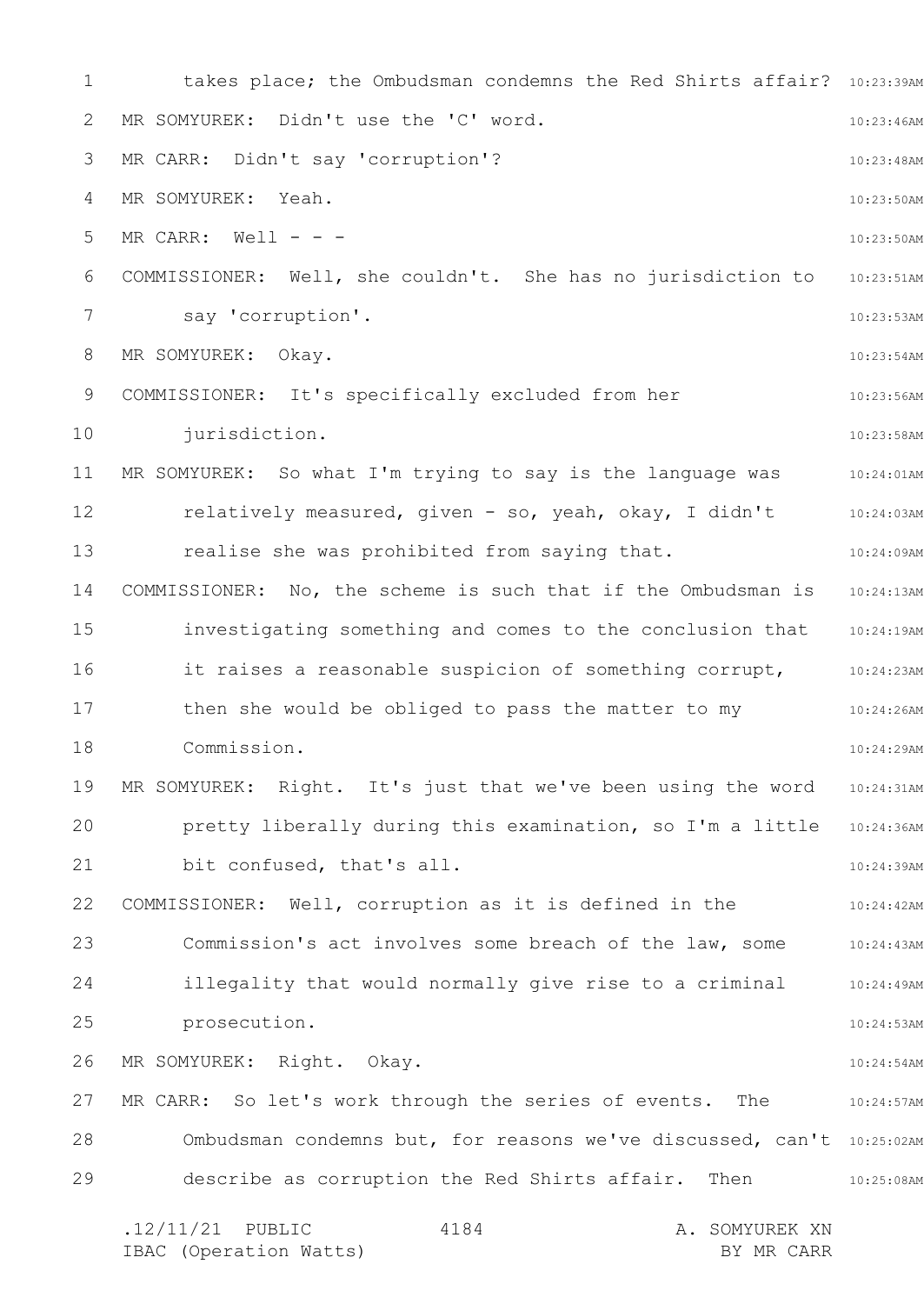1 2 3 4 5 6 7 8 9 10 11 12 13 14 15 16 17 18 19 20 21 22 23 24 25 26 27 28 29 there's a response by way of the amendment to the members 10:25:15AM 10:25:21AM 10:25:24AM 10:25:28AM MR CARR: Yes. And then the legislation is passed in 2019, and 10:25:30AM what the legislation does is it describes the conduct that 10:25:39AM took place in the Red Shirts affair and it says, 'Listen, 10:25:45AM 10:25:49AM 10:25:55AM 10:26:01AM 10:26:05AM 10:26:11AM 10:26:13AM 10:26:13AM 10:26:15AM 10:26:20AM MR CARR: So what it's doing is not saying, 'Oh, but everything 10:26:20AM 10:26:25AM 10:26:30AM 10:26:35AM 'Listen, if anyone thinks you can do this, it's explicitly 10:26:37AM 10:26:43AM 10:26:46AM 10:26:54AM MR SOMYUREK: No, because the members guide - the members guide 10:26:55AM 10:26:59AM 10:27:03AM party-political work and no campaigning. It was the same 10:27:06AM 10:27:10AM message. So - and on the agenda - I can tell you on the .12/11/21 PUBLIC 4185 A. SOMYUREK XN 4185 guide which explicitly says you can't do this sort of thing; correct? MR SOMYUREK: Yes, and then the legislation, yep. you can't do this'; correct? MR SOMYUREK: Well, it doesn't really. But it's sort of - yeah, it's going towards, yes. MR CARR: It's in effect saying, 'This thing took place. It can't be done'? MR SOMYUREK: Yes. MR CARR: It's prohibiting the  $-$  -MR SOMYUREK: That's right. That's why we've got (5) and (6), yeah. else is fair game. You've got carte blanche to do anything else.' All it's doing is responding to the particular conduct that had been identified and saying, prohibited, so you can't.' That's the message, I suggest to you, from the insertion of sub-ss(5) and (6) into s30 in 2019? prior to the November or December 2018 members guide was quite clear, was very, very clear. It said no

IBAC (Operation Watts) and the set of the BY MR CARR BY MR CARR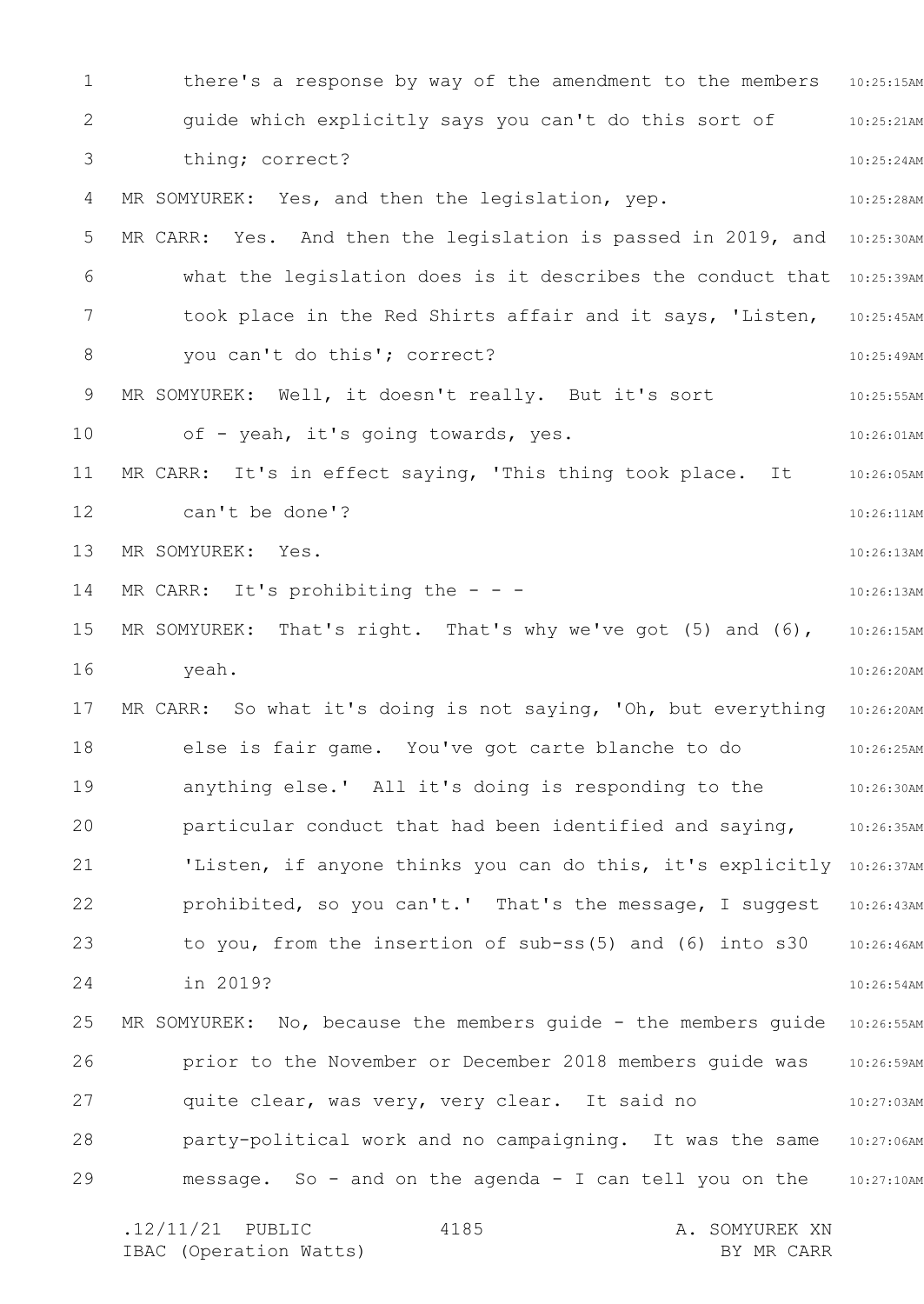1 2 3 4 5 6 7 8 9 10 11 12 13 14 15 16 17 18 19 20 21 22 23 24 25 26 27 28 29 agenda, right, was party-political work, and, you know, it 10:27:14AM 10:27:19AM 10:27:21AM 10:27:24AM 10:27:29AM 10:27:34AM 10:27:37AM 10:27:39AM 10:27:41AM 10:27:46AM 10:27:53AM 10:27:56AM 10:27:59AM 10:28:06AM 10:28:09AM 10:28:12AM 10:28:19AM 10:28:20AM the Ombudsman, what the Ombudsman articulated very clearly 10:28:23AM 10:28:27AM 10:28:31AM 10:28:34AM 10:28:38AM 10:28:41AM 10:28:45AM points: party-political and campaigning. Yet what made it 10:28:49AM 10:28:54AM 10:29:01AM 10:29:04AM was clearly on the agenda. But the parliament didn't go there. MR CARR: But parliament did what it needed to do. This is there's a legal expression you might be familiar with, de bene esse, doing something just out of an abundance of caution. Are you familiar with the expression? MR SOMYUREK: I'm not. I'm not, no. I'm not a lawyer. MR CARR: No, no, all right. I'm sorry. That's all that sub-ss(5) and (6) are, is 'just out of an abundance of caution, lest anyone thinks that this is okay, it's explicitly not '? MR SOMYUREK: Mr Carr, Mr Carr, the sequence of events was that the - as you said, the members guide was put up. The members guide included party-political activity. It had two dot points - defined party-specific activity as two points: one, party-political, ie factional, and the other for campaigning; okay? Now, the whole issue with and powerfully was that where the legislation - or the legislation and the members guide ought to be consistent because where they're not legislation trumps an unenforceable document. So by the time we came to legislate in 2019 there was a members guide that clearly said - that defined party-specific activity with two into legislation on purpose was the campaigning aspect. COMMISSIONER: You say it was on purpose, and you've given that evidence already, and I think you went so far as to say

.12/11/21 PUBLIC 4186 A. SOMYUREK XN IBAC (Operation Watts) and the set of the BY MR CARR BY MR CARR 4186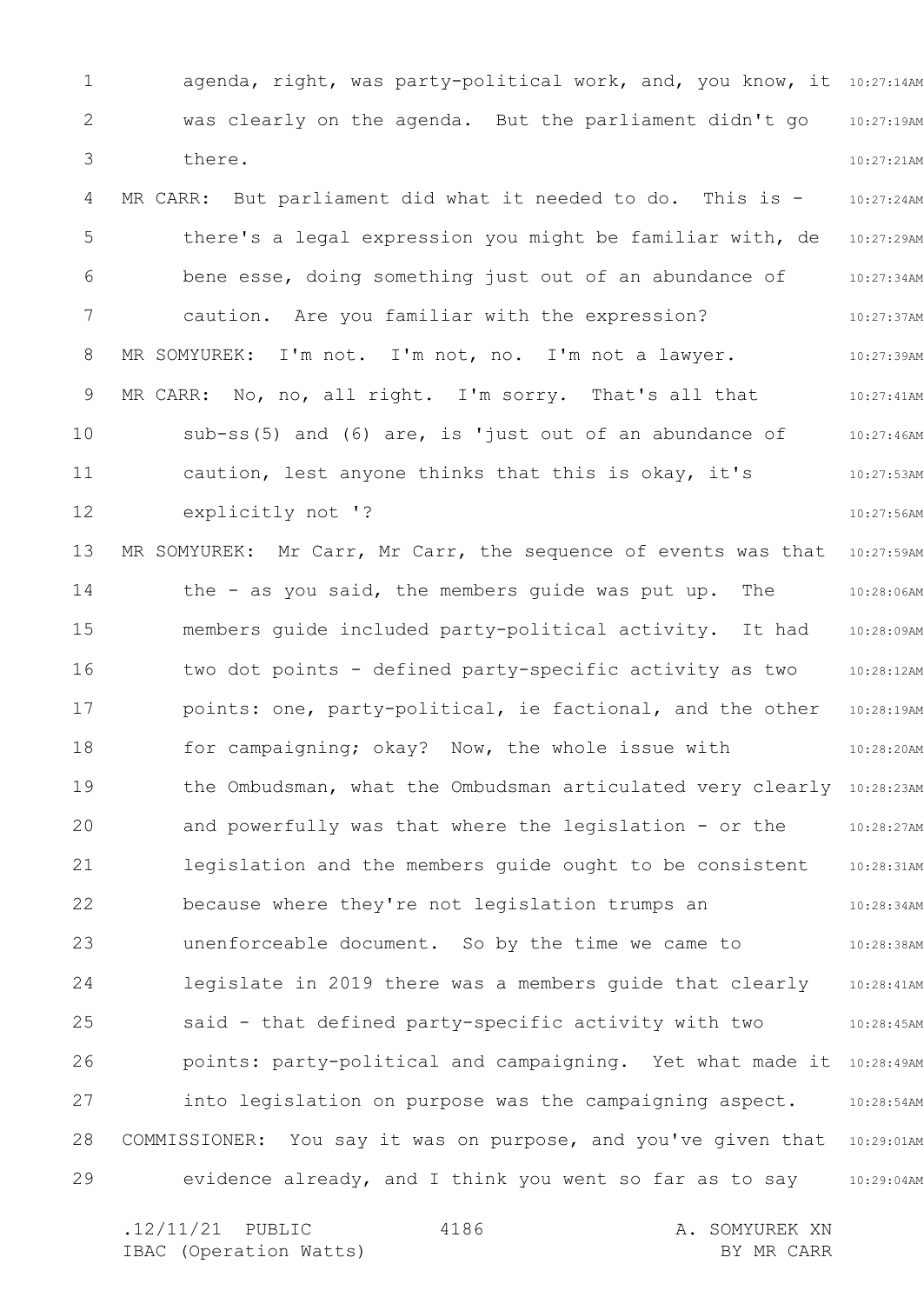1 2 3 4 5 6 7 8 9 10 11 12 13 14 15 16 17 18 19 20 21 22 23 24 25 26 27 28 29 10:29:08AM MR SOMYUREK: Yeah, I would have - that's my language. I would 10:29:11AM 10:29:11AM 10:29:13AM 10:29:17AM 10:29:18AM COMMISSIONER: There was a unanimity of thought amongst members 10:29:18AM of parliament that they didn't want legislation that would 10:29:23AM impede them from engaging in party-political or factional 10:29:26AM 10:29:30AM 10:29:34AM 10:29:36AM 10:29:37AM of what I said. You know, there would be - there would be 10:29:38AM 10:29:43AM 10:29:46AM then they might send someone to head office and they don't 10:29:49AM 10:29:52AM 10:29:55AM could be just genuine, normal MPs that have nothing to do 10:29:58AM 10:30:01AM 10:30:04AM party-political,' and they'd be worried that they're going 10:30:06AM 10:30:08AM 10:30:11AM 10:30:13AM 10:30:16AM 10:30:21AM COMMISSIONER: I just want to know how it worked here. How was 10:30:24AM .12/11/21 PUBLIC 4187 A. SOMYUREK XN 4187 there was a unity  $-$ have said unity ticket. That's - you know. COMMISSIONER: But that's because across the political  $divide - -$ MR SOMYUREK: That's right. work in utilising their staff? MR SOMYUREK: Yeah, there's degrees to  $-$  - -COMMISSIONER: Is that correct? MR SOMYUREK: That's correct. That's an accurate description people who don't really engage in party-political work. But they realise that some of their - you know, now and want to get caught up in it. Do you see what I'm saying, Commissioner? So it's not all because of machines. It with factions but they say, 'Oh, geez, I sent my electorate officer to do something that's to get caught up in this. COMMISSIONER: Do you go so far as to say, Mr Somyurek, that there was actually a meeting of minds between the leaders of each political party to achieve this outcome? MR SOMYUREK: That's not the way it works.

IBAC (Operation Watts) and the set of the BY MR CARR BY MR CARR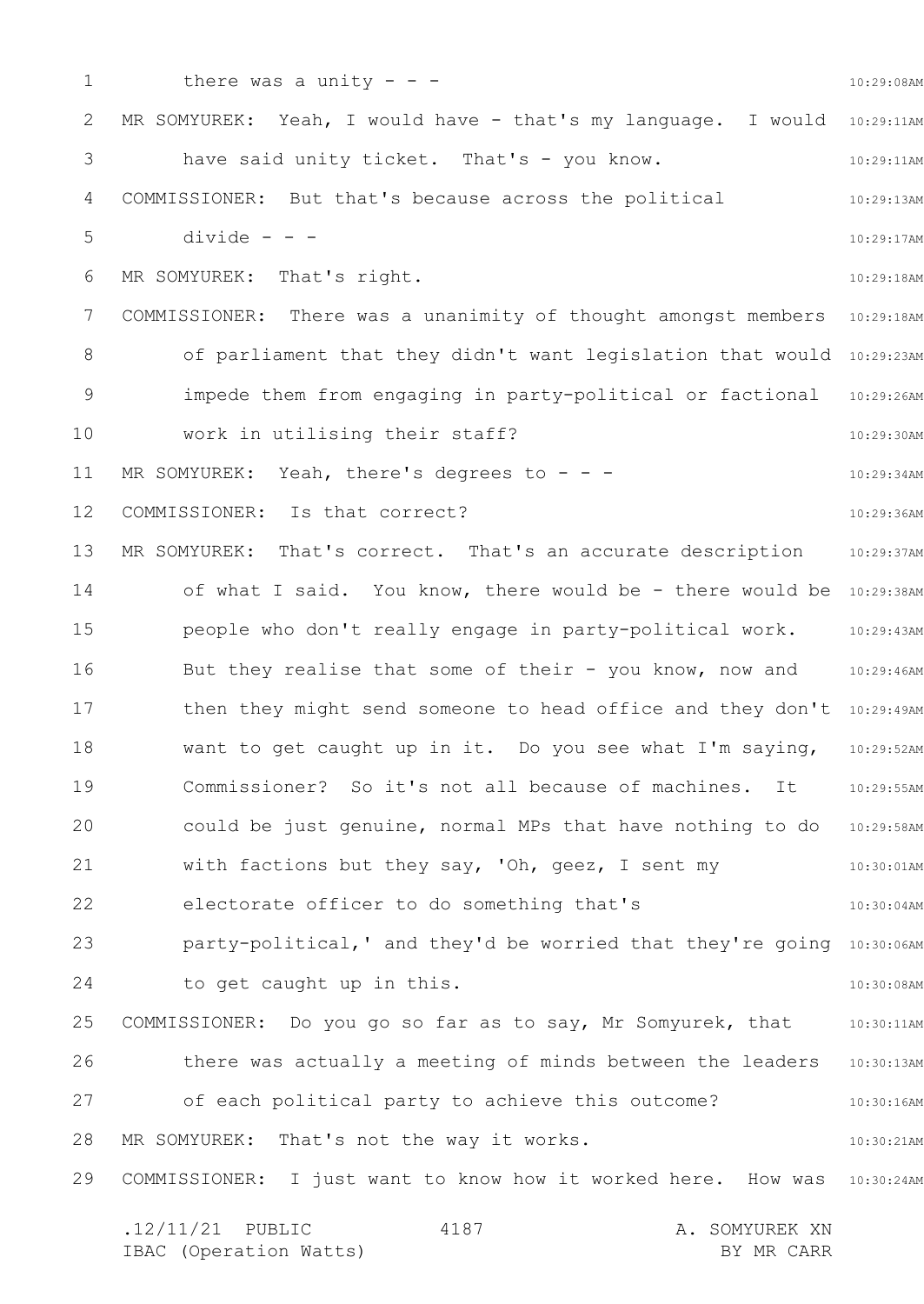1 2 3 4 5 6 7 8 9 10 11 12 13 14 15 16 17 18 19 20 21 22 23 24 25 26 27 28 29 the process achieved that there was a unanimity of thought 10:30:28AM 10:30:33AM 10:30:37AM 10:30:43AM 10:30:49AM 10:30:50AM 10:30:54AM be - I don't know. Depending on the circumstances, there 10:31:01AM will be as unofficial things - you know, everyone's got a 10:31:04AM 10:31:08AM 10:31:12AM 10:31:12AM 10:31:13AM because it's how long's a piece of string. It depends on 10:31:15AM 10:31:18AM 10:31:21AM 10:31:22AM 10:31:23AM 10:31:24AM 10:31:27AM 10:31:31AM 10:31:37AM 10:31:39AM 10:31:41AM 10:31:44AM 10:31:45AM 10:31:47AM 10:31:49AM COMMISSIONER: I'm asking for your individual position. You and 10:31:50AM .12/11/21 PUBLIC 4188 A. SOMYUREK XN IBAC (Operation Watts) and the set of the BY MR CARR BY MR CARR 4188 that you did not want to have legislation that would prohibit the use of a member's electoral or ministerial resources for party-political or factional purposes? How was that achieved? MR SOMYUREK: Yeah. These things, you know, are never done in official meetings across parties. There would different style to how they do things, but it would be it could be just  $- -$ COMMISSIONER: I don't want you to - - -MR SOMYUREK: I don't know how it was done. I don't know the individual style of the politician who has got carriage. COMMISSIONER: Were you consulted before the legislation was enacted? MR SOMYUREK: Yeah, look, I wasn't consulted. We're part of the process, of course, you know. But the fact - yeah. COMMISSIONER: And so you supported or - and approved this particular outcome, did you? MR SOMYUREK: We're a collectivist party. Once the minister and the Cabinet make a decision, it's - you know, it happens. COMMISSIONER: I'm asking - - - MR SOMYUREK: I'm not going to go through the collectivist thing again  $- -$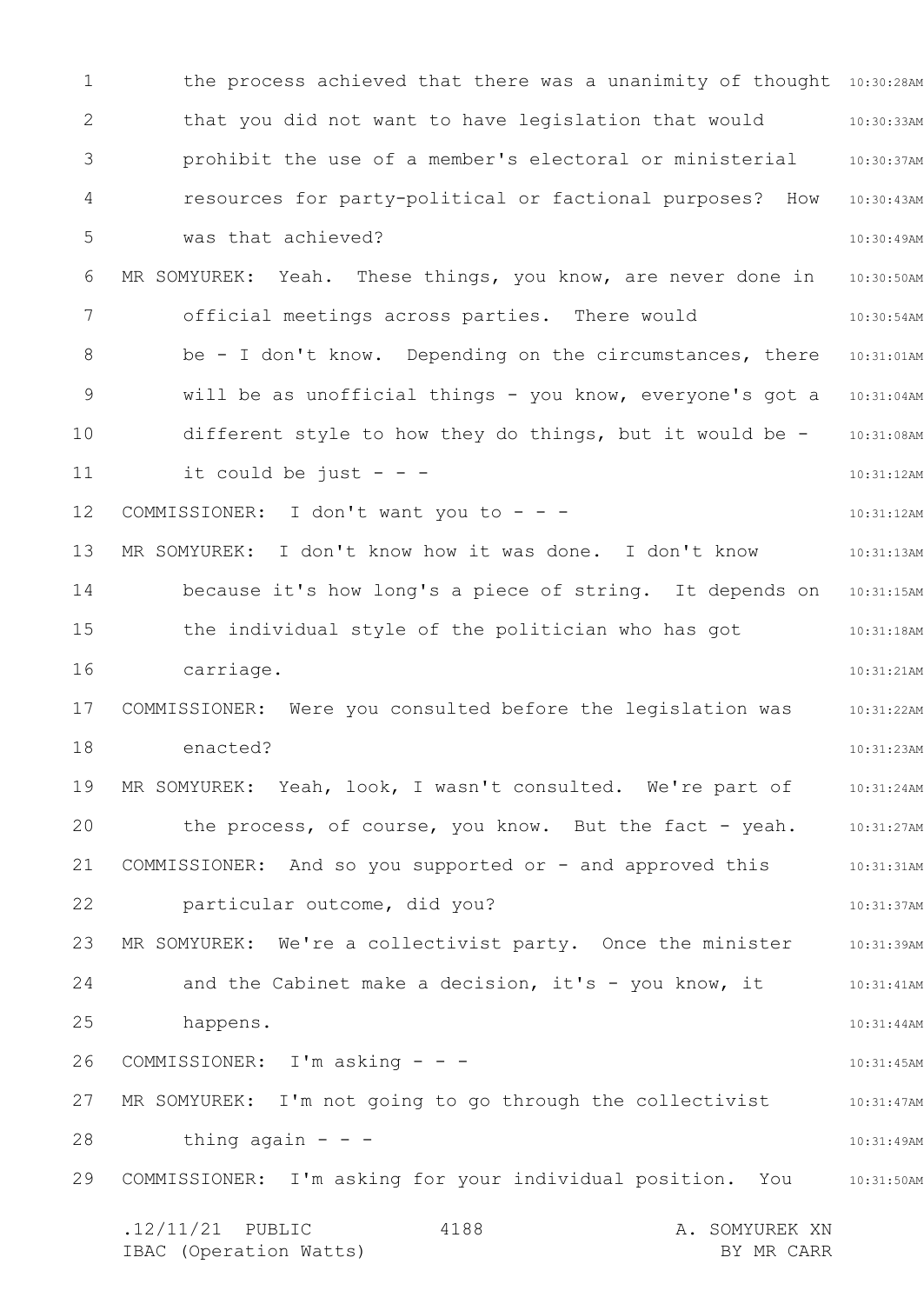1 2 3 4 5 6 7 8 9 10 11 12 13 14 15 16 17 18 19 20 21 22 23 24 25 26 27 28 29 10:31:52AM 10:31:55AM 10:31:56AM 10:31:57AM 10:32:04AM 10:32:12AM 10:32:34AM MR CARR: If we go back to the start, Mr Scott's got the intel 10:33:19AM 10:33:26AM 10:33:30AM 10:33:31AM involved who are publicly funding, corrupting the Labor 10:33:36AM 10:33:41AM describing to you precisely what we've explored this week? 10:33:46AM 10:33:51AM 10:33:52AM 10:33:55AM 10:33:58AM 10:33:59AM 10:34:07AM 10:34:11AM Because it is so prevalent that it is part of the culture. 10:34:18AM 10:34:22AM MR CARR: At least in the case of you and Mr Scott, looking at 10:34:27AM this evidence, you've so lost your moral compass as to why 10:34:31AM that is wrong that he describes it as lame and you laugh? 10:34:36AM MR SOMYUREK: Yes, because it's the culture that we were both 10:34:46AM sort of inducted into and we've lived it, we've continued, 10:34:48AM like, senior people, you know. I'm not going to go back 10:34:53AM supported and approved  $-$  -  $-$ MR SOMYUREK: Well, yes, I did, yeah, yeah. COMMISSIONER: Yes, Mr Carr. MR CARR: I want to play you another intercepted phone call, this one on 14 June. Could I ask that TI41 be played, Commissioner. (Audio recording played to the Commission.) on what the story is? MR SOMYUREK: Yeah. MR CARR: It's about branch stacking, electorate officers Party, positions of trust and so forth. So Mr Scott's MR SOMYUREK: Yeah. MR CARR: Electoral officers publicly funded to do branch-stacking work; yes? MR SOMYUREK: Yes, yep. MR CARR: And his approach is, 'Well, that's pretty lame as a story,' and your approach is to laugh? MR SOMYUREK: Yep. Because it's so prevalent, Mr Carr. It's deeply embedded.

.12/11/21 PUBLIC 4189 A. SOMYUREK XN IBAC (Operation Watts) and the set of the BY MR CARR BY MR CARR 4189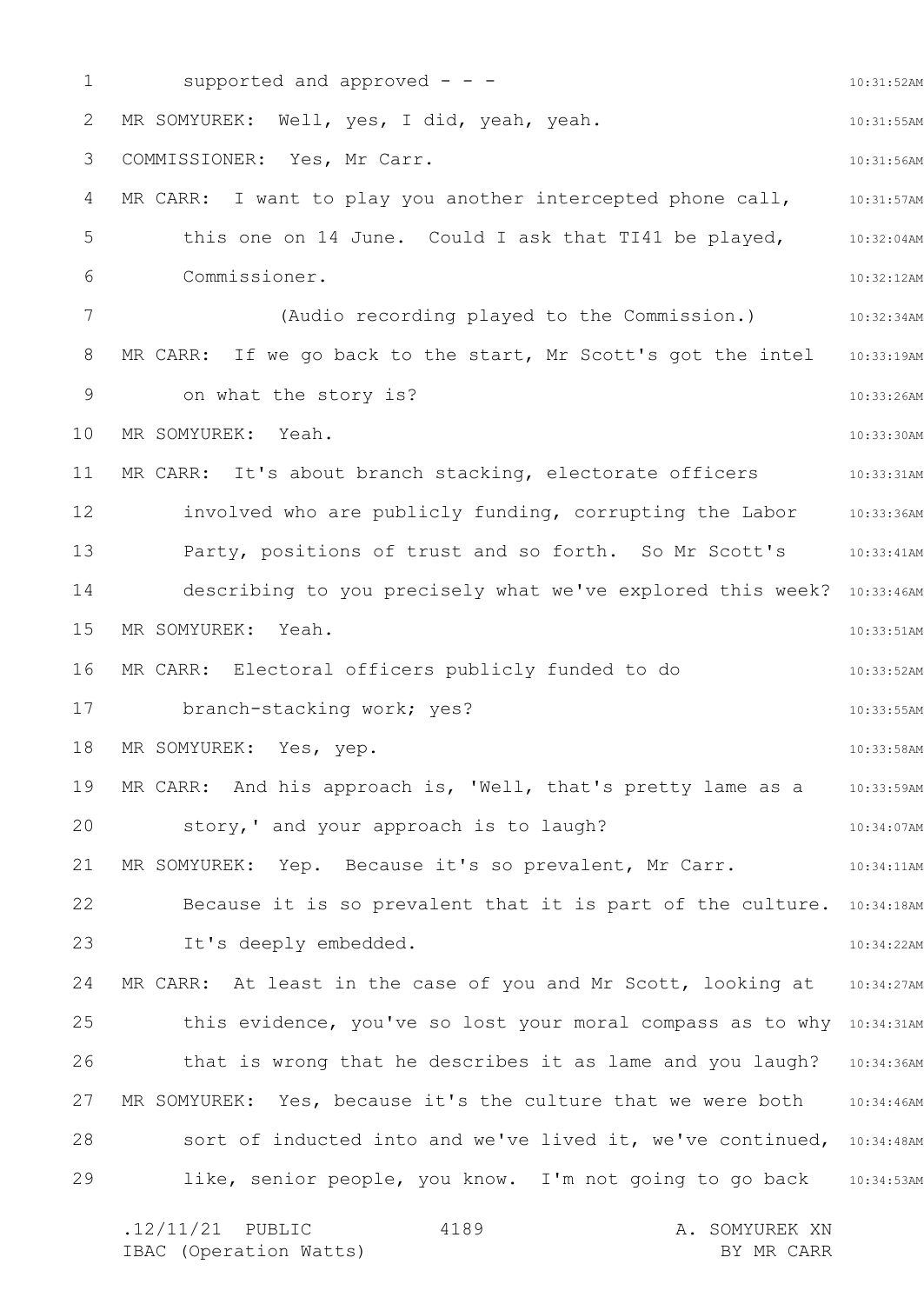1 2 3 4 5 6 7 8 9 10 11 12 13 14 15 16 17 18 19 20 21 22 23 24 25 26 27 28 29 to one senior Victorian because people think I'm just 10:34:55AM 10:34:58AM I mean? It's not just him. It's - if you're going to say 10:35:02AM there are good guys and bad guys in the Labor Party based 10:35:08AM on this stuff, there are no good guys in the Labor Party, 10:35:11AM Mr Carr. There are no good guys in the Labor Party, I can 10:35:13AM tell you that. Mr Dreyfus is someone that everyone - - - 10:35:16AM 10:35:21AM 10:35:23AM 10:35:24AM MR SOMYUREK: You see the point I'm trying to make. It doesn't 10:35:27AM matter how morally superior your are - and I consider  $\qquad \qquad$  10:35:30AM 10:35:32AM 10:35:36AM 10:35:42AM 10:35:45AM 10:35:47AM 10:35:48AM 10:35:50AM 10:35:51AM 10:35:52AM 10:35:52AM need pp7189 and 7190. While we're waiting for that to 35:58AM come up, I want to return to your state of mind. Do you 10:36:06AM remember that you made a submission to IBAC, off your own 10:36:14AM 10:36:20AM 10:36:21AM 10:36:23AM 10:36:30AM .12/11/21 PUBLIC 4190 A. SOMYUREK XN 4190 trying to score points off him. But do you know what MR CARR: No, no, no, Mr Somyurek. MR SOMYUREK: Okay. MR CARR: We've talked about the lack of  $-$  -Mr Dreyfus to be that - you're going to get - you get dragged into the culture, and I don't - yeah. MR CARR: I tender that recording, Commissioner. COMMISSIONER: What date is that? 13 June? MR CARR: The 14th. COMMISSIONER: 14th. Thank you. 108. #EXHIBIT 108 - TI41, conversation between Mr Somyurek and Mr Scott on 14/06/20. MR CARR: Could I ask that we look at exhibit 345, and I'll bat sent an email  $- -$ MR SOMYUREK: Which one? MR CARR: To the chief investigator on 10 November 2020? MR SOMYUREK: M'hmm.

IBAC (Operation Watts) BY MR CARR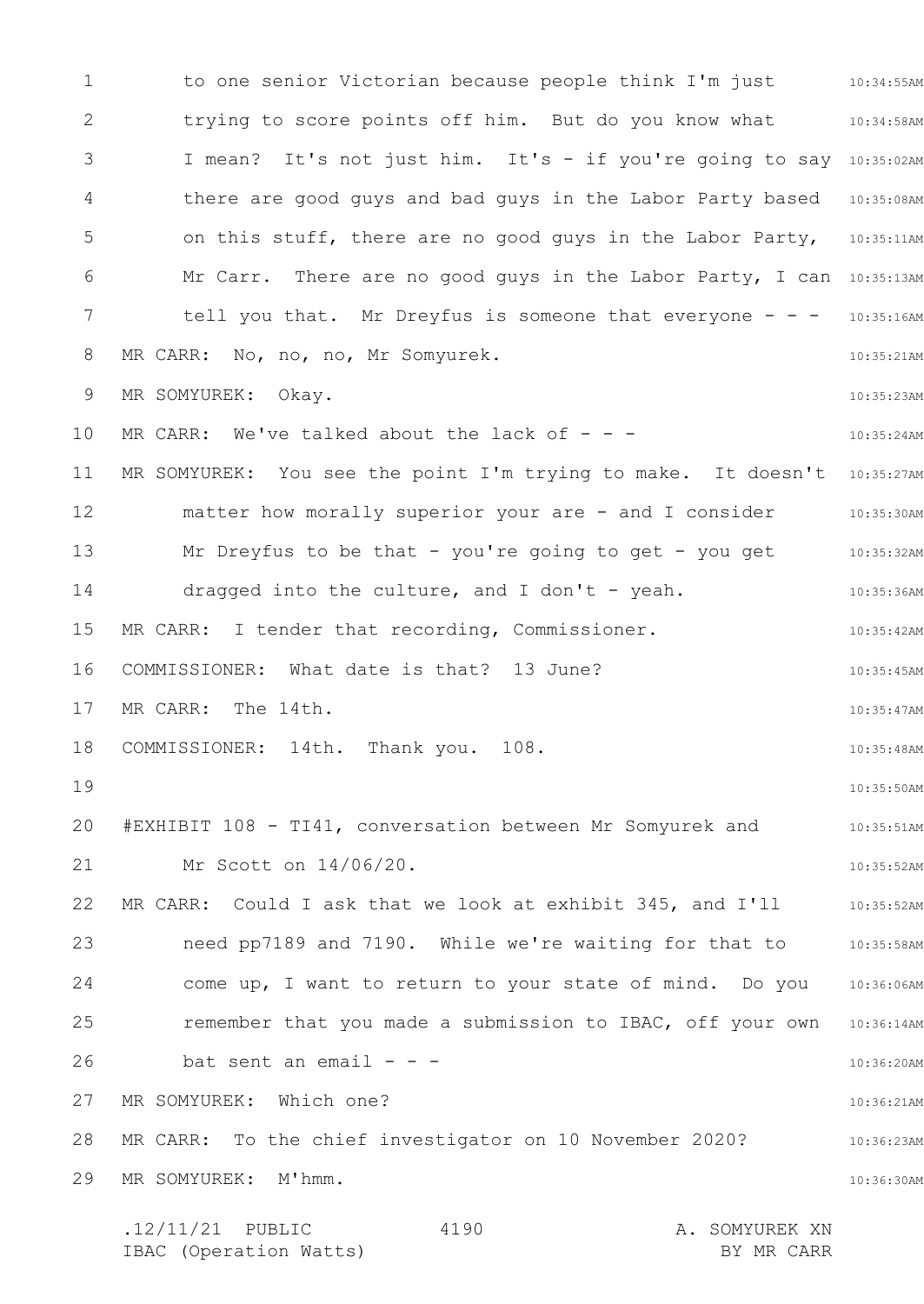1 2 3 4 5 6 7 8 9 10 11 12 13 14 15 16 17 18 19 20 21 22 23 24 25 26 27 28 29 10:36:31AM 10:36:34AM 10:36:37AM 10:36:43AM 10:36:47AM 10:36:48AM 10:37:20AM 10:37:25AM 10:37:29AM 10:37:38AM factional work during work hours rather than turning up to 10:37:41AM 10:37:43AM 10:37:48AM 10:37:53AM 10:37:57AM 10:38:00AM 10:38:03AM 10:38:08AM 10:38:13AM 10:38:18AM 10:38:22AM 10:38:22AM 10:38:25AM 10:38:33AM 10:38:41AM 10:38:46AM 10:38:52AM 10:39:02AM 10:39:07AM MR CARR: Just off your own bat, anticipating what the allegations that might have been referred to IBAC were, you sent an email to the chief investigator containing what you described as a submission; remember that? MR SOMYUREK: Yeah. MR CARR: All right. Can we have p7189 and 7190, please. So at the top you've recited in this submission a series of allegations or possible allegations that you anticipate IBAC might be looking into and your response: 'Allegation: misuse of taxpayer money by staff performing work.' 'Response: I expect all my staff to turn up to work and perform their official duties. The allegations in 60 Minutes relate to branch activity after work hours. As the Labor Party is a voluntary organisation, branch meetings are held outside of hours. Having experienced the "Red Shirts" scandal; and being an MP that was reluctant to participate in that dodgy scheme' - skipping over the parenthesis - 'there is no way I would allow staff to be claiming wages while they are not at work. I was so stringent on staff turning up to work that I refused to allow my staff to work from home during the early stages of COVID,' and you go on. Now, you anticipate there the issue of misuse of taxpayer money by staff performing factional work during work hours, and we know that's exactly what they were doing, you've accepted that, and you say, 'Having experienced the "Red Shirts" scandal, and having been reluctant to participate in that dodgy scheme, there is no way I would allow staff to be

4191

.12/11/21 PUBLIC 4191 A. SOMYUREK XN IBAC (Operation Watts) and the set of the BY MR CARR BY MR CARR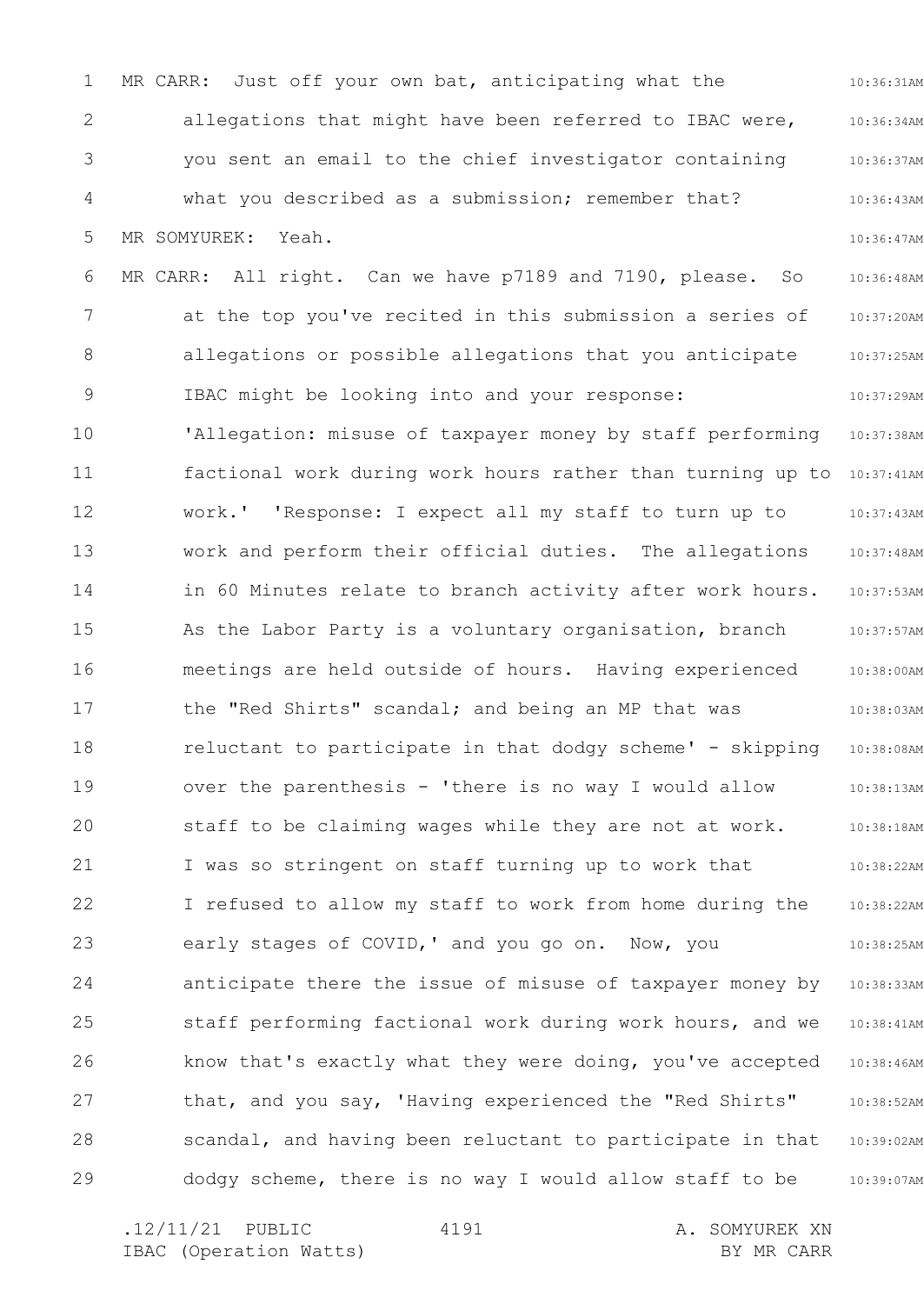1 2 3 4 5 6 7 8 9 10 11 12 13 14 15 16 17 18 19 20 21 22 23 24 25 26 27 28 29 10:39:10AM 10:39:13AM 10:39:14AM 10:39:17AM 10:39:23AM 10:39:29AM 10:39:35AM 10:39:39AM you know. During that downtime I haven't prohibited staff 10:39:46AM 10:39:51AM 10:39:54AM 10:39:58AM 10:40:01AM might come along now and then, very, very seldom, I cannot  $10:40:04$ AM 10:40:08AM they can actually do. I'm not going to go through all the 10:40:12AM 10:40:15AM 10:40:18AM I actually can't think of what they can do day in, day out 10:40:21AM 10:40:26AM 10:40:30AM 10:40:34AM 10:40:36AM 10:40:39AM 10:40:43AM they'll probably say - or the staff will say, 'Look, I did 10:40:46AM 10:40:47AM 10:40:50AM 10:40:54AM claiming wages when they are not at work'? MR SOMYUREK: Yep. MR CARR: Are you suggesting, in light of what you've written here, that you didn't appreciate that if they're at work but doing factional work that that's a problem? MR SOMYUREK: See, again, Mr Carr, as I've said all the way through, they're at work, their first priority is to do the duties of the electoral office. There is downtime, from gossiping, getting on the internet or doing a whole range of things, including factional work. But my contention, Mr Carr, and it remains, is that I really can't see - except for periods of intense activity that actually envisage - I just don't know what factional work activities that are factional and which people do outside - and they're all outside of office hours. factionally. I really can't think of what can be done factionally day in, day out. As I say, people misrepresent what they do as factional activity. They'll go for coffee with mates, gossip about factional politics or just - but then they'll say, 'Ooh, they had' - if the boss comes in and says, 'What did you do today, mate,' a lot of factional work. I had some factional work to do.' But they didn't. They just went and had coffee and just - you know, they were shooting the breeze and

4192

.12/11/21 PUBLIC 4192 A. SOMYUREK XN IBAC (Operation Watts) and the set of the BY MR CARR BY MR CARR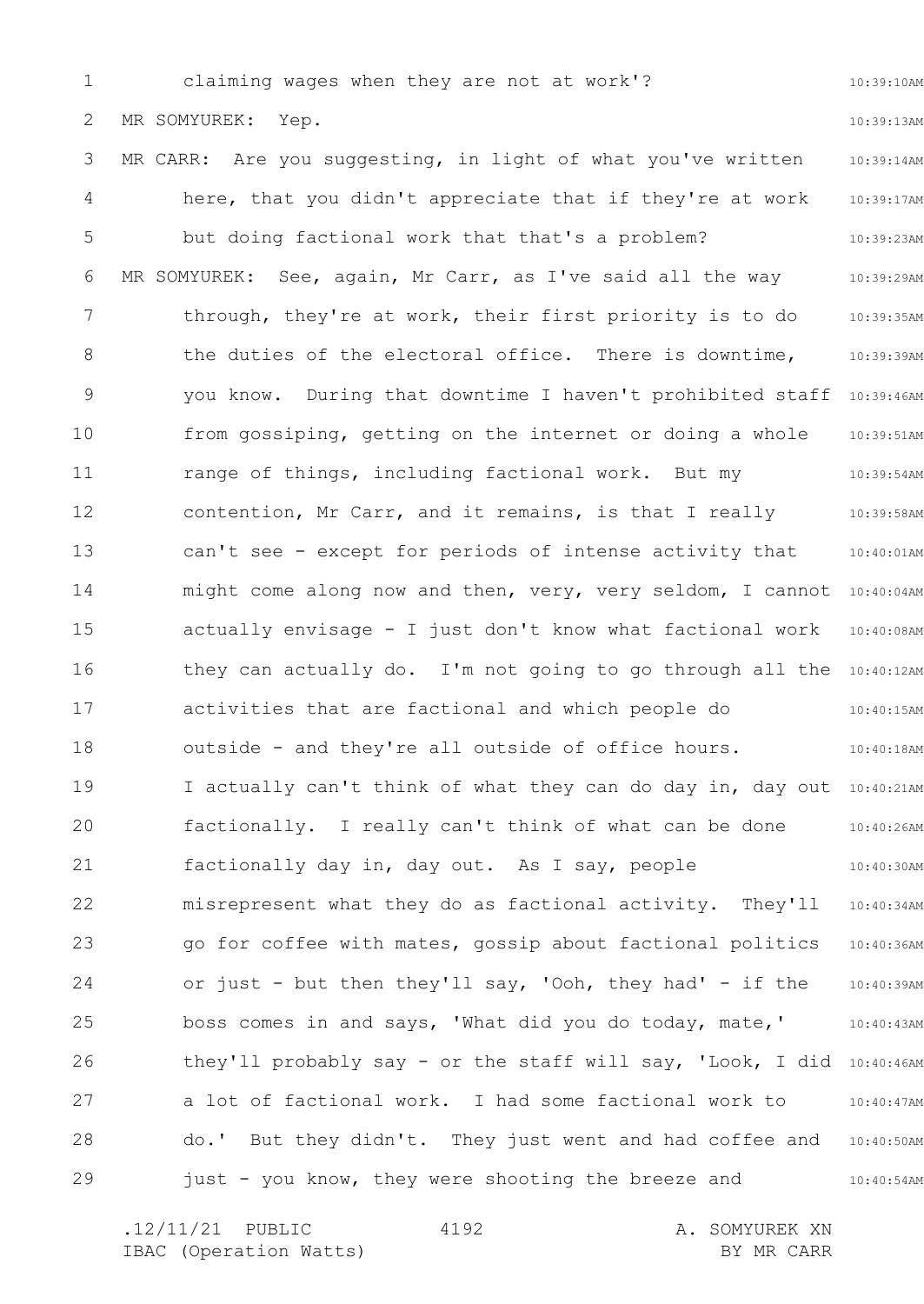1 2 3 4 5 6 7 8 9 10 11 12 13 14 15 16 17 18 19 20 21 22 23 24 25 26 27 28 29 10:40:56AM 10:40:58AM be done during the day on factional stuff. Renewals, yes. 10:41:01AM 10:41:04AM 10:41:06AM 10:41:10AM 10:41:14AM 10:41:14AM 10:41:15AM 10:41:22AM 10:41:26AM 10:41:27AM 10:41:31AM 10:41:34AM 10:41:39AM 10:41:42AM 10:41:45AM Mr de Bruyn and Mr McLennan in November 2019. Mr McLennan 10:41:54AM writes, 'Somyurek meeting 15 mins.' Mr de Bruyn writes to 10:42:01AM 10:42:09AM 10:42:19AM 10:42:22AM 10:42:22AM 10:42:26AM 10:42:30AM 10:42:33AM 10:42:42AM 10:42:46AM Mr de Bruyn, 'That's cool. I'm at head office as per the 10:42:50AM gossiping about factional things. That's not factional work. That's just gossiping. I can't see what work can MR CARR: Have you forgotten the evidence you gave earlier this week in response to me showing you a message in which you approved Salazar Youhorn to go to Meng Tak's office and spend the day there  $-$  -  $-$ MR SOMYUREK: Yep. MR CARR: Fixing member discrepancies and you having signed a form that he had spent the day in your electorate office working on a project? MR SOMYUREK: Yep. Yes, but, again, that was during one - I think that was - was that FEAs, I think? I'm not sure. But, yes. But generally there is really not much to - how much - you can't spend all year fixing members' discrepancies, can you? MR CARR: Let me read to you a couple of messages between Mr McLennan, 'Come now.' Mr McLennan writes, 'FFS' common abbreviation; you know what it means? MR SOMYUREK: Yeah, yeah, yeah. MR CARR: Mr de Bruyn writes, 'This is mental.' Mr McLennan writes, 'Exactly why we never get anything done.' Let me give you another example and then I'm going to ask you a question about this evidence. 25 February 2020, Mr McLennan writes to Mr de Bruyn, 'Somyurek has summoned you. Also wants you free for a meeting at 12.30.'

.12/11/21 PUBLIC 4193 A. SOMYUREK XN IBAC (Operation Watts) and the set of the BY MR CARR BY MR CARR 4193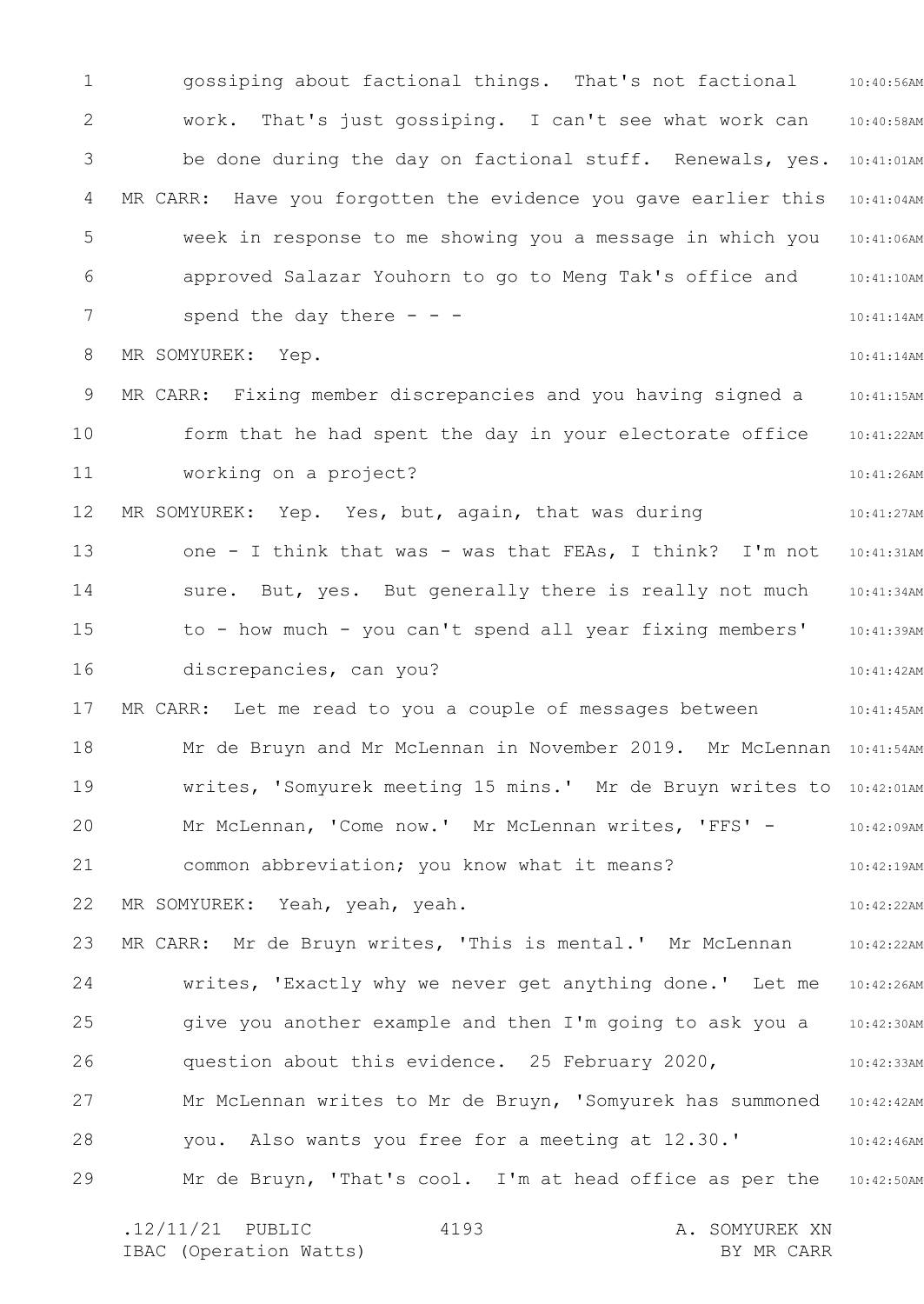1 2 3 4 5 6 7 8 9 10 11 12 13 14 15 16 17 18 19 20 21 22 23 24 25 26 27 28 29 text you can tell him.' Let me give you one more example. 10:42:54AM Mr Sullivan writes to Mr McLennan on 17 April 2019, 'Mate, 10:43:07AM 10:43:16AM machine. Clone 15 of you, delegate everyone's task to the 10:43:19AM 10:43:24AM 10:43:28AM 10:43:31AM 10:43:32AM 10:43:34AM 10:43:36AM 10:43:43AM 10:43:47AM 10:43:48AM 10:43:49AM and from the body of the material I want to put to you and 10:43:53AM 10:43:59AM 10:44:07AM 10:44:09AM 10:44:16AM 10:44:22AM 10:44:28AM wanting a meeting on something. Sounds like I just wanted 10:44:31AM 10:44:33AM 10:44:40AM 10:44:52AM assertion, all of these employees that were either in your 10:44:59AM 10:45:03AM 10:45:09AM 10:45:15AM Somyurek needs to cough up some dough for a cloning clones'? MR SOMYUREK: So what's that for? When was that? Who was that? Sullivan? MR CARR: That was  $-$  -  $-$ COMMISSIONER: April 19, Mr Somyurek. MR CARR: Adam Sullivan writing to Nick McLennan. Now, you've insisted repeatedly that there's just not that much factional work to do? MR SOMYUREK: There isn't. MR CARR: The weight of the evidence from every other witness give you the opportunity to comment is that there was a significant volume of factional work and you were directing that it be done during working hours? MR SOMYUREK: There were periods of activity during 2019. Okay, 2019, April could be - look, I don't know. I mean, I've got to be specific on what it is. It might be just to meet on a particular issue and they're not liking it. COMMISSIONER: Mr Somyurek, by way of general observation, the impression one is left with is, contrary to your electoral office or in your ministerial office have said they were doing a significant amount of factional work during working hours, and by contrast most of them have

.12/11/21 PUBLIC 4194 A. SOMYUREK XN IBAC (Operation Watts) and the set of the BY MR CARR BY MR CARR 4194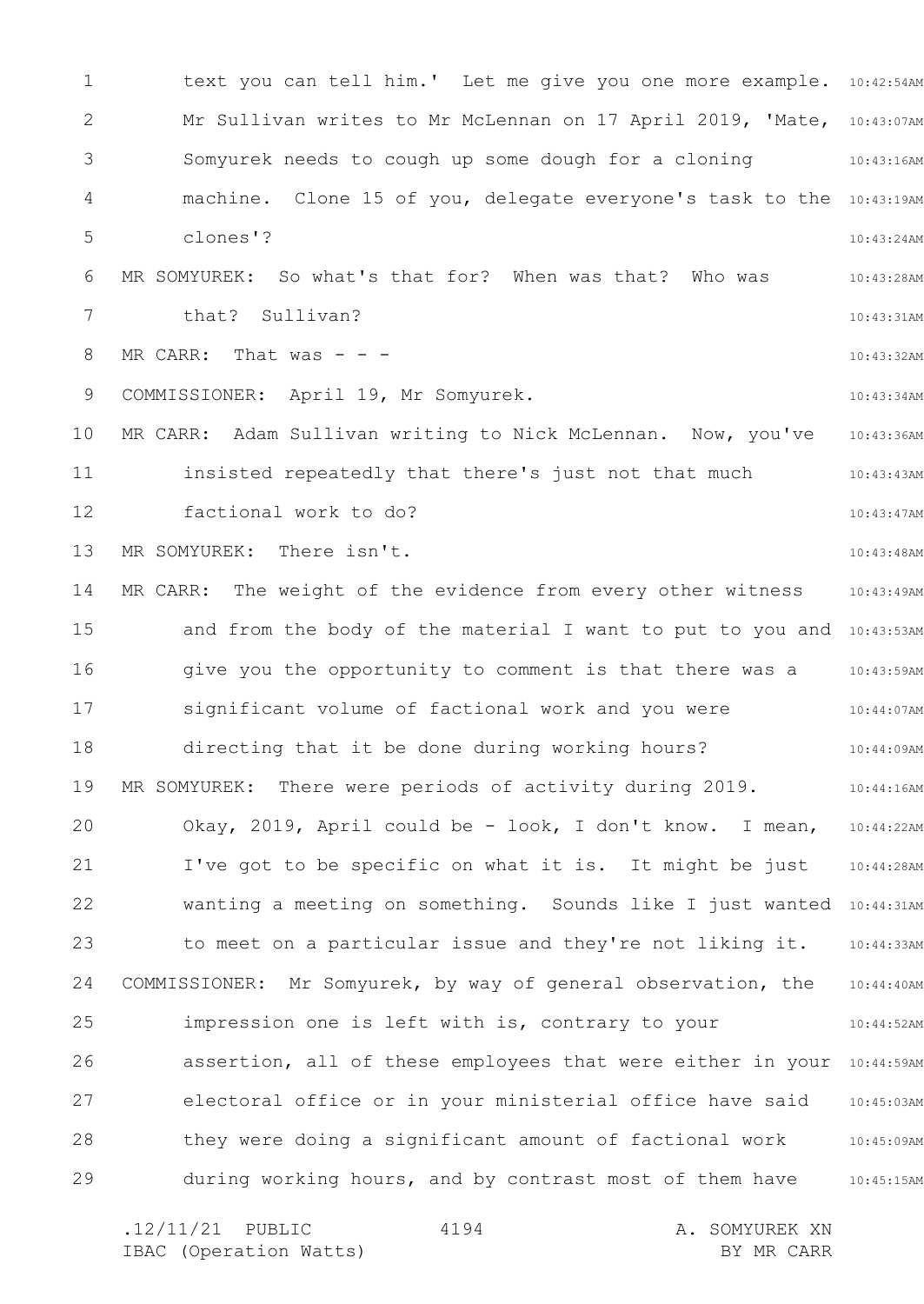1 2 3 4 5 6 7 8 9 10 11 12 13 14 15 16 17 18 19 20 21 22 23 24 25 26 27 28 29 said there was very little in the way of electoral duties 10:45:21AM 10:45:28AM 10:45:38AM 10:45:44AM there is electoral officer work for them or not, they are 10:45:49AM 10:45:53AM 10:46:04AM the Commission has heard, which means you were using your 10:46:08AM 10:46:15AM 10:46:21AM 10:46:25AM 10:46:28AM 10:46:30AM 10:46:33AM 10:46:37AM 10:46:41AM 10:46:44AM 10:46:46AM 10:46:49AM 10:46:50AM 10:46:53AM has there, of how you are deploying either your permanent 10:46:56AM or casual staff, and whether or not you are utilising them 10:47:03AM 10:47:10AM 10:47:12AM 10:47:17AM 10:47:19AM 10:47:25AM 10:47:26AM being performed. And I think even you in a number of occasions where you've been recorded are saying things in substance that are to the effect that, whether or not to be employed. That seems to me at a distance, as a generalisation, the effect of most of the evidence that full entitlement at all material times to have 2.5 full-time employees engaged in your electoral office, together with a large number of casual staff? MR SOMYUREK: Yep. COMMISSIONER: And that between them all they were doing a significant amount of factional work. Can you remember how many casual staff, for example, you might have employed during  $-$ MR SOMYUREK: No, I don't. I don't, Commissioner. It sort of varies. I can't, no. COMMISSIONER: Yes. MR CARR: Well, let me - - -COMMISSIONER: There's never been any monitoring or oversight, in the way in which the legislation requires? MR SOMYUREK: Yep. No. Um - yeah. COMMISSIONER: And that's always been so during your entire period in parliament, has it not? There's never been any monitoring or oversight? MR SOMYUREK: From parliament? No.

.12/11/21 PUBLIC 4195 A. SOMYUREK XN IBAC (Operation Watts) BY MR CARR 4195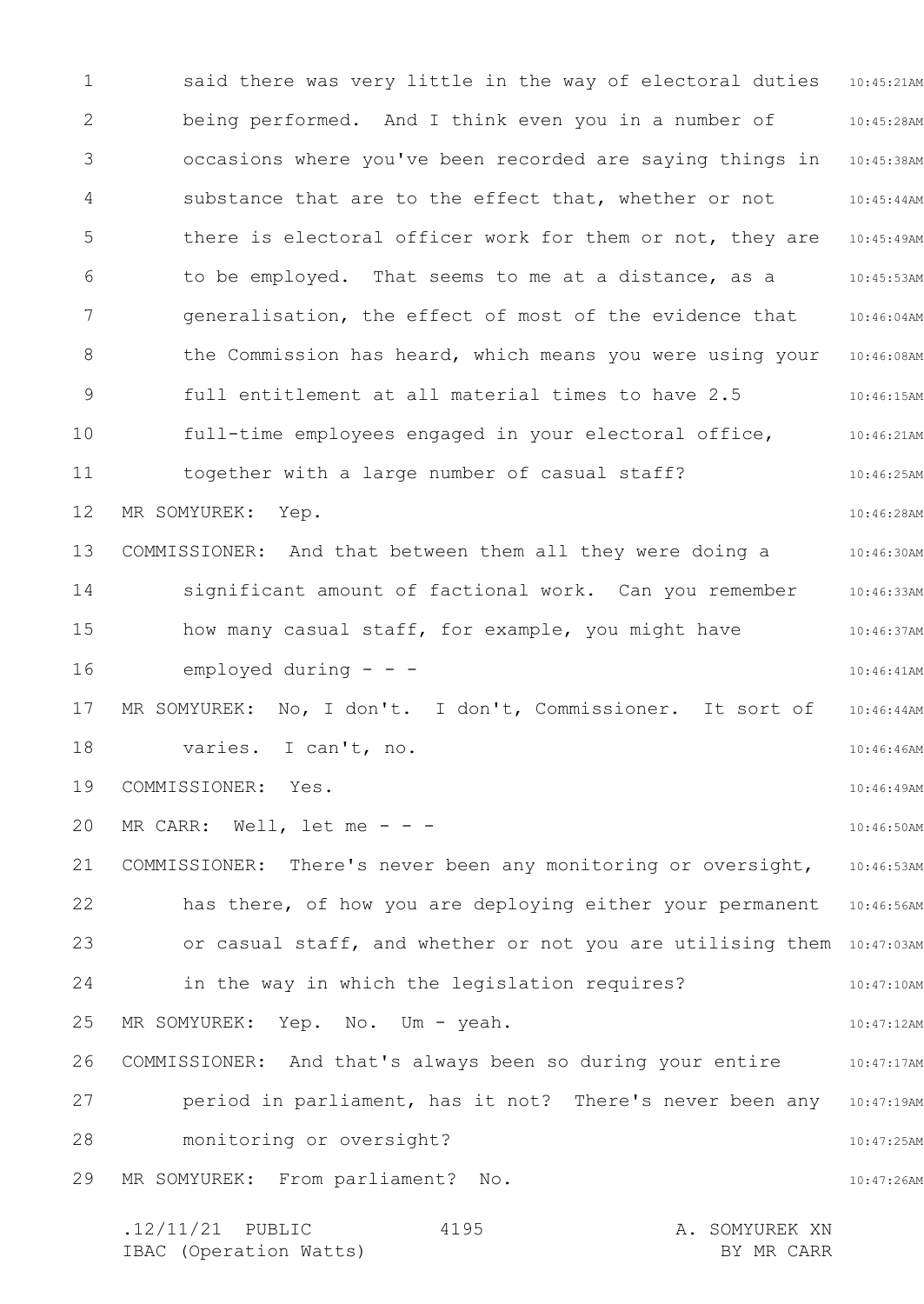1 2 3 4 5 6 7 8 9 10 11 12 13 14 15 16 17 18 19 20 21 22 23 24 25 26 27 28 29 10:47:29AM 10:47:32AM fair. They might be, you know, obviously, doing a desktop 10:47:35AM 10:47:39AM 10:47:42AM 10:47:46AM 10:47:49AM they might be doing ongoing reviews, desktop reviews, you 10:47:53AM 10:47:56AM 10:47:58AM accept the documents that the member provides them, signed 10:48:01AM 10:48:04AM 10:48:08AM 10:48:09AM 10:48:09AM 10:48:12AM 10:48:15AM 10:48:20AM 10:48:23AM in total over the four years to 2020 just over a million 10:48:29AM 10:48:35AM 10:48:39AM 10:48:43AM 10:48:46AM 10:48:50AM 10:48:53AM 10:48:55AM 10:48:58AM MR CARR: A million dollars of taxpayer money doesn't mean and the 10:49:00AM .12/11/21 PUBLIC 4196 A. SOMYUREK XN IBAC (Operation Watts) and the set of the BY MR CARR BY MR CARR 4196 COMMISSIONER: No. Or Parliamentary Services that - - - MR SOMYUREK: I've never - yeah, look, I don't know, to be sort of review type of thing. So - let's be fair. But I haven't received a telephone call to say, 'Look, we think you've got' - yeah, I haven't received telephone calls and been summoned in to have a chat about it. But know, based on paperwork. COMMISSIONER: Your universal experience has been they simply by the member, setting out the work that's been done? MR SOMYUREK: That's right. That's right. COMMISSIONER: Yes. MR SOMYUREK: But again, to be fair, I don't know what they do behind - you know, without talking to us too. MR CARR: Just to be clear about the scale of it, I suggested to you that your wages bills at your electorate office were somewhere around the 200 to \$250,000 mark. In fact, dollars of taxpayer wages were spent on electorate officers at your electorate office, Mr Somyurek? MR SOMYUREK: And that's - so is that consistent with other electorate offices or? MR CARR: We're focusing for the moment on your electorate office. MR SOMYUREK: Raw absolute figures mean nothing, Mr Carr, unless you have a point of comparison.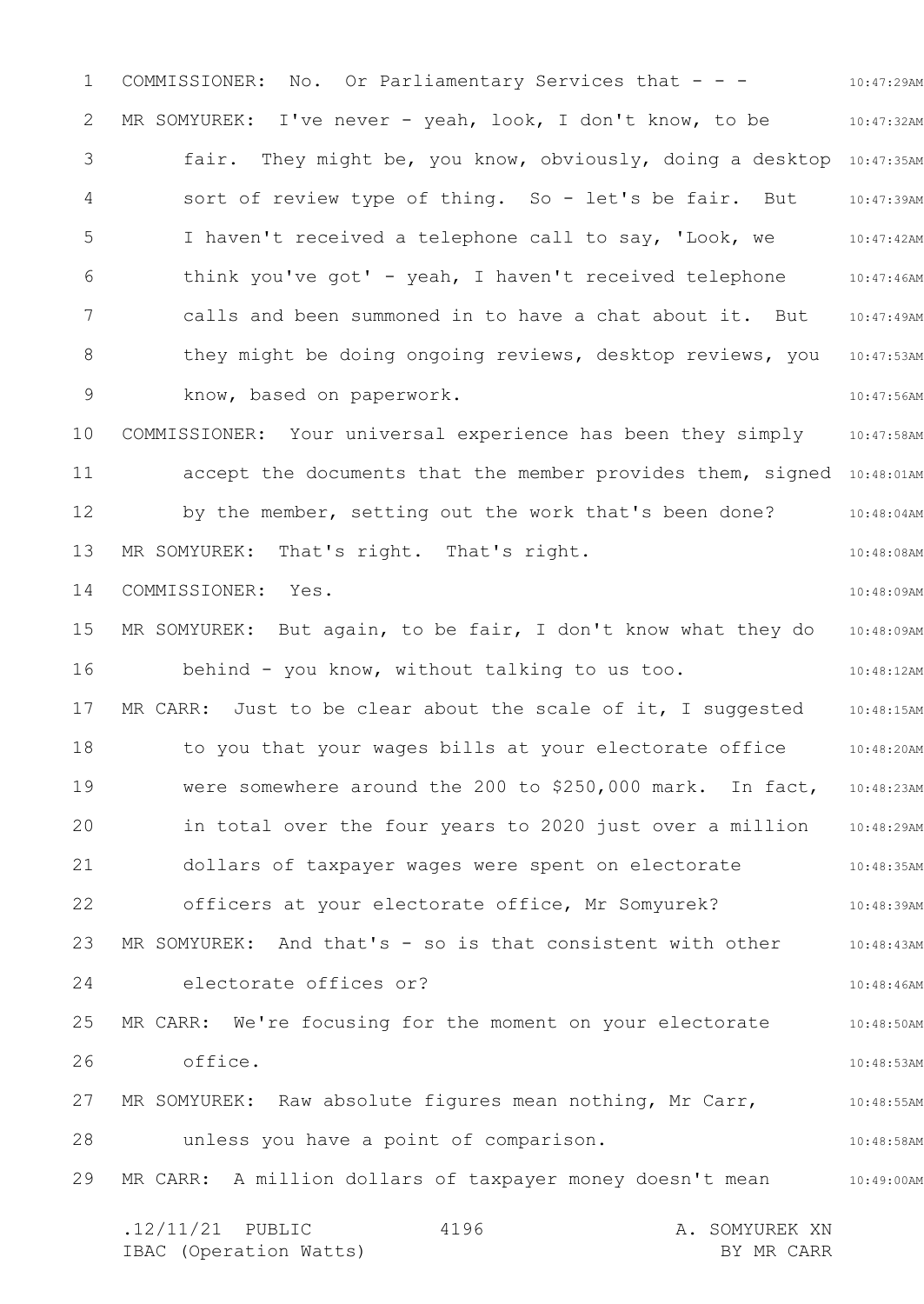1

10:49:03AM

2 3 4 5 6 7 8 9 10 11 12 13 14 15 16 17 18 19 20 21 22 23 24 25 26 27 28 29 MR SOMYUREK: Yeah, but are you saying I've overspent? I'm not 10:49:06AM sure what you're saying. I just think when you're quoting 10:49:09AM figures it's always good to have a point of comparison, 10:49:11AM 10:49:14AM 10:49:18AM 10:49:20AM MR CARR: No, no, let me be clear. What I'm putting to you is, 10:49:20AM 10:49:29AM office, that spending a million dollars over four years is 10:49:32AM 10:49:40AM 10:49:48AM 10:49:52AM 10:49:56AM 10:50:02AM 10:50:08AM 10:50:10AM 10:50:12AM 10:50:19AM 10:50:23AM 10:50:25AM 10:50:27AM 10:50:30AM 10:50:39AM 10:50:41AM 10:50:41AM 10:50:42AM MR CARR: Now, I want to move to ask you some questions about 10:50:42AM 10:50:47AM .12/11/21 PUBLIC 4197 A. SOMYUREK XN IBAC (Operation Watts) and the set of the BY MR CARR BY MR CARR 4197 that you've gone over your - you know, you're into your budget. Look, that's fine. Leave it at that. Leave it at that. given what the electorate officers were doing in your a breach of the requirement to provide value for money in using work-related parliamentary allowances and budget, and a breach of the obligation to act ethically, reasonably and in good faith; that's what I'm putting to you, Mr Somyurek. COMMISSIONER: What do you say as to that? MR SOMYUREK: Oh, okay. Yeah - well, I've commented on all of that before. So I reject it. MR CARR: Could I tender that single page of Mr Somyurek's submission? COMMISSIONER: Is the submission dated? MR CARR: It's not dated, but it's under cover of an email dated 10 November 2020. COMMISSIONER: Thank you. That will be 109. #EXHIBIT 109 - Page of Mr Somyurek's submission received under cover of an email dated 10/11/20. Jasvinder Sidhu. Now, can we just start with a little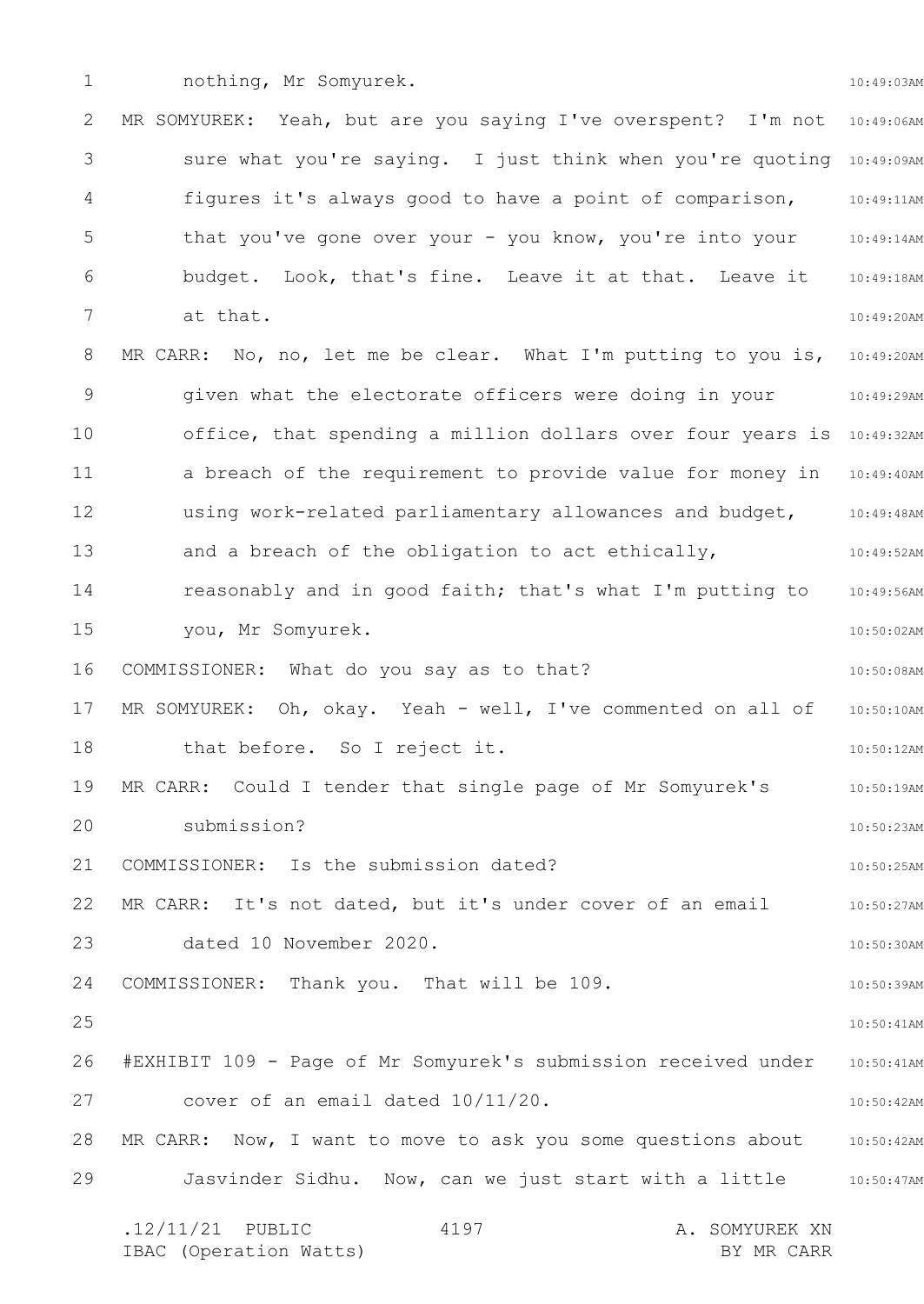1 2 3 4 5 6 7 8 9 10 11 12 13 14 15 16 17 18 19 20 21 22 23 24 25 26 27 28 29 context. In 2017 and 2018 he was assisting with - I'm 10:50:52AM 10:51:04AM 10:51:10AM 10:51:13AM 10:51:18AM 10:51:22AM 10:51:29AM MR CARR: Can we see exhibit 59, please, Commissioner. This is 10:51:29AM 10:51:43AM I know you're very busy at the moment. A couple of things 10:51:50AM 10:51:52AM 10:51:56AM 10:51:58AM 10:51:59AM 10:52:03AM 10:52:08AM 10:52:12AM MR CARR: 'And I recruiting Somalis into his branch in Tarneit. 10:52:13AM This will start in February next year.' And if we skip 10:52:17AM over 3 for a moment, 'Please advise and queries/concerns 10:52:21AM 10:52:26AM 10:52:33AM 10:52:36AM MR SOMYUREK: Yep, a week later. Obviously a week later from 10:52:52AM 10:52:55AM 10:52:57AM MR SOMYUREK: Obviously he's had a meeting, and a week later he 10:53:00AM said he's - he's obviously updating me. That's strange, 10:53:04AM very strange. That's after the preselection? Yes, it's 310:53:08AM .12/11/21 PUBLIC 4198 A. SOMYUREK XN 4198 sorry, let me go back a little further. He controlled a branch in Tarneit; correct? MR SOMYUREK: Correct. MR CARR: And in 2017 and 2018 he was assisting Rick Garotti and you with recruiting into that branch? MR SOMYUREK: No. from Mr Garotti to you, 18 December 2017, 'Hi Adem. to keep you in the loop. 1. I met with Jasvinder last week.' That's Jasvinder Sidhu? MR SOMYUREK: Yep. MR CARR: 'He's sticking with the Cons and decided to line up with Richard Marles. 2. Jasvinder is supportive of Dr Hussein' - that's Dr Haraco; correct? MR SOMYUREK: Yeah. otherwise I will keep proceeding with things. 4. Dr Hussein and I would like to catch up with you when free.' Now, Mr Garotti is updating you on things? the meeting he had with him, yep. MR CARR: So you're saying he's tardy in updating you?

IBAC (Operation Watts) and the set of the BY MR CARR BY MR CARR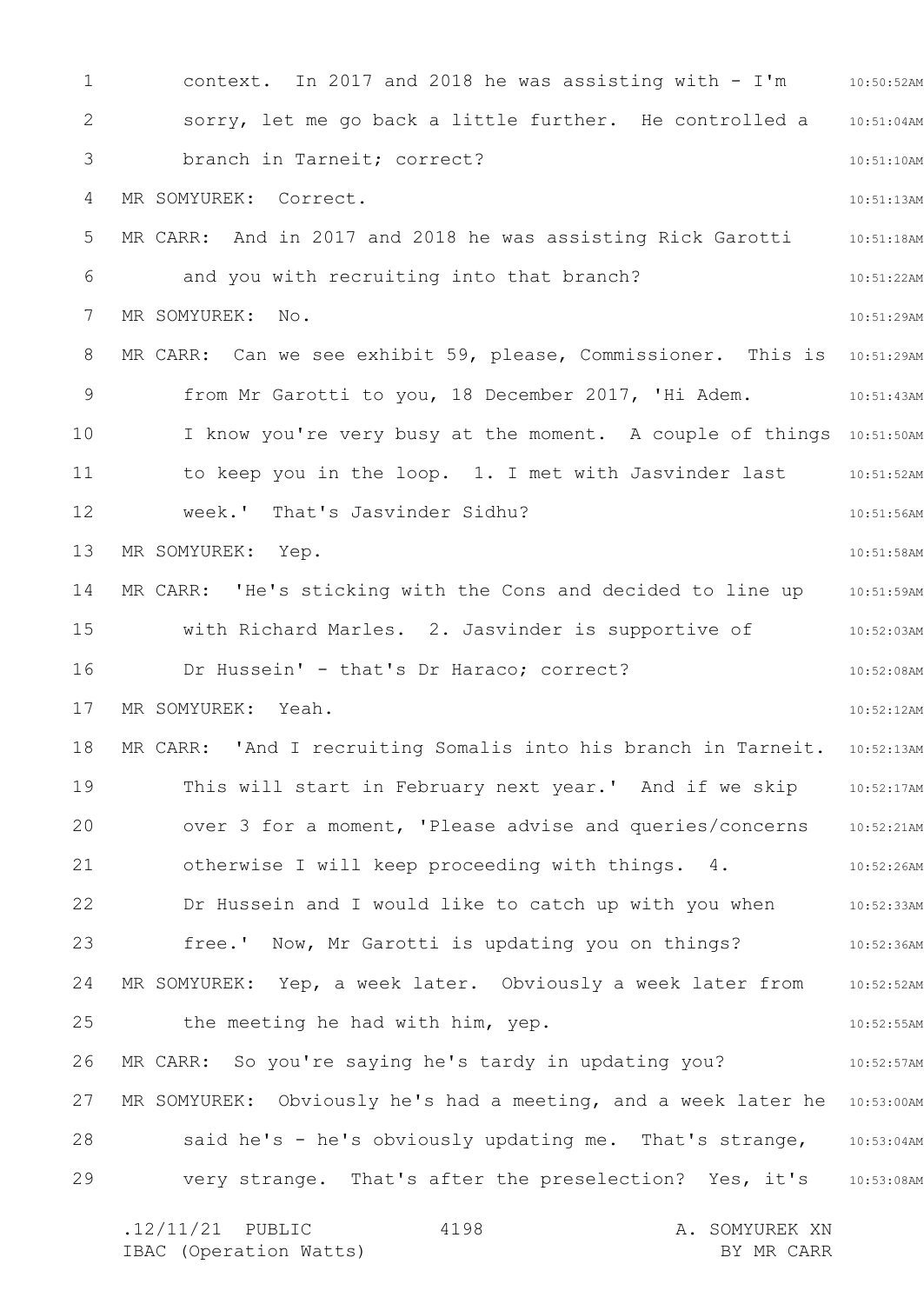1 2 after the preselection. It's very strange. What do I say 10:53:11AM 10:53:14AM to that?

3 4 5 6 7 8 9 10 11 12 13 14 15 16 17 18 19 20 21 22 23 24 25 26 27 28 10:53:15AM 10:53:21AM 10:53:27AM 10:53:43AM 10:53:52AM Somalis into his branch and it will start in February next 10:53:57AM 10:54:00AM 10:54:10AM 10:54:13AM Somalis into his branch in Tarneit. Dr Hussein will start 10:54:17AM 10:54:21AM 10:54:30AM 10:54:31AM 10:54:36AM 10:54:38AM Very excited with earlier today'? Is that germane or not? 10:54:41AM 10:54:46AM 10:54:46AM 10:54:49AM Mr Roberts, is my main objective in that area, the Tarneit 10:54:54AM 10:55:00AM 10:55:09AM 10:55:12AM 10:55:14AM preselection against Sarah Connolly, Ms Connolly. We sort 10:55:16AM of - like I said, she was very naive and new to the party. 10:55:22AM MR CARR: We haven't got your response, but let's go on. I'll tender that, Commissioner, and we'll go on to another in February 2018. Could we see exhibit 62, please. This is in February 2018. You'll remember that the message was, 'Jasvinder is supportive of Haraco and Garotti recruiting year.' We duly go to 2 February of the next year, 'FYI. Caught up with Jasvinder tonight (he wanted to catch up with me again). He's given the green light to recruiting kissing [liaising is what's intended] with him ASAP on this. Will be interesting to see how he follows through but a good development for us, I would have thought.' So true to his - - - MR SOMYUREK: So what's the reference to, 'Congratulations. That's not german? MR CARR: That's not germane. MR SOMYUREK: Right. Okay. So Rick - that's - all I can say, area, was Sarah Connolly. A lot of the problems that I came across and my downfall is because I was rather obsessed with making sure that Sarah Connolly was fine from Jasvinder Sidhu. Jasvinder Sidhu lost the

.12/11/21 PUBLIC 4199 A. SOMYUREK XN IBAC (Operation Watts) and the set of the BY MR CARR BY MR CARR 4199

She's a person of great - you know, great ability. She's 10:55:26AM

29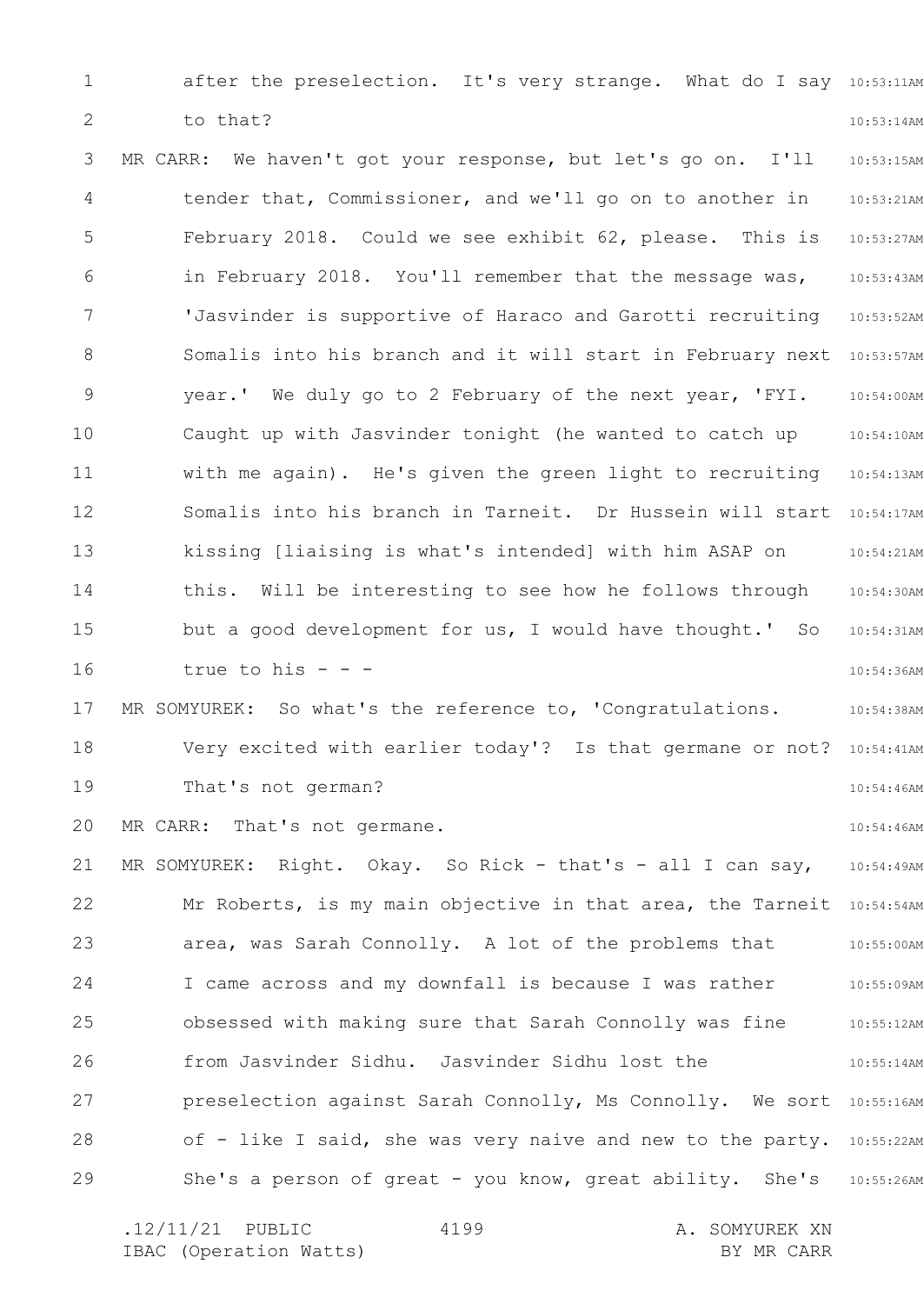1 2 3 4 5 6 7 8 9 10 11 12 13 14 15 16 17 18 19 20 21 22 23 24 25 26 27 28 29 10:55:30AM 10:55:33AM against her. So I was keen to get a branch area in order 10:55:35AM to offset Mr Sidhu stacking against Ms Connolly. Now, I'm 10:55:38AM 10:55:44AM 10:55:47AM 10:55:53AM 10:55:56AM 10:56:00AM 10:56:03AM 10:56:08AM 10:56:12AM happen. So that's probably the context to it. He's gone 10:56:15AM 10:56:18AM 10:56:20AM achieve; that is, for him not to be hostile to Ms Connolly 10:56:23AM 10:56:27AM 10:56:28AM 10:56:35AM MR SOMYUREK: That's Mr Garotti, who's got a pre-existing 30:56:36AM relationship with Mr Sidhu. They're both accountants too, 10:56:38AM so that's - that's a - yeah. They've known each other for 10:56:42AM 10:56:47AM 10:56:48AM 10:56:52AM 10:57:01AM 10:57:04AM 10:57:04AM 10:57:06AM .12/11/21 PUBLIC 4200 A. SOMYUREK XN 4200 going to make a great contribution to parliament. But Jasvinder Sidhu wouldn't go away. He kept stacking not sure what Rick's doing here, but he probably thinks this is a way for him to be able to talk to Mr Sidhu - Mr Sidhu is a very wily customer. So he probably thinks that he can deal with Mr Sidhu and sort of, you know, placate him and manage Mr Sidhu to the extent where he recruits his own people to the branches. You'll probably find a cynical response or I'll just say, 'Well done,' and I probably don't believe that it will off and done that it seems on his own. But he thought he can deal with Mr Sidhu and achieve what I wanted to in Tarneit. MR CARR: And Dr Haraco's Somalis are the way that - are the people being stacked? a while apparently. MR CARR: I tender those two messages, Commissioner. COMMISSIONER: The text of 18 December will be 110 and of 2 February, 111. #EXHIBIT 110 - Text from Mr Garotti to Mr Somyurek dated 18/12/17.

IBAC (Operation Watts) BY MR CARR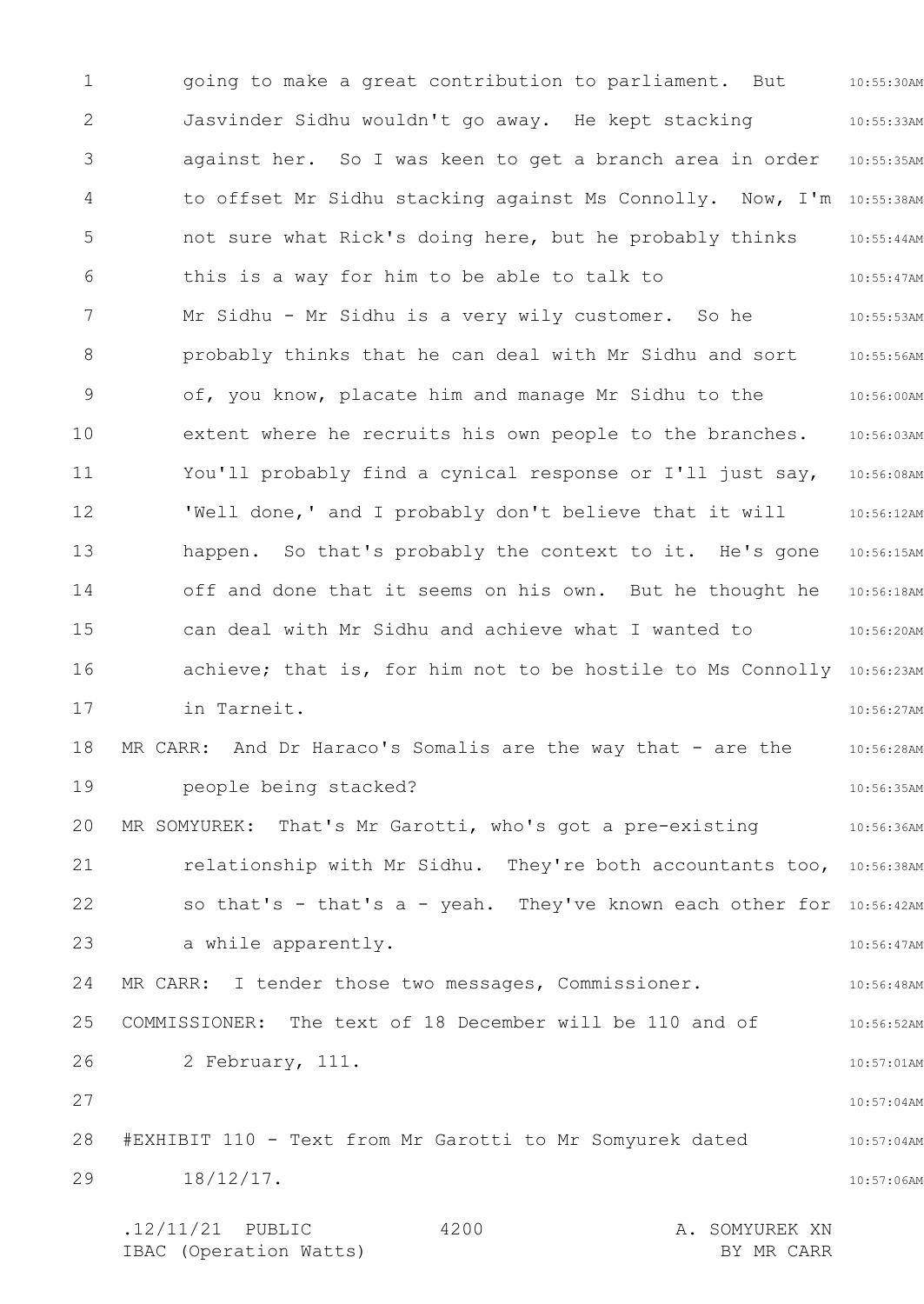1 2 3 4 5 6 7 8 9 10 11 12 13 14 15 16 17 18 19 20 21 22 23 24 25 26 27 28 29 10:57:06AM 10:57:06AM 10:57:09AM Conroy faction in one of those messages. He defected to 10:57:13AM 10:57:18AM 10:57:22AM MR CARR: And was the speculation that he had been  $p$ romised a  $p = 10:57:24$ AM 10:57:30AM 10:57:34AM 10:57:37AM 10:57:45AM 10:57:47AM 10:57:47AM 10:57:49AM MR CARR: And there were some fairly unpleasant scenes? The MOS57:49AM 10:58:00AM 10:58:00AM 10:58:11AM 10:58:13AM MR CARR: And there was in fact some violence at the meeting? 30:58:14AM MR SOMYUREK: Yes, there was. That's just not welcome. That's 10:58:24AM what happens when you raid each other's branches. That's 10:58:27AM 10:58:30AM MR CARR: And there were some racial epithets used by Mr Sidhu? 10:58:31AM 10:58:37AM 10:58:37AM 10:58:39AM MR CARR: And you saw that recording as an opportunity to  $10:58:39$ AM remove a stone from your shoe and get Mr Sidhu out of the 10:58:50AM .12/11/21 PUBLIC 4201 A. SOMYUREK XN IBAC (Operation Watts) BY MR CARR 4201 #EXHIBIT 111 - Text dated 02/02/18. MR CARR: Now, we've had reference to Jasvinder being in the the Socialist Left in May of 2019; is that right? MR SOMYUREK: That's right. seat in return for defecting with his numbers? MR SOMYUREK: That's right. MR CARR: If we then go forward, there was a branch meeting on Australia Day of 2020? MR SOMYUREK: Yep. MR CARR: At Mr Sidhu's house? MR SOMYUREK: Yep. MR SOMYUREK: Yep. MR CARR: Somebody on your side had made a recording of those scenes? MR SOMYUREK: Yep. why I was so angry, yeah. MR SOMYUREK: Yeah. MR CARR: Which were caught on the recording? MR SOMYUREK: Yep.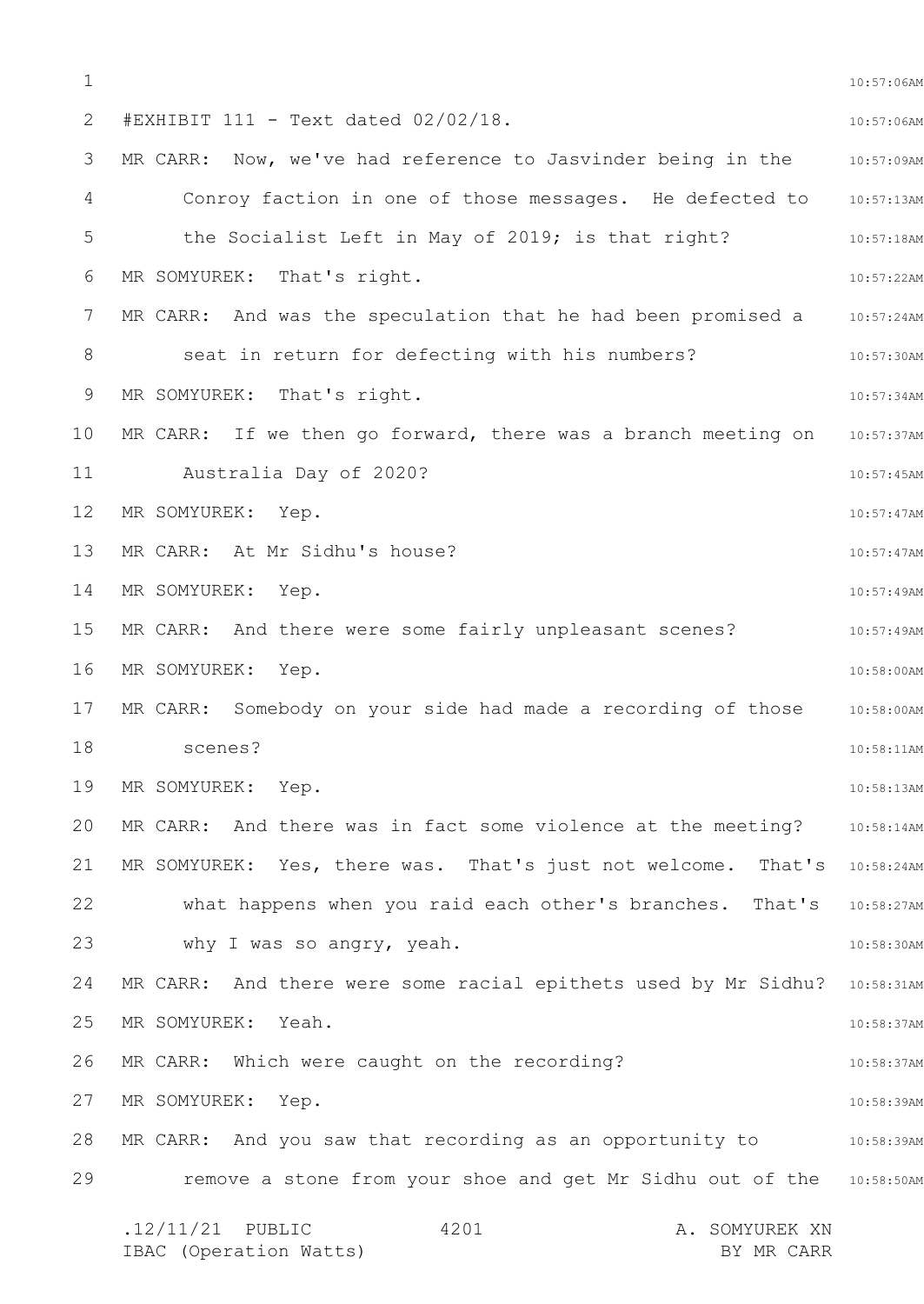1 party?

10:58:54AM

| 2               | MR SOMYUREK: Yeah, but, Mr Carr, those - I would be very              | 10:58:55AM    |
|-----------------|-----------------------------------------------------------------------|---------------|
| 3               | careful in really downplaying the words he used. They                 | 10:58:59AM    |
| 4               | were ult-Right, racist, terrible, terrible things that                | 10:59:05AM    |
| 5               | don't belong in any political party, let alone the                    | 10:59:09AM    |
| 6               | Australian Labor Party. It was the politics of, you                   | 10:59:14AM    |
| $7\phantom{.0}$ | know - it was ethnic separatism. It was racial hate. It               | 10:59:16AM    |
| 8               | was against - you know, 'Why the Muslims come here, get               | 10:59:19AM    |
| 9               | all the grants, government grants, and we miss out' - - -             | 10:59:25AM    |
| 10              | MR CARR: Mr Somyurek, Mr Somyurek, I just want to - - -               | 10:59:29AM    |
| 11              | MR SOMYUREK: It wasn't pleasant stuff, Mr Carr. If you can            | 10:59:31AM    |
| 12              | please acknowledge that it was pretty bad stuff what he               | 10:59:33AM    |
| 13              | said.                                                                 | 10:59:37AM    |
| 14              | MR CARR: What I want to direct your focus to is your                  | 10:59:37AM    |
| 15              | motivation, your motivation - - -                                     | 10:59:40AM    |
| 16              | MR GULLACI: Commissioner, can I please interrupt here because,        | 10:59:43AM    |
| 17              | in fairness to Mr Somyurek, the way that it was put was               | $10:59:45$ AM |
| 18              | very sensational by Mr Carr, which of course is his                   | $10:59:49$ AM |
| 19              | entitlement, that, 'You took this as an opportunity to                | 10:59:52AM    |
| 20              | remove a stone from your shoe.' Now, Mr Somyurek is                   | 10:59:57AM    |
| 21              | entitled to say that, yes, he did that, and, if there is a 11:00:00AM |               |
| 22              | real justification for it in the way that he sort to                  | 11:00:04AM    |
| 23              | express, that has to be relevant, with respect.                       | 11:00:08AM    |
| 24              | COMMISSIONER: Yes, I accept that's so, Mr Carr. Without               | 11:00:13AM    |
| 25              | making a long speech, Mr Somyurek, what did you want to               | $11:00:16$ AM |
| 26              | say as to why you did that?                                           | 11:00:21AM    |
| 27              | MR SOMYUREK: Well, he's basically saying my parents'                  | 11:00:24AM    |
| 28              | commitment to Australia, them doing all, you know, the                | 11:00:28AM    |
| 29              | hard labour - they were labourers. They weren't skilled               | 11:00:30AM    |
|                 | $.12/11/21$ PUBLIC<br>4202<br>A. SOMYUREK XN                          |               |

IBAC (Operation Watts) and the set of the BY MR CARR BY MR CARR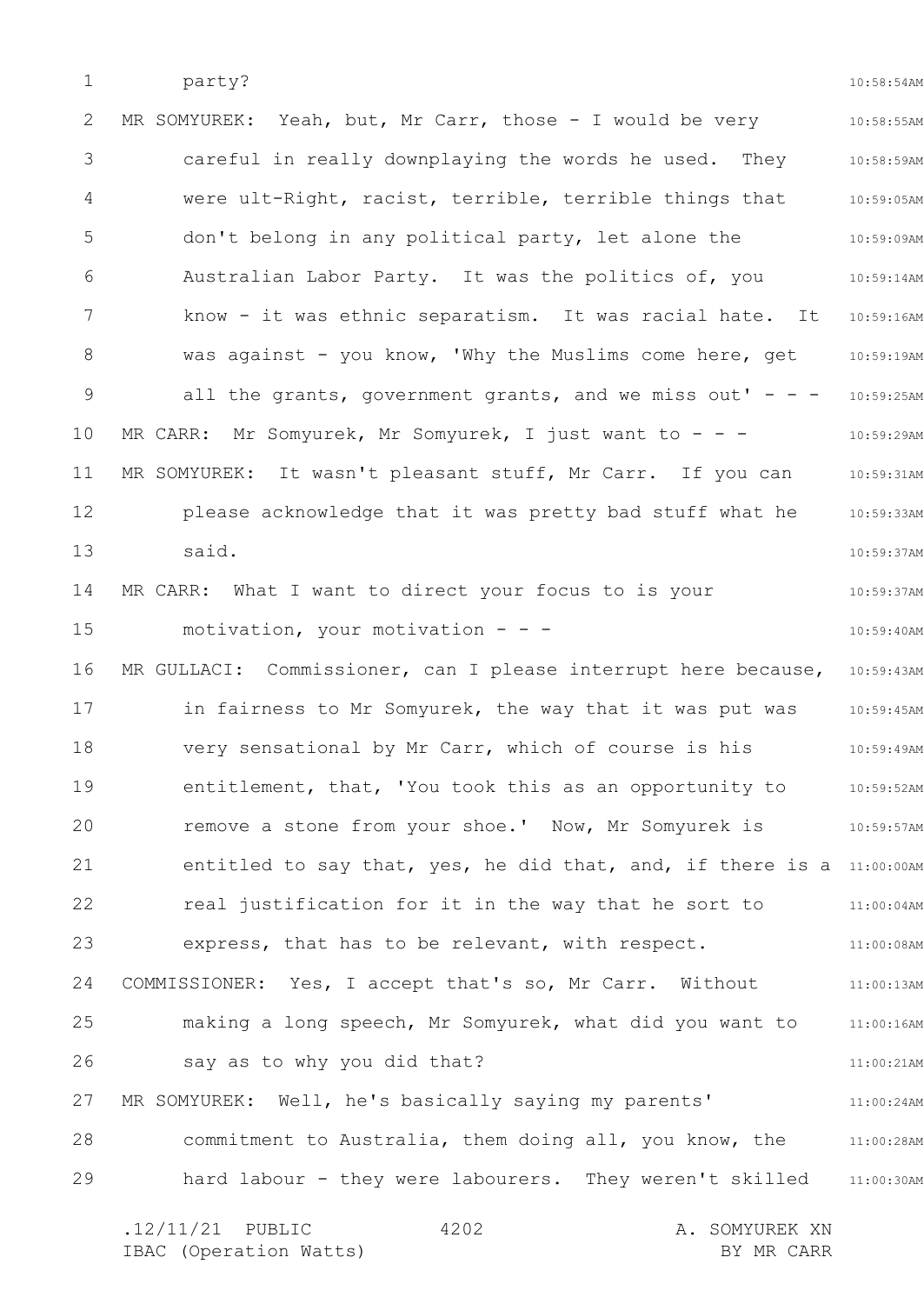1 2 3 4 5 6 7 8 9 10 11 12 13 14 15 16 17 18 19 20 21 22 23 24 25 26 27 28 29 11:00:33AM migrants. He was pitting skilled migrants, like some of 11:00:38AM here as labourers and helped build Australia. Sorry. Can 11:00:40AM 11:00:46AM 11:00:47AM 11:00:49AM 11:00:55AM 11:15:14AM 11:15:17AM 11:15:20AM 11:15:21AM 11:15:29AM 11:15:33AM 11:15:35AM exhibit 111. I just want to refresh your memory about the 11:15:42AM steps that you took. If we scroll down a little you'll 11:15:51AM 11:16:04AM 11:16:09AM 11:16:10AM 11:16:15AM 11:16:18AM 11:16:23AM a quote. They have said they can do the work though. 41:16:27AM Michael wanted me to get you to okay sending the file to ali:16:31AM 11:16:34AM 11:16:35AM 11:16:35AM 11:16:43AM 11:16:43AM .12/11/21 PUBLIC 4203 A. SOMYUREK XN 4203 the Indians are, against people like my parents who came I just  $-$ COMMISSIONER: Yeah, sure. Look, I think we've been going for a while now. Why don't we take a break for five minutes. (Short adjournment.) COMMISSIONER: Mr Somyurek, are you comfortable in proceeding? MR SOMYUREK: Thank you. Yes. Thank you, Commissioner. COMMISSIONER: Very good. Yes. Yes, Mr Carr. MR CARR: All right. So, Mr Somyurek, you accept that you sought to have Mr Sidhu kicked out of the Labor Party? MR SOMYUREK: I did, yep, yep. MR CARR: We won't go back over the reasons. Could we look at see - thank you - you'll see Mr Goodwin? MR SOMYUREK: Yep. MR CARR: At midday or so on a Thursday telling you that he's found a translation service with accredited Punjabi translators based in New South Wales which he thinks is preferable. 'They will require the audio file to provide them'? MR SOMYUREK: Yep. MR CARR: So the situation is that you have tasked Mr Goodwin - - -MR SOMYUREK: Yep.

IBAC (Operation Watts) BY MR CARR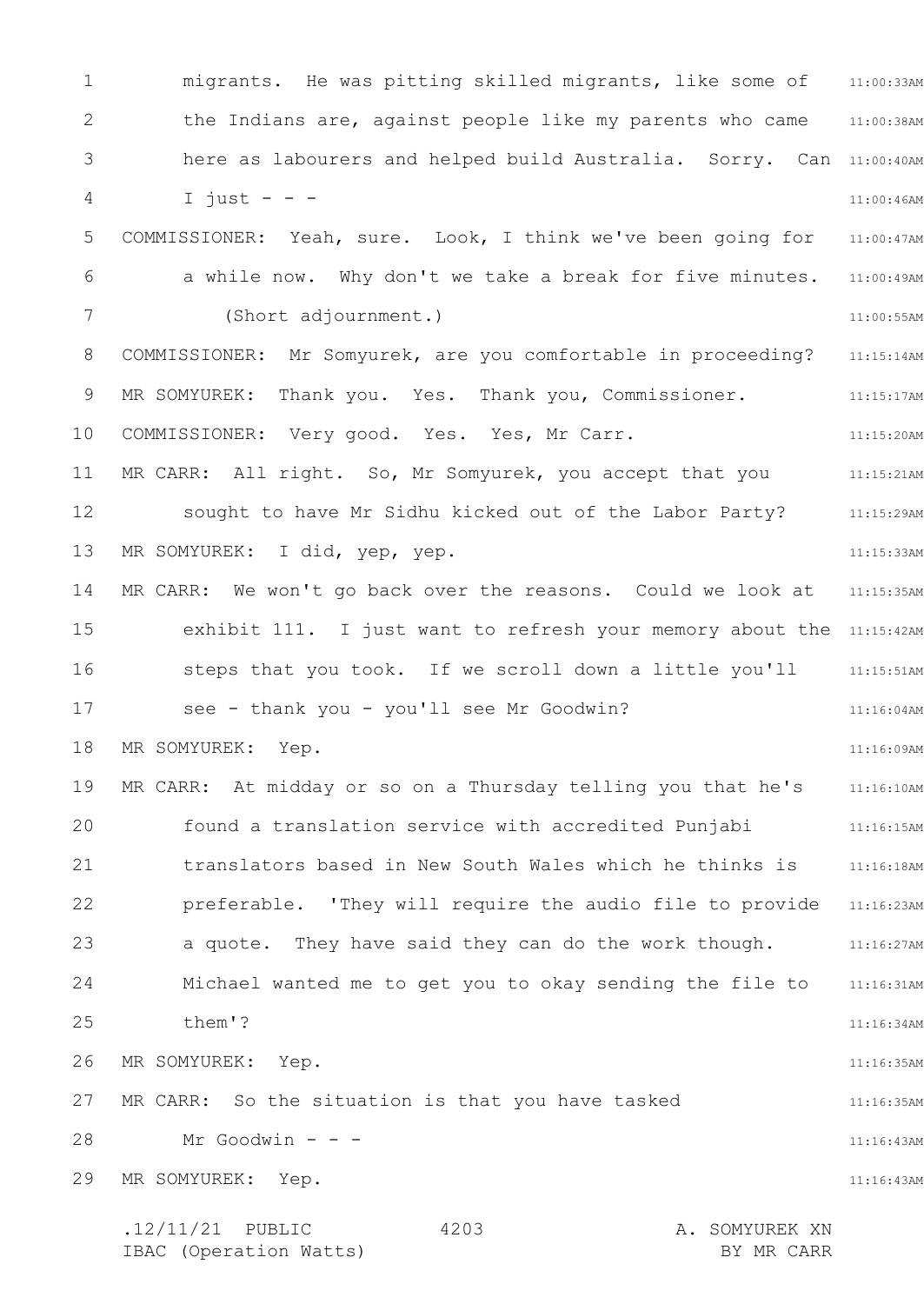1 2 3 4 5 6 7 8 9 10 11 12 13 14 15 16 17 18 19 20 21 22 23 24 25 26 27 28 29 MR CARR: With obtaining a recording - sorry, a transcript in anisisity and the section of the contro 11:16:52AM 11:16:56AM 11:16:57AM MR SOMYUREK: How does - I'm not sure how Michael got involved 31:17:05AM 11:17:07AM so it might have been that Michael's on Admin. Okay. 11:17:13AM MR CARR:  $\,$  Well, the message there is, 'Michael wanted me to get  $\,$  11:17:17AM 11:17:20AM 11:17:23AM 11:17:23AM 11:17:26AM 11:17:29AM 11:17:31AM MR CARR: No, that's just - I'm trying to refresh your memory. 31:17:31AM 11:17:37AM 11:17:40AM both of them involved. So - why would I have gone to both 11:17:42AM 11:17:50AM 11:17:54AM 11:17:57AM person in order to task them with directing somebody else 11:18:01AM to do some factional work. So you'd use an intermediary? 11:18:08AM 11:18:13AM 11:18:17AM 11:18:22AM MR SOMYUREK: It could be - sorry, Mr Carr, excuse me, it could 11:18:24AM be that ultimately this is an Administrative Committee 311:18:26AM matter and it could be that Michael will direct how that's 11:18:29AM .12/11/21 PUBLIC 4204 A. SOMYUREK XN 4204 English of the branch meeting at Mr Sidhu's house? MR SOMYUREK: Yep. MR CARR: And you've involved Mr de Bruyn in that process? in it, but, yeah, okay. It was an Admin-related matter, you to okay sending the file to them'? MR SOMYUREK: Yep. MR CARR: Michael is Michael de Bruyn? MR SOMYUREK: Well, yes. So, okay, so I haven't gone to Oscar myself; he's gone to Oscar. But whatever it is, okay, yep, fine. Yep. Did you go to Mr de Bruyn or did you go to Oscar? MR SOMYUREK: I can't recall. I just - it's strange to have of them? I don't know. MR CARR: Let me see if I can help you with that. Mr McLennan has given evidence that you had a habit of going to one MR SOMYUREK: No. No. There was no need. No. That's not right. MR CARR: You remember, though  $- -$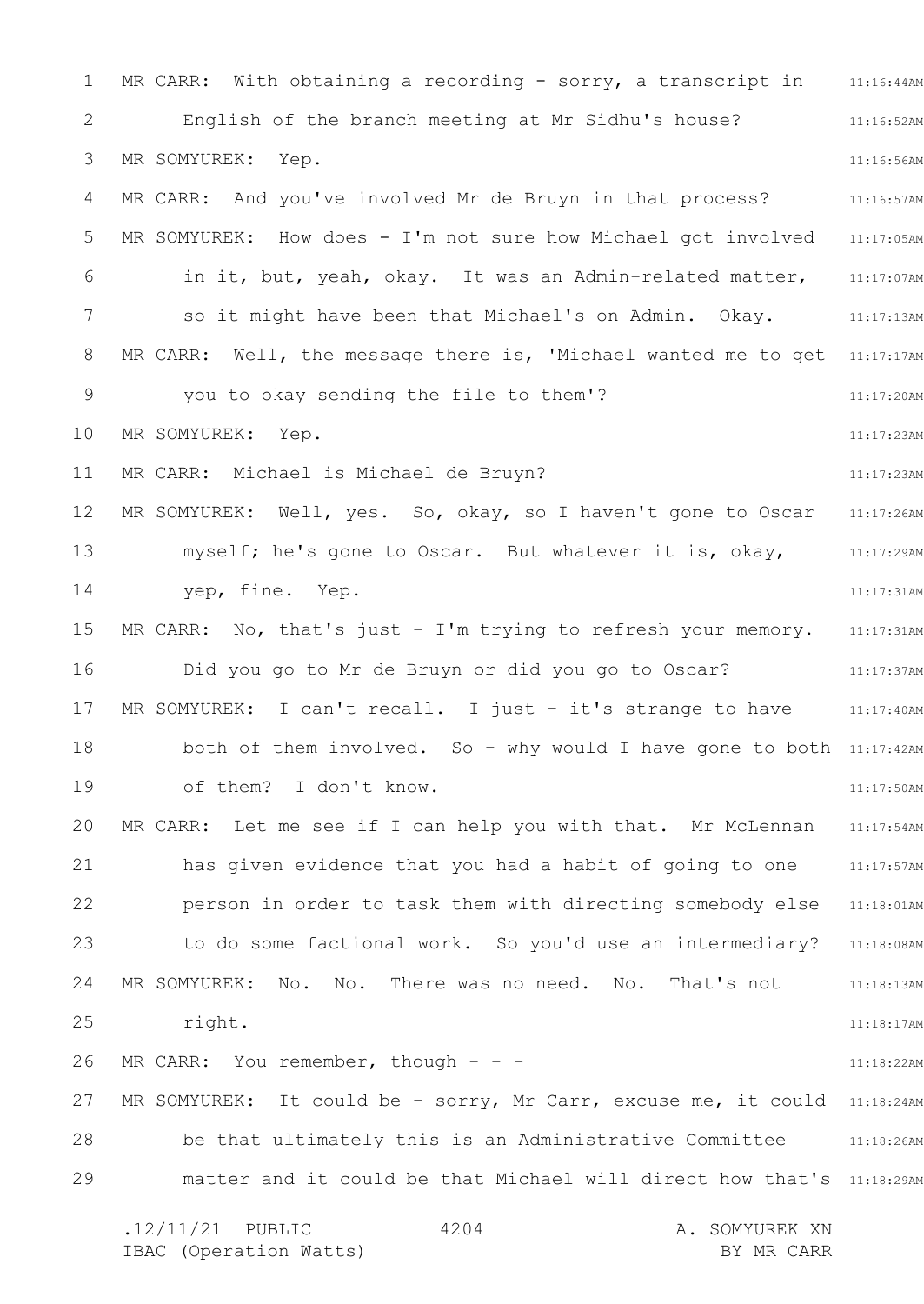1 2 3 4 5 6 7 8 9 10 11 12 13 14 15 16 17 18 19 20 21 22 23 24 25 26 27 28 29 to be presented and what was required in Admin. It could 11:18:33AM 11:18:37AM 11:18:39AM 11:18:45AM 11:18:50AM 11:18:55AM 11:18:59AM 11:19:00AM 11:19:02AM 11:19:06AM 11:19:09AM 11:19:13AM 11:19:18AM 11:19:20AM clear, hopefully. Did you involve staffers in the process 11:19:23AM 11:19:32AM 11:19:40AM 11:19:46AM 11:19:50AM MR CARR: Yes, okay. Now, if we can perhaps go down to the  $11:19:54$ AM 11:20:09AM 11:20:16AM 11:20:21AM 11:20:23AM 11:20:30AM 11:20:33AM 11:20:38AM 11:20:46AM 11:20:51AM be. I'm just speculating. Yeah. MR CARR: Do you remember, though, getting people involved in the process of having Mr Sidhu kicked out of the party? MR SOMYUREK: Well, yes, because we had to get involved the numbers and - so which party are you talking about? MR CARR: ALP. MR SOMYUREK: There was a motion moved in Administrative Committee expressing the party's disgust at what he said. So, if you're talking about that, that's right. MR CARR: No, no, I'm not talking about something taking place in the Admin Committee. Did you  $-$  -MR SOMYUREK: You're talking about the Disputes Tribunal? MR CARR: No, no, hold on. Let's just let me make myself of any aspect of the internal ALP processes for the purpose of having Mr Sidhu kicked out of the ALP? MR SOMYUREK: I can't recall. We've obviously got two there, Michael and Oscar. I've got Oscar involved. third page, and we'll just skip through the second page because there's no text in the messages. There are attachments that we can't read because they're not large enough. If we could pause there, sorry. 'Do you want me to contact those individuals - I've been going through companies. I'm working my way through the list on the site.' Your answer, 'Yes please.' So you're giving directions to Mr Goodwin in relation to getting a transcript of the Sidhu recording; correct?

.12/11/21 PUBLIC 4205 A. SOMYUREK XN IBAC (Operation Watts) and the set of the BY MR CARR BY MR CARR 4205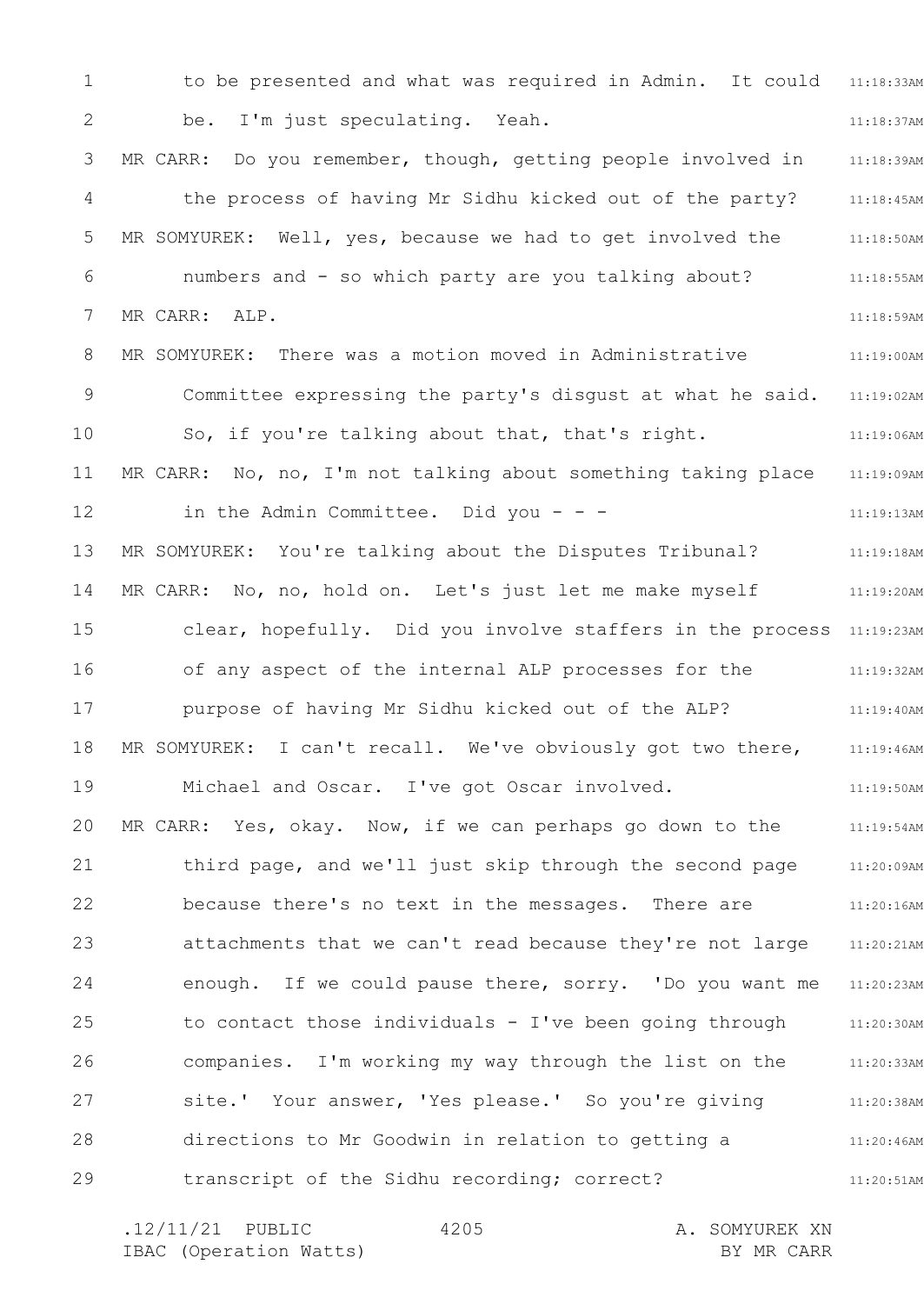1 2 3 4 5 6 7 8 9 10 11 12 13 14 15 16 17 18 19 20 21 22 23 24 25 26 27 28 29 11:20:56AM 11:21:03AM 11:21:14AM surname Sidhu. Keep scrolling down. Yes. Sorry, my 11:21:22AM 11:21:35AM 11:21:39AM 11:21:45AM 11:21:48AM 11:21:54AM 11:22:00AM 11:22:05AM 11:22:08AM 11:22:11AM 11:22:16AM 11:22:16AM 11:22:19AM 11:22:20AM 11:22:21AM 11:22:22AM scrolling, you see the price is communicated to you, '750 11:22:30AM 11:22:37AM 11:22:44AM 11:22:45AM 11:22:46AM 11:22:50AM MR CARR: Just to complete the sequence of messages, Mr Goodwin 11:22:50AM says, 'All good with cost from Kumars.' You write back, 11:22:59AM 'Okay, can you please make it happen.' He says, 'Yep am an  $11:23:04$ AM 11:23:08AM .12/11/21 PUBLIC 4206 A. SOMYUREK XN 4206 MR SOMYUREK: That's right. That's at 6.45 pm, yep. MR CARR: If we keep going down, we get to some messages about the New South Wales translator, avoiding the one with the pagination is different. If we can keep scrolling down, please. There's a joke between you. If we keep scrolling, please, there's a joke between you about him being rejected by two translators. And if we can just pause there you can see in the blue on the middle of the screen from Mr Goodwin to you, 'Do you want me to contact Aloke to arrange payment? The previous payment was refunded but the amount will not return to account for 5 business days.' The Aloke who's  $- -$ MR SOMYUREK: Yeah. MR CARR: Named is Aloke Kumar? MR SOMYUREK: Yep. MR CARR: One of the Kumar brothers? MR SOMYUREK: Yep. MR CARR: If we keep scrolling down you'll see - if we keep to have done by tomorrow night. That okay?' Do you see there? MR SOMYUREK: Yep, yep, yep. MR CARR: And if we scroll down, you say, 'Okay'? MR SOMYUREK: Yep. speaking to translator now.' Then the final message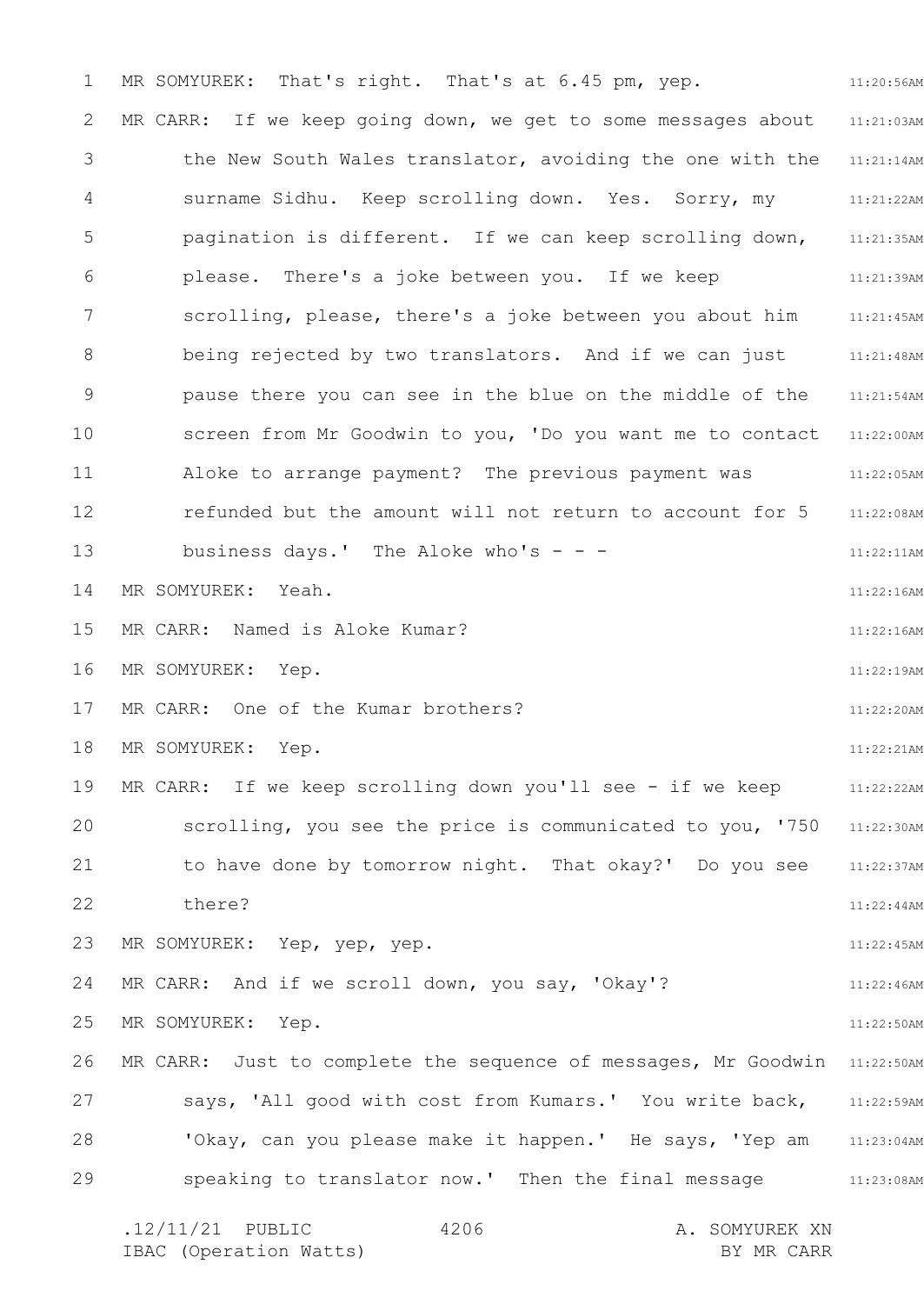1 2 3 4 5 6 7 8 9 10 11 12 13 14 15 16 17 18 19 20 21 22 23 24 25 26 27 28 29 11:23:12AM 11:23:22AM 11:23:24AM 11:23:24AM 11:23:32AM 11:23:42AM transcript of the translated recording and the Kumars have 11:23:48AM 11:23:56AM 11:24:00AM 11:24:00AM 11:24:04AM MR SOMYUREK: They were self-motivated. I know where you're  $11:24:06$ AM 11:24:09AM issue. With due respect to Jasvinder, there was bad blood 11:24:12AM between them, independently of me, just individuals within  $11:24:19$ AM 11:24:21AM 11:24:25AM 11:24:28AM Sarah Connolly, and their candidate was Ms - Kaushaliya. 11:24:31AM Kaushaliya. So they were all in the same space battling 31:24:40AM 11:24:44AM 11:24:53AM 11:24:56AM 11:24:59AM MR CARR: Can I distil your answer, and you tell me if I'm wrong. What they were getting for their \$750 is a clearer 11:25:04AM 11:25:07AM 11:25:11AM 11:25:11AM COMMISSIONER: So that's the texts between 13 February and the 11:25:17AM .12/11/21 PUBLIC 4207 A. SOMYUREK XN 4207 contains a PDF entitled 'Jasvinder Singh ALP meeting January 2020 translation'? MR SOMYUREK: Yep. MR CARR: So what's taken place in February of 2019 is the - 2020, rather, is that you have involved Mr Goodwin in obtaining a translation of the recording or a paid \$750 for that; correct? MR SOMYUREK: Yeah. MR CARR: What were the Kumars getting in return for contributing their \$750? going. They were self-motivated on their own on this the Indian community, and obviously they were backing - don't forget I met these guys through Sarah Connolly. Ultimately this was all related to it out with Jasvinder Sidhu; okay? So that's the - they were leading the field battling it out with Jasvinder Sidhu rather than me being at the coalface, yeah. run at Sarah Connolly keeping her seat in Tarneit? MR SOMYUREK: Yep. MR CARR: Yes. I tender that, Commissioner.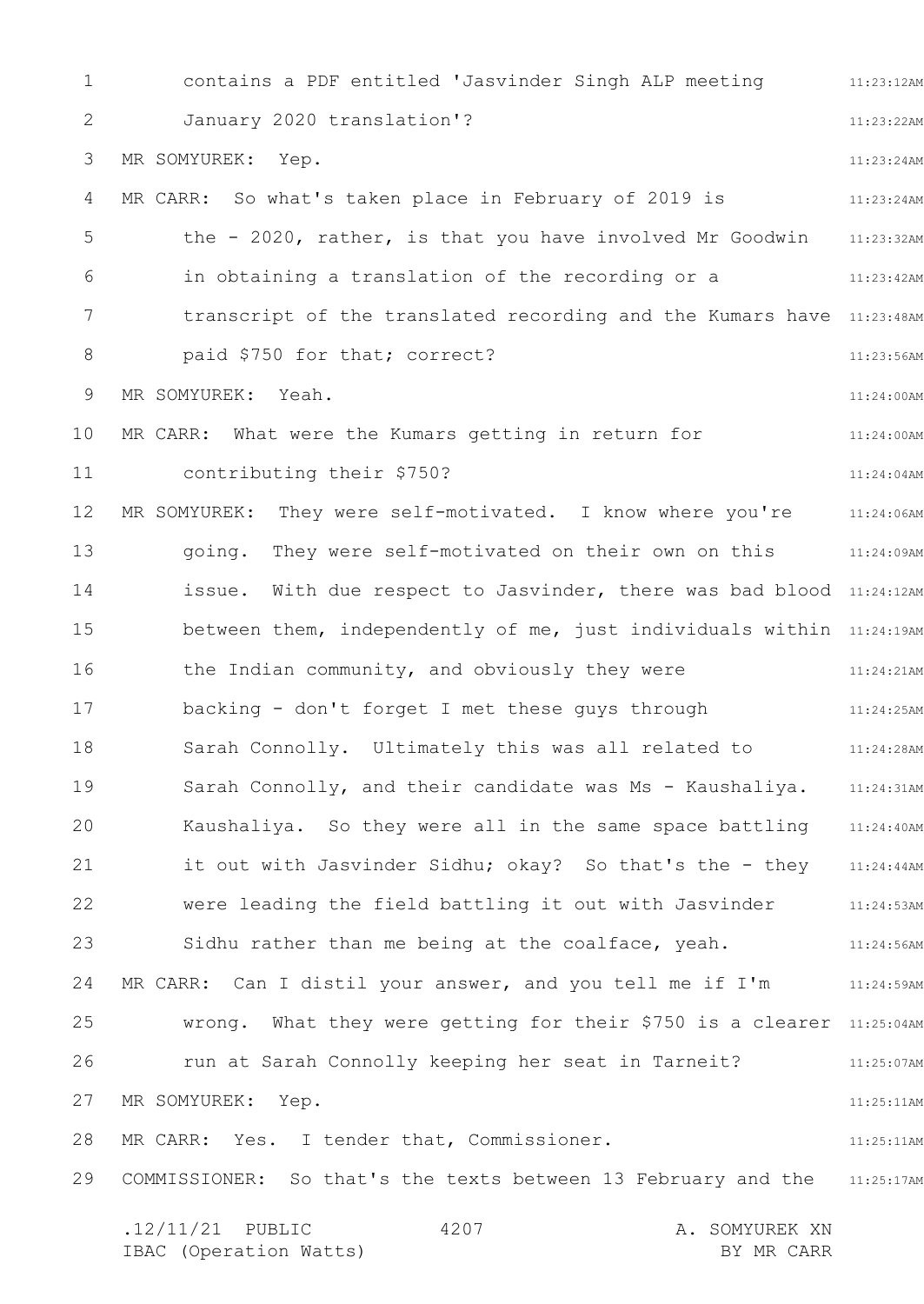1 2 3 4 5 6 7 8 9 10 11 12 13 14 15 16 17 18 19 20 21 22 23 24 25 26 27 28 29 11:25:19AM 11:25:22AM 11:25:25AM 11:25:28AM 11:25:33AM 11:25:42AM 11:25:42AM 11:25:46AM MR CARR: Can we skip forward in the chronology a little bit. 11:25:49AM 11:26:03AM 11:26:05AM 11:26:05AM 11:26:18AM 11:26:22AM MR CARR: All right. Let's listen to clip 25-1 to refresh your 11:26:26AM memory, Mr Somyurek. We will see this is 29 April 2020. 11:26:29AM 11:26:53AM MR CARR: All right. Now, if we scroll back up to line 10, Lou 11:28:02AM 11:28:16AM this?' You say, 'I've told them to email stuff. Um, I'm 11:28:19AM 11:28:24AM 11:28:29AM MR SOMYUREK: Oh, yes. I think I was going to take advantage 311:28:31AM of Jake's legal training, put that to work, I think. As 311:28:33AM 11:28:40AM 11:28:43AM your memory. Your memory is you put Jake on the job? 11:28:47AM MR SOMYUREK: Because of his legal training, as I recall. That 11:28:50AM 11:28:52AM 15th? MR CARR: Yes, Commissioner. COMMISSIONER: Or it's actually the 16th? MR CARR: They're WhatsApp messages rather than text messages. COMMISSIONER: Yes. 112. #EXHIBIT 112 - WhatsApp messages between 13/02 and 16/02. There was a motion or a complaint to have Mr Sidhu expelled from the party? MR SOMYUREK: Yep. MR CARR: And you tasked, I suggest, a number of staffers to work on that; do you accept that? MR SOMYUREK: I can't recall, but it might have been the case. (Audio recording played to the Commission.) asks, 'What are they working on, like, during all of gonna get them to write a submission charging Jasvinder whose case is coming up soon'? I recall. Is that right? Is that what happened? MR CARR: We'll work through it. I just want to start with was my - to make it quasi-legalistic, you know.

.12/11/21 PUBLIC 4208 A. SOMYUREK XN IBAC (Operation Watts) and the set of the BY MR CARR BY MR CARR 4208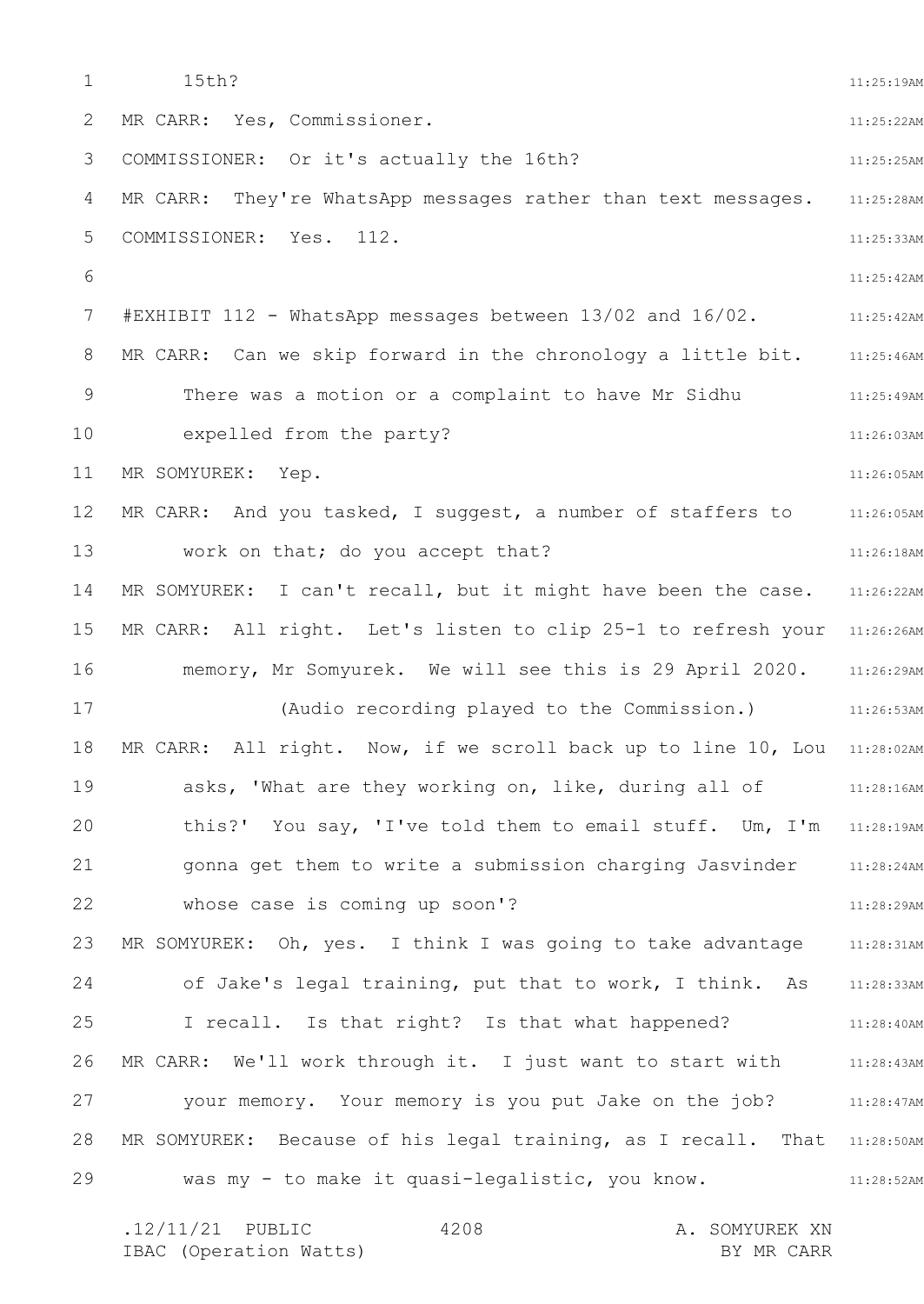1 2 3 4 5 6 7 8 9 10 11 12 13 14 15 16 17 18 19 20 21 22 23 24 25 26 27 28 29 MR CARR: Looking at line 18, 'Whatever you've got, make them an:28:56AM fucking work. They're not gonna be sitting around again.' 11:29:04AM 11:29:08AM 11:29:10AM 11:29:11AM 11:29:13AM 11:29:18AM 11:29:22AM 11:29:25AM 11:29:32AM 11:29:34AM 11:29:36AM 11:29:41AM 11:29:41AM 11:29:42AM 11:29:45AM 11:29:45AM 11:29:53AM 11:29:59AM 11:30:07AM charging Jasvinder. You'll see - now it's cut off at the 11:30:10AM 11:30:16AM 11:30:19AM 11:30:25AM everyone doing stuff.' And then we - you can see there's 11:30:29AM a question, 'Does Lou need to be on the hookup? She's in 11:30:35AM the WhatsApp group.' Mr de Bruyn says, 'Nah.' That's all 11:30:42AM that deals with this topic. Does that refresh your memory 11:30:49AM 11:30:52AM That's you to Lou? MR SOMYUREK: Yep. MR CARR: Effectively handing over responsibility to her to give them tasks to fill their working day; correct? MR SOMYUREK: Again, the same principle of just sitting around doing nothing and gossiping with mates, you know - so, yeah. But not at the expense of working at the office. MR CARR: I tender that, Commissioner. COMMISSIONER: What's the date of that conversation, Mr Carr? MR CARR: It's 29 April 2020. COMMISSIONER: 113. #EXHIBIT 113 - Clip 25-1, conversation between Mr Somyurek and Lou dated 29/04/20. MR CARR: Could we then look, please, at p5401. These are WhatsApp messages between Mr de Bruyn and Mr McLennan on 11 May, so just under a couple of weeks after you've indicated you're going to get them to write a submission top, but the message is from Mr McLennan to Mr de Bruyn, 'What's tomorrow's Zoom chat about? ''Jasvinder,' says Mr de Bruyn. Mr de Bruyn says, 'Adem wants to get that you  $-$ 

4209

.12/11/21 PUBLIC 4209 A. SOMYUREK XN IBAC (Operation Watts) and the set of the BY MR CARR BY MR CARR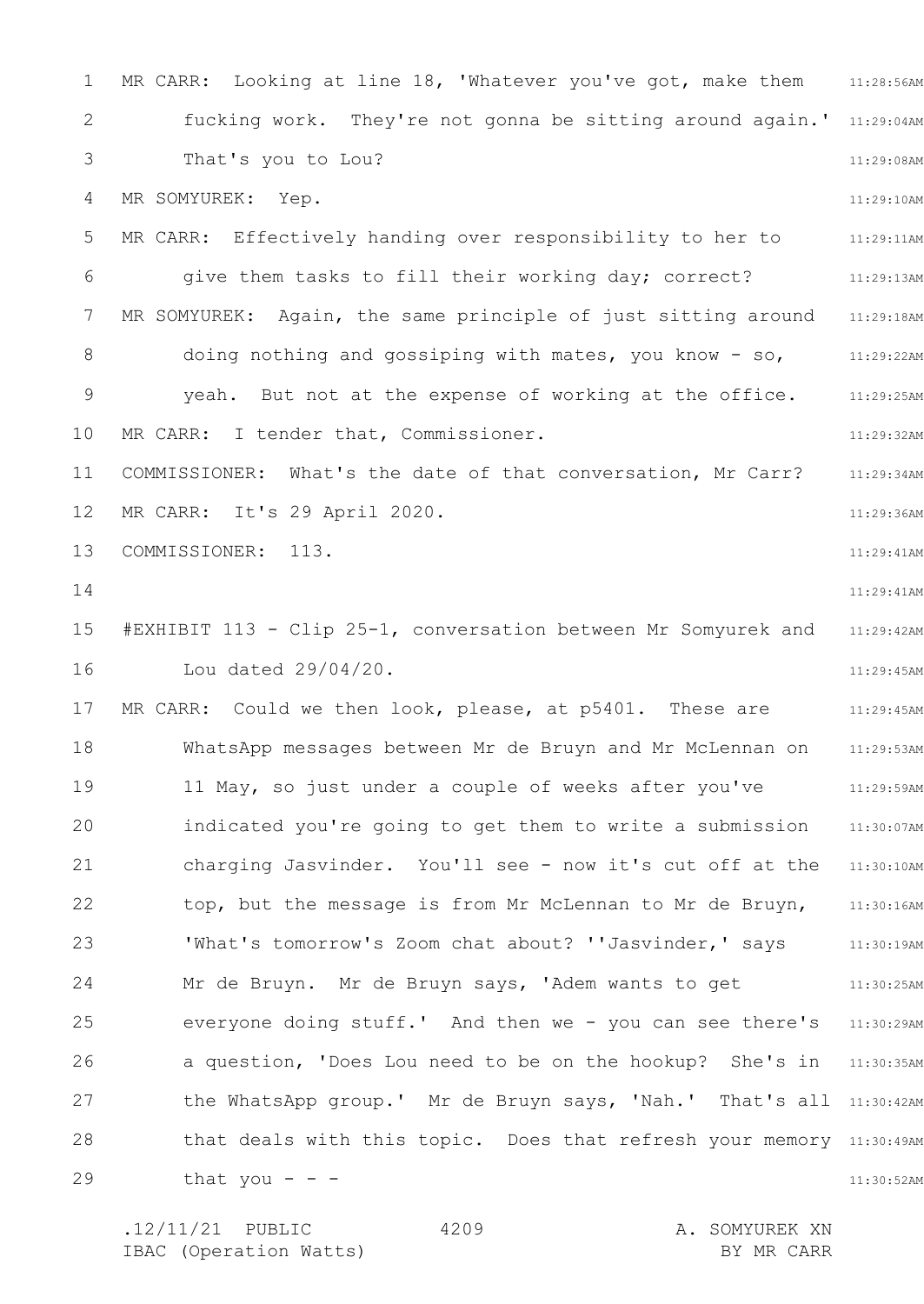1 MR SOMYUREK: I can't  $-$  - 11:30:53AM

11:30:55AM

11:30:58AM

## 2 3 MR CARR: Wanted to get everyone working on the Jasvinder stuff?

4 5 6 7 8 9 10 11 12 13 14 11:30:58AM 11:31:01AM 11:31:10AM 11:31:14AM 11:31:18AM sort of, you know - his legal training, see how it looked, 11:31:23AM 11:31:30AM But that's - I just - sort of that's the only recollection 11:31:36AM 11:31:39AM 11:31:45AM 11:31:49AM MR SOMYUREK: I can't recall a Zoom meeting taking place. I do recall Michael having - I recall Oscar writing things. For some reason I remember some interchange with Michael. But I can't recall anyone else. But for some reason Jake rings a bell because of legal - I wanted to test out his see what he was about to - see what he produced was good. I have, Mr Carr. But I do recall a lot of that stuff was at night. I remember being up writing stuff myself and going through things.

15 16 17 18 19 20 21 22 23 24 25 26 27 28 29 11:31:50AM 11:31:55AM 11:32:00AM 11:32:02AM 11:32:06AM 11:32:10AM 11:32:13AM 11:32:17AM 11:32:20AM 11:32:24AM 11:32:30AM 11:32:35AM 11:32:39AM 11:32:43AM 11:32:47AM MR CARR: We'll come to that aspect of it. But it certainly involved meetings and work during the day, didn't it? MR SOMYUREK: I don't think it would have involved meetings at all. I think it was more - we got people - I think what it was more about, Mr Carr, is this. There was people that wanted to put in submission - there was a main submission that was being put in, right, on behalf of the official sort of, you know, person that was lodging the dispute. I think we might have all had a hand in putting finishing touches on that. But it was done more from people outside of our offices, one gentleman in particular, and that's what I recall. I don't think - Michael might have had a - I reckon I did most of that, and another gentleman from the outside. I think they might have had things on the edges, and people that

4210

.12/11/21 PUBLIC 4210 A. SOMYUREK XN IBAC (Operation Watts) and the set of the BY MR CARR BY MR CARR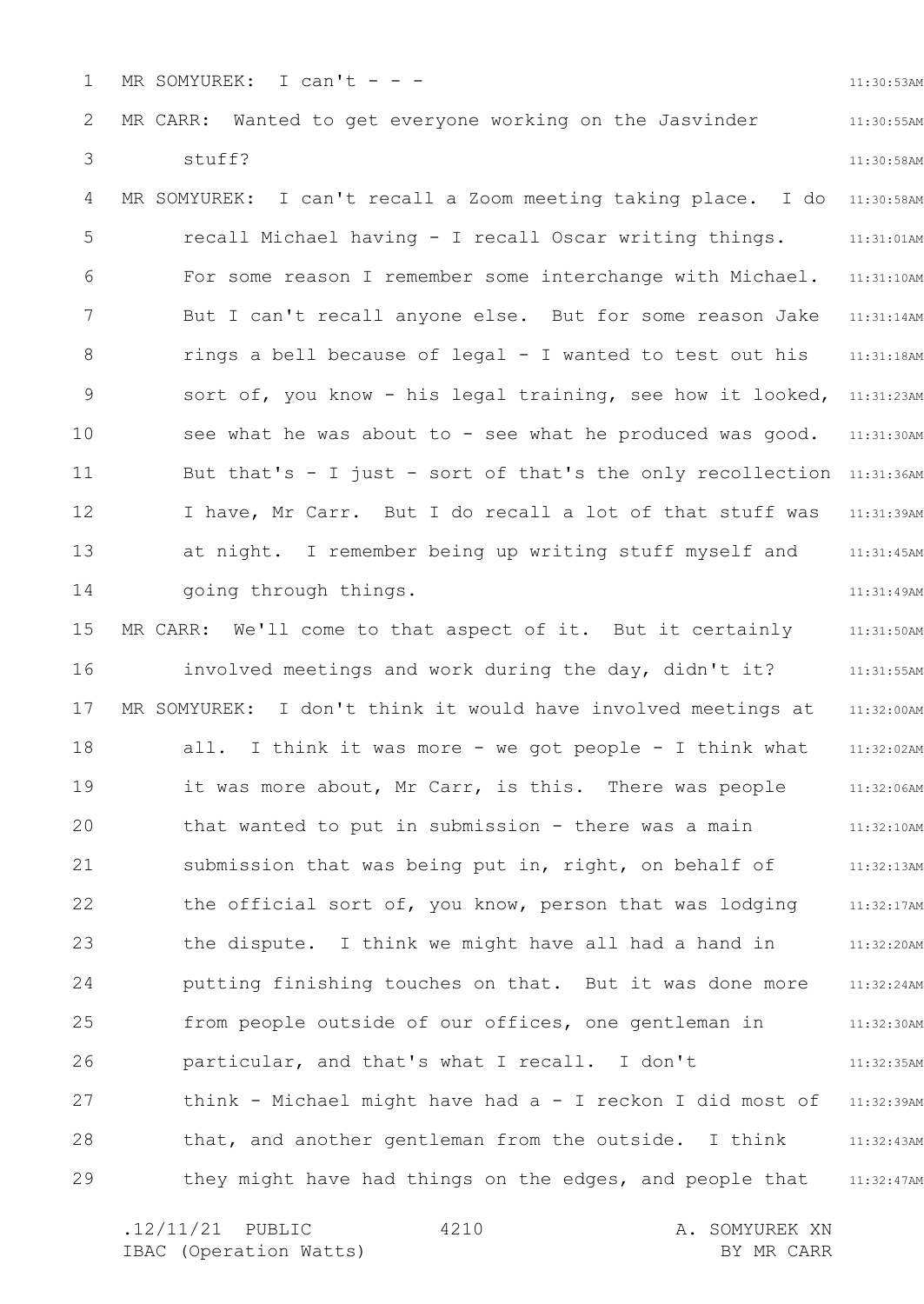1 2 3 4 5 6 7 8 9 10 11 12 13 14 15 16 17 18 19 20 21 22 23 24 25 26 27 28 29 wanted to put in submissions that weren't able to sort of 31:32:50AM articulate properly, I think there was a bit of help with 11:32:52AM 11:32:55AM 11:32:58AM 11:33:00AM and forth to you were both during working hours and after 11:33:09AM 11:33:17AM 11:33:17AM MR CARR: You observed one saying, whilst looking at them, that 11:33:19AM 11:33:20AM 11:33:25AM 11:33:25AM 11:33:28AM 11:33:30AM 11:33:32AM 11:33:35AM 11:33:36AM 11:33:36AM 11:33:38AM 11:33:38AM 11:33:41AM 11:33:46AM 11:34:05AM MR CARR: Having refreshed your memory about that, can we put  $11:36:22$ AM that aside, and we'll need to come back to it in a moment, 11:36:27AM 11:36:30AM are some messages of the same date, 12 May 2020, between 11:36:39AM 11:36:43AM 11:36:49AM .12/11/21 PUBLIC 4211 A. SOMYUREK XN 4211 that. But I recall most of that was after hours with Oscar, I recall, doing a couple of things too. MR CARR: You would have noted that Mr Goodwin's messages back working hours? MR SOMYUREK: Yeah. one was at 6.40 on a Friday evening? MR SOMYUREK: Yes. MR CARR: Others were during working hours; you noted that? MR SOMYUREK: Yeah, I noted all those messages. There was a suite, I think, yeah. MR CARR: I tender that document, Commissioner. COMMISSIONER: 114. #EXHIBIT 114 - WhatsApp messages between Mr de Bruyn and Mr McLennan dated 11/05/20. MR CARR: You didn't remember there being any meetings. Let's just assist you with that. Can we listen to clip 27-1, please. This is the next day, 12 May. (Audio recording played to the Commission.) and could we look at p5403, please, Commissioner. These Mr de Bruyn and Mr McLennan. Mr de Bruyn writes, 'I got that list of members.' Take note of the time. This is

IBAC (Operation Watts) BY MR CARR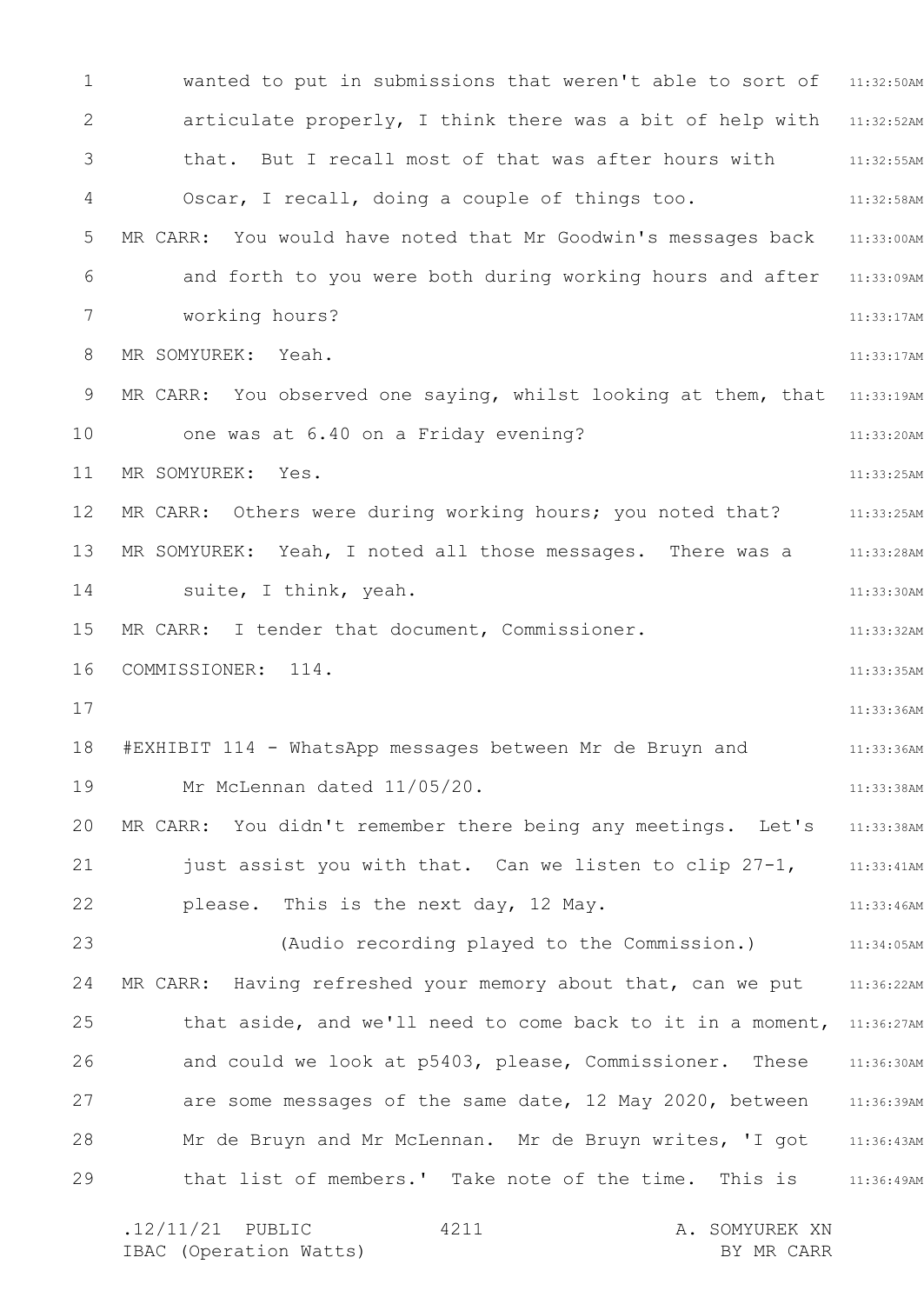1 2 3 4 5 6 7 8 9 10 11 12 13 14 15 16 17 18 19 20 21 22 23 24 25 26 27 28 29 11:36:56AM 11:37:00AM 11:37:04AM 11:37:08AM 11:37:12AM 11:37:16AM this as well in a minute, but can we just remind you about 11:37:21AM 11:37:26AM 11:37:31AM 11:37:37AM 11:37:40AM 11:37:45AM 11:37:50AM 11:37:52AM 11:38:01AM 11:38:05AM 11:38:07AM 11:38:14AM 11:38:18AM 11:38:21AM 11:38:23AM 11:38:32AM 11:38:35AM 11:38:36AM 11:38:40AM 11:38:46AM 11:38:52AM 11:38:52AM 11:38:57AM .12/11/21 PUBLIC 4212 A. SOMYUREK XN 4212 work time. Mr McLennan, 'Excellent. Thanks mate. I'm working on the Jasvinder stuff now.' Mr de Bruyn writes, 'Transcript in your inbox.' Mr McLennan, 'Thanks mate.' Mr McLennan, 'All the lads are on the Zoom chat.' Mr McLennan, 'FYI I'll be running around doing Somyurek stuff for most of tomorrow.' We'll have to come back to what you said to Lou in the recording of this date: 'I told de Bruyn you better get them fucking working.' Mr de Bruyn clearly seems to have understood your direction to be, 'Get them working during work time on this factional stuff'? MR SOMYUREK: Yeah. MR CARR: If we scroll down further, after Mr McLennan tells Mr de Bruyn that he'll 'be running around doing Somyurek stuff for most of tomorrow', there's then - Mr de Bruyn writes, 'Have we fucked up any more money orders,' and Mr McLennan says, 'No but only because he's left it too late again. I'm doing all the paperwork and getting the money orders tomorrow. Delivering it Thursday.' So there's a pattern of Mr McLennan informing Mr de Bruyn of factional work he's doing for you during his working day; correct? MR SOMYUREK: Yeah. I would contend the money orders is not - is for the south-east. But anyway, yep. MR CARR: I tender that, Commissioner, and I tender also the  $- -$ COMMISSIONER: The conversation was with? MR CARR: With Lou on  $-$ 

IBAC (Operation Watts) BY MR CARR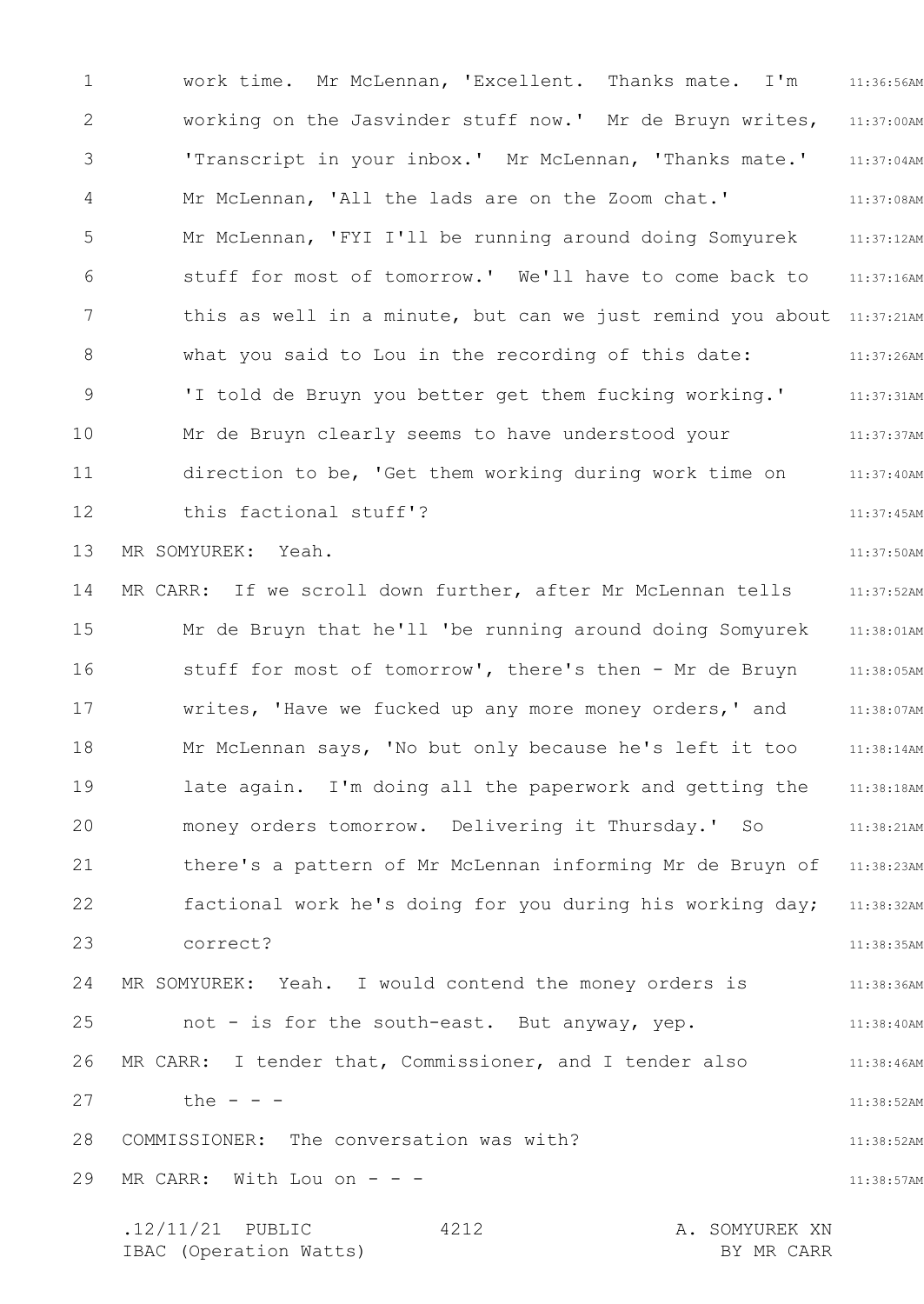1 2 3 4 5 6 7 8 9 10 11 12 13 14 15 16 17 18 19 20 21 22 23 24 25 26 27 28 29 COMMISSIONER: Lou on 12 May is 115, and text messages between  $11:38:59$ AM 11:39:06AM 11:39:09AM 11:39:10AM 11:39:11AM 11:39:11AM 11:39:11AM 11:39:12AM 11:39:12AM 11:39:19AM 11:39:25AM tell de Bruyn, 'Cragg wants this out of the way this 31:39:34AM 11:39:39AM 11:39:41AM MR CARR: Yes. And you heard in the recording something about 31:39:43AM 11:39:48AM MR SOMYUREK: Yeah, but it's Cragg. It will be Cragg, I think. 11:39:50AM MR CARR: Mr de Bruyn writes to you, 'The branch stacking stuff 11:39:56AM 11:39:59AM 11:40:05AM 11:40:08AM 11:40:11AM 11:40:14AM 11:40:16AM MR CARR: The second being the branch stacking. So Mr de Bruyn 11:40:17AM 11:40:22AM 11:40:28AM 11:40:29AM 11:40:29AM MR CARR: Mr de Bruyn then informs you that he'll hopefully .12/11/21 PUBLIC 4213 A. SOMYUREK XN IBAC (Operation Watts) and the set of the BY MR CARR BY MR CARR 4213 de Bruyn and McLennan, 116. #EXHIBIT 115 - Clip 27-1, conversation between Mr Somyurek and Lou on 12/05/20. #EXHIBIT 116 - Text messages between Mr de Bruyn and Mr McLennan on 12/05/20. MR CARR: Could we then look at exhibit 113. These are some messages between you and Mr de Bruyn leading up to when the submission was finally due on the - so on 18 May you week.' Who's Cragg? MR SOMYUREK: He's the Disputes Tribunal guy. a name that was transcribed as 'Craig'? seems a hard slog, I just put a rocket up them.' The 'branch stacking stuff' is the second limb of the complaint against Mr Sidhu; correct? MR SOMYUREK: Yes. MR CARR: One limb being the racism  $- -$ MR SOMYUREK: Yeah. has put a rocket up the staffers to get cracking on the branch-stacking stuff? MR SOMYUREK: Yep.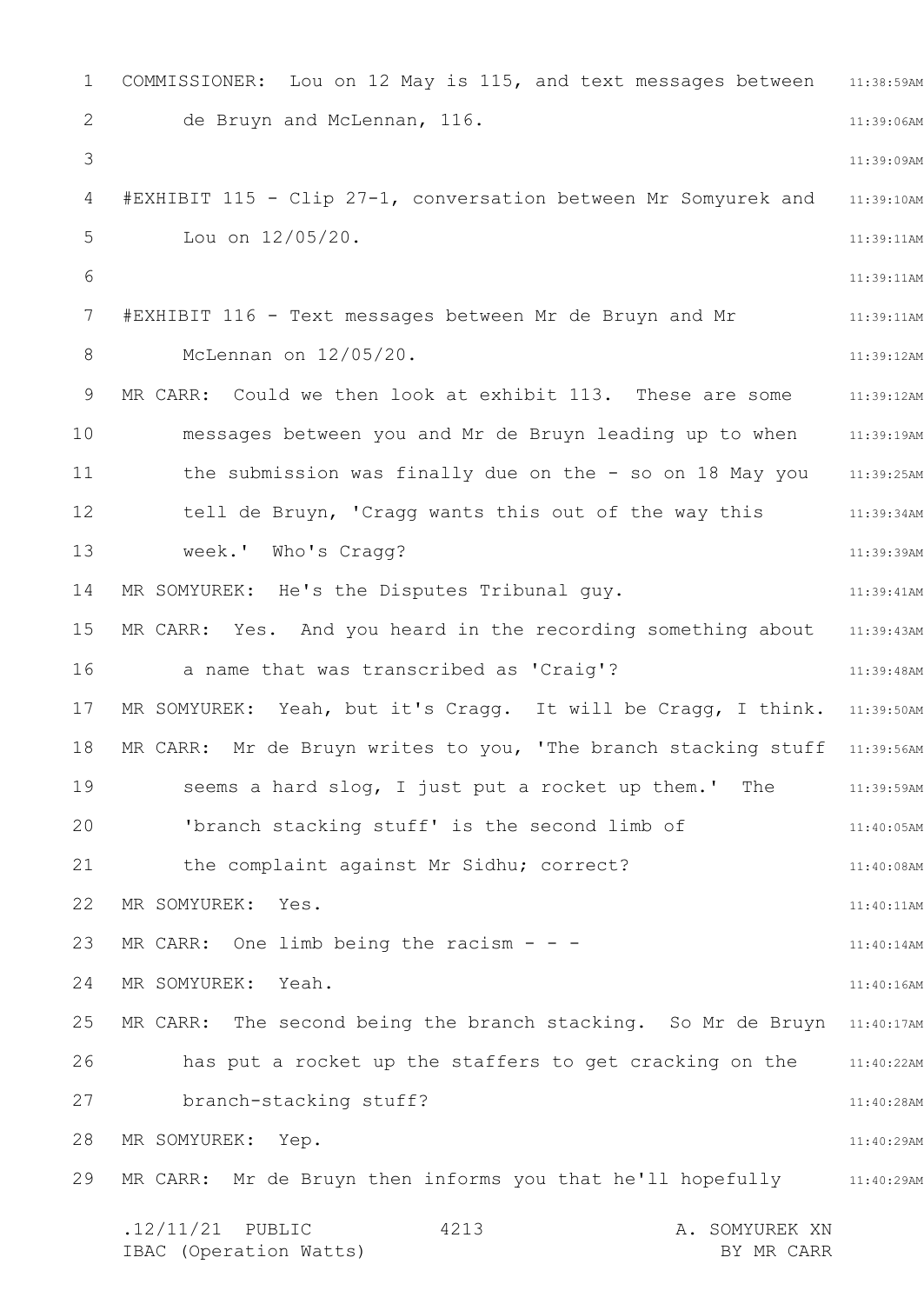1 2 3 4 5 6 7 8 9 10 11 12 13 14 15 16 17 18 19 20 21 22 23 24 25 26 27 28 29 11:40:34AM 11:40:39AM 11:40:40AM 11:40:45AM 11:40:49AM 11:40:50AM if she was related to my EA or not. Apparently it's - the 11:40:53AM 11:40:56AM 11:40:59AM there's a big clan of them. So - there's a big tribe. So 11:41:00AM 11:41:03AM 11:41:06AM 11:41:06AM 11:41:09AM 11:41:10AM 11:41:12AM 11:41:12AM 11:41:16AM 11:41:22AM 11:41:28AM 11:41:28AM 11:41:32AM You say, 'Wednesday.' Mr de Bruyn, the next day, tells and the 11:41:39AM you that he sent you something - sorry, at 1.30 am. So 11:41:42AM 11:41:47AM 11:41:51AM quite done. In box 9 at the top of the next page, you can 11:41:56AM see that you give him some feedback, and he tells you, 11:42:02AM 11:42:09AM finish replying to the defence tonight? MR SOMYUREK: Yep. MR CARR: 'Has Hawli written and sent his police statement to Clare to pass on to Cragg?' Is Hawli related to anyone who worked in your office? MR SOMYUREK: I'm not sure. I couldn't give a straight answer Richmond Football Club - footballer - remember his surname, (indistinct). Is it Richmond? Apparently I'm not sure if they're all related to each other,  $but - - -$ MR CARR: And Clare is Clare Burns? MR SOMYUREK: Yep. MR CARR: State Secretary of the ALP? MR SOMYUREK: Yep. MR CARR: And, if we recall the evidence from earlier this week, someone who you directed Kirsten Psaila to cast 70 votes for in the 2018 election? MR SOMYUREK: Yep. MR CARR: You tell Mr de Bruyn, 'Don't send anything to Cragg until I see it.' Mr de Bruyn asks what the deadline is. your recollection was accurate, that there was some work done at night on this as well. He tells you it's not 'Okay. I'm working on the branch stacking stuff now.

.12/11/21 PUBLIC 4214 A. SOMYUREK XN IBAC (Operation Watts) BY MR CARR 4214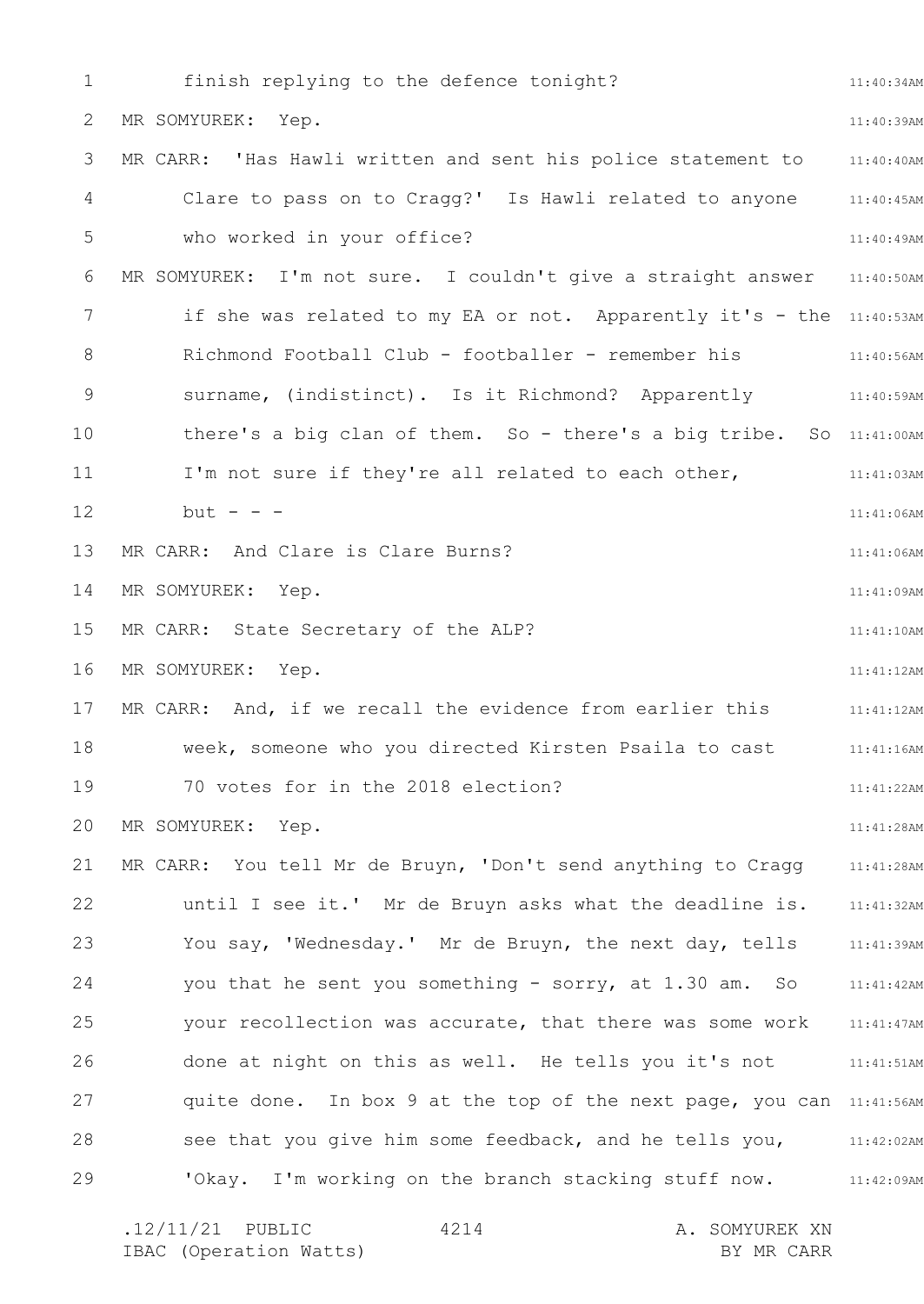1 2 3 4 5 6 7 8 9 10 11 12 13 14 15 16 17 18 19 20 21 22 23 24 25 26 27 28 29 I found the letter that Garth put together,' and so forth. 11:42:14AM 11:42:20AM 11:42:21AM 11:42:22AM he's working on the branch-stacking stuff. Your response 11:42:28AM 11:42:32AM 11:42:37AM 11:42:40AM table format to reference.' The remainder of the messages 11:42:44AM 11:42:52AM 11:42:56AM 11:42:59AM 11:43:07AM 11:43:14AM 11:43:21AM being done by staffers at your direction and the direction 11:43:24AM 11:43:28AM 11:43:30AM 11:43:31AM 11:43:33AM MR SOMYUREK: So - yes. Mr - what we're picking up is you have 11:43:35AM 11:43:40AM 11:43:44AM 11:43:47AM 11:43:52AM 11:43:56AM with me until night, until all hours, you know. So it and the 11:44:00AM does even itself up, and they're expected to be online all 11:44:03AM the time as well, because politics is 24/7, especially 11:44:07AM Do you see that? MR SOMYUREK: Yep. MR CARR: Yes. So a bit after midday Mr de Bruyn tells you is, 'What are the guys doing?' 'They're meant to be collating' - sorry, Mr de Bruyn writes to you, 'They're meant to be collating the branches and numbers into a are perhaps not so pertinent for this point but deal with - you can scroll through them and look at them to confirm this - you advising on the content that should be included and excluded from the complaint? MR SOMYUREK: Yep. MR CARR: So what we see is another body of factional work of Mr de Bruyn? MR SOMYUREK: Yep. MR CARR: A number of staffers are involved in this factional work; correct? intense periods and then it sort of dies. And then consideration - for example, Oscar, and I'm sure Michael as well and Nick, when you've got a ministerial adviser you're with them all - you know, you can be with them all night. Like, parliament sitting weeks, Oscar is on duty

.12/11/21 PUBLIC 4215 A. SOMYUREK XN IBAC (Operation Watts) and the set of the BY MR CARR BY MR CARR 4215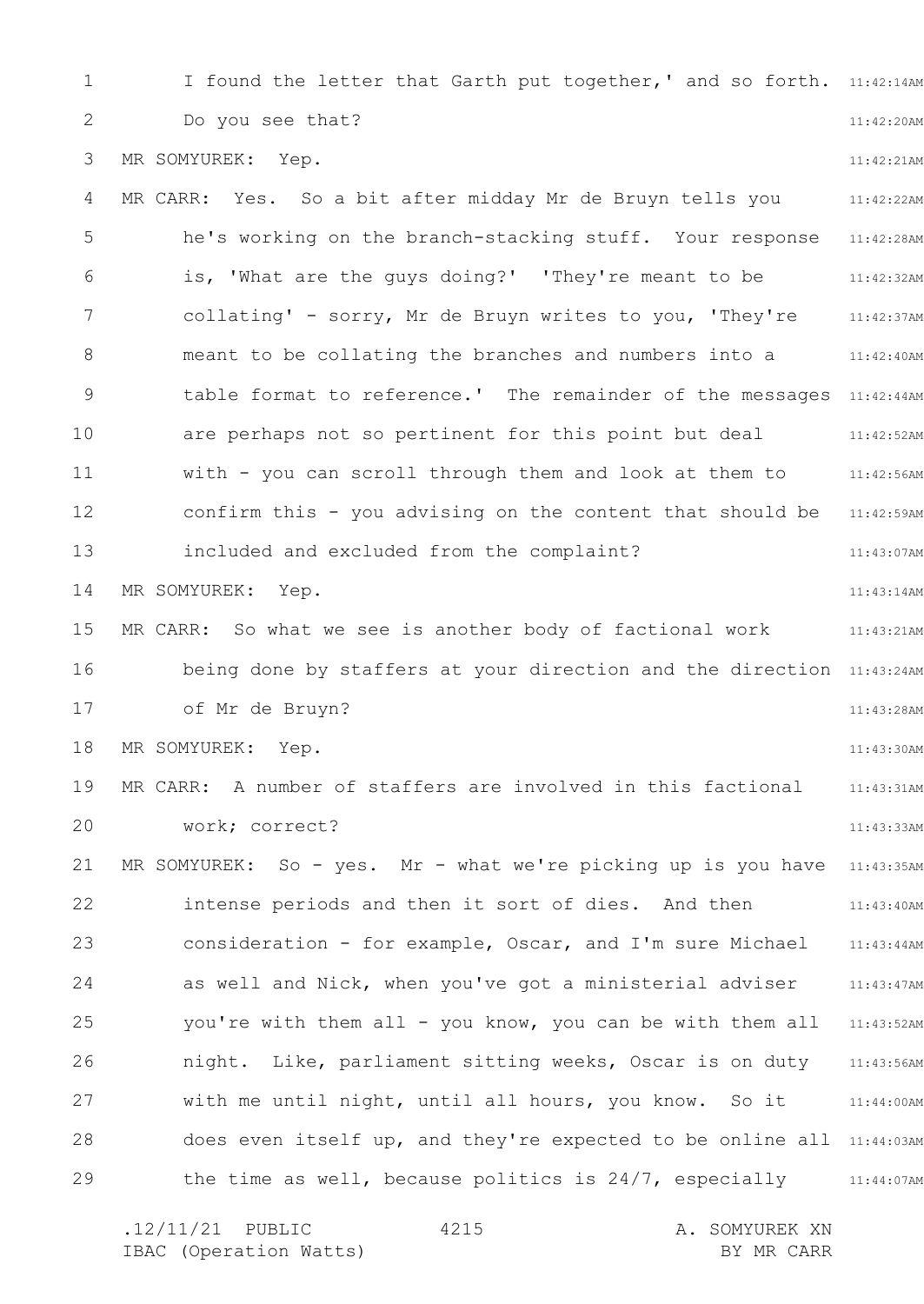1

with advisers.

11:44:11AM

2 3 4 5 6 7 8 9 10 11 12 13 14 15 16 17 18 19 20 21 22 23 24 25 26 27 28 29 11:44:13AM 11:44:17AM 11:44:20AM 11:44:21AM 11:44:23AM 11:44:29AM 11:44:32AM 11:44:34AM 11:44:38AM 11:44:42AM 11:44:47AM 11:44:51AM 11:44:54AM 11:44:57AM back to that, I think that is a threshold question - issue 11:45:01AM 11:45:03AM 11:45:06AM 11:45:08AM 11:45:13AM 11:45:18AM 11:45:23AM 11:45:28AM 11:45:34AM 11:45:38AM 11:45:42AM 11:45:45AM 11:45:47AM 11:45:52AM .12/11/21 PUBLIC 4216 A. SOMYUREK XN IBAC (Operation Watts) and the set of the BY MR CARR BY MR CARR 4216 MR CARR: Are you saying that their job is so demanding that that's okay for you to then put this additional demand on them? MR SOMYUREK: But these guys themselves want to be involved in it; see? It's not a condition of employment. Like, what Isabelle said really distressed me - I think that's the threshold issue - where she thought it was part of her employment. That's wrong; right? And I doubt Ms Kairouz would have done that at all. It can't be a part of their employment; right? It just can't. And I distinctly recall Mr de Bruyn being very keen on her taking up that role. In fact, I was sceptical, and he was saying, 'No, no, she's a factional operator. She has been in Young Labor and student politics.' But I think - if I can go too. If people don't want to do it and you're forcing them - and, you know, I'm very good friends with Ms Kairouz, but that type of - you know, I don't believe that. But if - you know, if you get that scenario where it becomes part of your work, that's a problem. There's no condition - these people that are employed are also activists on their own accord. MR CARR: See, the evidence that's been fairly consistent from them is that it was a condition of their employment, Mr Somyurek. How did they end up with such a misapprehension? MR SOMYUREK: I would think with all of them they're probably daunted by an IBAC inquiry and they think they've done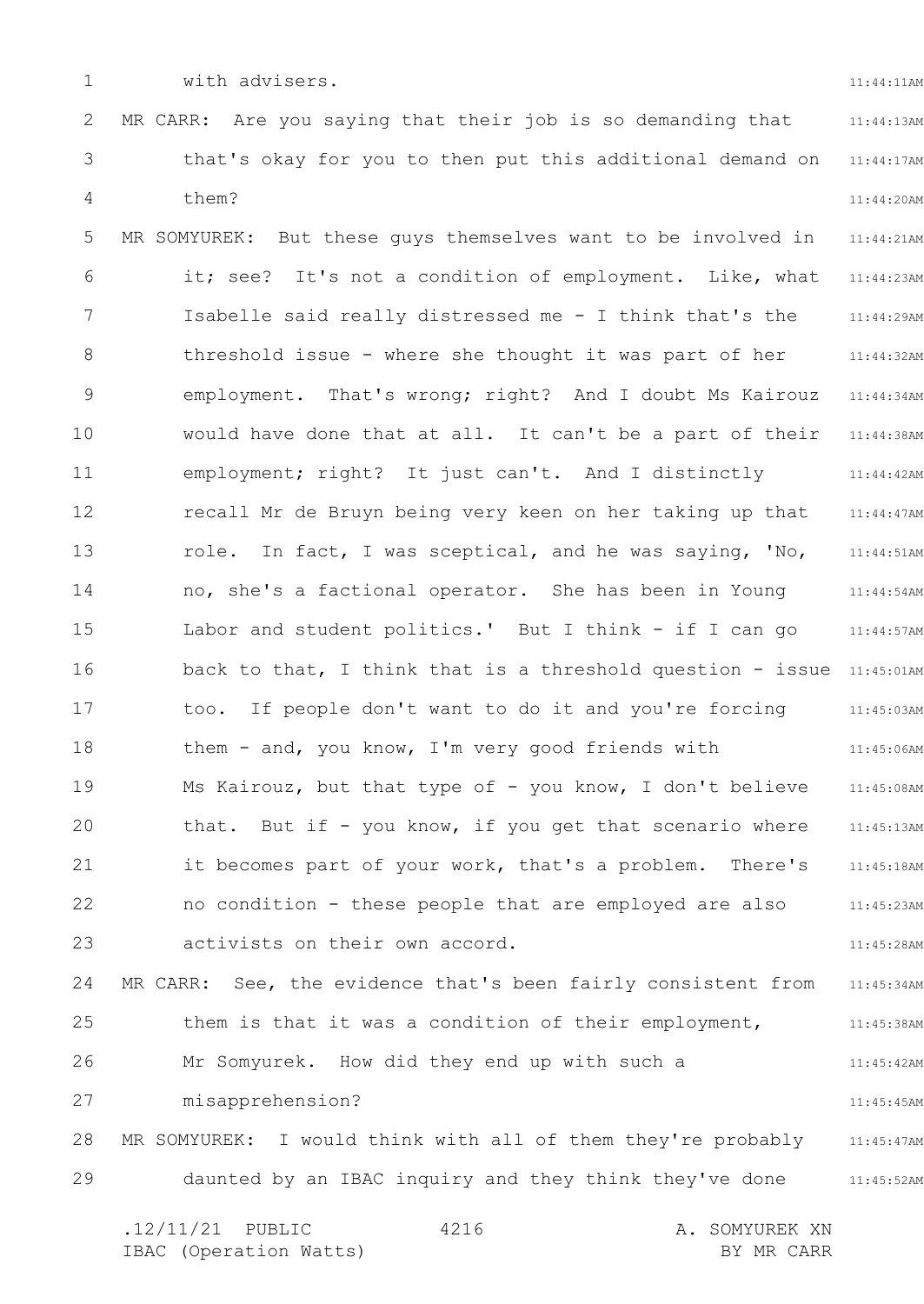1 2 3 4 5 6 7 8 9 10 11 12 13 14 15 16 17 18 19 20 21 22 23 24 25 26 27 28 29 11:45:55AM 11:45:59AM 11:46:02AM 11:46:03AM 11:46:09AM 11:46:18AM 11:46:23AM 11:46:28AM 11:46:34AM They all wanted - they're all office seekers, essentially. 11:46:38AM 11:46:43AM 11:46:47AM 11:46:53AM Now - yeah, I mean, they are primarily all office seekers. 11:46:59AM 11:47:12AM 11:47:20AM they always understood it was a part of their employ to do 11:47:27AM 11:47:32AM 11:47:38AM 11:47:44AM 11:47:51AM 11:47:53AM 11:47:57AM 11:48:05AM 11:48:10AM 11:48:13AM 11:48:18AM difference between the two? Either way you were approving 11:48:25AM them using a significant portion of their working hours to 11:48:32AM something wrong; it's just easier to say, 'It wasn't me. It was them. The authority made me do it.' I really do think that's the case. MR CARR: Do you think that they've all been so daunted by things that they have created a false narrative that you and Ms Kairouz made it a condition of their employment when in fact they were quite voluntarily out of hours engaging in factional activity? MR SOMYUREK: They were all activists, all wanting things. The fact that they're employed in politics is a big deal for them. So in the case of Moderate Labor, that level actually ran Moderate Labor - Michael, Nick, et cetera. COMMISSIONER: Mr Somyurek, I really don't understand your last short piece of evidence about how their contention that factional work might be explained on the basis that, having been compelled to give evidence to IBAC, they proffer that as an explanation. I don't follow how - - -MR SOMYUREK: Okay, that's probably too much. COMMISSIONER: No, I don't follow how having to be compelled to proffer an explanation affects your position. I mean, whether or not you explicitly said to them on Day 1, 'You come here, you'll have to do the factional work that I direct,' whether you said that or just through the effluxion of time gave them jobs to do, is there any

.12/11/21 PUBLIC 4217 A. SOMYUREK XN IBAC (Operation Watts) and the set of the BY MR CARR BY MR CARR 4217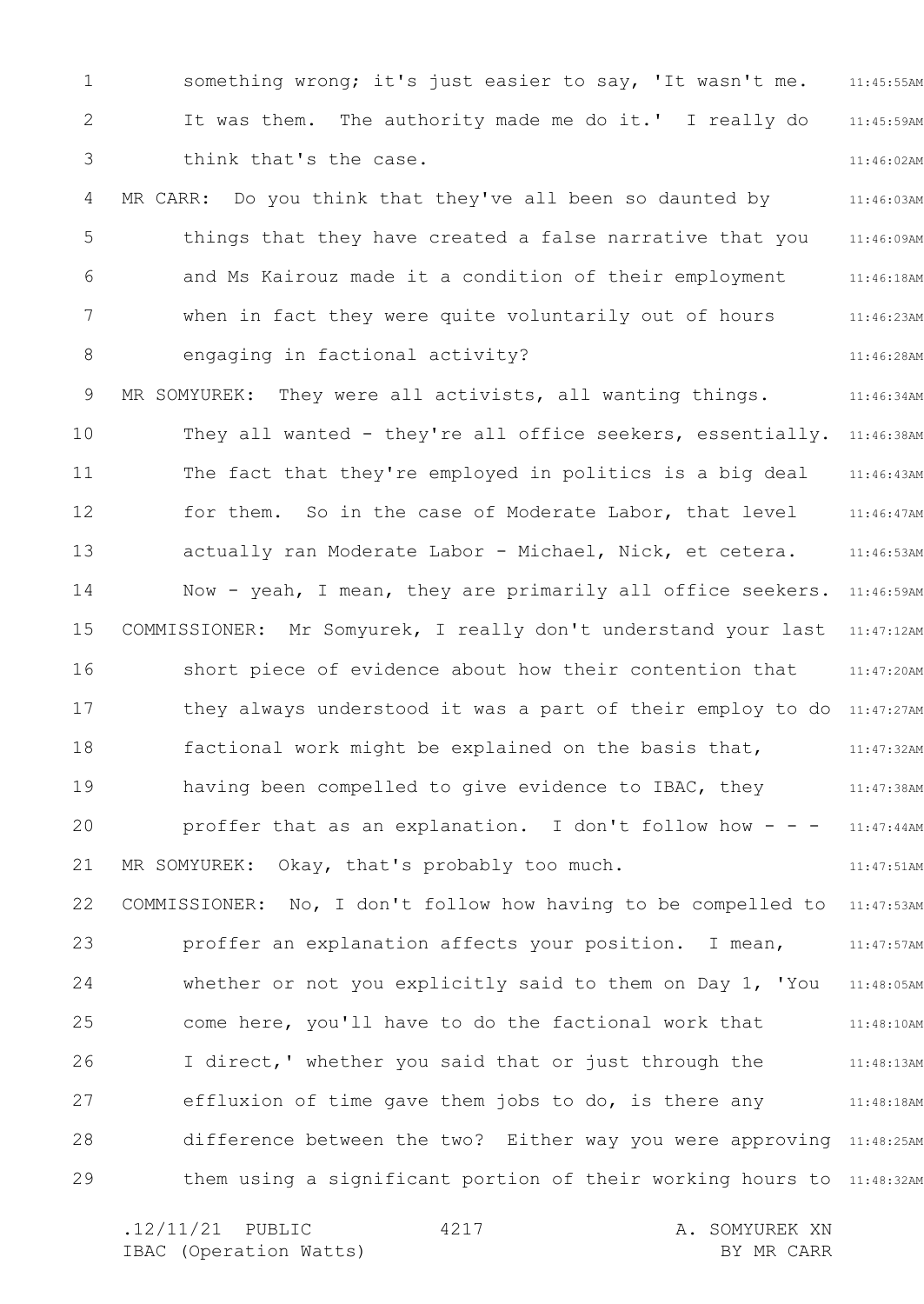1 2 3 4 5 6 7 8 9 10 11 12 13 14 15 16 17 18 19 20 21 22 23 24 25 26 27 28 29 11:48:35AM 11:48:40AM I just think - I think you've got to differentiate between 11:48:44AM 11:48:51AM 11:48:58AM 11:49:00AM end of the day you're eating into taxpayers' money or not. 11:49:02AM 11:49:06AM 11:49:06AM 11:49:07AM 11:49:09AM 11:49:11AM 11:49:16AM 11:49:19AM employ or merely something that over time you required and 11:49:22AM 11:49:25AM 11:49:30AM 11:49:33AM 11:49:35AM 11:49:36AM period of activity for a short period of time. It's not - 11:49:38AM you know, it's not representative of the whole year, do 11:49:42AM you know what I mean? You've got half - you know, you've 11:49:46AM 11:49:49AM COMMISSIONER: Do you seriously say that if at any given moment 11:50:02AM 11:50:07AM exploring with you, at any given moment if everyone was 11:50:11AM frozen and someone from Parliamentary Services or the 11:50:18AM Auditor-General said to you, 'Mr Somyurek, can you justify 11:50:26AM .12/11/21 PUBLIC 4218 A. SOMYUREK XN 4218 do factional work; isn't that so? MR SOMYUREK: That's - I understand what you're saying, and an activist who wants to do things anyway, but actively putting in her - making it a condition of employment I think is wrong. But I get what you're saying. At the That's basically  $-$  -  $-$ COMMISSIONER: And - - -MR SOMYUREK: And, yeah. I see a nuance that might not be there, in actual  $- -$ COMMISSIONER: And you've got to then contend, as you have, that all of this factional work that they are doing, whether it's because it was made a condition of their them to do, you then had to contend that this falls into what you describe as the grey area? MR SOMYUREK: Yeah. COMMISSIONER: Is that right? MR SOMYUREK: But again, Commissioner, this is an intense got some during the day, some at night. So, yeah. in this - take this current issue that Mr Carr's been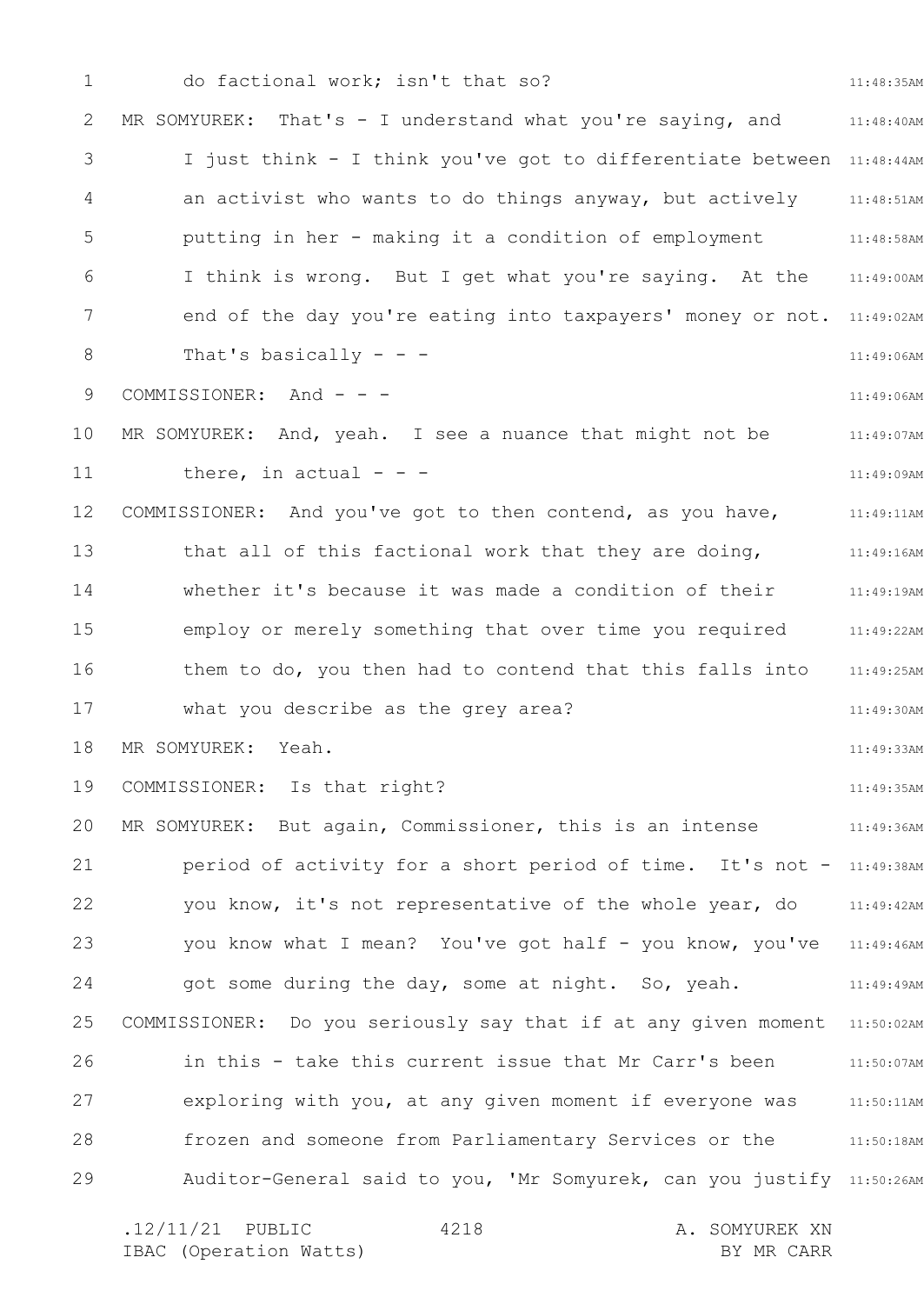1 2 3 4 5 6 7 8 9 10 11 12 13 14 15 11:50:32AM 11:50:40AM 11:50:45AM 11:50:51AM 11:50:53AM 11:50:57AM 11:51:00AM 11:51:03AM 11:51:06AM 11:51:11AM 11:51:17AM 11:51:20AM 11:51:25AM bet is that they'll be doing more ministerial work outside 11:51:29AM 11:51:32AM your ministerial officer or your electoral officer or Ms Kairouz's electoral officer doing this work,' do you seriously suggest that you would have been able to do so? MR SOMYUREK: On this? COMMISSIONER: No. Just pausing at any given moment here in this narrative, you couldn't have justified, could you, that you could be using your parliamentary allowances to pay them? MR SOMYUREK: Yep, what I would like to do is a cost benefit, I guess, add up all the times that these people do ministerial work, the ministerial advisers, ministerial work outside of the working hours, and then how much time they do during the - do factional work office hours. My of office hours than vice-versa.

16 17 18 19 20 21 22 23 24 25 26 27 28 29 11:51:34AM 11:51:39AM keep the ALP in government, for example. So my contention 11:51:42AM 11:51:45AM 11:51:51AM 11:51:55AM 11:51:55AM office hours, I think the taxpayer will be in front, is my 11:52:00AM 11:52:02AM 11:52:04AM 11:52:07AM 11:52:13AM 11:52:18AM 11:52:19AM Again, these people will do weekend work as well. Why? Because they are working for a cause, you know, to is if the taxpayer - you were to do - you're to make an account of ministerial advisers who are doing factional work during the day, how many hours they have done, and ministerial advisers doing ministerial work outside of contention. COMMISSIONER: I might get you to reflect for a moment on that last answer and the suggestion implicit within it that this factional work is to keep Labor in government. It's got nothing to do with  $- -$ MR SOMYUREK: No, no, no, I'm not saying - I'm just saying

.12/11/21 PUBLIC 4219 A. SOMYUREK XN IBAC (Operation Watts) and the set of the BY MR CARR BY MR CARR 4219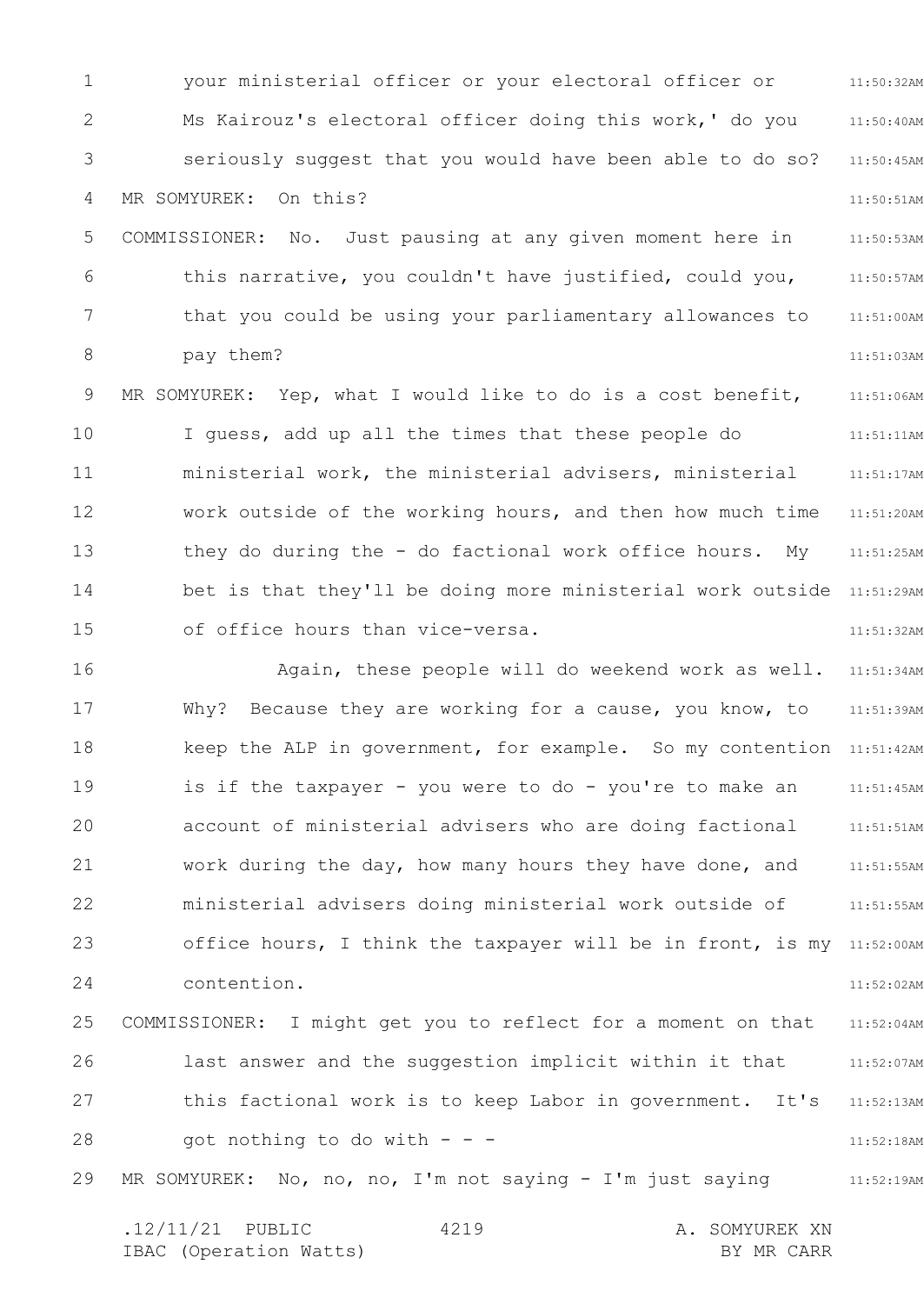1 2 3 4 5 6 7 8 9 10 11 12 13 14 15 16 17 18 19 20 21 22 23 24 25 26 27 28 29 11:52:22AM political appointments, when they work they do work for a 211:52:27AM cause as well apart from their factional interests; right? 11:52:31AM 11:52:35AM 11:52:38AM 11:52:42AM 11:52:46AM advisers I would be on the phone with them on the weekends 11:52:49AM 11:52:54AM 11:52:58AM 11:53:05AM 11:53:10AM 11:53:17AM 11:53:24AM 11:53:29AM 11:53:33AM 11:53:35AM 11:53:37AM 11:53:39AM 11:53:44AM 11:53:49AM 11:53:53AM 11:54:00AM 11:54:04AM 11:54:08AM 11:54:11AM 11:54:15AM 11:54:20AM advisers not to give precedence to their ministerial work; 11:54:23AM that - I'm saying that the people that work in this So they do do work that you would consider to be appropriate for taxpayers to be - you know, to do their ministerial work, for example, outside of office hours without asking for anything extra. I know with my constantly. So you'll find that's a regular occurrence; at night, on the weekends for hours, and going to events. So there is a lot of - you know, there's a lot of cross-over is all I'm saying to you. COMMISSIONER: But the yardstick for whether or not the funds are being misused is whether or not they relate to the member of parliament's public duties. MR SOMYUREK: Yep. COMMISSIONER: And none of this party-political or factional work does? MR SOMYUREK: Yep, so again we have to also then account for the amount of times these people worked outside of office hours too. My point is they also do a lot of stuff outside of work hours. Like, if you've got someone - one of the advisers doing maybe something factional, he'll probably do - he'll do something - he might do - he might just finish his day job a little bit later on at night. So there is that flexibility. But, if he's doing a time specific task in his ministerial work, there is no ministerial adviser and no minister will allow their

.12/11/21 PUBLIC 4220 A. SOMYUREK XN IBAC (Operation Watts) and the set of the BY MR CARR BY MR CARR 4220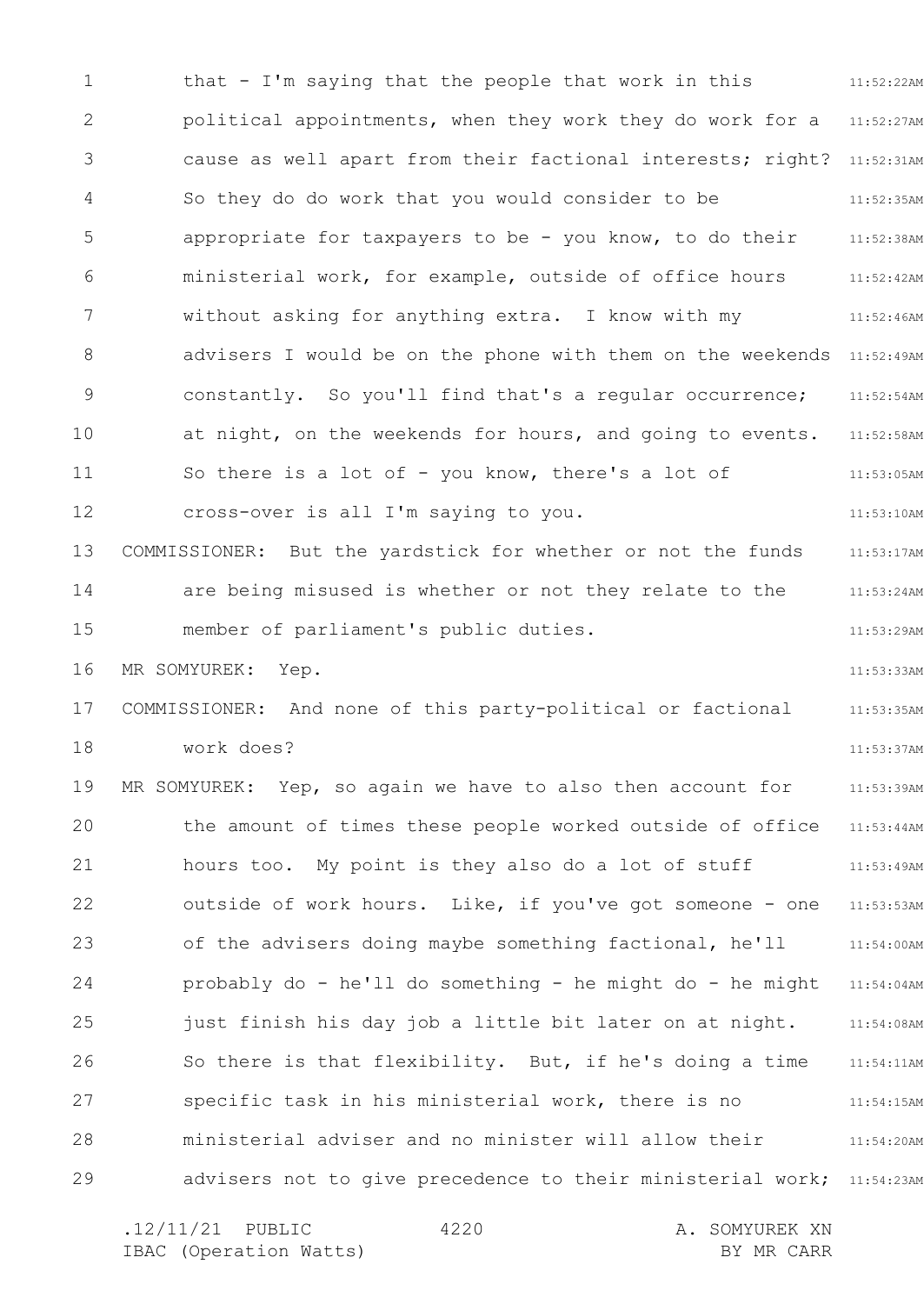1 2 3 4 5 6 7 8 9 10 11 12 13 14 15 16 17 18 19 20 21 22 23 24 25 26 27 28 29 11:54:27AM 11:54:32AM 11:54:37AM 11:54:40AM 11:54:44AM 11:54:48AM 11:54:52AM 11:54:55AM ministerial – not to, you know, do their ministerial work. 11:54:59AM 11:55:09AM 11:55:09AM 11:55:13AM 11:55:16AM 11:55:21AM 11:55:28AM 11:55:35AM 11:55:42AM 11:55:45AM 11:55:48AM 11:55:51AM 11:55:59AM 11:56:00AM 11:56:05AM 11:56:12AM 11:56:20AM 11:56:32AM 11:56:36AM give things over. They love it. They love it themselves. 11:56:41AM 11:56:45AM okay? So that's what I'm saying to you. They will - you know, they will pace themselves. Because at the end of the day if their minister doesn't perform, if their minister is not well briefed and performs badly in a couple of Question Times, they're all out of a job, essentially. There is a self-correcting mechanism here, and you've got to be absolutely foolish as a minister to allow your staff not to - you know, not doing their COMMISSIONER: Mr Carr. MR CARR: Can I just remind you, Mr Somyurek, of the messages I read to you a little earlier today between Mr de Bruyn and Mr McLennan in which Mr McLennan indicated that you had summoned Mr de Bruyn, and Mr de Bruyn wrote, 'FFS no wonder we never get anything done.' The impression one gets, and that's one small part of the evidence, is that very much the priority was your demands rather than anything else. MR SOMYUREK: Yeah, I wouldn't agree with that. They've obviously got into a culture of whinging about me. But, yeah. COMMISSIONER: These are contemporaneous records, Mr Somyurek, which show the volume of work they are doing on factional or party-political activities in which you are either directing them or approving of what they're doing. MR SOMYUREK: The problem is, Commissioner, that they get involved themselves in it, you know. They don't like to The activists love it themselves, believe me, and then

.12/11/21 PUBLIC 4221 A. SOMYUREK XN IBAC (Operation Watts) and the set of the BY MR CARR BY MR CARR 4221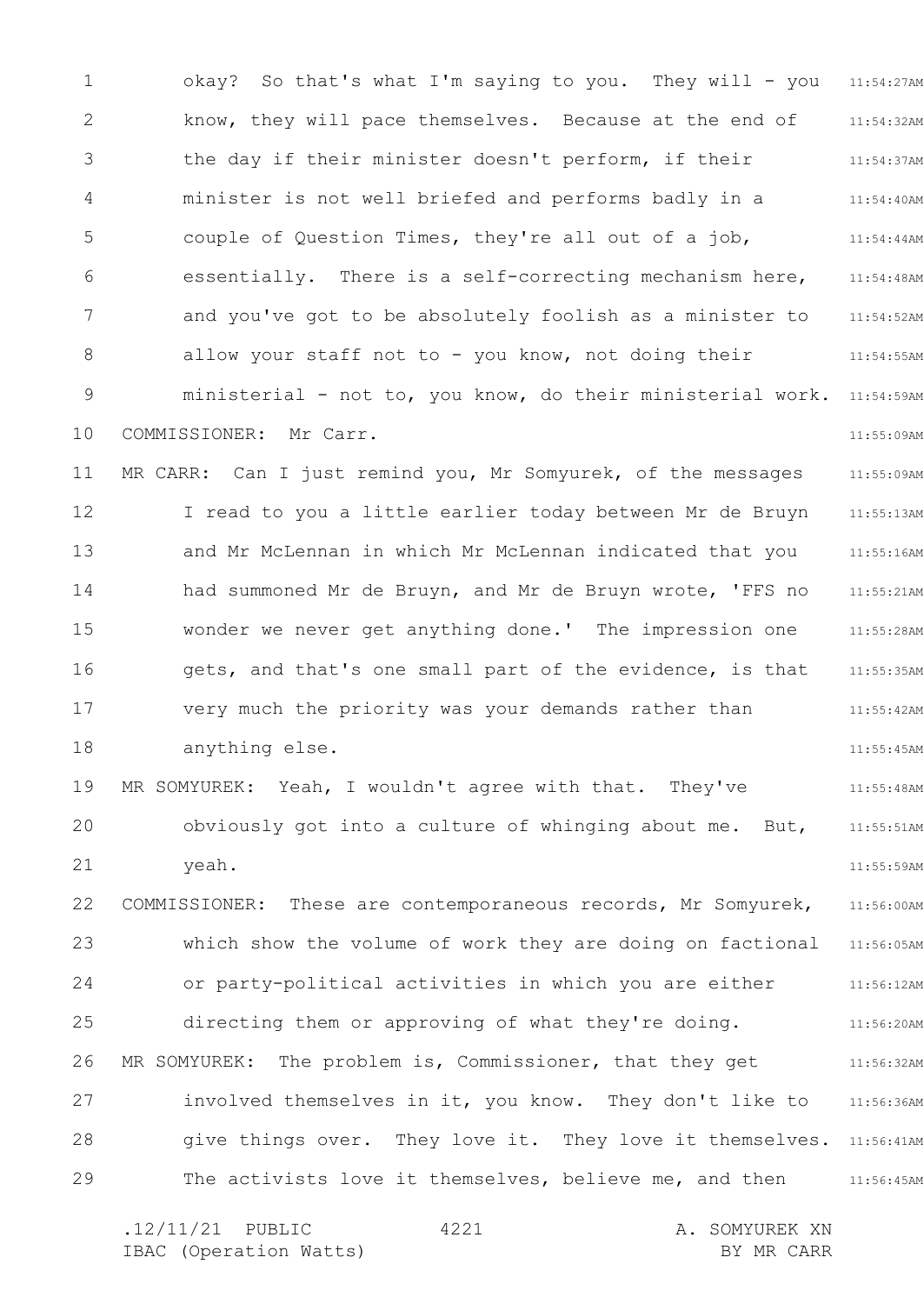1

they complain.

11:56:48AM

2 3 4 5 6 7 8 9 10 11 12 13 14 15 16 17 18 19 20 21 22 23 24 25 26 27 28 29 11:56:55AM 11:56:57AM 11:57:01AM 11:57:05AM 11:57:10AM 11:57:14AM 11:57:20AM 11:57:23AM 11:57:30AM 11:57:33AM 11:57:35AM 11:57:38AM 11:57:46AM 11:57:49AM 11:57:54AM 11:57:57AM 11:57:59AM period, 2019/20, was there a maximum number of ministerial 11:58:02AM 11:58:10AM 11:58:13AM 11:58:16AM 11:58:19AM COMMISSIONER: So it varied according to the workload of each 11:58:24AM 11:58:27AM 11:58:29AM 11:58:31AM 11:58:35AM 11:58:38AM .12/11/21 PUBLIC 4222 A. SOMYUREK XN IBAC (Operation Watts) and the set of the BY MR CARR BY MR CARR 4222 COMMISSIONER: I don't want to take time on the question of whether they are enjoying or motivated by what they're doing. If they're doing something that involves an improper use of public funds it's utterly irrelevant, isn't it, whether they're doing it because they're motivated or doing it reluctantly? MR SOMYUREK: Yeah. Again I get back to the point where it's not a nine to five job. Whatever work you've got with your ministerial work you've got to complete that work, and that always has to be a priority. No minister will allow their staff not to do - to let anything else take precedent over what they're doing at work. Now, with Nick - anyway, I'm not going to be - that will be - look, I'm not going to say that. He was probably - he was probably not happy with - I'm not going to say it. I'm not going to say that. COMMISSIONER: Just dealing with ministerial advisers, in this advisers that a minister could have? MR SOMYUREK: PPO, that's the Premier's office, sets - they've got a very good indication of how much workload is required. They will allocate staff accordingly. minister, did it? MR SOMYUREK: Yeah, they'll have data available on what they think ministers' advisers should be doing and they'll - they would allocate accordingly. COMMISSIONER: And the Premier's private office would then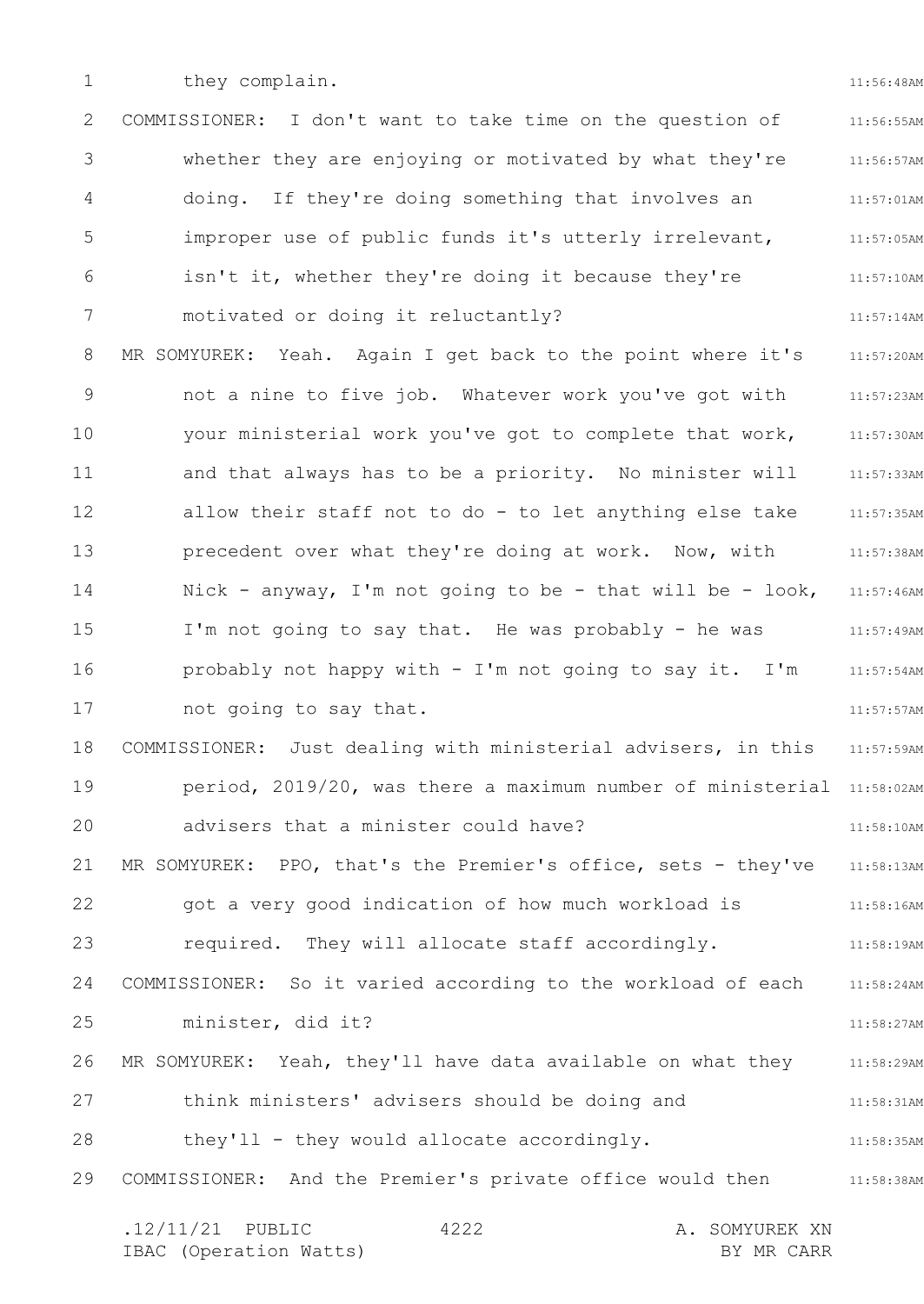1 2 3 4 5 6 7 8 9 10 11 12 13 14 15 16 17 18 19 20 21 22 23 24 25 26 27 28 29 11:58:40AM 11:58:41AM 11:58:41AM 11:58:44AM 11:58:45AM 11:58:47AM 11:58:49AM COMMISSIONER: That will be exhibit 117, 18 to 19 May texts 11:58:51AM 11:58:57AM 11:58:57AM 11:58:55AM 11:59:02AM 11:59:02AM 11:59:05AM 11:59:10AM 11:59:12AM 11:59:14AM MR CARR: Now, some of the - and we won't go into any detail on  $11:59:23$ AM 11:59:28AM discussing were earning six figure salaries, Mr Somyurek? 11:59:32AM 11:59:35AM MR CARR: Now, returning to your electorate office, you had a  $11:59:36$ AM 11:59:46AM 11:59:49AM 11:59:50AM 11:59:57AM 11:59:58AM MR CARR: He was a 20-year-old whose only work experience was a  $11:59:59$ AM that he had done a little bit of part-time work in a station:08PM .12/11/21 PUBLIC 4223 A. SOMYUREK XN 4223 allocate - - - MR SOMYUREK: That's right. COMMISSIONER: Would then allocate advisers to the respective minister? MR SOMYUREK: That's right. COMMISSIONER: Yes, Mr Carr. MR CARR: I tender those messages, Commissioner. between de Bruyn and McLennan. #EXHIBIT 117 - Text messages between Mr de Bruyn and Mr McLennan dated 18/05/20 and 19/05/20. MR CARR: I'm just moving to another topic. I don't see any movement from Mr Gullaci. So I'll move on. COMMISSIONER: How are you feeling, Mr Somyurek? MR SOMYUREK: I'm good. I'm fine, Commissioner. COMMISSIONER: Very good. this, but some of the staffers that we have been MR SOMYUREK: Yeah, I would say so. close personal relationship with Pinar Yesil? MR SOMYUREK: Yeah, I did; yep. MR CARR: And you employed her nephew to work in your electorate office? MR SOMYUREK: Yes, I did.

IBAC (Operation Watts) BY MR CARR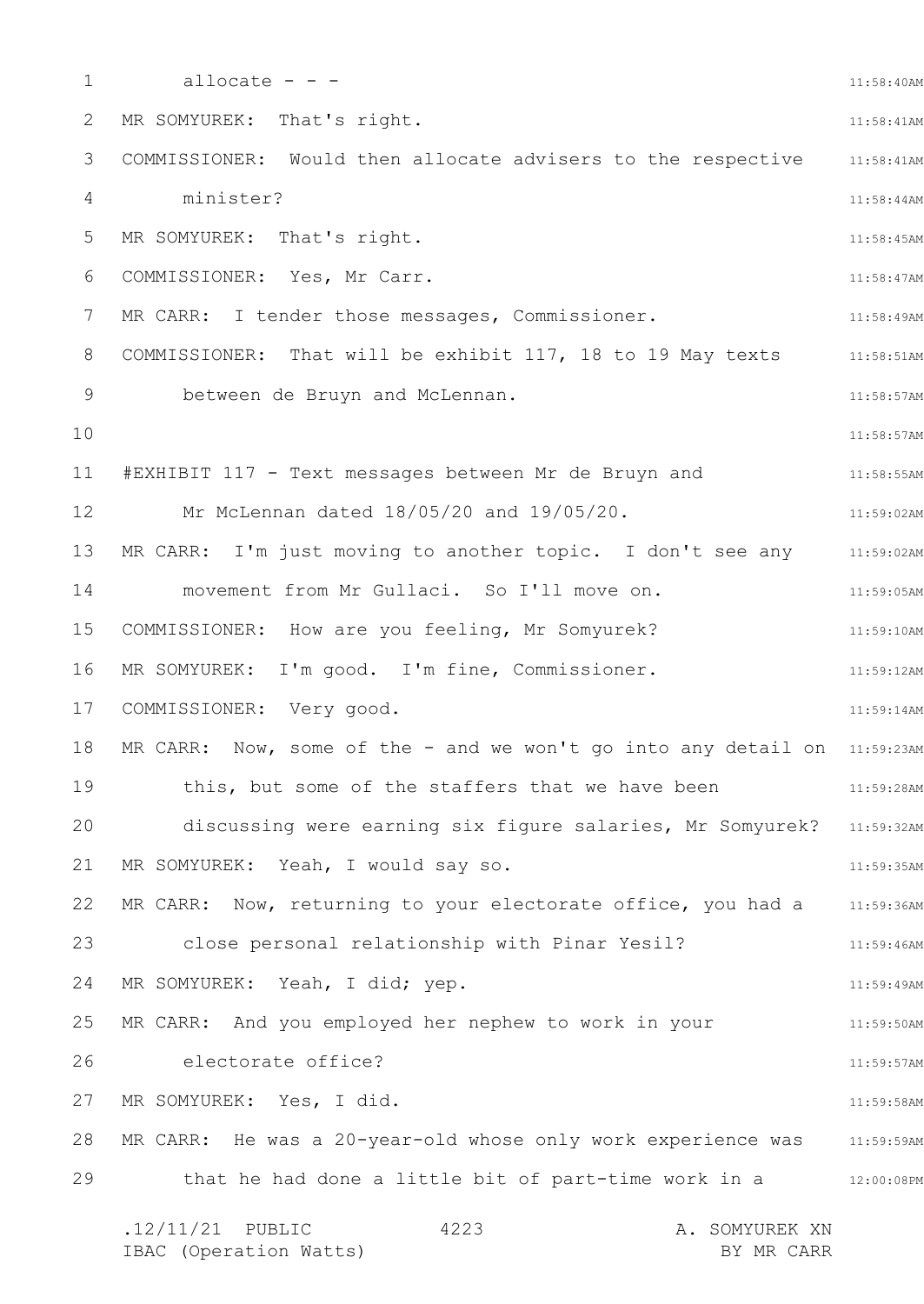1 2 3 4 5 6 7 8 9 10 11 12 13 14 15 16 17 18 19 20 21 22 23 24 25 26 27 28 29 12:00:11PM 12:00:13PM 12:00:16PM 12:00:21PM 12:00:22PM 12:00:29PM 12:00:35PM 12:00:38PM I didn't realise he earned that much. What's the - was he 12:00:41PM 12:00:45PM 12:00:47PM 12:00:50PM 12:01:05PM 12:01:08PM COMMISSIONER: Mr Somyurek, don't worry about the precise 12:01:10PM amount. The thrust of the question is: was he providing a 12:01:12PM 12:01:17PM 12:01:24PM 12:01:25PM know, providing regular feedback. He was learning to take 12:01:29PM over from Pinar, yeah. He was learning to take over from 12:01:34PM Pinar. I've always wanted to - I needed a Turkish speaker 12:01:38PM in my office; right? I want - around the trust thing. 12:01:43PM 12:01:49PM 12:01:54PM 12:01:56PM speaker in your office, Arzum Caglayancay had proven to be 12:01:59PM 12:02:03PM 12:02:04PM .12/11/21 PUBLIC 4224 A. SOMYUREK XN 4224 pet shop; correct? MR SOMYUREK: Probably, yes. MR CARR: And he earned \$95,000 in 2018. MR SOMYUREK: Right. MR CARR: Do you think he had the skills and experience that justified taxpayers getting \$95,000 worth of value from that young 20-year-old? MR SOMYUREK: Yeah, I didn't realise he earned 95,000. Yeah, on a top band, was he? MR CARR: He was an electorate officer in your employ. MR SOMYUREK: Okay. Yep. Look, yeah, I don't know whether - you said he's earned 95,000. Are you saying that he was on a band  $$ work service that justified a salary of that sort of order? MR SOMYUREK: Well, he was employed, yeah, and he was, you And he was - Pinar was teaching him how to do the electoral work. MR CARR: Just to be clear about why you needed a Turkish unreliable? MR SOMYUREK: Yep.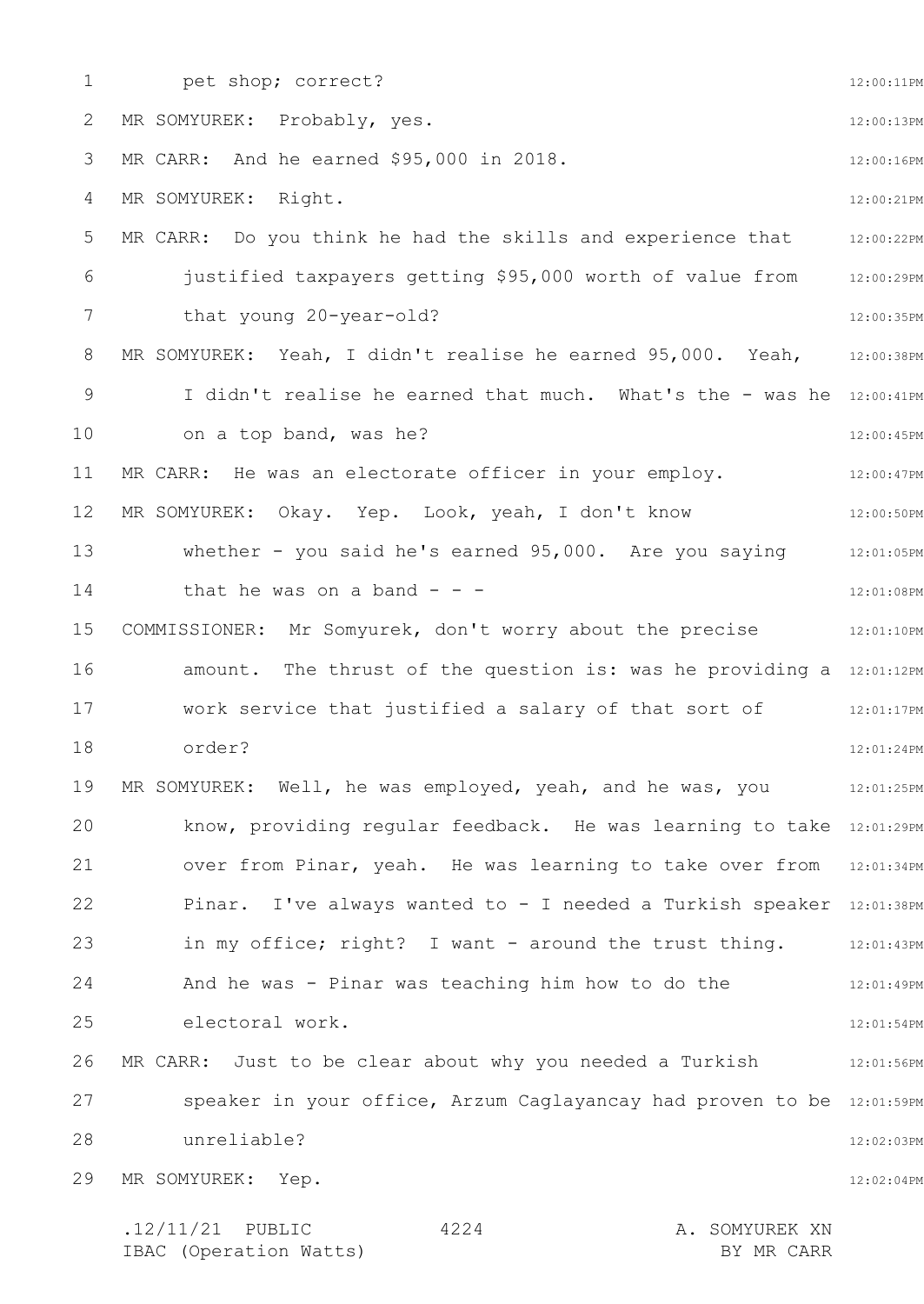1 2 3 4 5 6 7 8 9 10 11 12 13 14 15 16 17 18 19 20 21 22 23 24 25 26 27 28 29 12:02:05PM 12:02:07PM 12:02:08PM 12:02:15PM 12:02:20PM 12:02:22PM 12:02:26PM 12:02:28PM 12:02:32PM 12:02:36PM 12:02:39PM 12:02:43PM 12:02:50PM 12:02:51PM 12:02:54PM 12:02:59PM 12:03:02PM 12:03:06PM 12:03:11PM 12:03:14PM 12:03:21PM 12:03:26PM 12:03:27PM 12:03:31PM I needed a Turkish person. I need a Turkish person in my 12:03:34PM office for a range of reasons. A Turkish speaker, Turkish 12:03:38PM 12:03:43PM 12:03:43PM including that you needed someone to manage the body of 12:03:47PM MR CARR: Pinar was no longer going to be around? MR SOMYUREK: No. MR CARR: So you needed someone to take over Ms Caglayancay's father's legacy, namely those Turkish members? MR SOMYUREK: Probably not for the Turkish members. The Turkish constituents come to us, but there are Turkish members who also come to the office too. So there's always - as Mr Sullivan in his evidence said, they were looking for a Turkish speaker. So, yep, it's very important no matter what ethnicity you're from, you're probably going to get people that gravitate towards your office from your ethnicity who don't speak English properly. MR CARR: When you say 'have people come into your office', I assume you're talking figuratively because - - - MR SOMYUREK: Well, those connections happen via mobile phone. If they happen sort of - yeah, more than ringing the - ringing directly to the office; it normally happens via mobile phone. MR CARR: So when this young person is employed there was that need for someone to take over the Turkish members; you accept that? MR SOMYUREK: Well, yes, that would come in handy; yes, that's probably all a part of it. That will come in handy. speaker. MR CARR: Let's just be quite explicit about this, the reasons

.12/11/21 PUBLIC 4225 A. SOMYUREK XN IBAC (Operation Watts) and the set of the BY MR CARR BY MR CARR 4225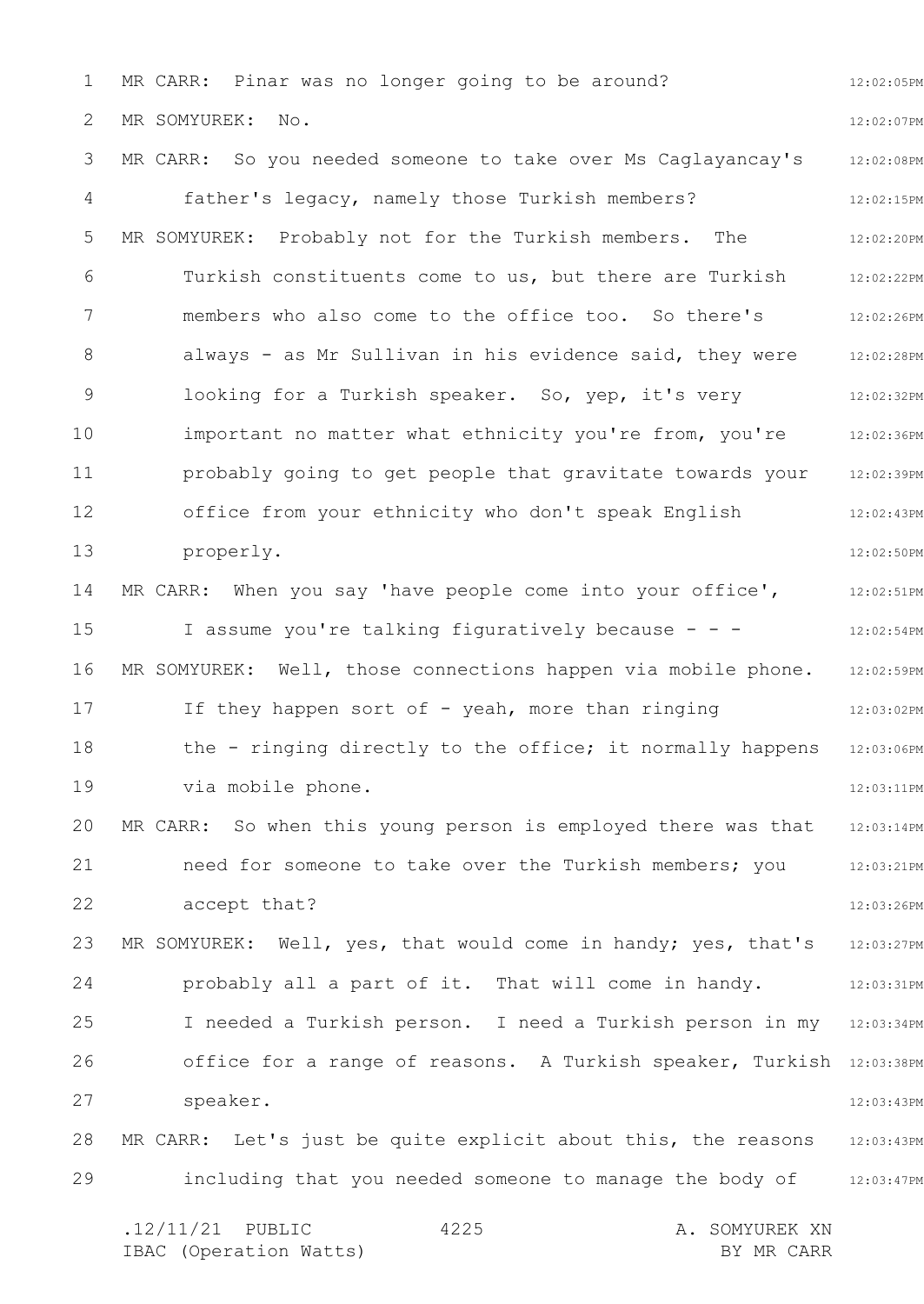1 2 3 4 5 6 7 8 9 10 11 12 13 14 15 16 17 18 19 20 21 22 23 24 25 26 27 28 29 12:03:49PM 12:03:52PM 12:03:55PM 12:04:00PM 12:04:03PM 12:04:09PM 12:04:31PM 12:04:41PM 12:04:46PM 12:04:48PM 12:04:48PM 12:04:56PM 12:05:01PM 12:05:02PM MR CARR: And, as I took your observations, they were to the  $12:05:02$ PM effect that that is an incident of the system of political 12:05:08PM 12:05:14PM 12:05:15PM 12:05:16PM 12:05:24PM 12:05:31PM 12:05:35PM 12:05:40PM 12:05:45PM 12:05:48PM 12:05:50PM I don't like using the term 'spoils system' because it 12:05:55PM 12:05:58PM 12:06:02PM Turkish members that your office was running? MR SOMYUREK: Well, my office weren't running the Turkish managed the renewal process. But they - yeah, they ran it, and then you would need someone to do the running around later, yeah. MR CARR: Can I move on to another issue. You followed Mr Garotti's evidence about him acting as a lobbyist for those within the faction? MR SOMYUREK: M'hmm. MR CARR: And you've a couple of times referred to my use of the expression 'factional patronage' during the course of your evidence? MR SOMYUREK: Yep. appointments? MR SOMYUREK: Yep. MR CARR: And so do I take your evidence to be that it is inevitable so long as you have politicians making appointments that factional considerations as well as political considerations will be brought to bear? MR SOMYUREK: Yep. Sorry, just one caveat. It's probably not a caveat. One explanation. What we've got - the major difference between - one difference between the bureaucracy and the political appointments is tenure. So just sounds too cynical, but essentially political appointments are the spoils system. When a government

.12/11/21 PUBLIC 4226 A. SOMYUREK XN IBAC (Operation Watts) BY MR CARR 4226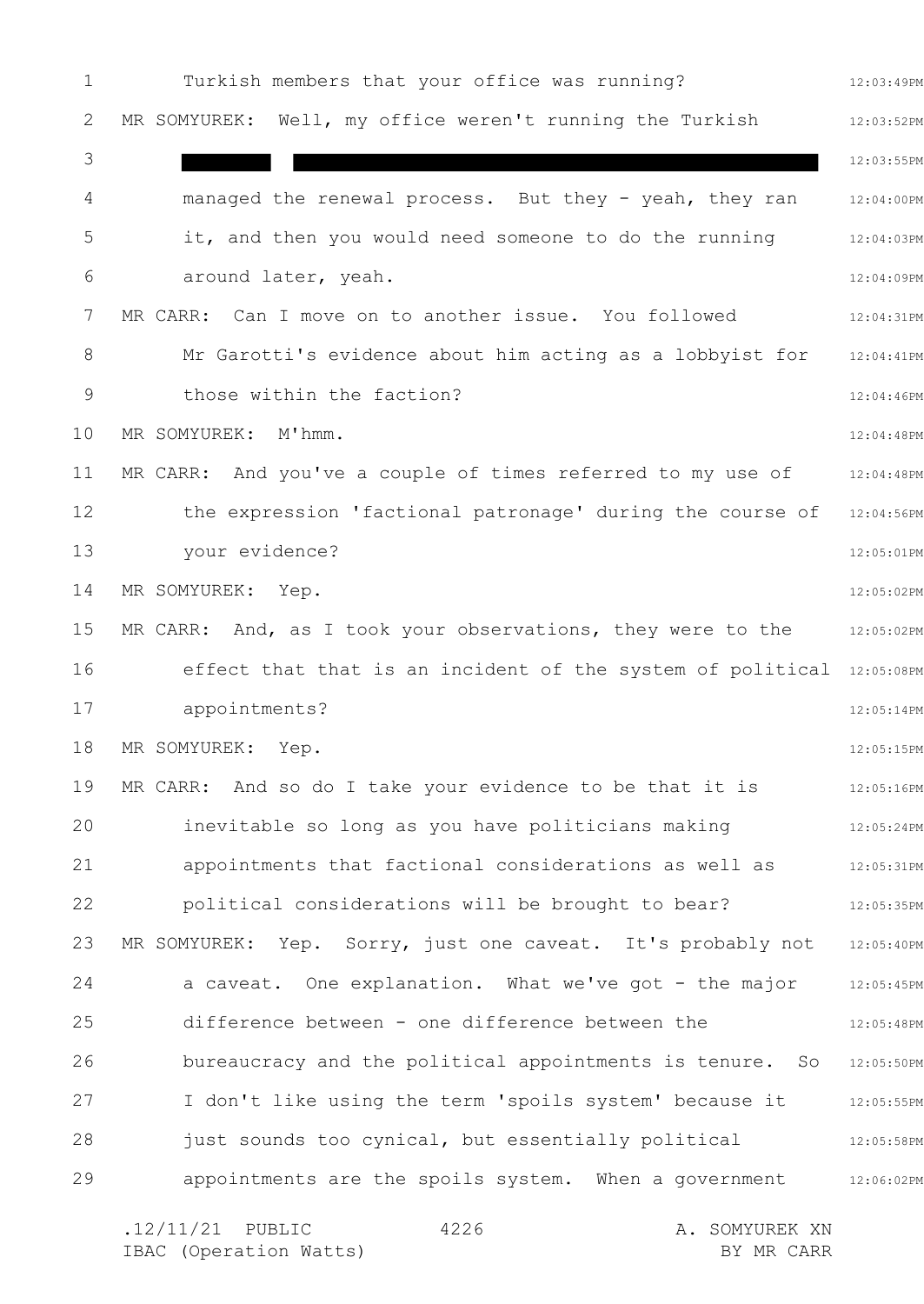1 2 3 4 5 6 7 12:06:05PM 12:06:09PM 12:06:13PM 12:06:17PM 12:06:21PM 12:06:24PM 12:06:27PM comes into office all the former staff from the other party leave; new political appointments come in. Who are they? They are the hanger-onerers, the supporters, the members of the party that's employing them; right? So that's why it is a patronage system. I think when you talk about political appointments you're talking about a patronage system. So I agree with you, Mr Carr.

8 9 10 11 12 13 14 15 16 17 18 19 20 21 22 23 24 25 26 27 28 29 12:06:31PM 12:06:34PM 12:06:38PM 12:06:44PM 12:06:47PM et cetera because they have moved factions. So, yeah. So 12:06:51PM 12:06:56PM 12:07:00PM because coming back to the matter we discussed very early 12:07:03PM 12:07:07PM 12:07:15PM 12:07:16PM COMMISSIONER: In which members of parliament utilise or deploy 12:07:18PM 12:07:21PM 12:07:24PM 12:07:26PM 12:07:27PM 12:07:30PM 12:07:34PM 12:07:39PM 12:07:44PM 12:07:45PM But now let's drill deeper. Then the factional patronage system also comes into it. All MPs are factional, and all MPs hire according to their factional allegiances. We've already seen a couple of people who have been sacked from their role as electoral officers the term 'patronage' is correct. COMMISSIONER: That's critical, Mr Somyurek, that observation, this morning if one is to address the parliamentary culture - - - MR SOMYUREK: Yep. their allowances for factional and political purposes - - - MR SOMYUREK: Yep. COMMISSIONER: The starting point is to recognise, as the overwhelming evidence suggests, that the people who are recruited to the electoral office, ministerial office positions will almost always be factionally aligned with the member. MR SOMYUREK: That's right. Yep, that's right. Exactly. And

.12/11/21 PUBLIC 4227 A. SOMYUREK XN IBAC (Operation Watts) and the set of the BY MR CARR BY MR CARR 4227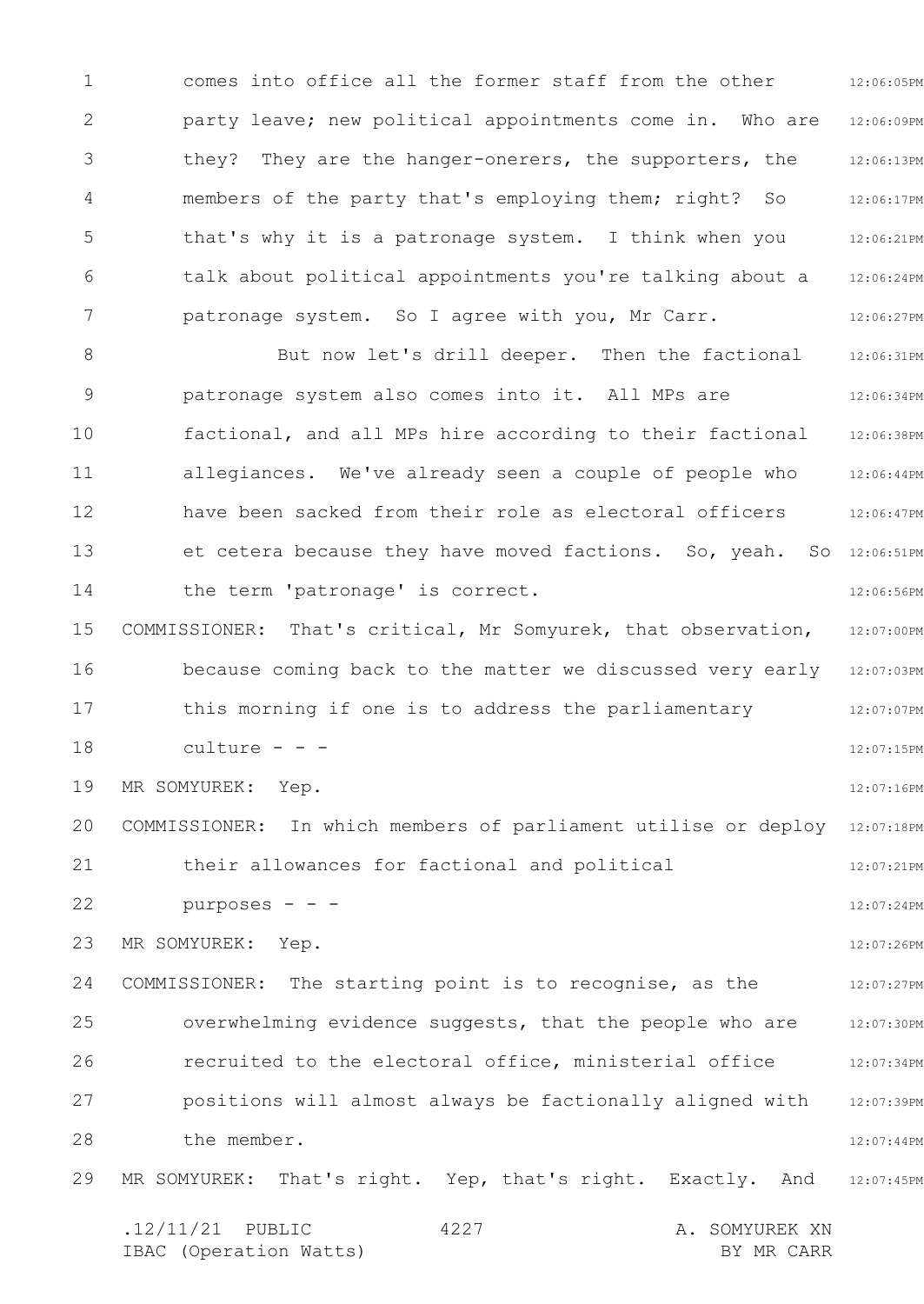1 2 3 4 5 6 7 8 9 10 11 12 13 14 15 16 17 18 19 20 21 22 23 24 25 26 27 28 29 12:07:47PM 12:07:54PM 12:07:57PM 12:07:59PM 12:08:08PM 12:08:10PM 12:08:13PM 12:08:17PM 12:08:21PM 12:08:23PM Ms Vaghela's husband, was sacked from Mr Jennings's office 12:08:28PM for having changed factions and hired immediately by Robin 12:08:32PM 12:08:35PM 12:08:38PM 12:08:42PM They're viewed as a high risk. If you change factions and 12:08:45PM 12:08:49PM 12:08:52PM 12:08:55PM 12:08:58PM 12:09:02PM 12:09:07PM 12:09:14PM 12:09:17PM 12:09:18PM 12:09:18PM 12:09:25PM 12:09:28PM 12:09:29PM .12/11/21 PUBLIC 4228 A. SOMYUREK XN IBAC (Operation Watts) and the set of the BY MR CARR BY MR CARR 4228 the trust element there is a big issue too. So, yep. So I don't disagree with you using the term. I actually agree with you. But I say to you the whole system is based on patronage. MR CARR: You referred to people being sacked because they had changed factions. Just to complete the picture, there were also people hired because they joined a faction? MR SOMYUREK: And I did that to the sacked people. I didn't but, yeah, we put the word around; yeah, yeah. MR CARR: And just to give one example Dinesh Chauhan, Scott's office because he had joined the Moderate Labor. MR SOMYUREK: Yeah. And I'm not condemning people that have sacked people for that. It's just a part of the system. you've got a - you've got an employee that's not in your faction, you have to assume they might cause you some damage. MR CARR: I don't want to trawl through this topic in great detail because you've accepted the essence of it. Can I just remind you of a couple of examples that cropped up in the evidence of Mr Garotti which you've referred to having watched? MR SOMYUREK: Yep. MR CARR: There's one example where he asked you to organise a job for Dr Haraco's  $- -$ MR SOMYUREK: Daughter. MR CARR: Daughter. That's a good example of factional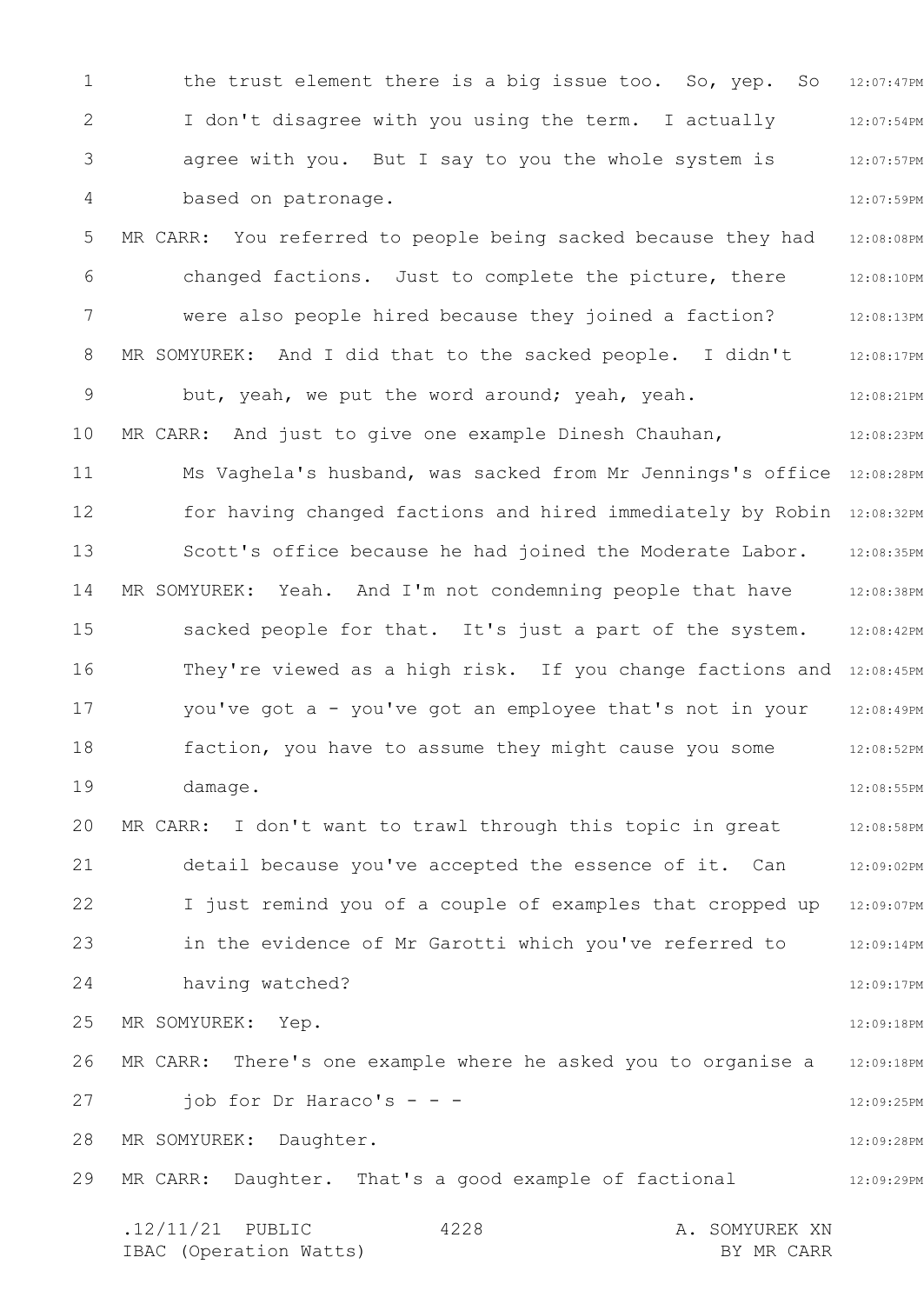1 patronage. 12:09:33PM

2 3 4 5 6 7 8 9 10 11 12 12:09:34PM 12:09:38PM 12:09:43PM I was in parliament. But I recall me - Mr Garotti recalls 12:09:45PM 12:09:49PM 12:09:53PM 12:09:56PM 12:09:59PM 12:10:05PM 12:10:08PM 12:10:11PM MR SOMYUREK: Can I speak to that? This is unfair because this is a great example that I actually really wanted. There were text messages obviously going back to 2018 before him initiating it and I recall me initiating it too. Mr Garotti in terms of being a lobbyist, I think he is as they said in ICAC in New South Wales against someone a pain in the arse. So he is a - he's constantly advocating, let's put it that way. But he's a nice guy and his heart is in the right place and I think he's very talented.

13 14 15 16 17 18 19 20 21 22 12:10:12PM 12:10:15PM 12:10:19PM 12:10:21PM 12:10:24PM 12:10:28PM 12:10:35PM 12:10:41PM 12:10:44PM 12:10:48PM Now, in terms of Dr Hussein's daughter, she was never going to be - she's not going to be factionally. The problem with Mr Garotti, he puts things in the way that he thinks that I might be interested in her to do factional work. No. What I was interested with her is she's a young Somali woman, right, with a head covering. And she is - do you know what she was doing? She's my admin assistant two days a week, and she was studying politics at Monash University. I wanted someone, a young Somali person that was studying; right?

23 24 25 26 27 28 29 12:10:51PM 12:10:54PM 12:10:58PM 12:11:02PM folders in the heart of government. I just think that's a 12:11:07PM 12:11:09PM story. So she goes away to her cohorts, who are probably 12:11:12PM She was putting together my cabinet briefs, my cabinet folder, printing it out, bringing it in, putting it in my office. Like, what a great story having an 18, 19-year-old Somali youth that's putting together cabinet good story. I don't know, I just think that's a good

4229

.12/11/21 PUBLIC 4229 A. SOMYUREK XN IBAC (Operation Watts) and the set of the BY MR CARR BY MR CARR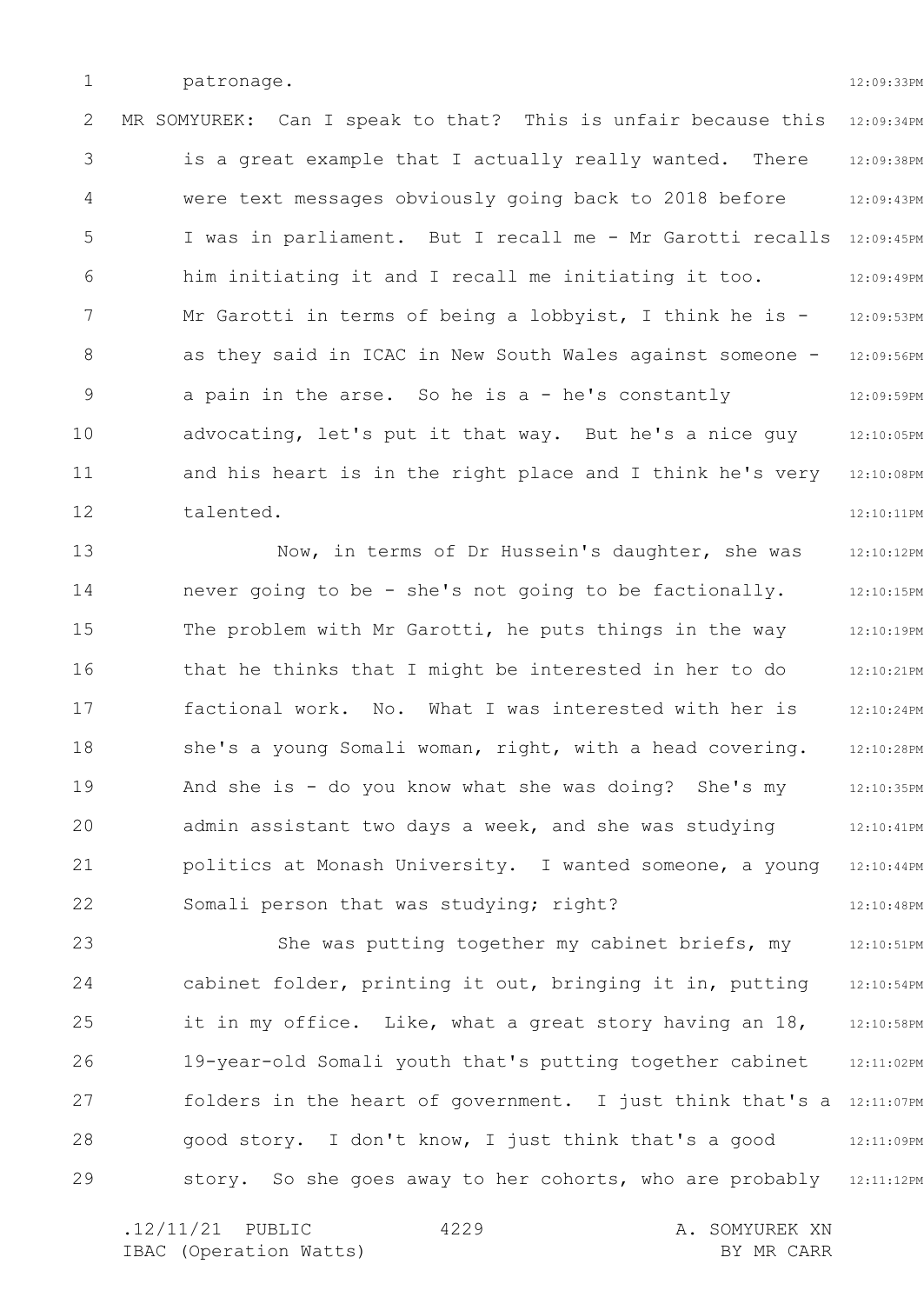1 2 3 4 5 6 7 8 9 10 11 12 13 14 15 16 17 18 19 20 21 22 23 24 25 26 27 28 29 12:11:17PM 12:11:20PM 12:11:23PM 12:11:24PM 12:11:26PM 12:11:28PM 12:11:30PM 12:11:36PM 12:11:36PM 12:11:41PM 12:11:45PM MR SOMYUREK: Yeah, that's why I said it's not fair on you to 12:11:47PM just talk about this, because I know what you're referring 12:11:50PM 12:11:53PM 12:11:53PM message to you says, 'Need to keep him [that is Dr Haraco] 12:11:56PM 12:12:04PM 12:12:07PM 12:12:08PM daughter turned out to be a good worker who, as you say, 12:12:13PM is now a wonderful story. What I'm really directing your 12:12:18PM 12:12:22PM 12:12:28PM 12:12:35PM 12:12:37PM 12:12:40PM 12:12:43PM the call,' and there was a text message where he actually 12:12:45PM texted me in 2018. I did actually go and ask - I actively 12:12:49PM young African people, and talks about what she's doing at the heart of government. I think that is a fantastic story. I'm sorry, I just think that's a - I know you're probably cynical about me - - - MR CARR: No, no, Mr Somyurek, can I cut you off just to indicate to you that there's been some information received that Dr Haraco's daughter was a genuine worker. MR SOMYUREK: Yeah. MR CARR: That the essence of what you've just said is perhaps not far from the mark, it might be completely accurate. But that's not really the issue I'm asking you about. to generally. MR CARR: What I'm asking you about is Mr Garotti's text supported. He's doing good work.' MR SOMYUREK: Yes. MR CARR: So it's not really the point that Dr Haraco's attention to is the genesis of how she got the job, and that's the factional patronage, looking after Dr Haraco because he's doing good factional work. MR SOMYUREK: Look, I'm happy to accept that. But actually what - remember when Mr Garotti was giving evidence, he was saying, 'No, I think it was Adem that was putting in

.12/11/21 PUBLIC 4230 A. SOMYUREK XN IBAC (Operation Watts) and the set of the BY MR CARR BY MR CARR 4230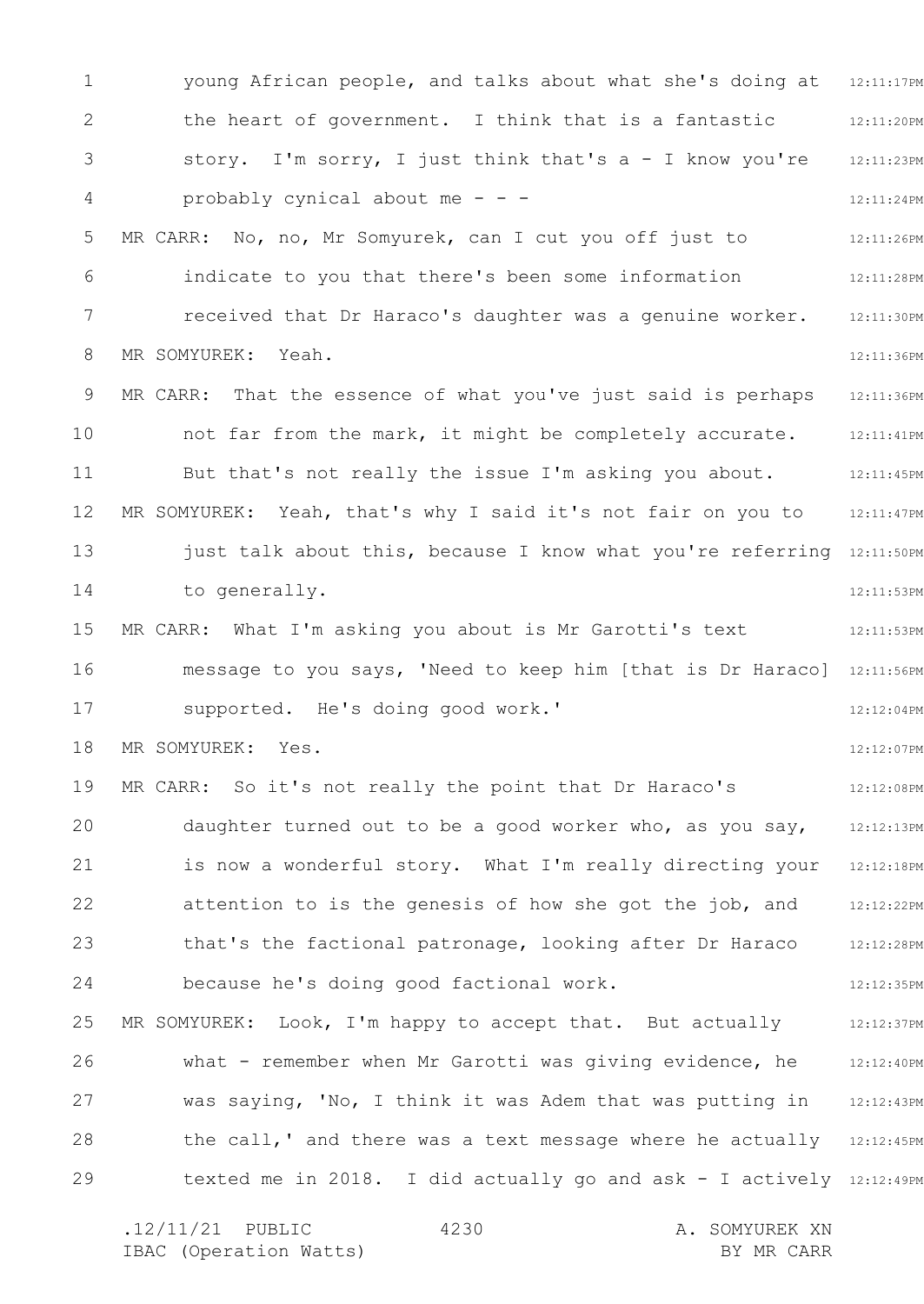1 2 3 4 5 6 sought a young Somali person. So he had that recollection 12:12:53PM too. I think he's probably come to me at an earlier point 12:12:59PM asking for employment for Dr Haraco's daughter, and I say 12:13:02PM 12:13:09PM 12:13:13PM 12:13:17PM in one of those text messages in 2018, 'We'll see what happens if Burhan gets elected.' Do you remember that? But totally separate from that when I go to the

7 8 9 10 11 ministry I've got in my mind - I think I've got in my mind 12:13:20PM 12:13:23PM 12:13:27PM 12:13:30PM 12:13:33PM that Haraco's got a daughter that's studying politics or I've put out a message saying, 'Rick, do you know if there's any young Somalis who are educated interested in politics?'

12 13 14 15 16 17 18 19 20 21 22 23 24 25 26 27 28 29 12:13:34PM 12:13:37PM 12:13:42PM don't get to buy them. If they're going to leave, they're 12:13:46PM 12:13:48PM 12:13:51PM 12:13:55PM 12:13:59PM 12:14:01PM 12:14:03PM 12:14:07PM 12:14:09PM 12:14:14PM 12:14:17PM 12:14:19PM relationship has got to be built on more solid foundations 12:14:23PM 12:14:25PM 12:14:29PM But let's get to the general about the patronage. Yes, the patronage networks exist. Now, my issue with people with numbers and looking after them is that you going to leave; right? You can - look, you can give them a job for five years, and if they're not happy in the sixth year they'll just go and whoever is going to take them on will give them a job. So, I think unless those relationships are based on principle and relationships rather than transactions, I think you've got a problem. Because I've seen it happen where people walk out of electoral offices. They've worked there for years, for decades, and then they just sort of go to - they change factions, they go to other people. So I don't place much emphasis on that. It's got to be built on - the than just giving them two days jobs a week. COMMISSIONER: The charts, Mr Somyurek, that were shown to you

| $.12/11/21$ PUBLIC |                        | 4231 | A. SOMYUREK XN |  |
|--------------------|------------------------|------|----------------|--|
|                    | IBAC (Operation Watts) |      | BY MR CARR     |  |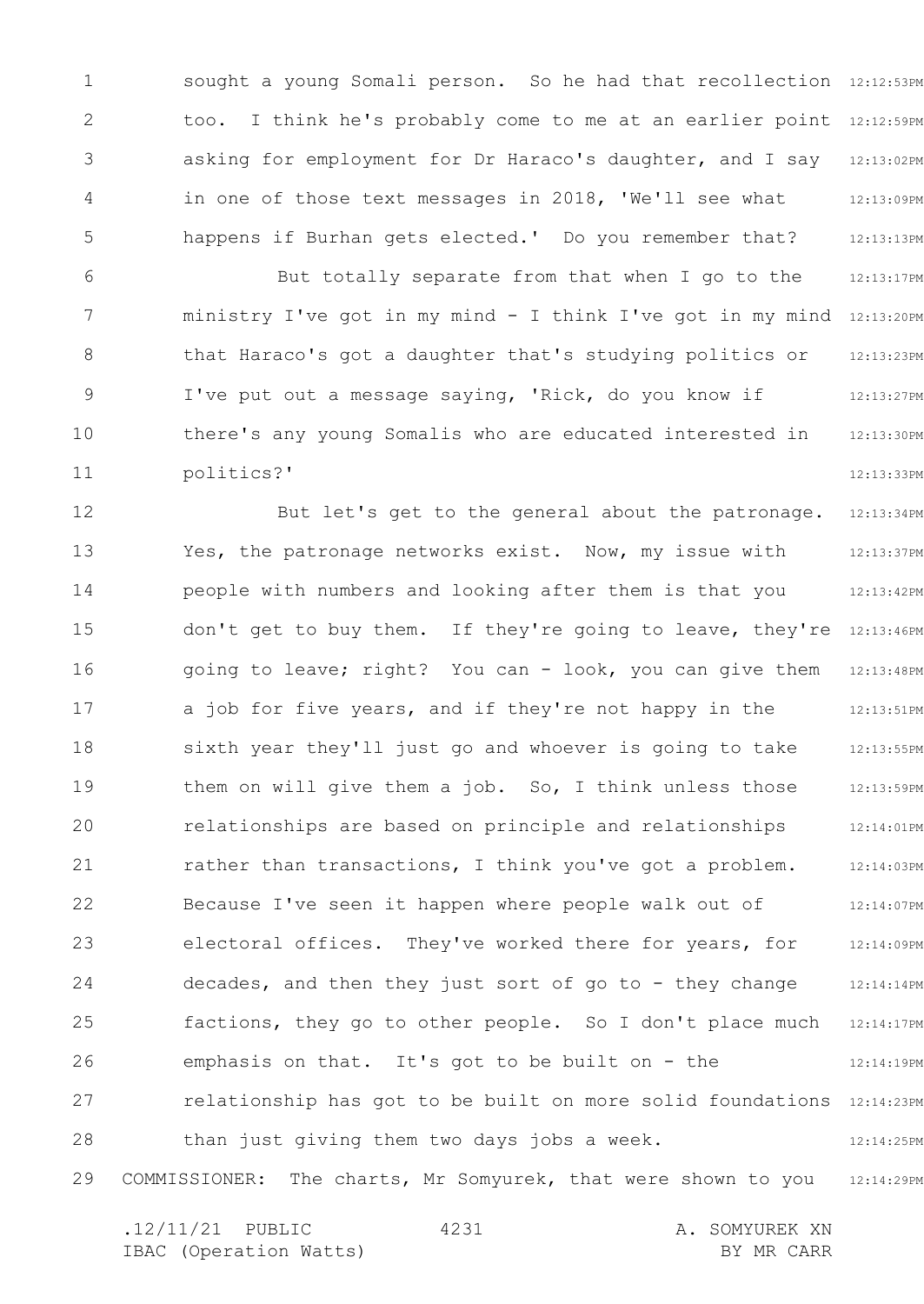1 2 3 4 5 6 7 8 9 10 11 12 13 14 15 16 17 18 19 20 21 22 23 24 25 26 27 28 29 12:14:33PM 12:14:40PM 12:14:47PM 12:14:50PM 12:14:53PM monitoring or oversight within the parliamentary system to 12:14:58PM 12:15:04PM MR SOMYUREK: No, there isn't. I guess we are now - I think, 12:15:07PM 12:15:10PM And in Westminster they did; it sort of didn't help at the 12:15:14PM 12:15:17PM 12:15:19PM 12:15:22PM 12:15:25PM 12:15:30PM I may just go through a couple of things, if that's okay? 12:15:34PM This will give you a bit of an insight into wider culture; 12:15:37PM 12:15:40PM 12:15:42PM 12:15:42PM 12:15:44PM was employed at Julia Gillard's. Merlino's sister-in-law. 12:15:48PM 12:15:52PM 12:15:54PM 12:15:58PM 12:15:59PM 12:16:01PM 12:16:03PM 12:16:05PM .12/11/21 PUBLIC 4232 A. SOMYUREK XN 4232 yesterday showing that a level of familial association between employees and members of parliament, the term nepotism was used in relation to much of that. MR SOMYUREK: I think I used the term, yeah. COMMISSIONER: Again, I take it there's absolutely no address that sort of issue? like I said, federally they've banned employing family. moment. But the problem - again, one of the problems I have with this inquiry, because you are constrained, Commissioner, is that you don't get a - you don't get an understanding of what is the normal culture and what is abhorrent - you know, what is an outlier culture. So if is that okay? COMMISSIONER: Yes. MR SOMYUREK: Like, Mr Brumby, when I first - when Brumby was in office, he employed his brother-in-law. Bracks' wife Kirstie Marshall's mother - - -COMMISSIONER: Mr Somyurek, you said you wanted to go into an explanation of the culture - - -MR SOMYUREK: Okay. That was an explanation for that  $- -$ COMMISSIONER: I don't think that's an explanation. MR SOMYUREK: No, okay. COMMISSIONER: And again I just - you listened I think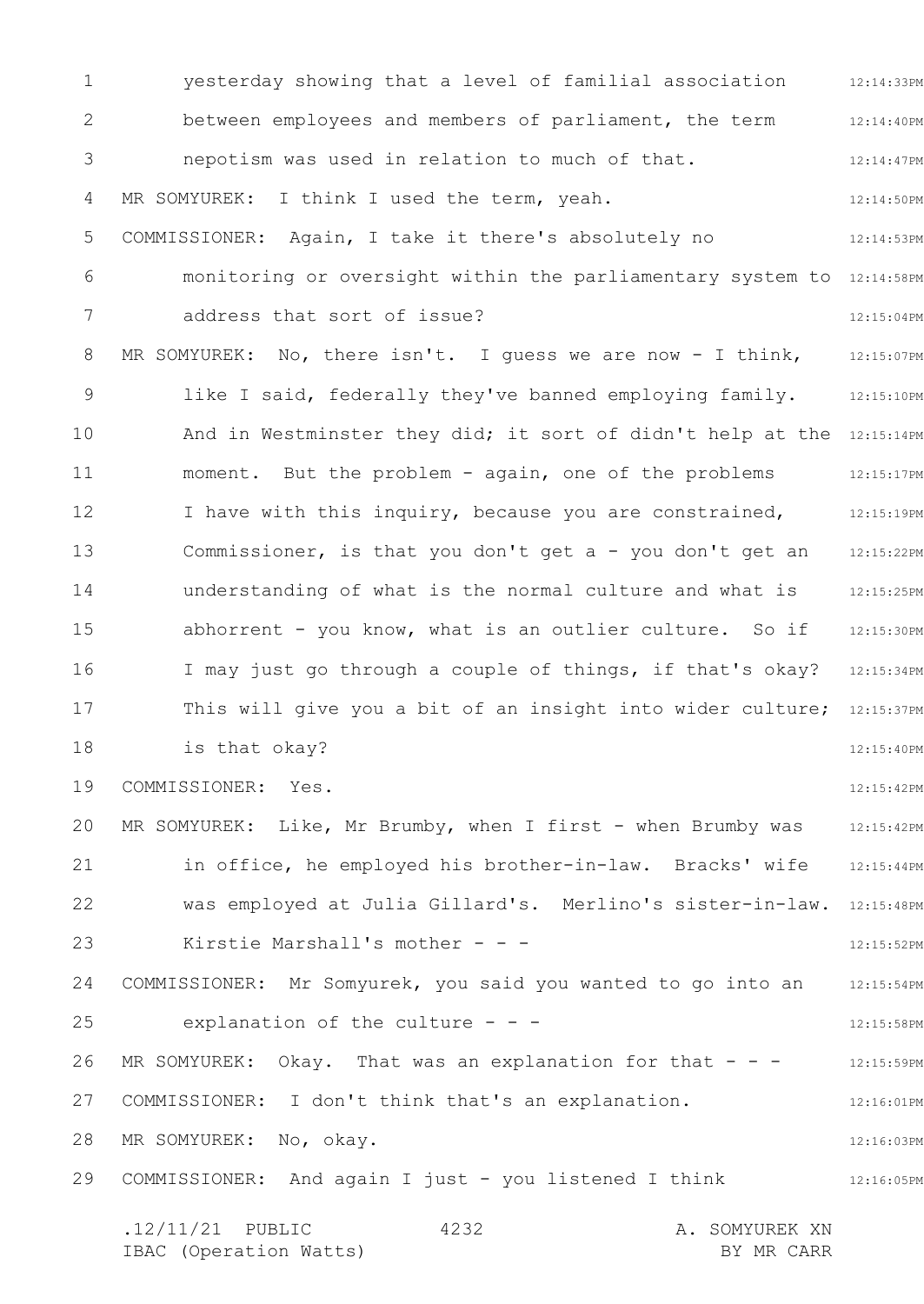1 2 3 4 5 6 7 8 9 10 11 12 13 14 15 16 17 18 19 20 21 22 23 24 25 26 27 28 29 12:16:09PM 12:16:12PM 12:16:13PM that it's relevant and it may explain the matters that are 12:16:17PM 12:16:22PM 12:16:28PM 12:16:29PM There was an article in July 19 last year that listed six 12:16:33PM people, MPs, employing their mothers and spouses. All I'm 12:16:35PM trying to do, Commissioner, is give you a context, a wider 12:16:41PM 12:16:44PM 12:16:47PM 12:16:51PM 12:16:54PM political appointments, patronage, spoils system; and the 12:16:57PM consequence is - because you have things like trust in the 12:17:02PM 12:17:05PM 12:17:08PM 12:17:08PM 12:17:10PM evidence that these cultural practices are not confined to 12:17:12PM 12:17:21PM MR SOMYUREK: That's what I was trying to get through to you. 12:17:22PM 12:17:24PM 12:17:27PM MR CARR:  $\,$  Now, I just need to take up something that you said a  $\,$  12:17:31PM couple of answers ago. Could we put up exhibit 124, and 12:17:39PM while we're waiting for that let me give you the context. 12:17:44PM You indicated that you can give people jobs but that  $12:17:50PM$ .12/11/21 PUBLIC 4233 A. SOMYUREK XN 4233 attentively to my explanation yesterday. MR SOMYUREK: Yep. COMMISSIONER: We can explore cultural issues to the extent under investigation. But that doesn't include listing people - - - MR SOMYUREK: Okay, I won't list people. I won't list people. cultural context as well. So you've got to isolate the variable, don't you? Is it Moderate Labor that's a terrible culture or is it the symptom of the wider culture; okay? My contention is it's the symptom of system, is nepotism. COMMISSIONER: Yes. MR SOMYUREK: That's my explanation to you. COMMISSIONER: All right. I take it at face value your the Moderate Right. So it's more of a systematic issue rather than just one - you know, an issue of one set of people.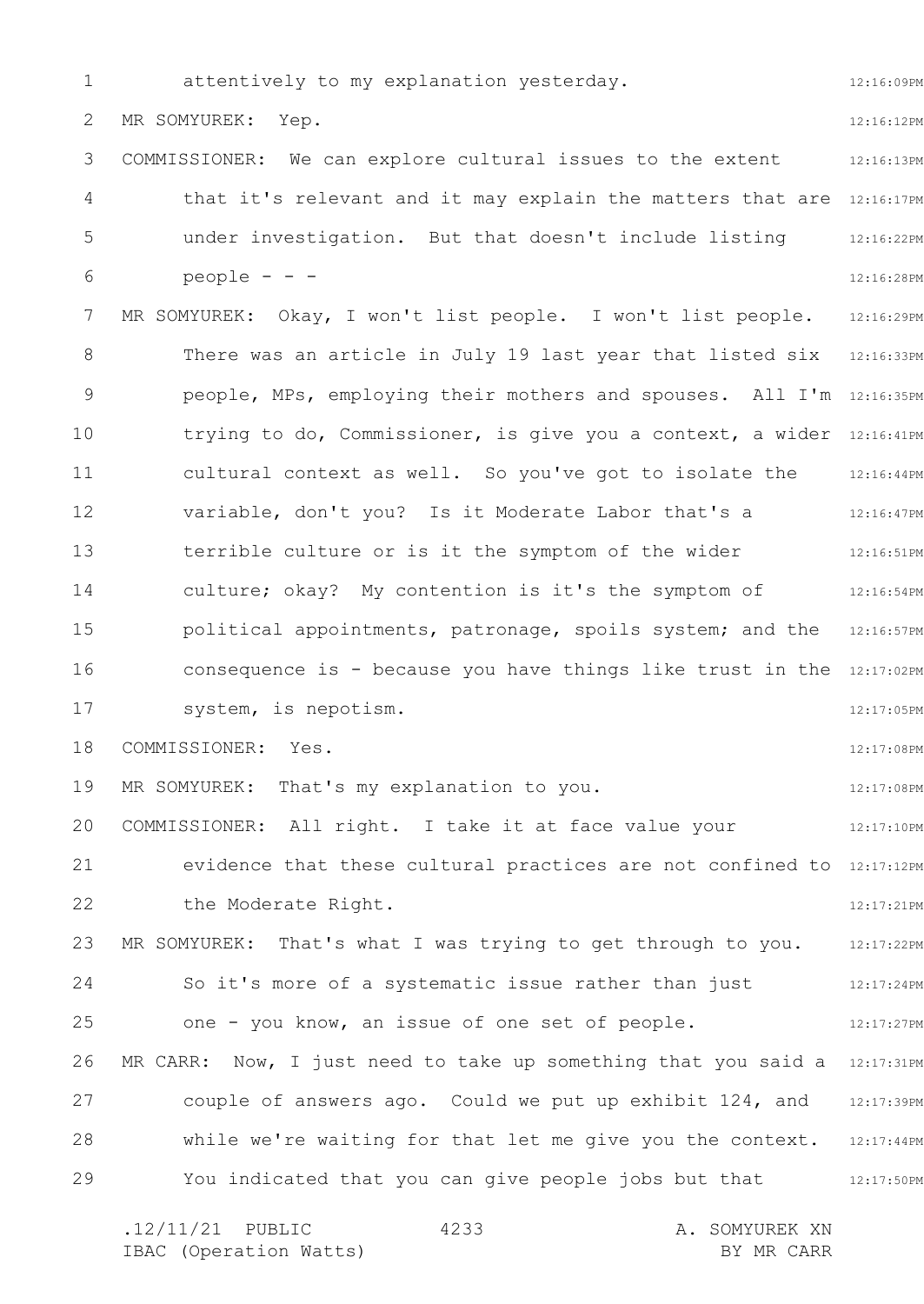1 2 3 4 5 6 7 8 9 10 11 12 13 14 15 16 17 18 19 20 21 22 23 24 25 26 27 28 29 12:17:57PM 12:18:01PM 12:18:02PM MR SOMYUREK: Not mine. The system, not mine, yeah? My one? 12:18:10PM 12:18:16PM 12:18:19PM 12:18:22PM MR CARR: So I'm just going to make absolutely sure I put this 312:18:23PM to you accurately. You were identified as the user that 12:18:26PM 12:18:37PM 12:18:41PM 12:18:45PM 12:18:46PM MR CARR: If you can just look at this, and I won't read it  $12:18:46PM$ aloud because it's the essence of it that I'm concerned to 12:18:52PM draw your attention to. And the essence of it is that 12:18:56PM it's a statutory declaration describing facts that would 12:19:01PM 12:19:09PM 12:19:17PM 12:19:22PM 12:19:26PM 12:19:28PM MR CARR: When you've glanced through it I'll ask you to  $12:19:28\,\mathrm{PM}$ confirm that my description of it is accurate. 412:19:35PM MR SOMYUREK: I don't know. But I can talk to it. Yes, I can 12:19:39PM 12:19:42PM MR CARR: So it's something that describes Manoj Kumar engaging 12:19:49PM 12:19:53PM 12:19:57PM .12/11/21 PUBLIC 4234 A. SOMYUREK XN 4234 doesn't guarantee their ongoing loyalty. MR SOMYUREK: That's right. MR CARR: Now, this is a document that was on your computer. MR CARR: On your computer at your electorate office. MR SOMYUREK: Not my personal computer. At the electorate office, okay. had accessed this document and it was on your laptop. MR SOMYUREK: It was on my laptop? Okay. Yep. MR CARR: Your computer. MR SOMYUREK: Okay. constitute a breach of ALP rules that might justify the expulsion of Manoj Kumar from the party; okay? MR SOMYUREK: Do you understand the background to this? MR CARR: I'm about to  $-$  -  $-$ MR SOMYUREK: Ask me; okay. imagine that was probably on my computer, yeah. in branch stacking in 2016. MR SOMYUREK: Yes.

IBAC (Operation Watts) BY MR CARR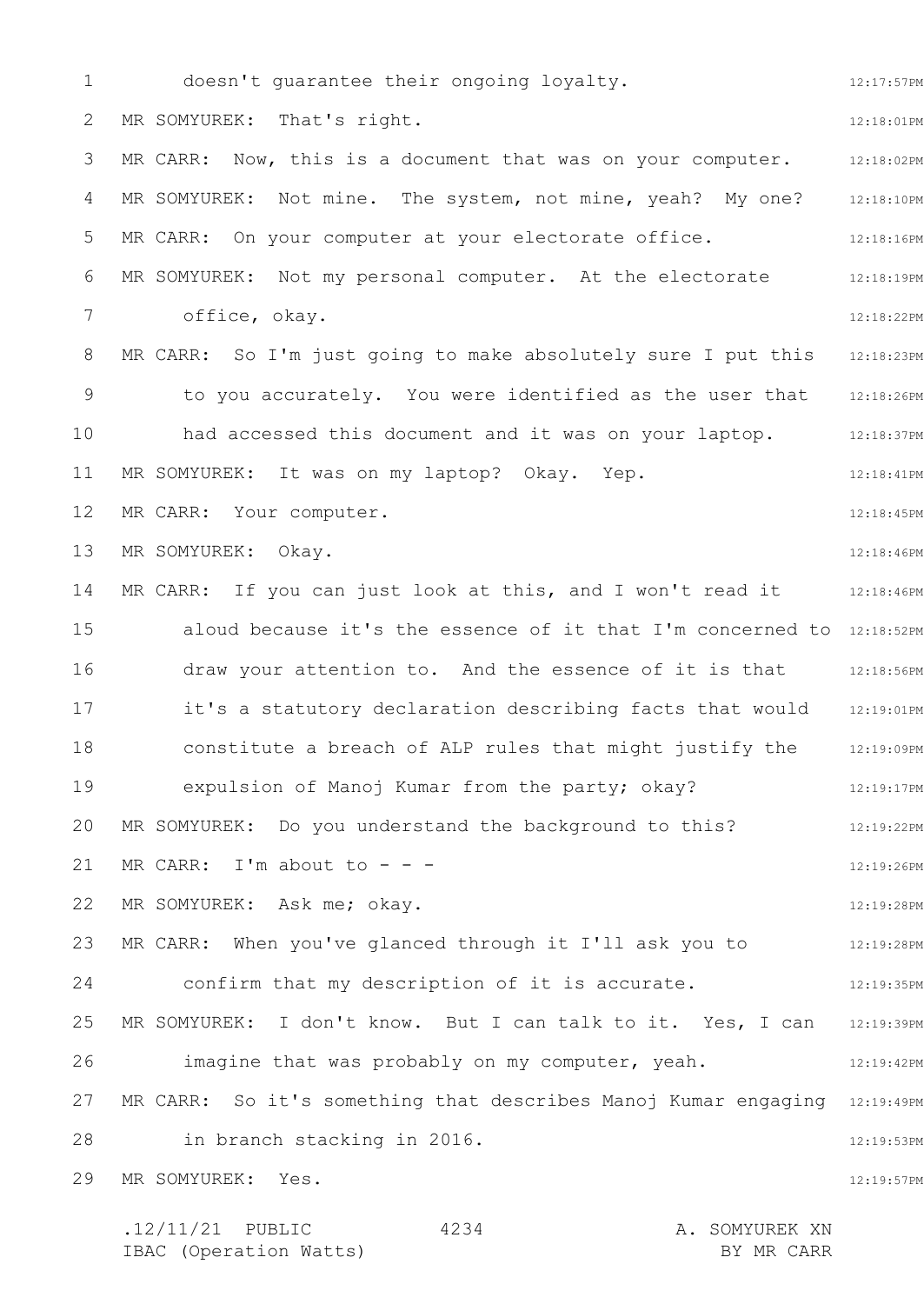1 2 3 4 5 6 7 8 9 10 11 12 13 14 15 16 17 18 19 20 21 22 23 24 25 26 27 28 29 12:19:58PM 12:20:00PM 12:20:03PM MR CARR: And it's an unsigned statutory declaration describing 12:20:04PM what Mr Kumar has done by way of branch stacking in breach 12:20:18PM 12:20:27PM 12:20:34PM 12:20:34PM 12:20:39PM 12:20:39PM 12:20:45PM 12:20:49PM 12:20:54PM 12:20:57PM 12:21:05PM 12:21:09PM 12:21:13PM guys went and recruited a couple of hundred I think around 12:21:18PM 12:21:21PM 12:21:24PM incident, we again took - you know, we were upset that the 12:21:28PM 12:21:31PM 12:21:37PM 12:21:43PM happening in the south-east, and someone probably went and  $12:21:46PM$ doorknocked the Indian members and got this for us just to 12:21:51PM get a handle on who was doing what, because we were upset 12:21:54PM 12:21:58PM 12:22:00PM MR CARR: When he's not with you? MR SOMYUREK: No, he's with the Socialist Left; that's a key point, yep. of the rules; yes? MR SOMYUREK: Yep. MR CARR: All right. Do you want to tell us why it was on your computer? MR SOMYUREK: Okay. So 2016, if you followed the literature review that I did, that was the time when Central Branch memberships - remember that - were, you know - the requirement to attend a branch meeting was lifted and Central Branch membership sort of came into being. Jasvinder Sidhu and the Kumars - at that stage I didn't know who they were. I just knew there were Indians going at it. Indian names were appearing on the rolls. These Holt, and at that time Sidhu was going at it in the western suburbs. So we again, like the 2019 Left stack Left had gone on a stacking rampage with Mr Manoj at that point. Somehow we obviously - when that happens we make enquiries to know who is stacking in our seats, what is that people were - that the Socialist Left was branch stacking in Holt, around the Holt area.

.12/11/21 PUBLIC 4235 A. SOMYUREK XN IBAC (Operation Watts) and the set of the BY MR CARR BY MR CARR 4235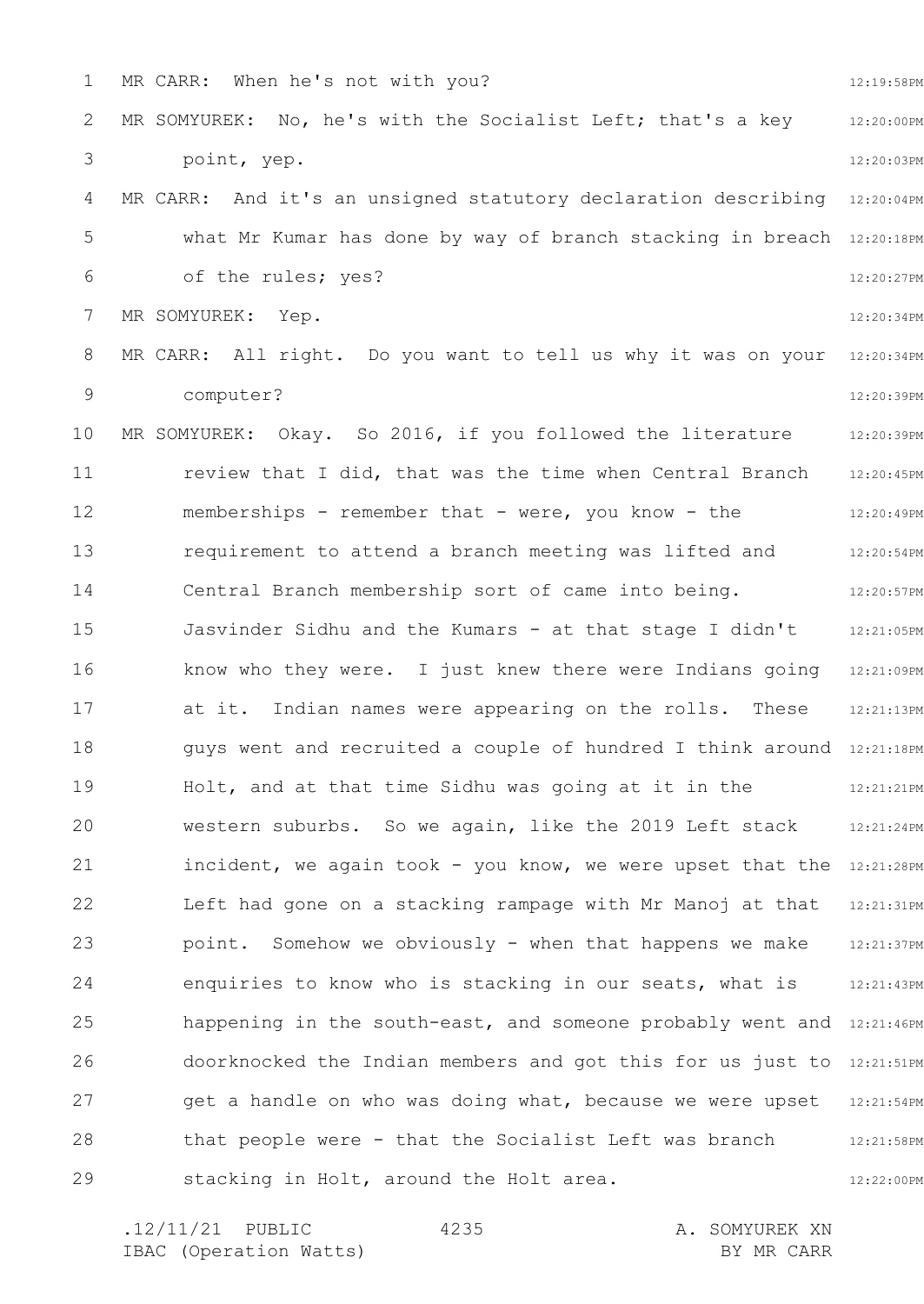1 2 3 4 5 6 7 8 9 10 11 12 13 14 15 16 17 18 19 20 21 22 23 24 25 26 27 28 29 MR CARR: And the significance of it is that it's a - albeit  $12:22:05PM$ unsigned, it's a statutory declaration that could be used 12:22:11PM 12:22:17PM 12:22:23PM MR SOMYUREK: Yeah, we might have used it as a negotiating tool 12:22:26PM 12:22:30PM 12:22:33PM 12:22:37PM activity, and we wanted to get to the bottom of it. This 12:22:40PM 12:22:42PM 12:22:44PM 12:22:51PM 12:22:54PM 12:22:55PM 12:22:58PM 12:23:02PM 12:23:03PM 12:23:03PM 12:23:04PM 12:23:06PM MR CARR: I want to now just get a fuller picture of the branch 12:23:09PM 12:23:17PM 12:23:22PM 12:23:35PM 12:23:39PM 12:23:42PM MR SOMYUREK: Yeah. And we managed that, for example, with 12:23:49PM 12:23:51PM 12:23:54PM .12/11/21 PUBLIC 4236 A. SOMYUREK XN 4236 to charge Mr Kumar - assuming it was signed, charge Mr Kumar and have him kicked out of the party. to the Socialist Left to say, 'Look, cut it out. We're going to have your man tossed out.' Maybe we did that. I don't know. I can't recall. But there was a lot of is one way of getting to the bottom of it, going doorknocking on the members' doors, you know. During our long peace. MR CARR: I tender that, Commissioner. COMMISSIONER: Yes, that will be undated statutory declaration of Yadwinder Aulakh. 118. #EXHIBIT 118 - Undated statutory declaration of Yadwinder Aulakh. MR SOMYUREK: But that went nowhere. Probably used as a negotiating thing with the Socialist Left to stop. stacking activity. You've talked about the peace in the south-east. Of course the other areas weren't afflicted by the same peace  $- -$ MR SOMYUREK: No. MR CARR: You've referred to a skirmish in 2016 so far. the Socialist Left well. They stopped it and we managed it.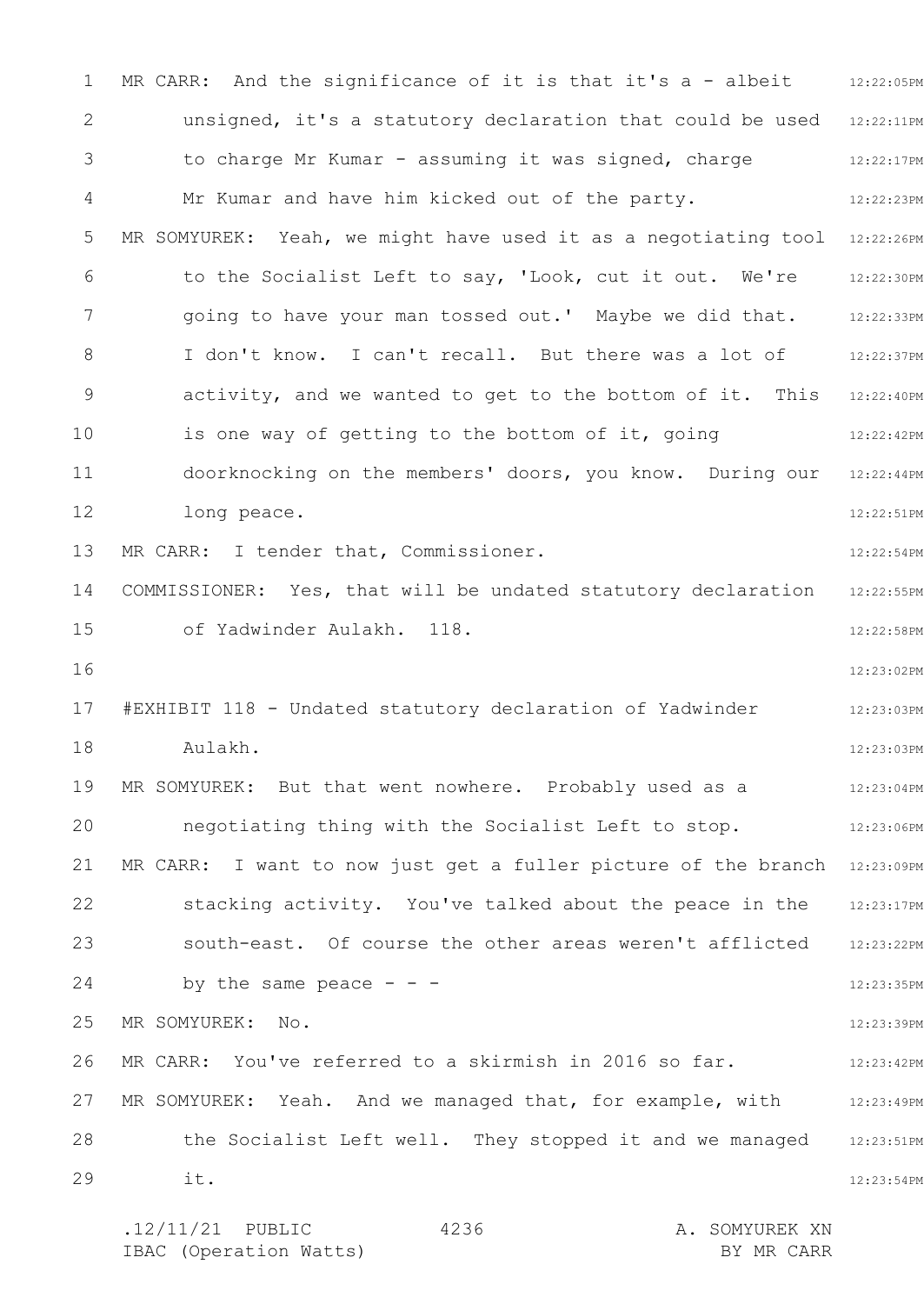1 2 3 4 5 6 7 8 9 10 11 12 13 14 15 16 17 18 19 20 21 22 23 24 25 26 27 28 29 12:24:00PM 12:24:04PM 12:24:08PM 12:24:14PM 12:24:16PM 12:24:17PM 12:24:19PM 12:24:23PM 12:24:29PM 12:24:32PM power. It never works that way. You've always got to act 12:24:35PM 12:24:38PM 12:24:41PM 12:24:44PM 12:24:47PM understand, the faction leaders, that you need consensus. 12:24:50PM 12:24:54PM 12:24:57PM 12:25:00PM 12:25:04PM there's another branch that's inside the electorate. So, 12:25:08PM okay, roughly speaking, before the redistributions in this 12:25:10PM 12:25:13PM electorates. Now, let's try to keep that proportion the 12:25:15PM 12:25:19PM 12:25:20PM 12:25:20PM 12:25:25PM 12:25:25PM .12/11/21 PUBLIC 4237 A. SOMYUREK XN IBAC (Operation Watts) BY MR CARR 4237 COMMISSIONER: I might just ask you as to that, Mr Somyurek. We've had evidence from a number of sources that the various party branches were allocated by agreement to different factions. MR SOMYUREK: Yep. COMMISSIONER: When did that occur? MR SOMYUREK: That's a regular - so obviously the factions govern the party. And when you govern the party you've got to make sure you govern by consensus. This is my point about one person going off and having all this according to consensus. And that's why I call myself - when people say 'power broker', I say, 'No, no, I'm a broker of consensus.' Unless you get consensus decision making, it doesn't work. So the factions So when there's a redistribution that happens factions come together and they negotiate the redistribution of which branch - you know, 'So we've got two branches that are now outside the electorate, but particular area you had five branches across three same again.' COMMISSIONER: Yes. MR SOMYUREK: Do you see what I'm saying? So the equilibrium isn't really disturbed too much. COMMISSIONER: How long has that consensus been in place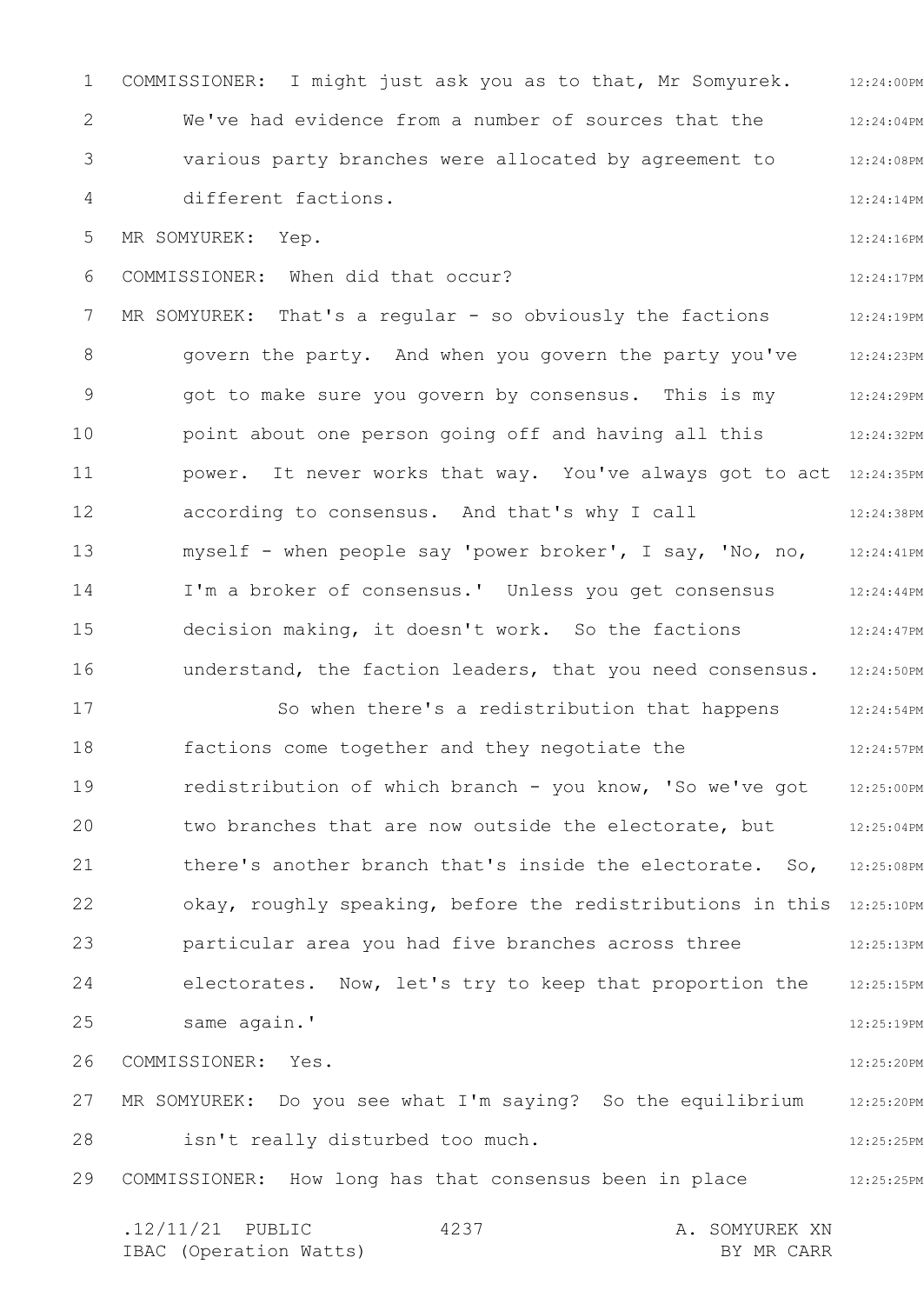1 2 3 4 5 6 7 8 9 10 11 12 13 14 15 12:25:29PM 12:25:33PM 12:25:38PM 12:25:40PM 12:25:45PM 12:25:47PM 12:25:50PM 12:25:55PM 12:25:58PM 12:26:00PM 12:26:04PM 12:26:06PM 12:26:10PM don't try to freeze them out. So we make sure they've got 12:26:14PM a lot of autonomy and their branches aren't touched; okay? 12:26:17PM between the various factions, that each branch is allocated to a faction by agreement? MR SOMYUREK: This is a symptom of the Labor Party being governed by the factions. It just is. COMMISSIONER: But how long that's been the case? MR SOMYUREK: As long as factions have governed the party. So, you know, forever. For eternity. Now, let's be clear on this too, and this is why I had a problem in the western suburbs. There are also branch meetings that we don't touch because we like - the faction leaders, we like the branches that are not aligned and actually out there who you would say are genuine meetings, members, who go there and actually are grassroots. We like those people. We

16 17 18 19 20 21 22 23 24 12:26:21PM 12:26:25PM 12:26:27PM 12:26:29PM 12:26:32PM 12:26:36PM campaigning. So factions are sensible in not interfering 12:26:40PM with - you know, with genuine members who actually want to 12:26:44PM 12:26:47PM So we don't carve out every branch as being Left or Right. So we also have an agreement that the factions shouldn't take over those branches, because that's not good for the party. Quite often those branches are in areas where the Labor Party doesn't have much of an infrastructure or they're needed for marginal seat go in there and do good for the party; right?

25 26 27 28 29 12:26:49PM is Sidhu tried to take over one of those branches, Hoppers 12:26:53PM 12:26:56PM branch. So that was my problem in the western suburbs. 12:26:58PM COMMISSIONER: Mr Somyurek, what proportion of branches are not 12:27:01PM One of the problems I had in the western suburbs Crossing branch, and then use it as a factional stacking

.12/11/21 PUBLIC 4238 A. SOMYUREK XN IBAC (Operation Watts) and the set of the BY MR CARR BY MR CARR 4238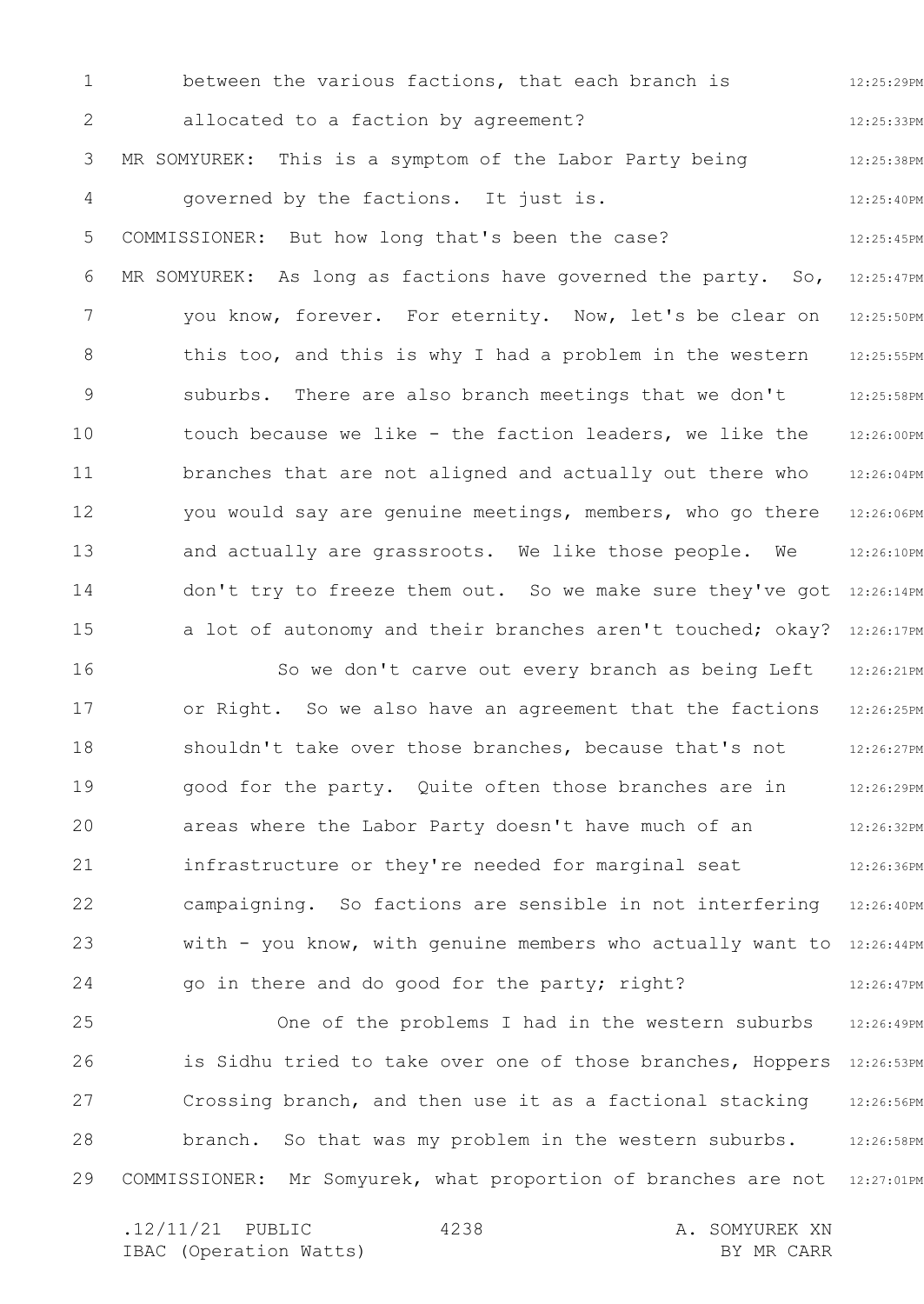1 2 3 4 5 6 7 8 9 10 11 12 13 14 15 16 17 18 19 20 21 22 23 24 25 26 27 28 29 12:27:06PM 12:27:08PM 12:27:11PM 12:27:15PM 12:27:17PM 12:27:22PM 12:27:27PM 12:27:31PM 12:27:34PM 12:27:36PM 12:27:38PM 12:27:43PM 12:27:49PM of that branch depends on how safe the seat is. The safer 12:27:54PM 12:27:58PM 12:28:02PM 12:28:06PM 12:28:09PM 12:28:18PM 12:28:19PM 12:28:21PM 12:28:27PM of the war. What happened then is essentially a breakdown 12:28:31PM of the factional accord, right, not just the accord in the 12:28:34PM 12:28:37PM 12:28:40PM 12:28:43PM 12:28:46PM 12:28:48PM - are autonomous, not allocated to a faction? MR SOMYUREK: Look, I would say the factions do most of their work in safe Labor seats or held seats. COMMISSIONER: So what percentage of the branches would not be allocated to a faction? MR SOMYUREK: It will be - look, the majority of the branches aren't. But, look, I'd have to - no, I'd have to come back. I can sort of go away and think about it. COMMISSIONER: So the majority are not? MR SOMYUREK: Look, I don't know. I don't know. I would say the majority are; I would say the majority are allocated. But there's a degree - Commissioner, the degree of, you know - what do you call it, the degree of protectiveness the seat the more factions really take ownership and jealously guard that branch; right? So, yeah. COMMISSIONER: This practice of then assigning branches to a faction, is that designed to facilitate the operations of a faction? MR SOMYUREK: Yeah, it's all designed to make sure that the system works, otherwise you'll have chaos. That's why 24 December I always talk about the war and the tripping south-east but also the agreements we had reached where that branch was ours. That branch is not recognised as being ours in the rules; right? So I couldn't have - we couldn't have gone to the party and complained that the Left had just raided our branch; right? That was an

.12/11/21 PUBLIC 4239 A. SOMYUREK XN IBAC (Operation Watts) and the set of the BY MR CARR BY MR CARR 4239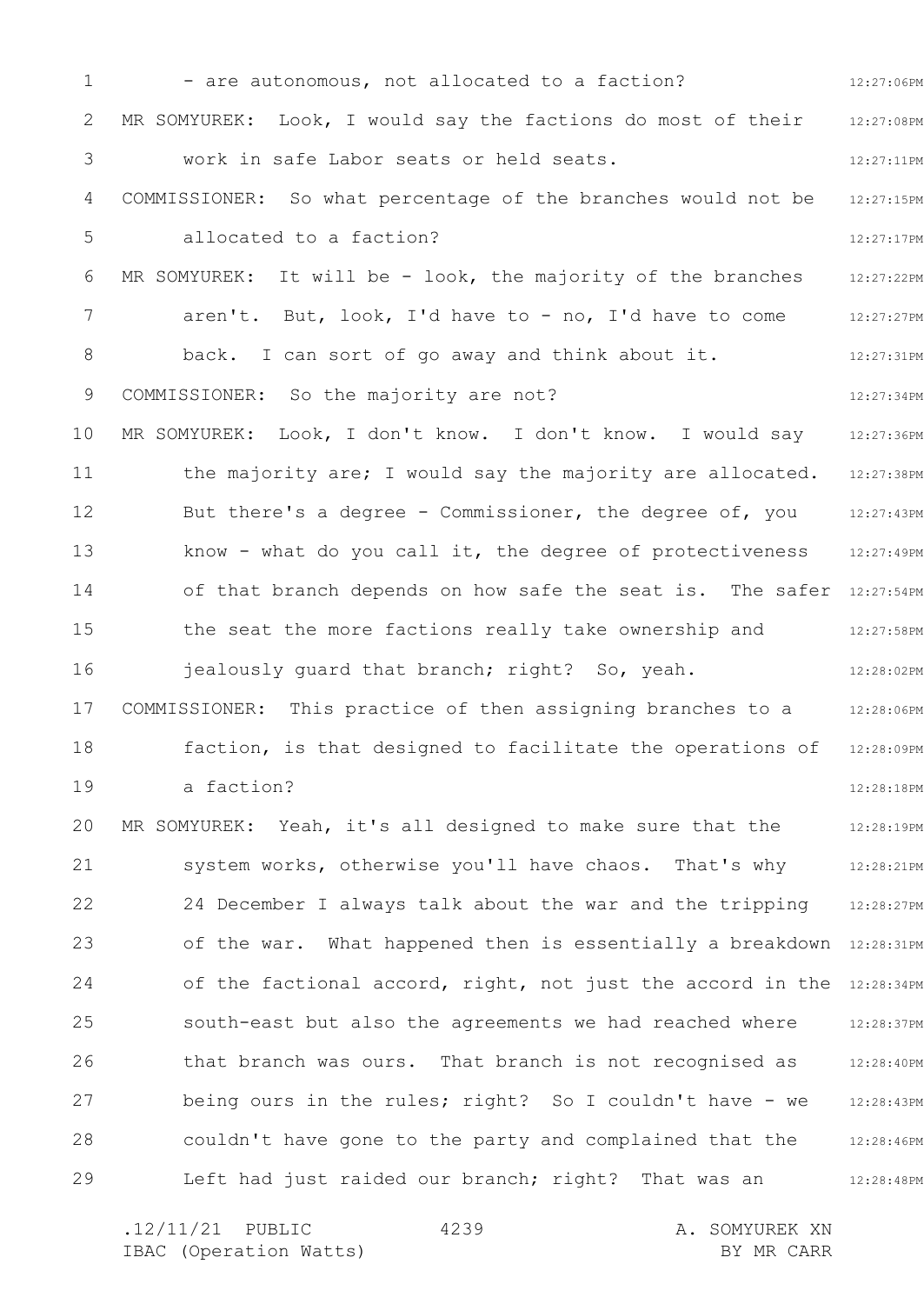1 2 3 4 5 6 7 8 9 10 11 12 13 14 15 16 17 18 19 20 21 22 23 24 25 26 27 28 29 unofficial accord reached by the factions, and they had 12:28:51PM 12:28:56PM 12:28:58PM 12:29:00PM 12:29:01PM 12:29:04PM 12:29:05PM 12:29:07PM 12:29:12PM 12:29:18PM 12:29:24PM 12:29:26PM 12:29:27PM 12:29:29PM Commissioner, that probably makes it less hostile because 12:29:31PM you don't get people in the way. If you have - if you all:29:35PM 12:29:39PM 12:29:42PM 12:29:45PM 12:29:48PM 12:29:50PM Messrs Macklin and Bracks have sought to introduce, is it  $\,$  12:29:53PM  $\,$ 12:29:56PM 12:30:02PM 12:30:04PM 12:30:07PM 12:30:09PM MR CARR: Can I ask that we look at exhibit 143 to illustrate 12:30:10PM this assignment of branches to factions. I think there's 12:30:16PM .12/11/21 PUBLIC 4240 A. SOMYUREK XN 4240 just breached that. So the response could only be a response in kind. COMMISSIONER: Yes. MR SOMYUREK: Do you see what I'm saying? Until commonsense prevails. COMMISSIONER: I'm just wanting to then come to the important point that the assignment of branches to factions by agreement, that in the end facilitated the practice of branch stacking? MR SOMYUREK: I think there were many things that facilitated branch stacking  $-$  -  $-$ COMMISSIONER: Yes, but that's one of them? MR SOMYUREK: That makes it - I guess, to be frank, have branches that are - if you have the Left and Right competing over the same branch you're going to get punch-ups, essentially. That's why they're kept out of each other's way. COMMISSIONER: And that's one of the reforms that not, the abolition of assignment of branches to factions? MR SOMYUREK: Commissioner, to be honest, I haven't sort of - I've been out of the party. So I haven't been concentrating on that, what they've done there, yeah. COMMISSIONER: All right. Yes, Mr Carr.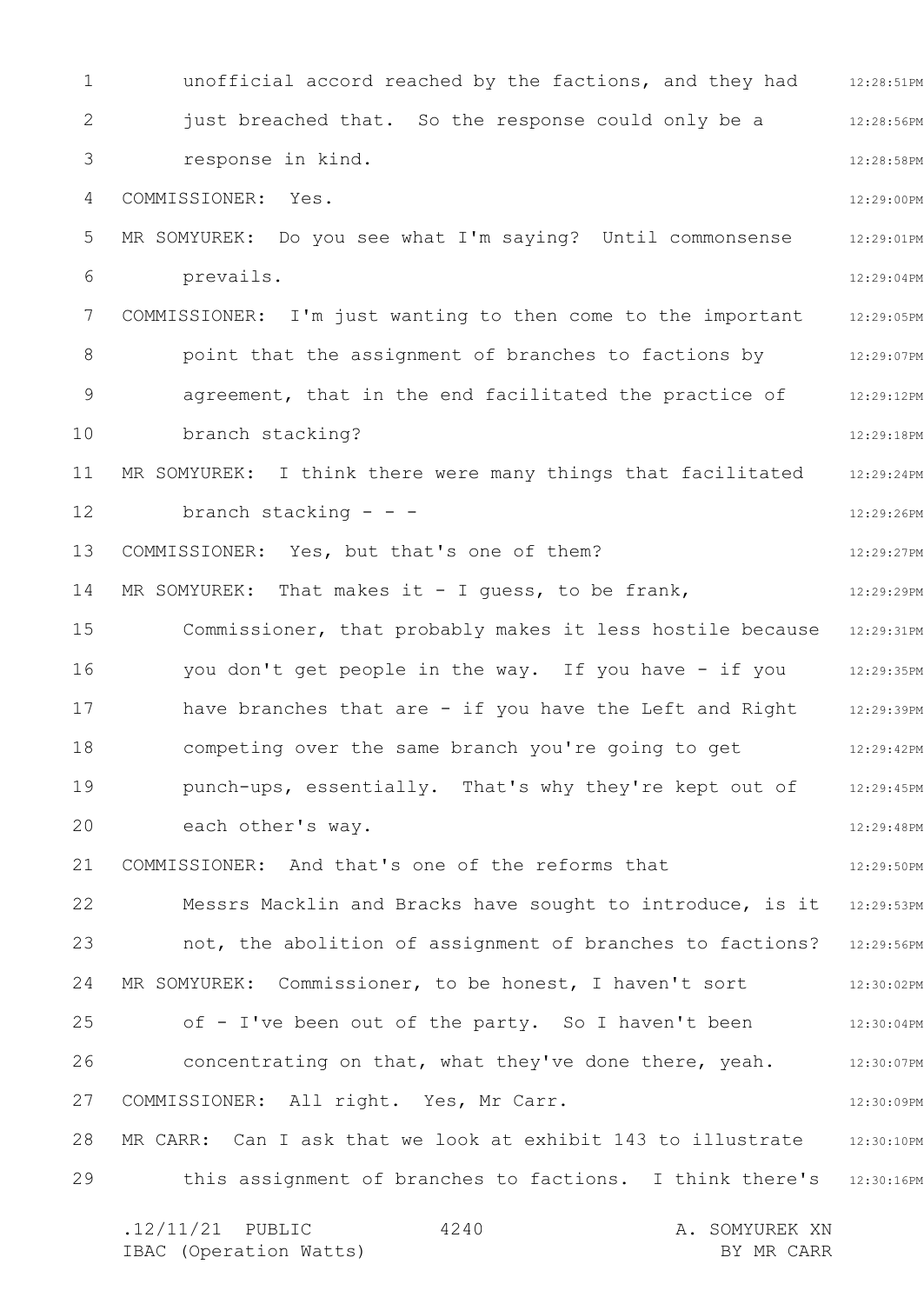1 2 3 4 5 6 7 8 9 10 11 12 13 14 15 16 17 18 19 20 21 22 23 24 25 26 27 28 29 two tabs, and we need the second tab. This, while we're 12:30:24PM waiting for it to come up, is a document that was on your 12:30:33PM 12:30:39PM 12:30:45PM 12:30:45PM 12:30:51PM 12:30:52PM column - you've got the FEA in the first column, branch 12:31:03PM name in the second column, and then faction in the third 12:31:06PM 12:31:09PM 12:31:10PM MR CARR: So do we see - you can see there Sam David has the stass:111PM 12:31:17PM 12:31:19PM MR CARR: So was he aligned or she aligned to a faction? The mass is all interest that the MR CARR:  $\,$  12:31:23PM MR SOMYUREK: Look, it's in the western suburbs so I don't know 12:31:28PM too much about those characters. I don't know. He's some 12:31:31PM 12:31:36PM MR CARR: And we've got 'Cons, Viet Cook Lam'. So a Conroy 12:31:38PM 12:31:47PM MR SOMYUREK: Yeah, I don't know where this is at the time. 42:31:48PM 12:31:50PM 12:31:54PM MR CARR: Sorry, I should have given you more context. There's 12:31:58PM 12:32:04PM 12:32:05PM 12:32:06PM 12:32:08PM 12:32:09PM .12/11/21 PUBLIC 4241 A. SOMYUREK XN IBAC (Operation Watts) BY MR CARR 4241 computer in the folder 'ALP/branch redistribution'. MR SOMYUREK: Yep. MR CARR: And you worked on it in March of 2019. MR SOMYUREK: Yep. MR CARR: Can we look at - so you can see in the third column. MR SOMYUREK: Yep. first branch. MR SOMYUREK: Yeah. minor operative there. I don't know who he is. branch? This could be any time during the - I'm not sure this is the settled branch structure. a redistribution, isn't there  $- -$ MR SOMYUREK: Yeah. MR CARR: In contemplation in March 2019? MR SOMYUREK: Yep. MR CARR: And this is a contemplated - well, this is an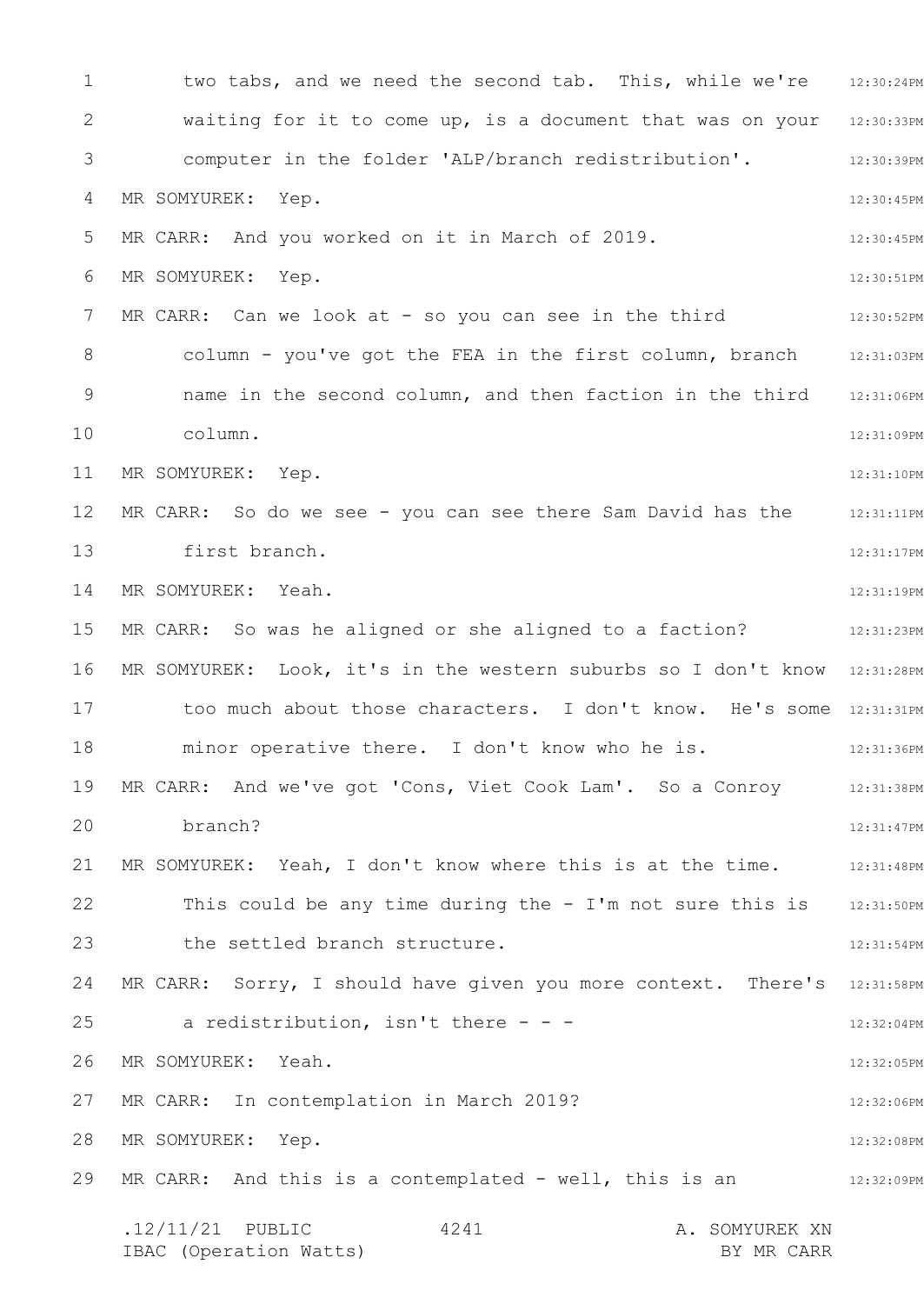1 2 3 4 5 6 7 8 9 10 11 12 13 14 15 16 17 18 19 20 21 22 23 24 25 26 27 28 29 existing branch structure - if you can see - can you see 12:32:18PM 12:32:21PM 12:32:22PM 12:32:30PM 12:32:31PM 12:32:38PM 12:32:40PM 12:32:40PM 12:32:43PM 12:32:43PM 12:32:48PM Moderate Labor have their position on your spreadsheet. 32:32:57PM 12:32:59PM MR CARR: So we've got in column C the faction that each of the  $12:33:00PM$ branches are allocated to. If we go down to about line 12 12:33:06PM there's a branch allocated to Luba. She represents a 12:33:11PM 12:33:17PM 12:33:18PM 12:33:21PM 12:33:23PM MR SOMYUREK: Mr Carr, if I could just interlude here for a stars 12:33:25PM second. I'm not sure if this was an aspirational sheet or 12:33:28PM if it reflected the state of play. So I'm not sure at 12:33:31PM what stage during the process this was formulated. 412:33:35PM 12:33:40PM relevant to demonstrate the point that there are branches 12:33:43PM 12:33:48PM 12:33:49PM MR CARR: Particular factions by name or faction. And then  $12:33:50PM$ .12/11/21 PUBLIC 4242 A. SOMYUREK XN 4242 the spreadsheet okay? MR SOMYUREK: Yeah, I need to just put my other glasses on. Yep. MR CARR: If you look at column F, 'Mod Labor position', and column G, 'Committee position'? MR SOMYUREK: Yep. MR CARR: And then there's 'Additional comments'? MR SOMYUREK: Yep. MR CARR: So this seems to be the existing structure, and the redistribution is being contemplated by a committee and MR SOMYUREK: Yep. union; is that right? MR SOMYUREK: Yeah. Represents the Industrial Left unions, yes. MR CARR: You've got  $-$  -MR CARR: It seems to be aspirational. But it 's really allocated to - - - MR SOMYUREK: That's right, yep.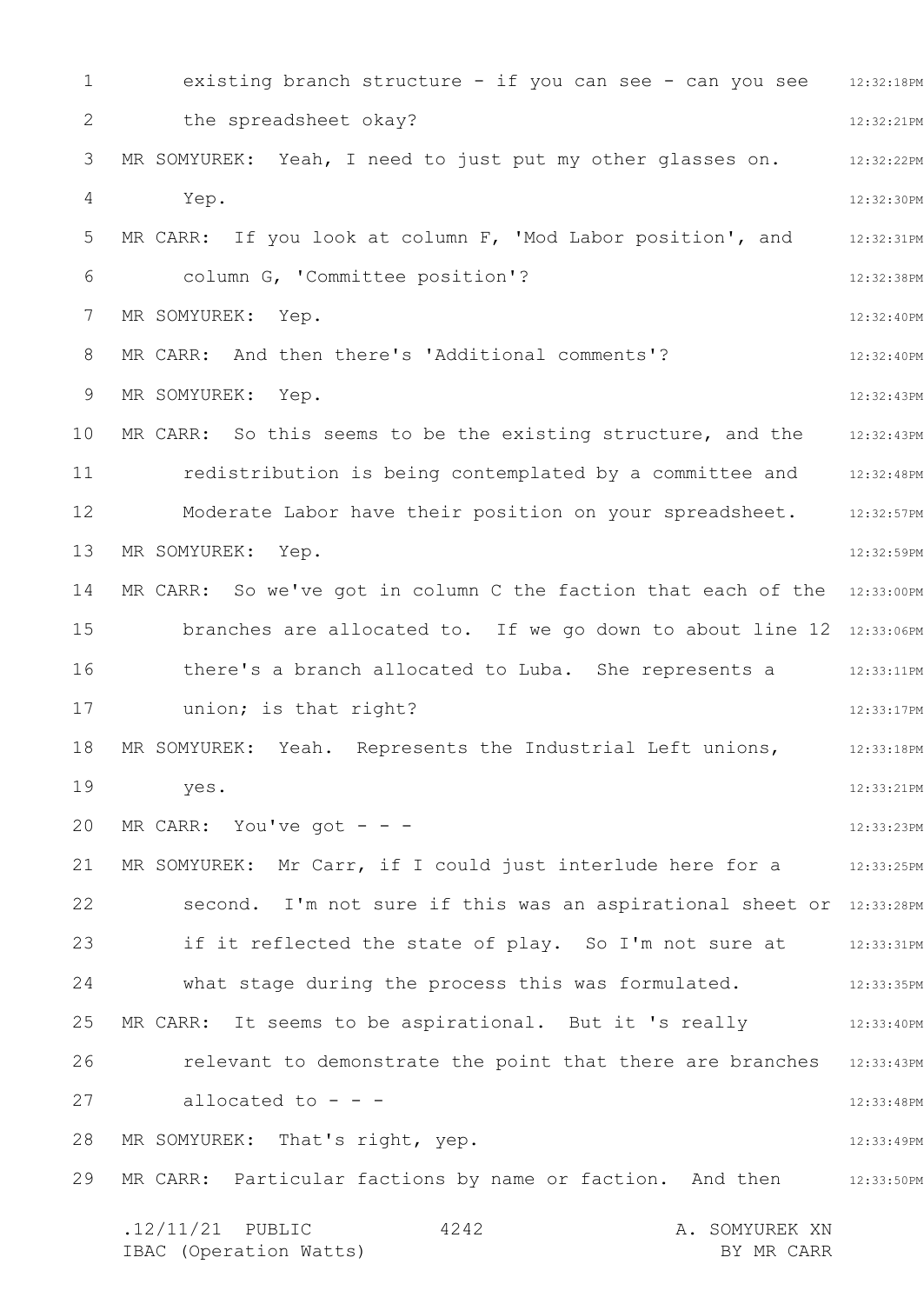1 2 3 4 5 6 7 8 9 10 11 12 13 14 15 16 17 18 19 20 21 22 23 24 25 26 27 28 29 12:33:58PM 12:34:01PM 12:34:09PM 12:34:11PM 12:34:15PM 12:34:18PM 12:34:21PM 12:34:24PM 12:34:27PM 12:34:32PM 12:34:35PM 12:34:37PM 12:34:40PM 12:34:42PM 12:34:46PM yeah. They're the ones that I say you just leave alone; 12:34:49PM 12:34:52PM service to the party. That's how the party should be run. 12:34:54PM And sensible factional leaders don't touch their territory 12:34:58PM 12:35:02PM 12:35:09PM 12:35:14PM 12:35:23PM 12:35:26PM 12:35:26PM 12:35:30PM MR CARR: And then if we go further down you've got, 'New Sarah 12:35:31PM 12:35:36PM MR SOMYUREK: Yep. That was my major priority, to get Sarah a 12:35:38PM .12/11/21 PUBLIC 4243 A. SOMYUREK XN IBAC (Operation Watts) and the set of the BY MR CARR BY MR CARR 4243 there are - if we go about two-thirds of the way down there are some that have 'Ind', I-N-D. If you go down to Maribyrnong - - - MR SOMYUREK: Independents. Yeah. MR CARR: You can see  $-$ MR SOMYUREK: They could be just - yeah, they're probably just - look, there is the Independents faction, and they are actually an organised faction. And then there are genuinely independents, they're not a part of the Independents faction, they're just genuinely don't - they're just not interested in factional politics at all. The Independents say they're independent, but they play the factional game; right? These people might be - they're genuinely not interested, Left, Right, Independent or any other grouping. So it might be them, factions don't touch them. They provide a very good because - yeah. MR CARR: And if you go over to the right-hand side you've got a couple of comments. Halfway down, 'Sel's branch vulnerable to attack, Cons could flood'? MR SOMYUREK: Yeah. MR CARR: You're referring to Sel Sanli's branch? MR SOMYUREK: Yep. branch under discussion'?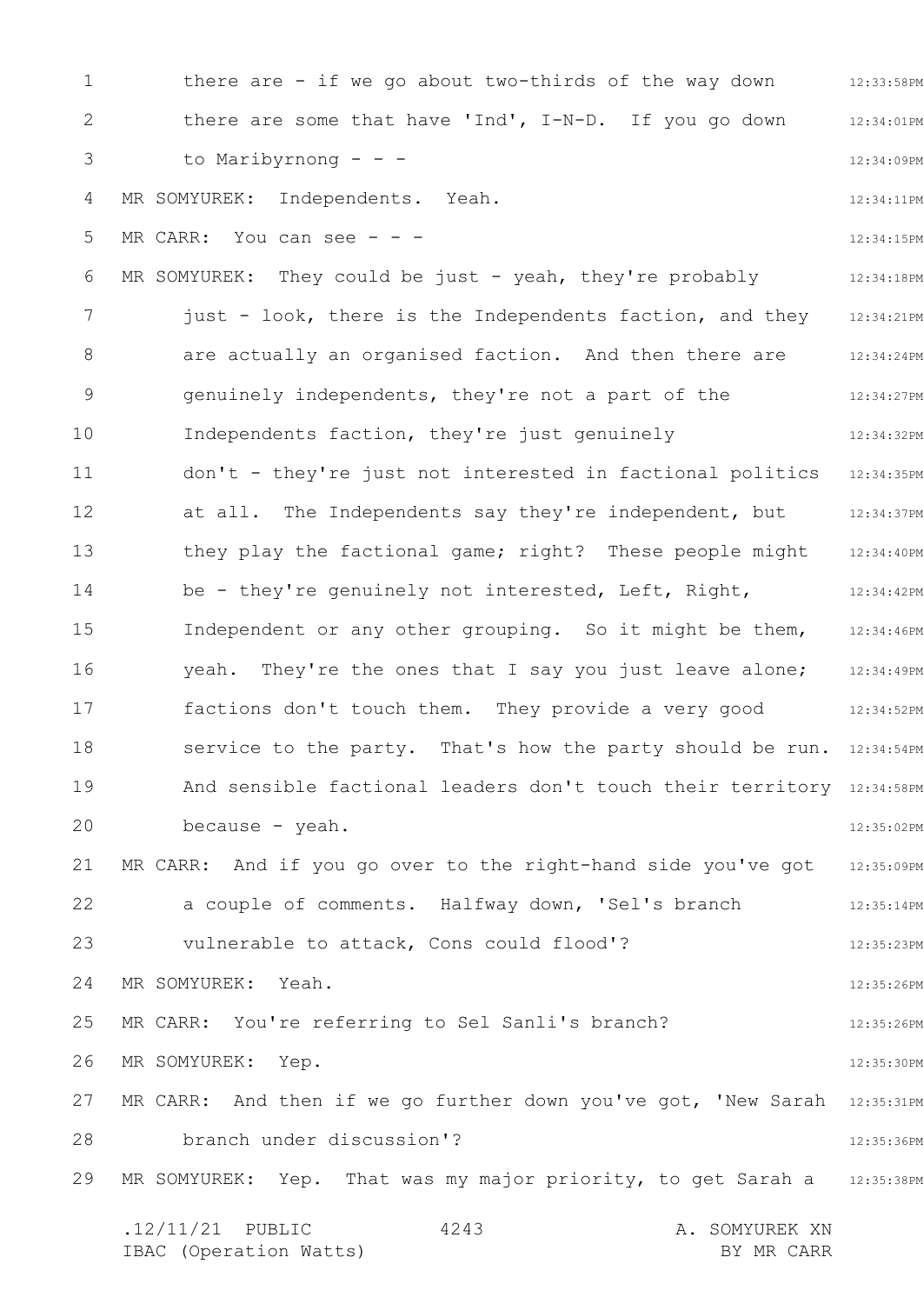1 2 3 4 5 6 7 8 9 10 11 12 13 14 15 16 17 18 19 20 21 22 23 24 25 26 27 28 29 12:35:43PM MR CARR: And then you have got a note for Braybrook, 'Sel will 12:35:44PM 12:35:48PM 12:35:51PM 12:35:53PM 12:36:01PM 12:36:10PM MR SOMYUREK: Yes. Yep. When I say 'dump', I mean these are  $12:36:15PM$ 12:36:19PM 12:36:23PM 12:36:24PM 12:36:29PM 12:36:32PM 12:36:35PM became his other branch. So it's all done by agreement. 12:36:41PM One branch - whichever - because it's in the west I'm not 12:36:46PM that sort of - I don't know the details as much. But just 12:36:49PM the principle is this: Sel had a branch in Gellibrand, and 12:36:53PM that branch then became - Gellibrand moved further out. 12:36:58PM So the geographic location where Sel's people were were in 12:37:06PM 12:37:10PM 12:37:14PM 12:37:14PM 12:37:14PM 12:37:18PM 12:37:22PM 12:37:25PM 12:37:25PM 12:37:28PM .12/11/21 PUBLIC 4244 A. SOMYUREK XN 4244 branch. dump his 45 here and we take over'? MR SOMYUREK: Yeah. MR CARR: So you're in March 2019 when this redistribution is happening, you're very much engaged with which faction is going to control which branch throughout the west; yes? all through factional agreement, factional agreements, yeah. MR CARR: And does the 'Sel will dump his 45 here' refer to people who were in Central Branch? MR SOMYUREK: No, it would be - I think one of his branches moved to another FEA. So that new branch effectively Maribyrnong, I think. So they took over another branch there. MR CARR: All right. MR SOMYUREK: But it's not - it's not just grabbing things. It's done by agreement, you know. This was probably an aspirational list to say this is what we would prefer in the negotiations. MR CARR: All right. I tender that, Commissioner. COMMISSIONER: 119.

IBAC (Operation Watts) BY MR CARR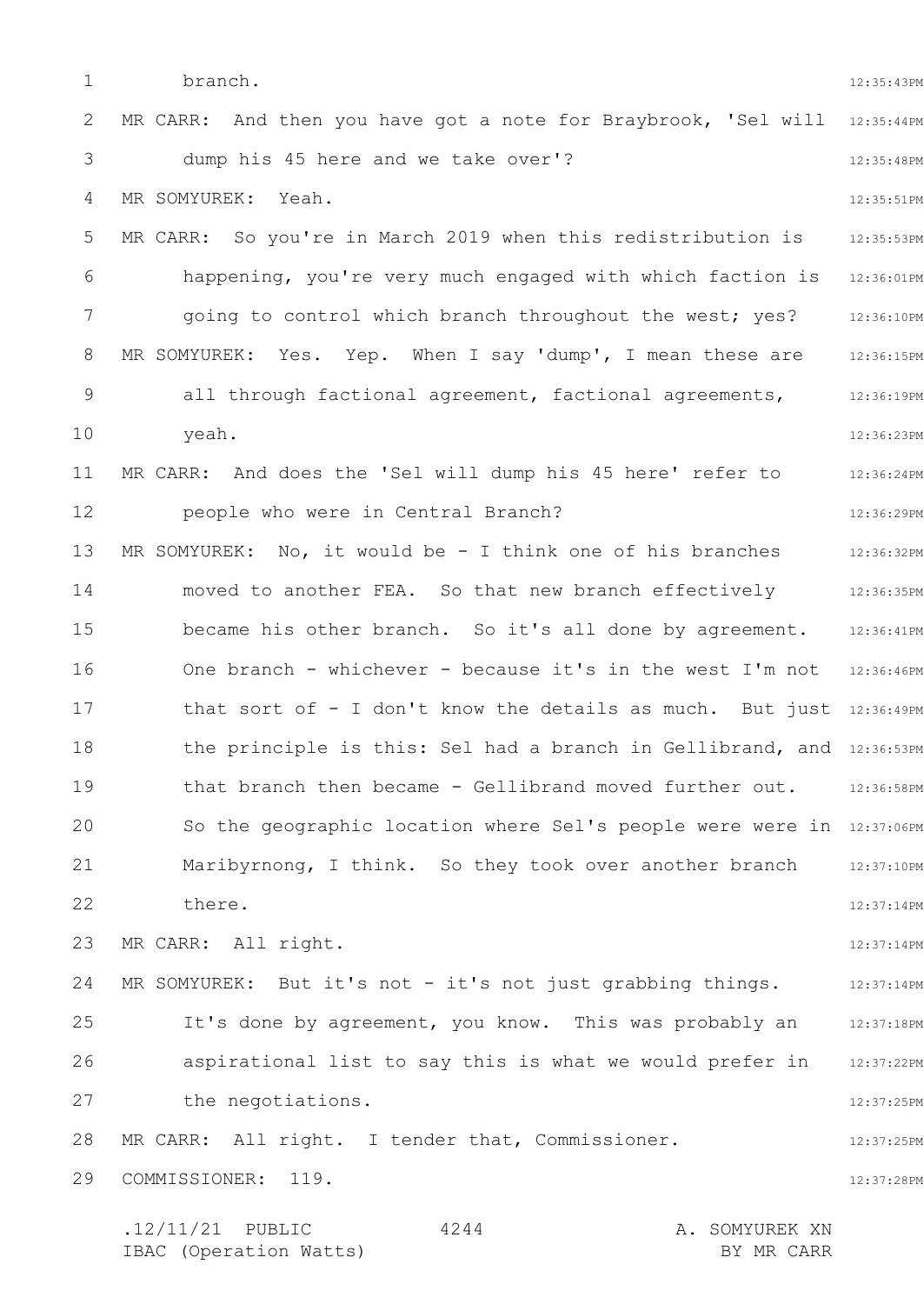1 2 3 4 5 6 7 8 9 10 11 12 13 14 15 16 17 18 19 20 21 22 23 24 25 26 27 28 29 12:37:30PM 12:37:30PM 12:37:35PM 12:37:35PM Commissioner. I just want you to have a look at these 12:37:37PM 12:37:53PM 12:37:56PM 12:38:08PM 12:38:13PM 12:38:13PM 12:38:18PM 12:38:21PM 12:38:22PM 12:38:25PM been redacted. So you can see there, and I don't want to 12:38:28PM trouble you with too much of the details, I just want you 12:38:38PM 12:38:41PM 12:38:48PM 12:38:48PM 12:38:54PM 12:38:57PM 12:38:57PM 12:38:57PM 12:39:05PM 12:39:10PM 12:39:11PM 12:39:14PM 12:39:14PM applications, as I say some incomplete, that have been 12:39:18PM .12/11/21 PUBLIC 4245 A. SOMYUREK XN IBAC (Operation Watts) BY MR CARR 4245 #EXHIBIT 119 - Exhibit 143, document in folder 'ALP/branch redistribution'. MR CARR: Could we then look at exhibit 128, please, documents and explain to us what they're doing on your computer. These are in some cases incomplete, new membership applications for Truganina - - - MR SOMYUREK: Okay. MR CARR: That were apparently downloaded by you on 1 October 2019. MR SOMYUREK: Yep. MR CARR: Now, I suspect we won't be able to stream these because they've got personal details. No, they've all to understand the type of document they are  $-$  -MR SOMYUREK: Yep. MR CARR: If we scroll down you'll see the branch secretary confirms it's the Truganina branch? MR SOMYUREK: Yep. MR CARR: And the nominator is Robert Szatkowski. MR SOMYUREK: Yeah. MR CARR: Now, Robert Szatkowski worked where? MR SOMYUREK: Sarah Connolly. MR CARR: Sarah Connolly's office, her electorate office? MR SOMYUREK: Yeah. MR CARR: And there's a large volume of new membership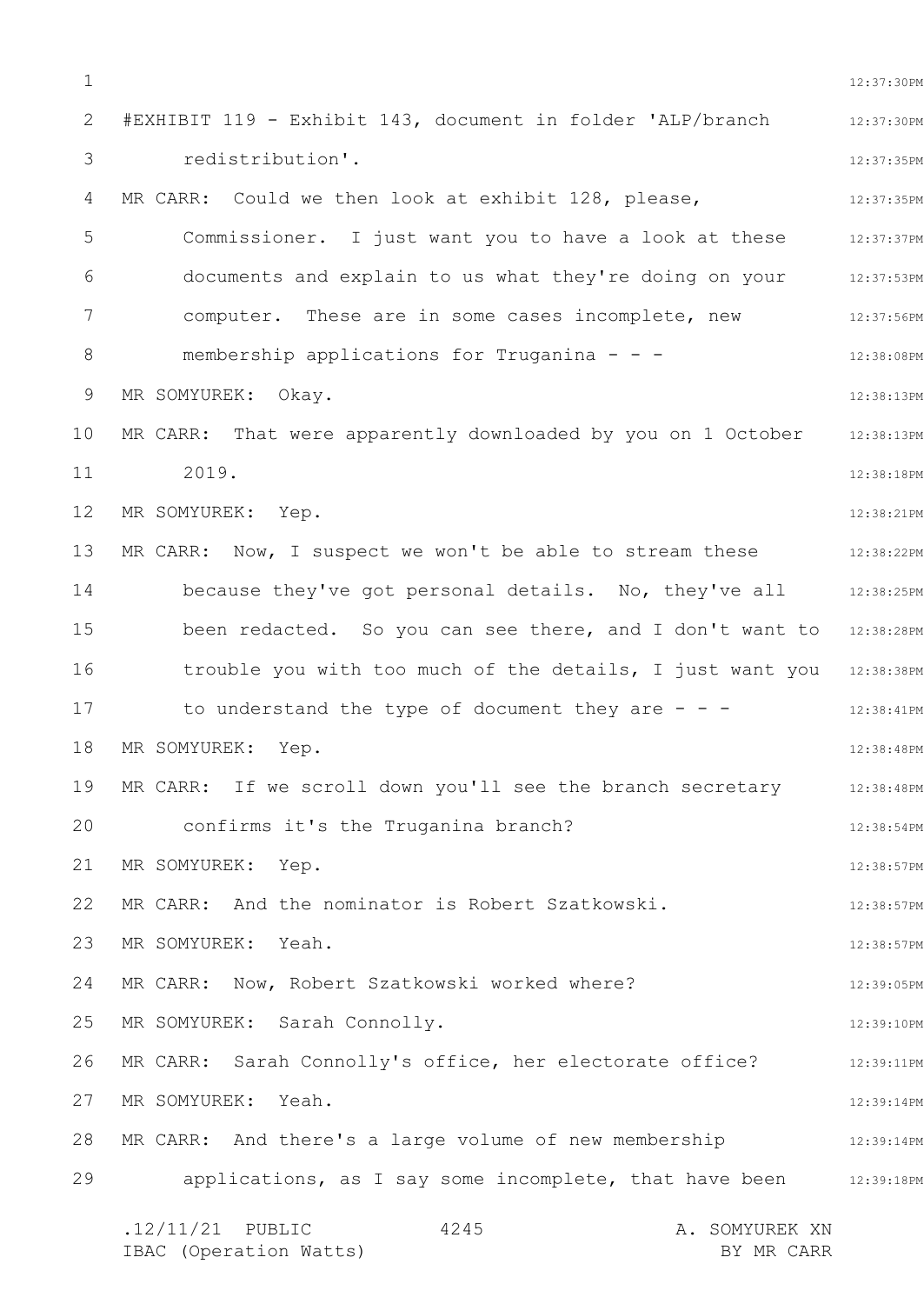1 2 3 4 5 6 7 8 9 10 11 12 13 14 15 16 17 18 19 20 21 22 23 24 25 26 27 28 12:39:26PM 12:39:34PM 12:39:34PM 12:39:37PM 12:39:37PM 12:39:45PM 12:39:48PM 12:39:55PM 12:39:59PM 12:40:06PM 12:40:09PM 12:40:12PM preselection; right? So preselections are about to happen 12:40:16PM 12:40:19PM 12:40:22PM 12:40:26PM 12:40:30PM 12:40:32PM Sarah Connolly's not my group. She's with the TWU. She's 12:40:34PM 12:40:38PM 12:40:44PM 12:40:48PM 12:40:51PM 12:40:54PM 12:40:57PM over the Left to make sure that they weren't going to dump 12:41:00PM 12:41:03PM One of that was to insist that Sarah Connolly has 12:41:06PM sent to you and you've downloaded in October of 2019; okay? MR SOMYUREK: Right. Can I talk you through that? MR CARR: Please. MR SOMYUREK: Okay. So I had on my plate, obviously minister and all that - like I said to you previously, keeping Sarah Connolly safe for her preselection became my single - one of my biggest focus, apart from making sure the Right was united. We got her a branch in March 2019. Now, Jasvinder Sidhu, because he had a branch, had been stacked lots of people in, lots, which meant that Sarah would essentially be tossed out of parliament at the next now. Had this preselection happening probably this month or next month, Sarah Connolly would not have been preselected into parliament. Jasvinder Sidhu would have came back and taken her out; okay? So I could see what's going to happen. not in my group. She's married into the movement. Her husband was a former official in the TWU. He's at Trades Hall now - sorry, ACTU assistant secretary. But she's not part of Moderate Labor group. The TW wouldn't know how to protect her interests. So I was helping her out with a lot of know-how and whatever influence I had her, essentially.

29 a branch so she could recruit into; okay? That's why 12:41:09PM

.12/11/21 PUBLIC 4246 A. SOMYUREK XN IBAC (Operation Watts) and the set of the BY MR CARR BY MR CARR 4246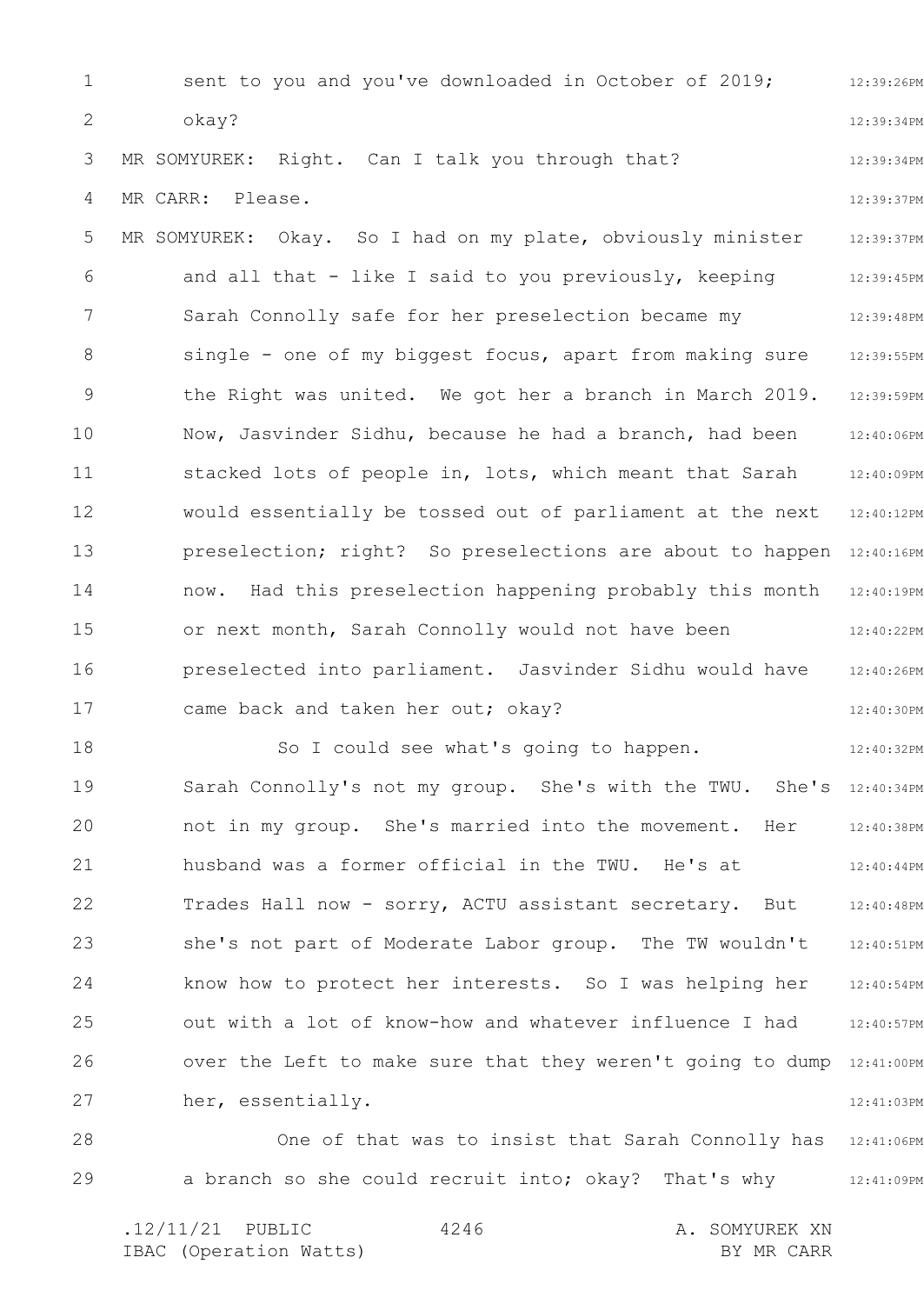1 2 3 4 5 6 7 8 9 12:41:12PM 12:41:16PM 12:41:19PM 12:41:24PM 12:41:30PM 12:41:34PM 12:41:36PM 12:41:40PM 12:41:43PM I made sure a lot of concessions were given from Moderate Labor to Sarah - give things to the Left so that we can get a branch in Sarah Connolly's seat. If you follow me so far, Mr Carr? So they got a branch in March 2019. They started to recruit, that's Sarah and her staff and obviously Kaushaliya, they were all working together. They started recruiting. They were recruiting April, May, not in June, July, and then they started recruiting all the way through.

10 11 12 13 14 15 16 17 18 19 12:41:44PM 12:41:47PM 12:41:50PM 12:41:55PM 12:41:59PM 12:42:03PM 12:42:07PM 12:42:12PM This is where I asked Nick to give him some support, teach 12:42:15PM 12:42:18PM Mr Robert - I forgot his surname; I can't pronounce his surname as well - he's one of those genuine sort of members in the electorate, not a factional player, but he understood himself unless some corrective action was taken his boss was going to get taken out. So this genuine sort of guy that works - you know, it's one of those members in those branches, decided to do the paperwork, and he got the paperwork wrong consistently. him how to do some of these processes properly.

20 21 22 23 24 25 26 27 12:42:23PM 12:42:27PM getting on to MAC, I think. It was getting intercepted in 12:42:30PM 12:42:34PM happened to' - I think they started to say, 'What happened 12:42:38PM 12:42:41PM 12:42:44PM 12:42:47PM That branch met, you know, April, May, July, but their paperwork wasn't getting through. It wasn't even head office. So in September we started to say, 'What to all the members that we've recruited?' And it was clear that those memberships weren't processed by either head office or MAC.

28 29 12:42:49PM 12:42:53PM So then there was a bit concerted effort. This is where Elle came into the picture, because she was on

.12/11/21 PUBLIC 4247 A. SOMYUREK XN IBAC (Operation Watts) and the set of the BY MR CARR BY MR CARR 4247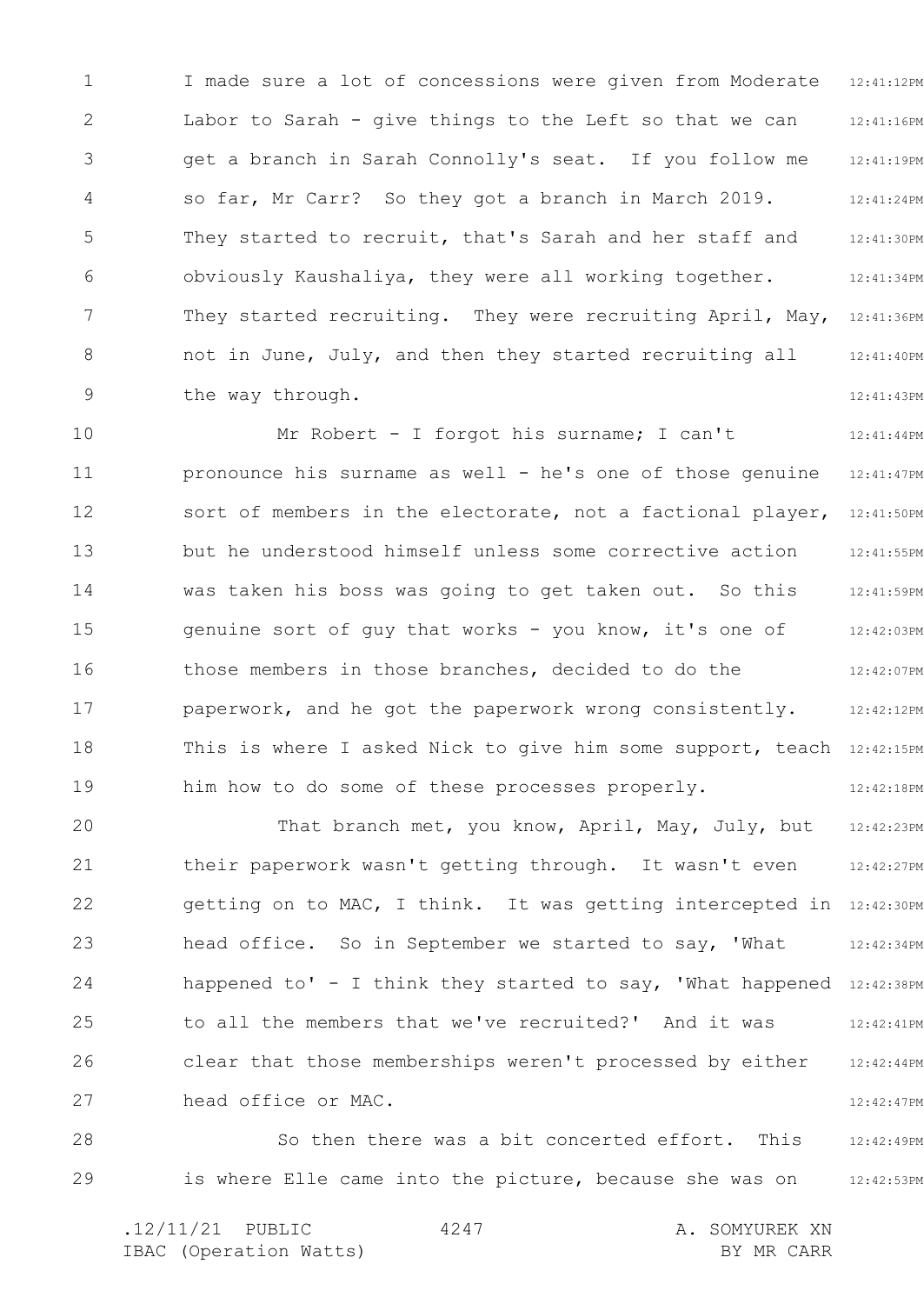1 2 3 4 5 6 7 8 9 12:42:57PM 12:43:00PM 12:43:04PM 12:43:07PM 12:43:11PM And this is it. This is part of that, one of those - this  $12:43:15PM$ 12:43:18PM 12:43:21PM 12:43:25PM MAC for looking after Truganina. But that was September/Octoberish when all that activity happened for that branch. In other words, they'd begun recruiting. They didn't know how to do the paperwork properly. And a whole bunch of new members were caught up in the system. is part of those new members that were put in the system. I don't know how it got to me, but it somehow got to me too.

10 11 12 13 14 15 16 17 18 19 20 21 22 23 24 25 26 27 28 12:43:25PM 12:43:29PM 12:43:33PM 12:43:45PM 12:43:51PM 12:43:55PM MR SOMYUREK: Well, yes, because they had to - well, I wouldn't  $\,$  12:44:01PM  $\,$ 12:44:04PM 12:44:09PM by Jasvinder Sidhu and his recruits. The tradition in the 12:44:12PM 12:44:19PM 12:44:21PM 12:44:25PM 12:44:30PM 12:44:33PM 12:44:36PM independents against her, and continued to hang around and 12:44:40PM 12:44:44PM 12:44:48PM COMMISSIONER: I'm not sure what the question was, Mr Carr, that elicited that response. Does that satisfactorily explain why these are on Mr Somyurek's office computer? MR CARR: As I followed it is this the position: that you're just helping out Sarah Connolly with branch stacking in the west, and that's why you've got these forms? say 'Sarah Connolly branch stacking'. She's got to protect herself. Essentially she was going to be overrun party, Mr Carr, is you have a preselection. You lose. You shake hands and you offer to help; right? But here, 'We had a contest. You won. Congratulations. Now let's work to get you up for the party.' And you're judged by how you take your defeat in the party. This bloke wouldn't go away. He just wouldn't go away; ran stack people into her seat. MR CARR: You've explained that part of it, and then you've

29 12:44:51PM explained that Ms Connolly's electorate officer was in

.12/11/21 PUBLIC 4248 A. SOMYUREK XN IBAC (Operation Watts) and the set of the BY MR CARR BY MR CARR 4248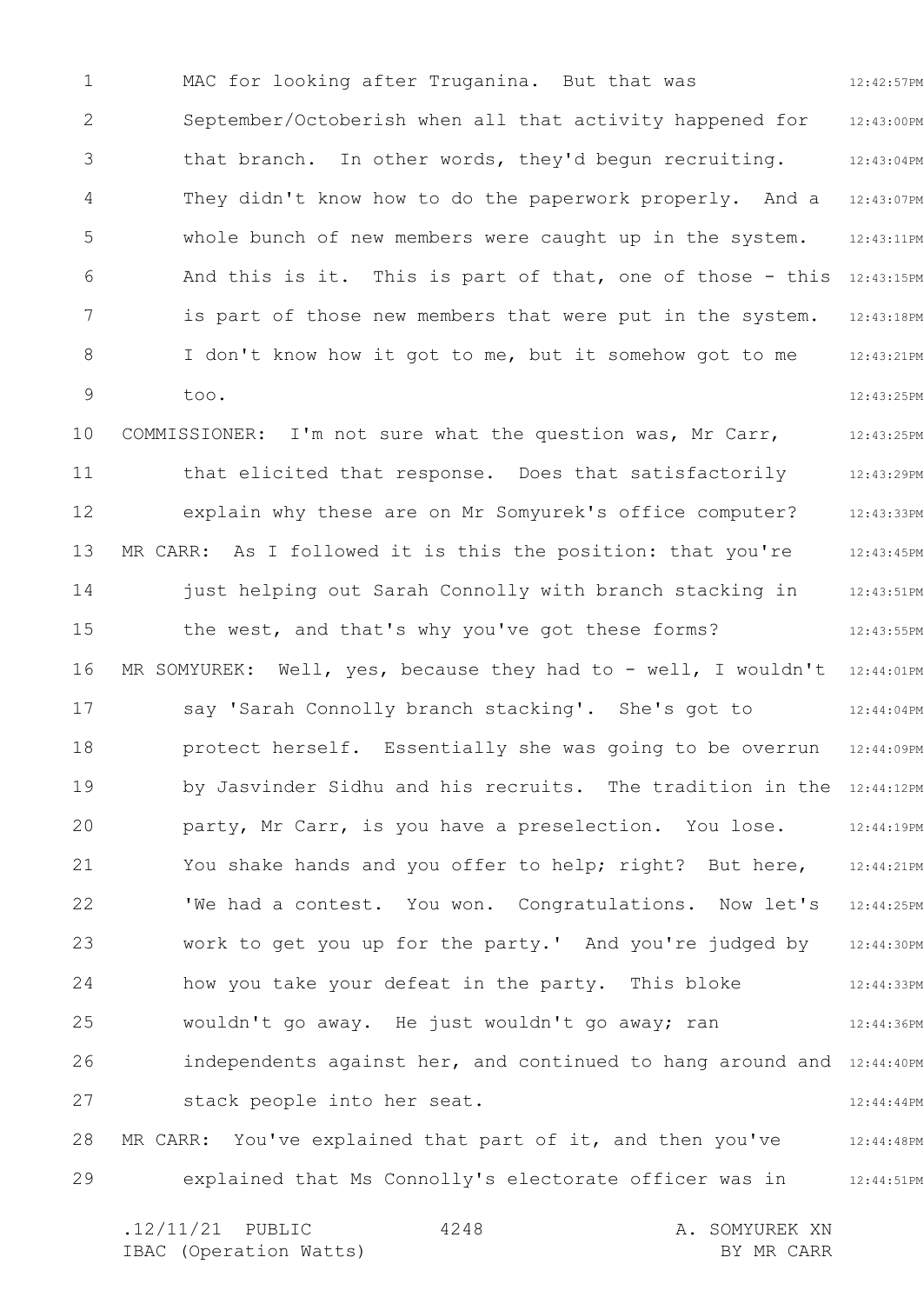1 2 3 4 5 6 7 8 9 10 11 12 13 14 15 16 17 18 19 20 21 22 23 24 25 26 27 28 29 12:44:57PM 12:45:04PM he was certainly looking after her interest in the branch. 12:45:07PM 12:45:11PM 12:45:16PM 12:45:20PM 12:45:23PM 12:45:28PM 12:45:31PM 12:45:35PM 12:45:40PM 12:45:42PM 12:45:52PM Some cases seem to not contain a date. Those that contain 12:46:02PM 12:46:18PM MR SOMYUREK: Okay. I don't know. But the issue at that point 12:46:20PM 12:46:25PM 12:46:30PM 12:46:37PM 12:46:41PM 12:46:44PM 12:46:47PM 12:46:50PM 12:46:54PM 12:46:57PM 12:46:59PM 12:47:02PM MR CARR: But what you having it does is it indicates that your 12:47:06PM assistance has been sought in the branch stacking process 12:47:12PM return stacking in response into her branch and - - - MR SOMYUREK: I think it's unfair to say he was stacking, but Obviously, you know, the various Indian groups there that are associated with us now were putting the numbers through. MR CARR: And someone has sent you the membership forms presumably for the purpose of you making sure these members get through at MAC? MR SOMYUREK: No. This would have been - when were the branch meetings? Can we just go up to see when the branch meetings were, the date of the branch meeting? MR CARR: They seem to be 17 September 2019 in some cases. a date they are 17 September 2019. is why - okay. So every - from September every year, October every year, it's AGM season where the branch executive get to vote on their new executive. We were probably worried that Sidhu might be transferring members in and then taking over her new branch, because a whole bunch of members that they had recruited hadn't come through yet. So the issue was what was going wrong with their paperwork. Now, I'm not sure why it's on my desk. It doesn't matter that I've got it, because - the only reason I say that is I wouldn't know how to fill out a form anyway. So me having it doesn't mean anything.

.12/11/21 PUBLIC 4249 A. SOMYUREK XN IBAC (Operation Watts) and the set of the BY MR CARR BY MR CARR 4249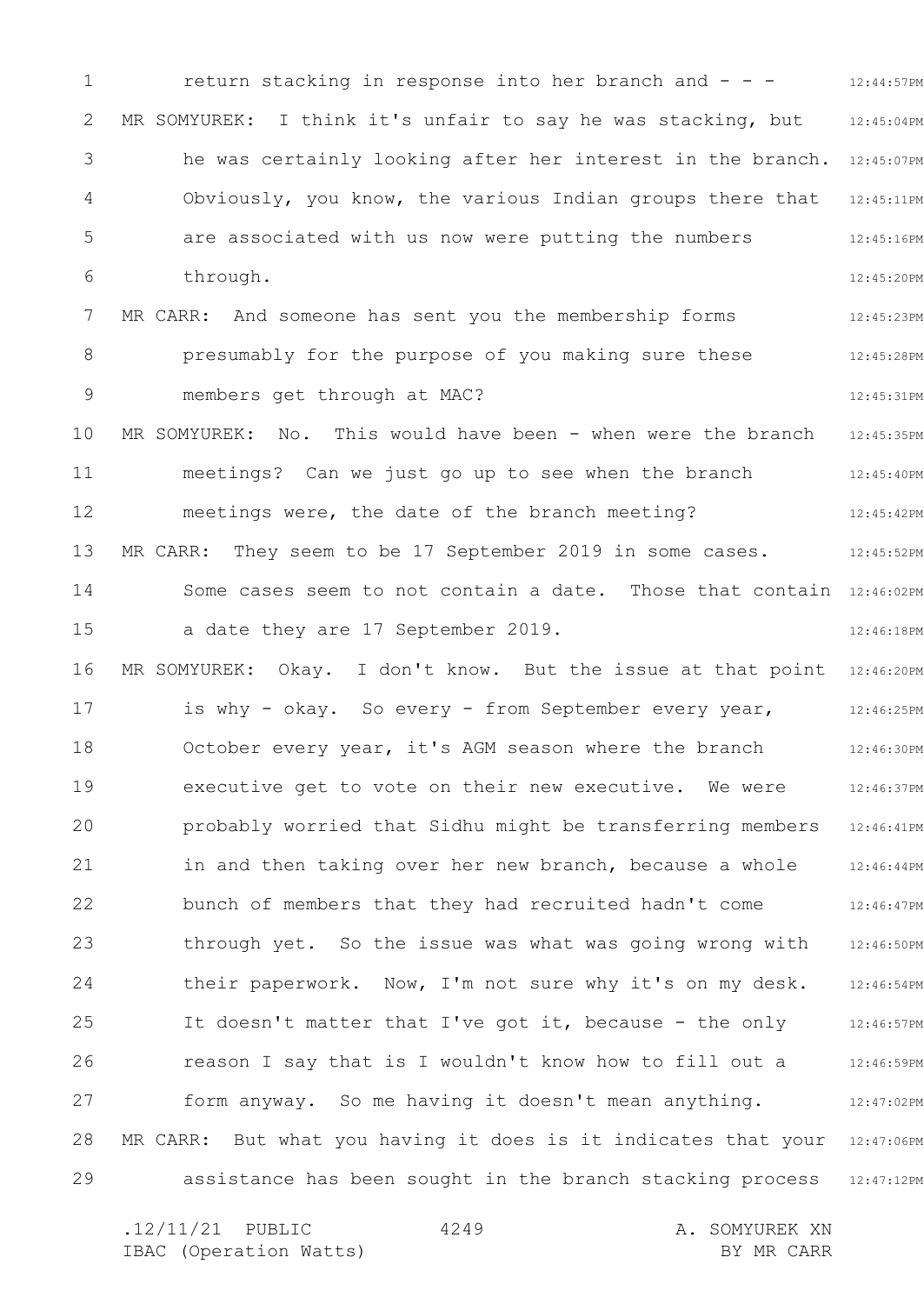1 2 3 4 5 6 7 8 9 10 11 12 13 14 15 16 17 18 19 20 21 22 23 24 25 26 27 28 29 and that you are in a position to pass on the paperwork to 12:47:15PM someone who will be able to exercise influence over these 12:47:20PM 12:47:25PM MR SOMYUREK: The issue was why aren't all those members that 12:47:25PM 12:47:29PM 12:47:32PM 12:47:36PM 12:47:40PM 12:47:42PM 12:47:44PM 12:47:46PM I understand the reason these are on your computer. It's 12:47:49PM 12:47:54PM 12:47:59PM MR SOMYUREK: Yeah, why the members they are recruiting are not 12:48:02PM getting through or why they're not being processed; what's 12:48:05PM 12:48:11PM 12:48:15PM 12:48:20PM 12:48:24PM 12:48:28PM 12:48:32PM 12:48:43PM 12:48:49PM 12:48:50PM 12:48:51PM 12:48:51PM 12:48:54PM MR CARR: Can I move then to the picture that you've sought to 312:48:54PM .12/11/21 PUBLIC 4250 A. SOMYUREK XN IBAC (Operation Watts) and the set of the BY MR CARR BY MR CARR 4250 memberships. have been recruited since April getting through, and that's where Elle comes into the picture, but outside of my office. MR CARR: We'll come back to Ms Schreiber. I just want  $to - - -$ MR SOMYUREK: Sorry, I should refer to her by her name  $- -$ MR CARR: No, no, it's fine. I just want to make sure that because your intercession has been called for to assist with the branch stacking process? the problem with the paperwork. I think the emails that I've provided the Commission, Mr Carr, has a detailed breakdown of what has been wrong. It's been a case of I think credit card details not taken down properly. There was a range of issues that have been outlined why they weren't sort of processed by head office or MAC. MR CARR: Can I move then - sorry, I tender those, Commissioner. COMMISSIONER: 120. #EXHIBIT 120 - Exhibit 128, membership applications for Truganina.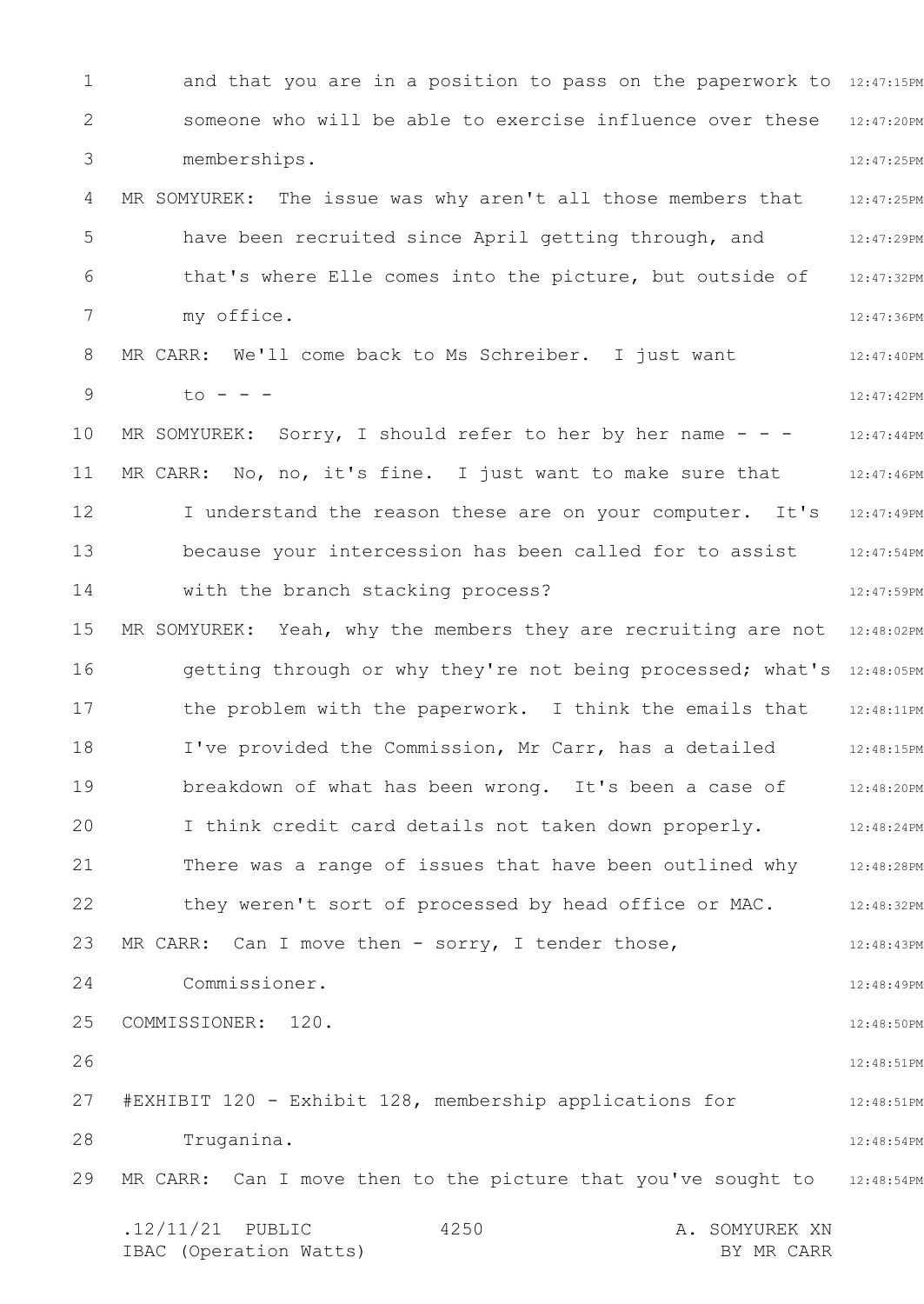1 2 3 4 5 6 7 8 9 10 11 12 13 14 15 16 17 18 19 20 21 22 23 24 25 12:48:59PM 12:49:05PM 12:49:18PM 12:49:22PM 12:49:23PM 12:49:24PM 12:49:31PM 12:49:40PM 12:49:52PM 12:49:54PM 12:49:58PM 12:49:59PM 12:50:03PM started from the Left and us being tipped off through Adam 12:50:07PM 12:50:10PM 12:50:13PM 12:50:17PM ask for the details of our branches in the south-east. So 12:50:21PM 12:50:24PM 12:50:27PM 12:50:32PM 12:50:33PM 12:50:35PM 12:50:39PM 12:50:41PM paint of the war initiated in the south-east by the Socialist Left. I need to put to you some evidence that puts a slightly different spin on those events; okay, Mr Somyurek? MR SOMYUREK: Yeah, fine. MR CARR: Now, we might - I just remind you that you've given evidence that you realised on 24 December 2019 quite what had been happening, and that you became angry in response and started stacking in response. MR SOMYUREK: Yep. Can I just qualify what you've just said? MR CARR: Sure. MR SOMYUREK: We've got a bunch of SMSs. Maybe it's worthwhile going through, Mr Gullaci, how that's incrementally Sullivan, Anthony Byrne's sort of in there as well, gradually being ramped up, ramped up, me being informed, not taking action. 22 November is a key time where I do obviously something's happened at that point where I've gone, 'You know, this is now getting out of hand,' and then gradually there's a build-up. But the trigger for the war is actually raiding our branch. Do you remember the branches are done by accord, right, they are done by agreement? And when the Left come in and basically say, 'That's it; all deals are

26 27 28 29 12:50:45PM 12:50:48PM 12:50:52PM 12:50:55PM off; we've just raided your branch,' right, that's the trigger for the war. Until that point everything could have been negotiated through. In fact I did try with Mr Tarlamis on 23 December. We sat in my ministerial

4251

.12/11/21 PUBLIC 4251 A. SOMYUREK XN IBAC (Operation Watts) and the set of the BY MR CARR BY MR CARR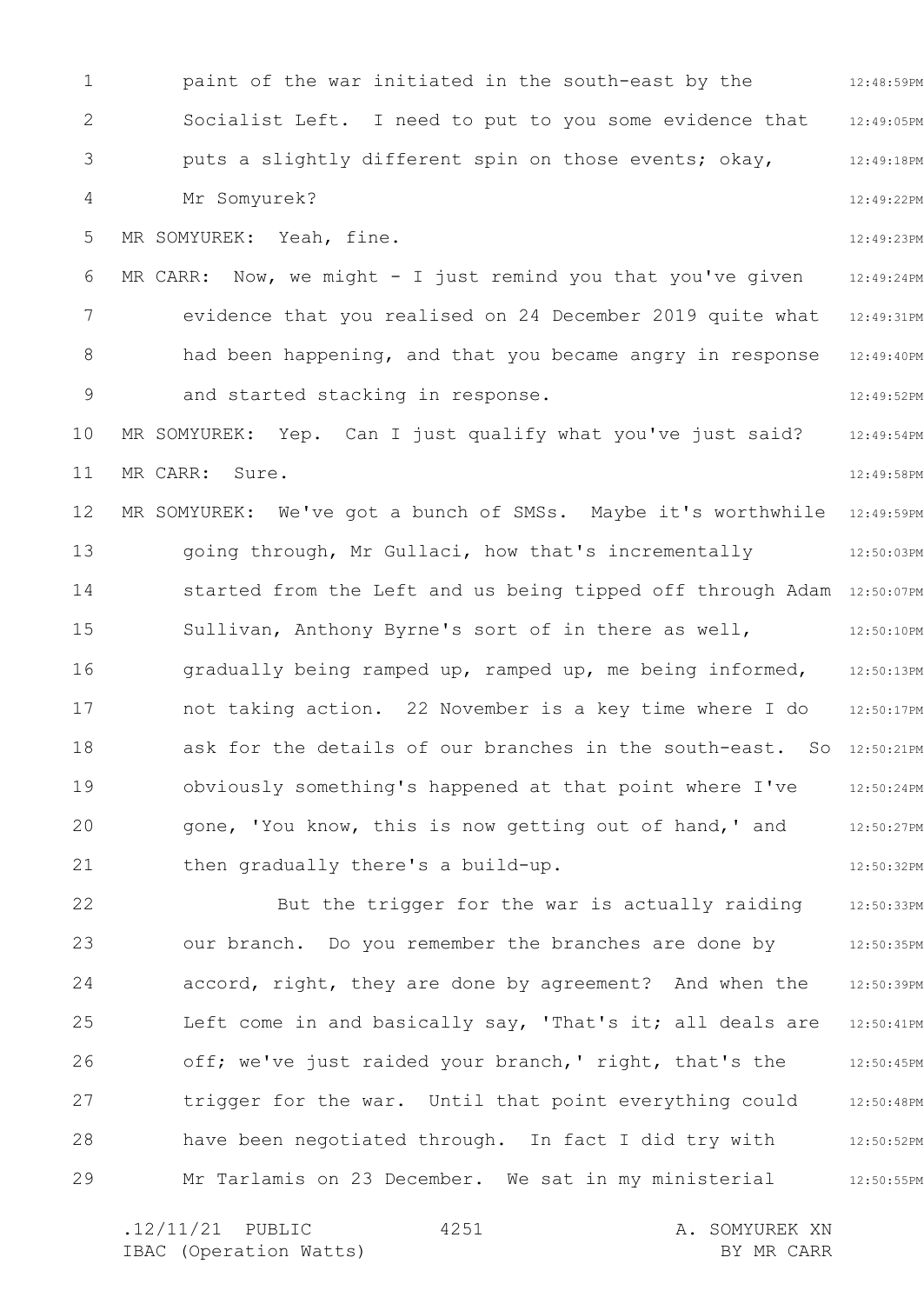

.12/11/21 PUBLIC 4252 A. SOMYUREK XN IBAC (Operation Watts) BY MR CARR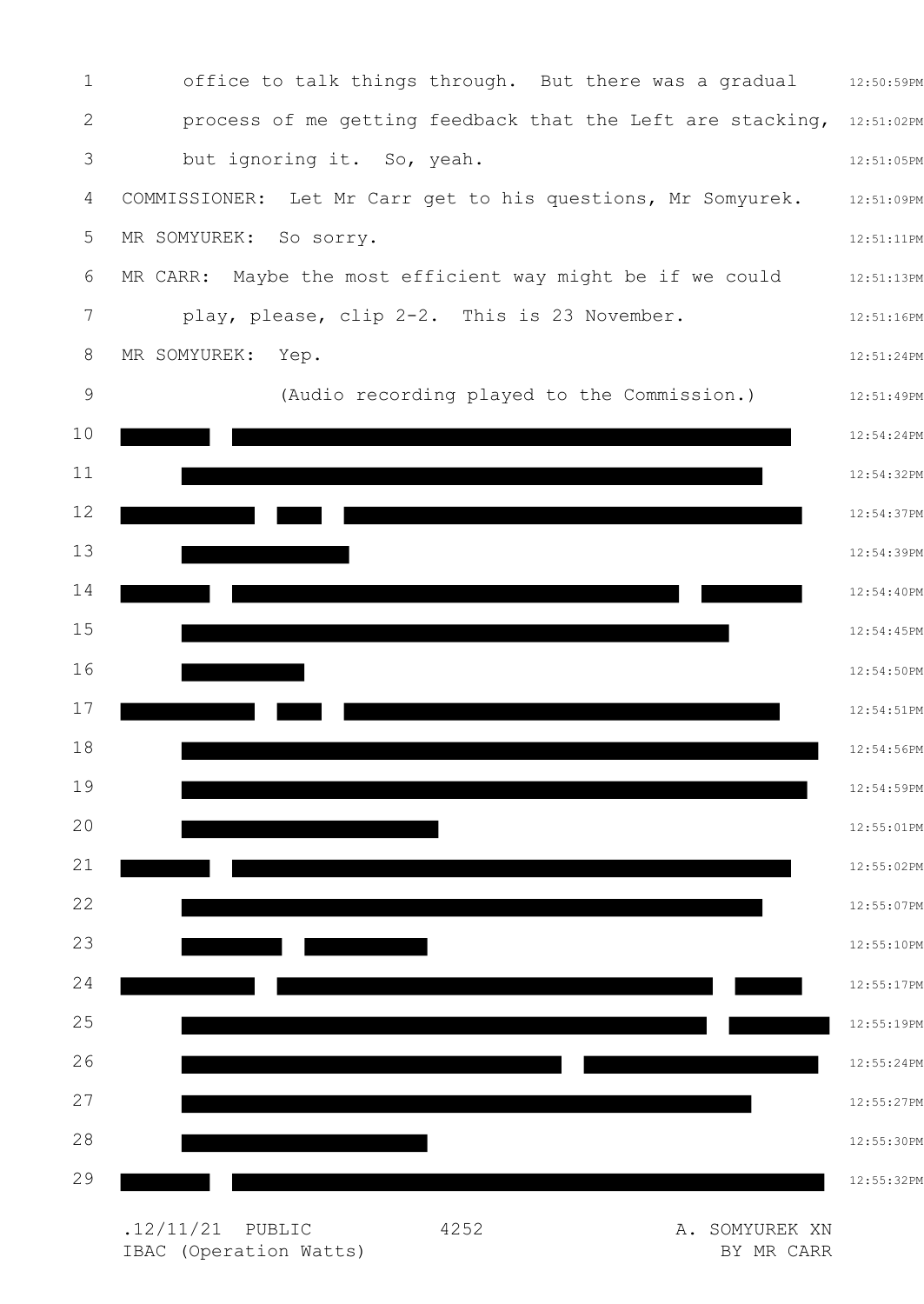1 2 3 4 5 6 7 8 9 10 11 12 13 14 15 16 17 18 19 20 21 22 23 24 25 26 27 28 29 12:55:35PM 12:55:40PM 12:55:41PM 12:55:43PM 12:55:45PM 12:55:47PM 12:55:52PM 12:55:57PM 12:56:02PM 12:56:05PM 12:56:09PM 12:56:13PM 12:56:13PM protecting Anthony Byrne's position, my suggestion to you, 12:56:17PM 12:56:22PM MR SOMYUREK: Well, we don't know that he - I mean, the fact of  $12:56:25PM$ 12:56:27PM 12:56:30PM 12:56:34PM We don't want to give the seat away; absolutely not. And, 12:56:36PM 12:56:40PM 12:56:42PM 12:56:47PM MR SOMYUREK: Now, if I can just - well, remember what it all alls6:50PM 12:56:56PM 12:57:00PM stuff; dominant Right, okay? So for the first time since 12:57:03PM 12:57:07PM 12:57:11PM .12/11/21 PUBLIC 4253 A. SOMYUREK XN 4253 pack it up in three years time we don't have the numbers. There will be trouble. We need to make sure that we really literally - this is the time we have to go hard.' MR SOMYUREK: Yep. MR CARR: So your refrain about the south-east is all about is not quite accurate? the matter is there was uncertainty whether Byrne was going to hang around or not. But obviously if Byrne goes we don't want to give that seat away. That's just clear. yeah, that's clear. MR CARR: And you're feeling the pressure to keep the 63 per cent that you've built together? goes back too? Remember I said why we do factional politics in terms of - you know, in terms of the policy 2008 we've unified the Right, and then we've got a splinter group of the Left. It was the Left that had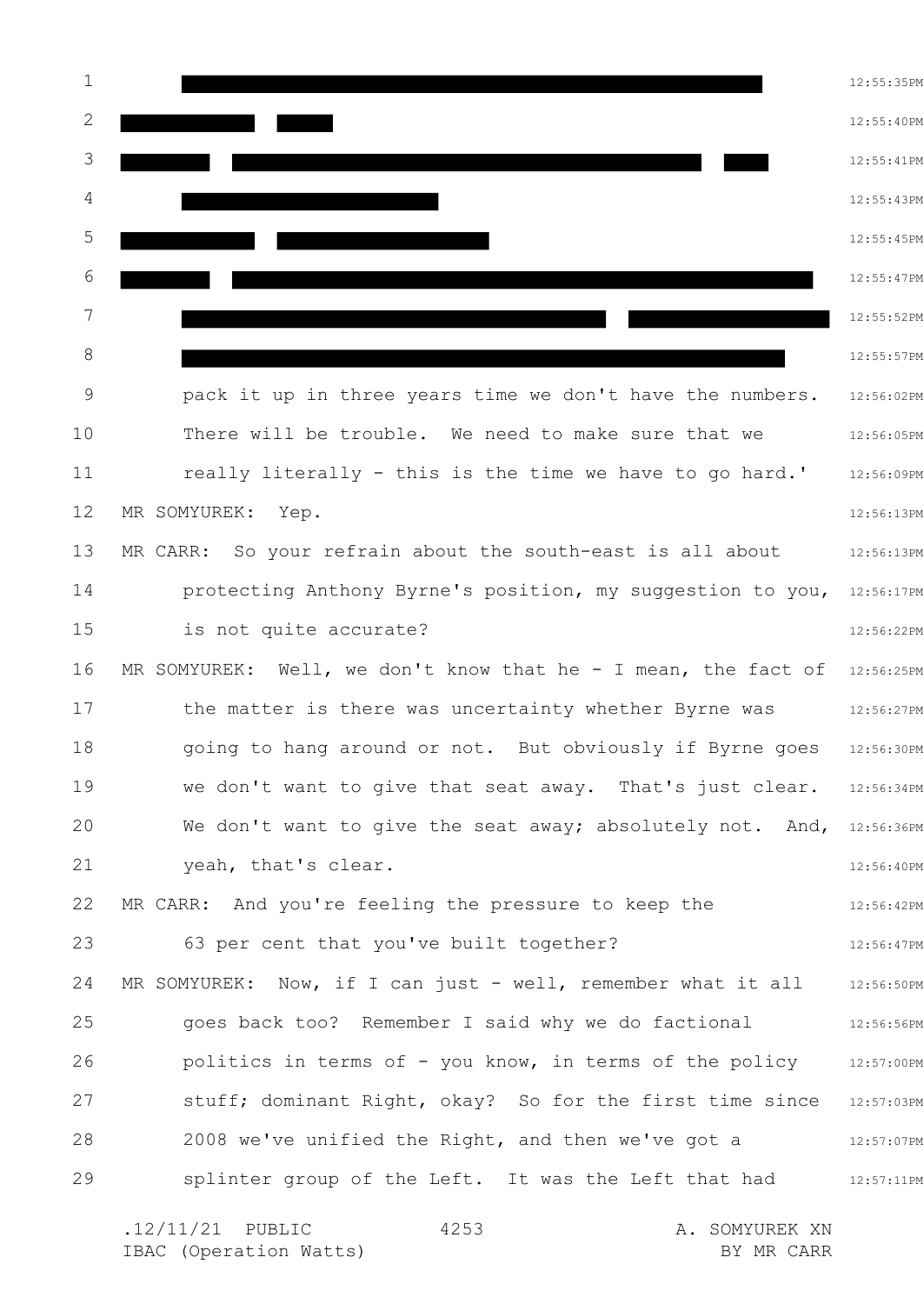1 2 3 4 5 6 7 8 9 10 11 12 13 14 15 16 17 18 19 20 21 22 23 24 25 26 27 28 29 12:57:14PM 12:57:17PM Because if you've got 63 per cent and one union goes rogue 12:57:21PM 12:57:25PM 12:57:28PM 12:57:32PM 12:57:36PM 12:57:42PM 12:57:48PM 12:57:52PM 12:57:54PM 12:57:56PM 12:57:59PM 12:58:03PM 12:58:03PM 12:58:09PM 12:58:16PM 12:58:24PM 12:58:25PM 12:58:28PM 12:58:30PM sent text messages a year ago he was going, but he had not 12:58:33PM 12:58:37PM 12:58:46PM 12:58:50PM 12:58:53PM 12:59:02PM 12:59:08PM 12:59:11PM .12/11/21 PUBLIC 4254 A. SOMYUREK XN 4254 split the Right. Now we've got it the other way around; okay? And that provides security for the Right sticking. on you you've got a buffer. That's why the Right is more likely to stick when you've got 63 per cent. So which group will go missing on 63 per cent? No-one. So that provides a buffer strong enough that one individual union can't go - walk out on the faction and split the faction. That's why that 63 per cent is important; okay? MR CARR: That's why you felt the pressure to keep the 63 per cent together? MR SOMYUREK: That's right. Unity of the Right. This is the first time the Right has been united for how long, 12 years. MR CARR: And because you're feeling that pressure you say to Lou, 'Can you manage Nick, can you manage Elle, can you manage Adam for the south-east.' That's your team in the south-east? MR SOMYUREK: Yeah, but that's not my team. That's a team we're all Byrne's people in the south-east . At this stage we don't know Byrne's going to go; right? He had said anything since then. MR CARR: Now, Nick and Adam were not working in Mr Byrne's office at that time, were they? MR SOMYUREK: No, this is about being back to the after hours, you know, weekends, it's all about branch meetings, and they're after office hours. MR CARR: If these are voluntary activities after hours and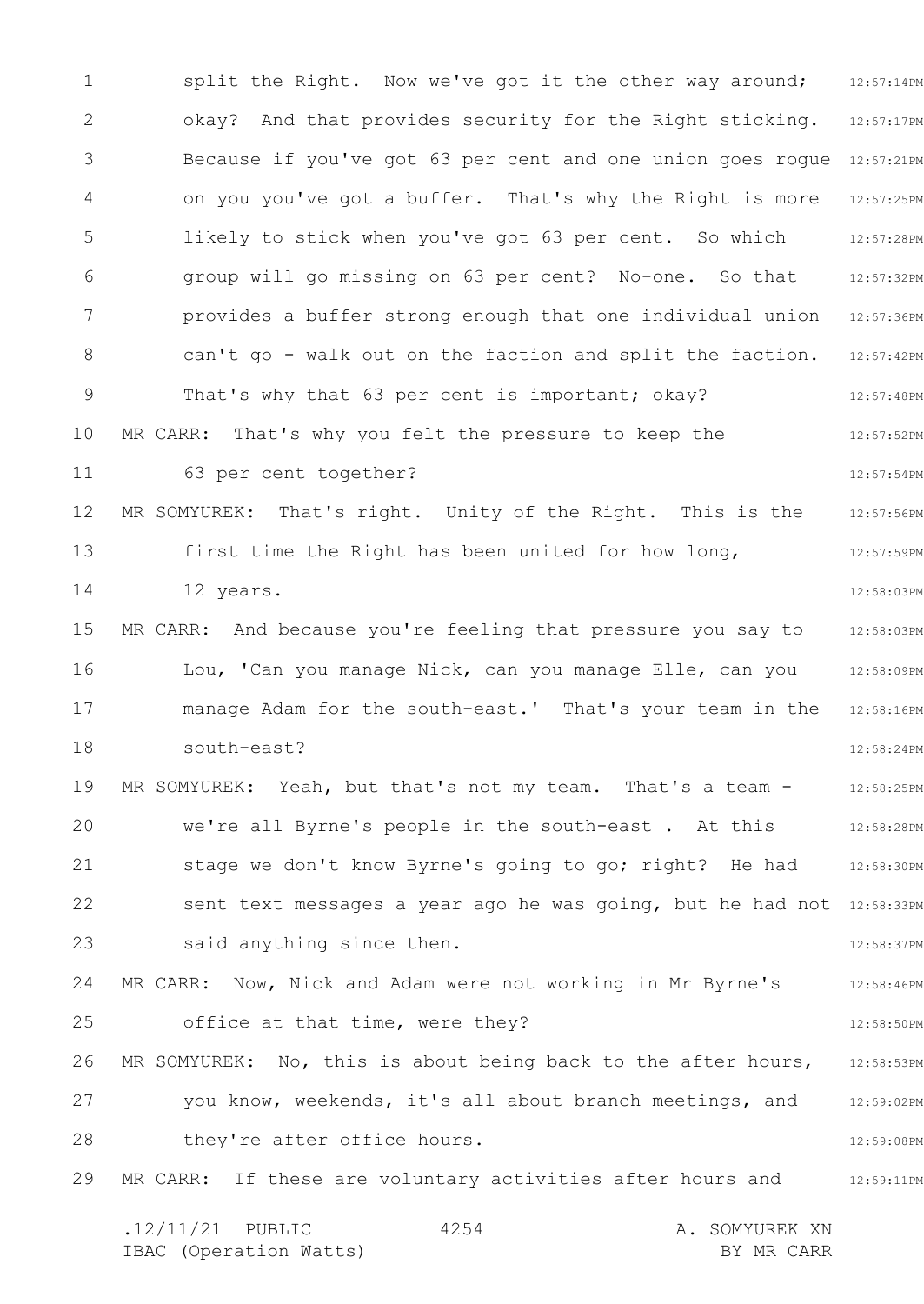1 2 3 4 5 6 7 8 9 10 11 12 13 14 15 16 17 18 19 20 21 22 23 24 25 26 27 28 29 nothing more, why would there be an issue about her having 12:59:16PM 12:59:20PM 12:59:24PM 12:59:31PM 12:59:33PM 12:59:38PM 12:59:47PM party. That's fine. But he wants - he's made it clear to 12:59:50PM 12:59:52PM 12:59:56PM That's not doing - that's not volunteerism. You know what 12:59:58PM I mean? The real volunteerism - the real activism happens 01:00:03PM 01:00:07PM 01:00:11PM 01:00:14PM 01:00:17PM 01:00:19PM 01:00:22PM 01:00:29PM 01:00:32PM 01:00:36PM 01:00:37PM 01:00:46PM 01:00:51PM 01:00:56PM 01:00:56PM 01:00:59PM 01:01:02PM 01:01:05PM .12/11/21 PUBLIC 4255 A. SOMYUREK XN 4255 to manage Nick and an issue about you - the way that you had managed Nick? MR SOMYUREK: The greatest concern that we had with Nick, and I'm going to have to say this, is his refocus on, you know, being presidents of sporting clubs rather than being - so that getting in the way of his activism in the us he wants a seat. If you want a seat, you've got to work it. It's not just working during business hours. outside of business hours. That's going to branch meetings. That's making sacrifices. Do you see what I'm saying, Mr Carr? And if you're not willing to do that then you're probably not going to get the rewards for it; yeah. It's making sacrifices outside of office hours. MR CARR: Mr Somyurek, the telling words in your response there were, 'If you're doing it in office hours that's not volunteerism. That's what you're doing for a job.' MR SOMYUREK: Yeah. MR CARR: Yes. And coming back to this call you're directing Lou, 'Whatever branch meetings are coming out we need to take numbers to those, we don't miss an opportunity'; correct? MR SOMYUREK: Our own branches. But I did say to you too this is entirely consistent, Mr Carr, with what I said to you before about 22 November for some reason being a key date when my focus has shifted. I think there was a big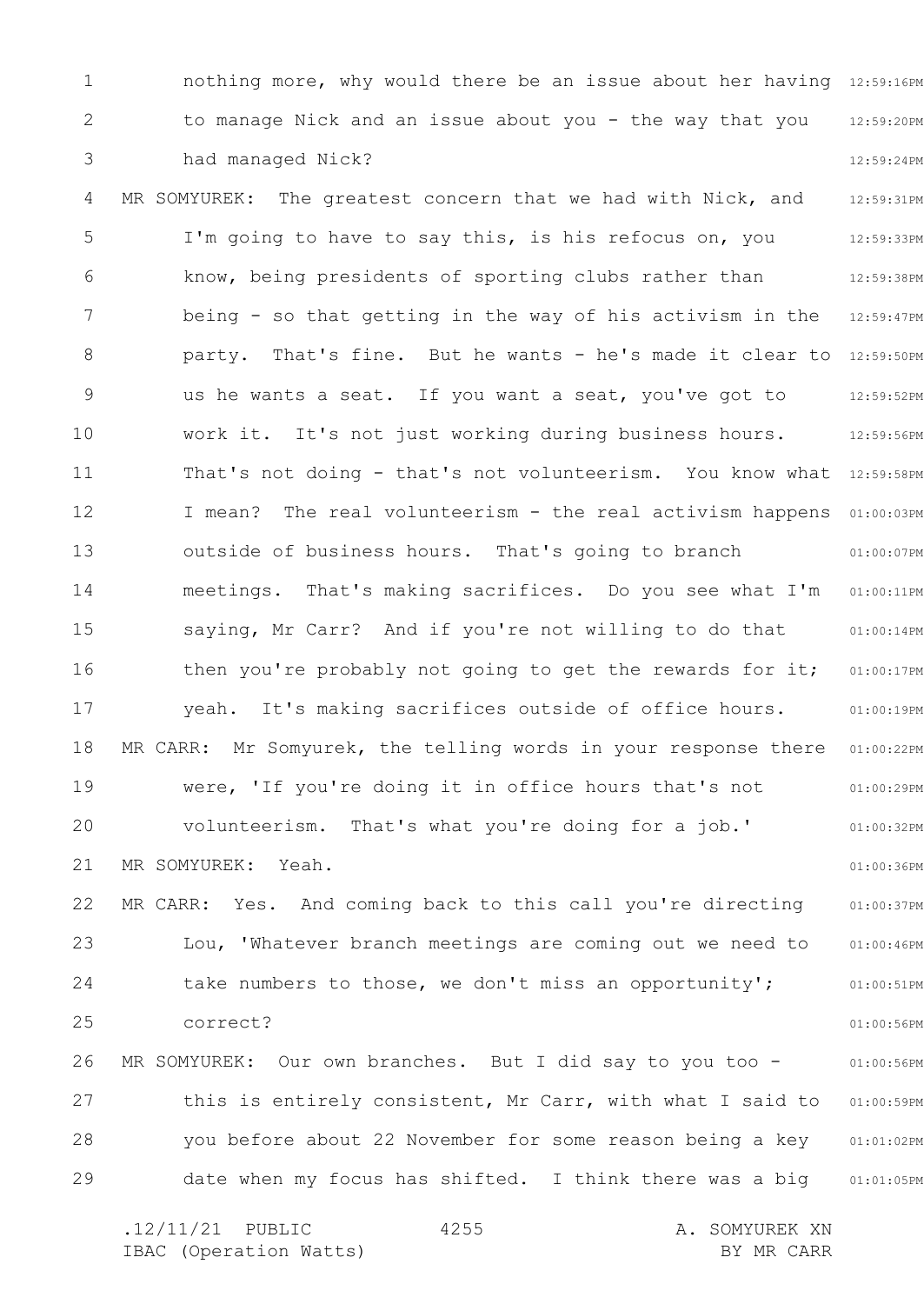1 2 3 4 5 6 7 8 9 10 11 12 13 14 15 16 17 18 19 20 21 22 23 24 25 26 27 28 29 stack of 26 members or something that the Left did. So my 01:01:08PM 01:01:12PM 01:01:18PM 01:01:22PM 01:01:24PM 01:01:27PM catch up.' In the meantime Adam Sullivan says to me, 'I'm 01:01:31PM 01:01:35PM put through.' So my focus is starting to shift. Sullivan 01:01:38PM 01:01:42PM 01:01:54PM 01:01:58PM 01:02:01PM 01:02:04PM MR CARR: So you're recruiting and stacking activity in the  $101:02:04$ PM south-east ramps up according to your own words from that 01:02:11PM 01:02:16PM MR SOMYUREK: Yeah. But we've got to see - I mean, that's just 01:02:16PM 01:02:20PM 01:02:24PM 01:02:26PM 01:02:29PM 01:02:32PM 01:02:34PM 01:02:38PM 01:02:40PM 01:02:40PM 01:02:41PM 01:02:41PM .12/11/21 PUBLIC 4256 A. SOMYUREK XN 4256 mind is now starting to focus on the south-east; okay? MR CARR: So the stacking in the south-east from your perspective ramps up - - - MR SOMYUREK: From the Left, and then it becomes, 'Well, I've got a feel that this is now a lot. We're going to play going to do an analysis of how many numbers the Left have is doing an analysis. We're into December and, yeah. MR CARR: On 23 November you give the direction to Lou, 'Whatever branch meetings are coming out we need to take numbers to those, we don't miss an opportunity.' MR SOMYUREK: Yep. time? low level stuff; right? It's not like what happened with the war. This is just low level things. These are just low level things. You'll see by the numbers they've recruited, like three, four. MR CARR: I tender that, Commissioner. COMMISSIONER: 23 November that year? MR CARR: 2019. COMMISSIONER: 121. #EXHIBIT 121 - Clip 2-2, audio recording and transcript dated 23/11/19.